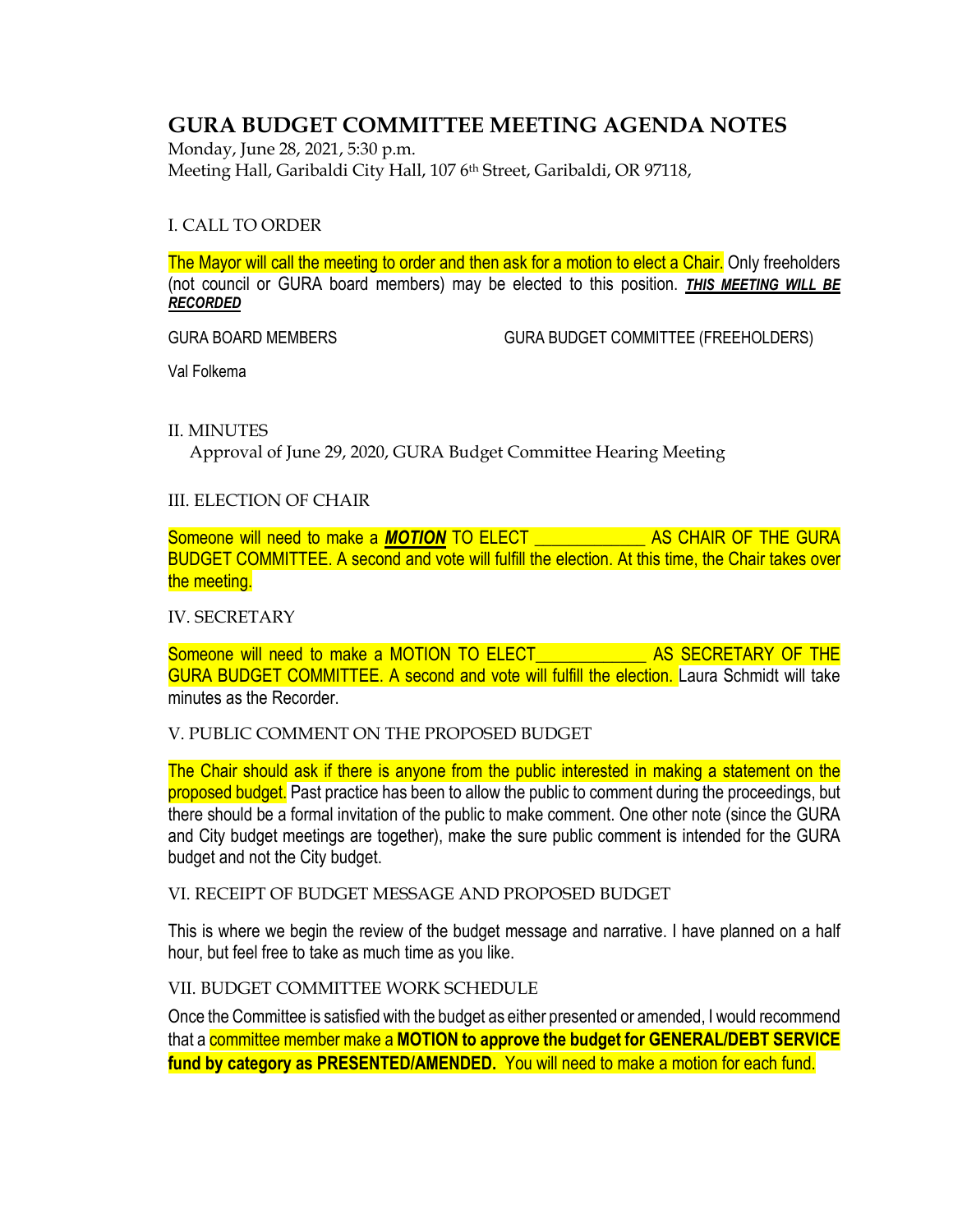i.e. "I make a motion to approve the Garibaldi Urban Renewal General Fund by category as Presented/Amended." Someone will need to second by stating; "I second the motion".

You will then need to take the vote.

Then:

i.e. "I make a motion to approve the Garibaldi Urban Renewal Debt Service Fund by category as Presented/Amended." Someone will need to second by stating; "I second the motion".

You will then need to take the vote.

VIII. ADJOURNMENT

Upon completion of the Committee's work, the Chair can adjourn the meeting. Please note time for the record. GURA at-large board and budget Committee members can leave. Keep in mind that our next scheduled meeting is on Tuesday, June 29th at 5:30 p.m. This meeting will be for GURA Board members only.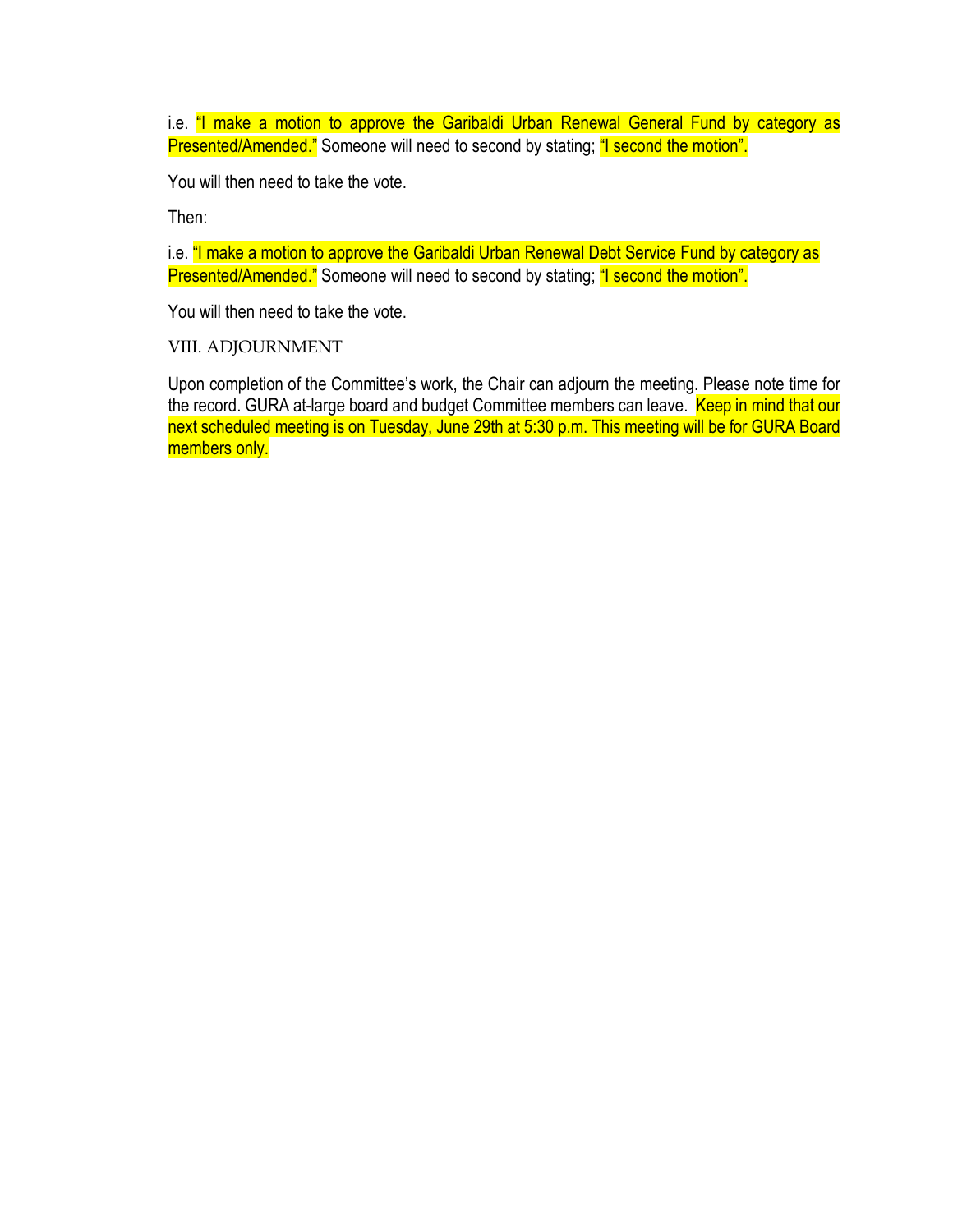

P.O. Box 708 / 107 6<sup>th</sup> Street Garibaldi, OR 97118 Phone: (503) 322-3327 Fax: (503) 322-3737 Email[: city@ci.garibaldi.or.us](mailto:city@ci.garibaldi.or.us) Website[: www.ci.garibald.or.us](http://www.ci.garibald.or.us/)

## **GARIBALDI URBAN RENEWAL AGENCY BUDGET COMMITTEE MEETING MINUTES**

Monday June 29, 2020 at 5:30 p.m. **ZOOM MEETING**

ATTENDEES: Valerie Folkema, GURA Board Member

Judy Riggs, Mayor Melissa Elmore, City Council Vice President Paul Daniels, Council Member

Geoff Wullschlager, City Manager Lori Longfellow, Assistant City Manager / Finance Officer

> I. CALL TO ORDER Mayor Riggs called the meeting to order at 5:35 pm.

### II. ELECTION OF CHAIR

Mayor Riggs opened the floor for nomination of a Chair of the GURA Budget Committee and it was noted by Folkema that this person must not be a GURA Board Member and there are no freeholders on the board.

City Manager Wullschlager notes that there will be no election for chair or secretary.

III. MINUTES Approval of June 24, 2019 GURA Budget Committee Hearing Meeting

> Folkema makes a **MOTION** to approve the June 24, 2019 GURA Budget Committee Hearing Meeting Minutes. Cn. Daniels seconds.

AYES: Folkema, Elmore, Riggs, Daniels; NAYS: None; **MOTION PASSES**.

IV. PUBLIC COMMENT ON THE PROPOSED BUDGET There was no public comment.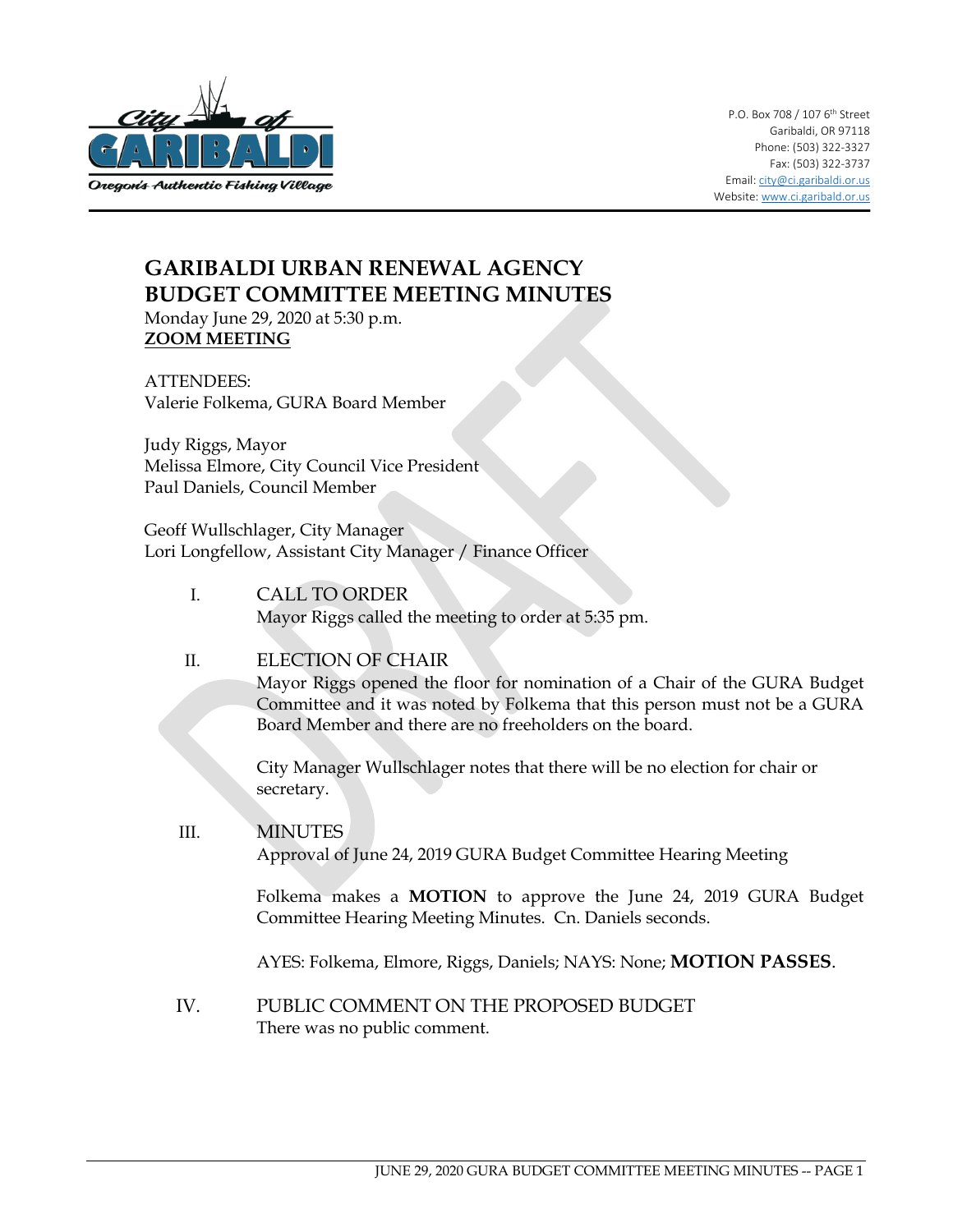- V. RECEIPT OF BUDGET MESSAGE AND PROPOSED BUDGET Wullschlager discussed the budget message document and answered questions.
- VI. BUDGET APPROVAL Folkema makes a **MOTION** to approve the budget for GENERAL/DEBT SERVICE fund by category as PRESENTED.

AYES: FOLKEMA, Elmore, Riggs, Daniels; NAYS: NONE; **MOTION PASSES**.

VII. ADJOURNMENT Mayor Riggs adjourned the meeting at 5:47 p.m.

Hon. Tim Hall, Mayor

 $\frac{1}{2}$  ,  $\frac{1}{2}$  ,  $\frac{1}{2}$  ,  $\frac{1}{2}$  ,  $\frac{1}{2}$  ,  $\frac{1}{2}$  ,  $\frac{1}{2}$  ,  $\frac{1}{2}$  ,  $\frac{1}{2}$  ,  $\frac{1}{2}$  ,  $\frac{1}{2}$  ,  $\frac{1}{2}$  ,  $\frac{1}{2}$  ,  $\frac{1}{2}$  ,  $\frac{1}{2}$  ,  $\frac{1}{2}$  ,  $\frac{1}{2}$  ,  $\frac{1}{2}$  ,  $\frac{1$ 

ATTEST:

Juliet Hyams, City Manager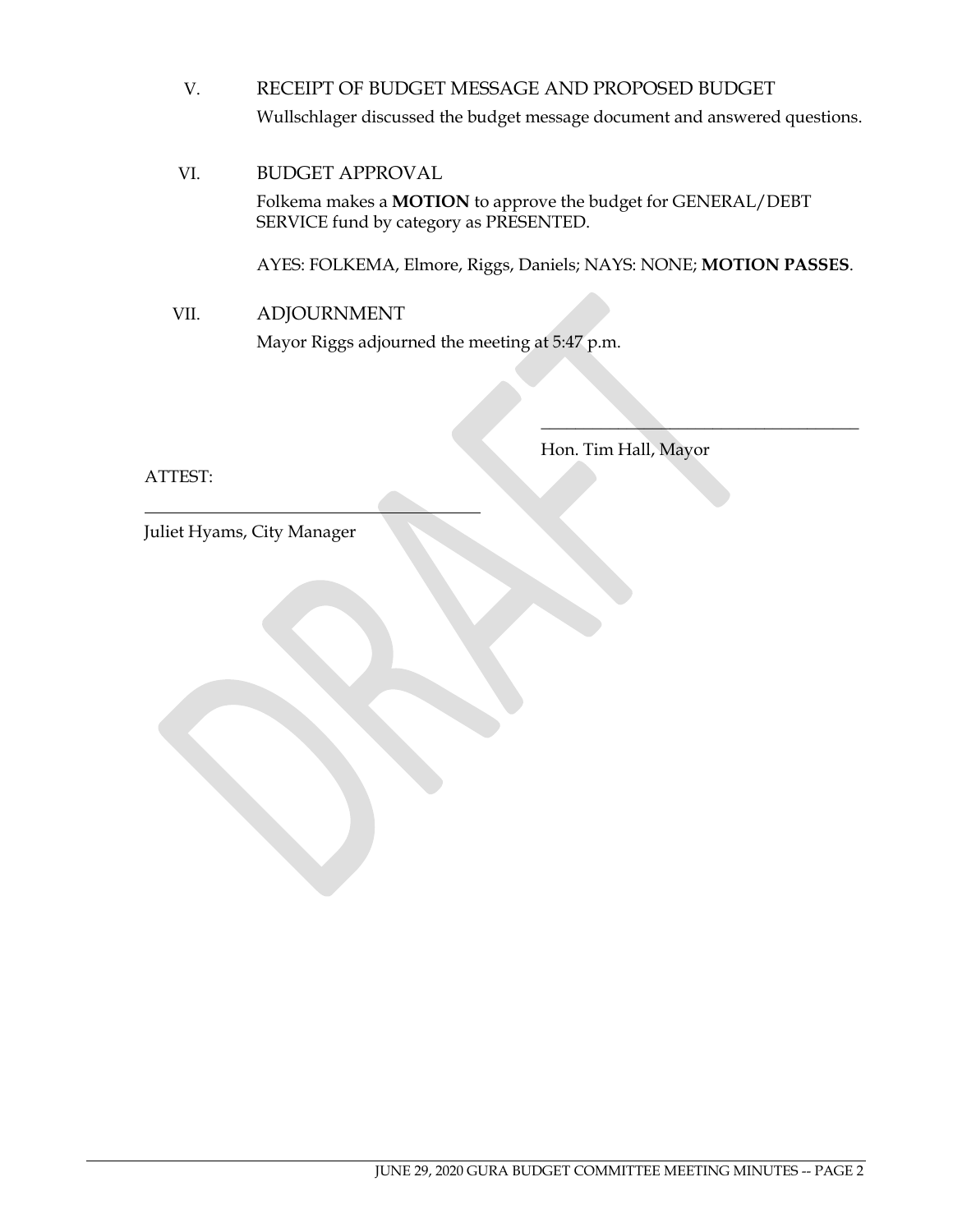## INTRODUCTION

Honorable Mayor Tim Hall, members of the Garibaldi City Council, Garibaldi Urban Renewal Agency (GURA) Board Members and the Garibaldi and GURA Budget Committees, please find your attached Fiscal Year (FY) 2021-2022 Budgets.

The budgets are for the fiscal year beginning July 1, 2021 and ending June 30, 2022. Staff will meet with the budget committees on June 28th, 2021, at 5:30 and 6:00 p.m., to review the proposed budgets.

The budget hearings will take place June 29, 2021, at 5:30 and 6:00 pm. You can submit questions before the meetings by email, phone or in person, although questions are welcome during the meetings as well.

### BUDGET DOCUMENT PRESENTATION

This document contains four sections. Section 1, *The City of Garibaldi and Urban Renewal Budget Message*, discusses the city's performance in this and recent fiscal years, expectations for next year, and the city's financial position.

Section 2, *Agenda Notes and Meeting Process*, overviews the budget committee process steps, how to conduct the meeting, and the actions and motions for approving a budget.

Section 3, the *City and GURA Budgets* provide actual numbers from FY 18-19, FY 19-20, FY 20-21 and the forecasts for FY 21-22.

Section 4 provides the minutes from last year's budget committee meetings.

The city has eleven funds and the GURA has two. These budgets are presented in a line-item format; however, both budgets are adopted by category. This means that overspending a line item does not violate budget law. Please note the following:

- **This budget is balanced**: *Balanced* means that no fund expenditure exceeds its combined beginning cash balance and projected revenues. Revenues and expenditures are based on historical data, projected increases in the cost of goods and services, and demand for services or improvements.
- **We normally spend less than we budget**: This rule held true in FY 2020-2021, partly because the multiple funds that pay the city manager's salary used less than half of that line item. Line items that exceeded the budget were consistent across funds: for fuel, oil and insurance. If GURA or other new projects are assigned to the new city manager, staff will prepare a resolution or supplemental budget to support those.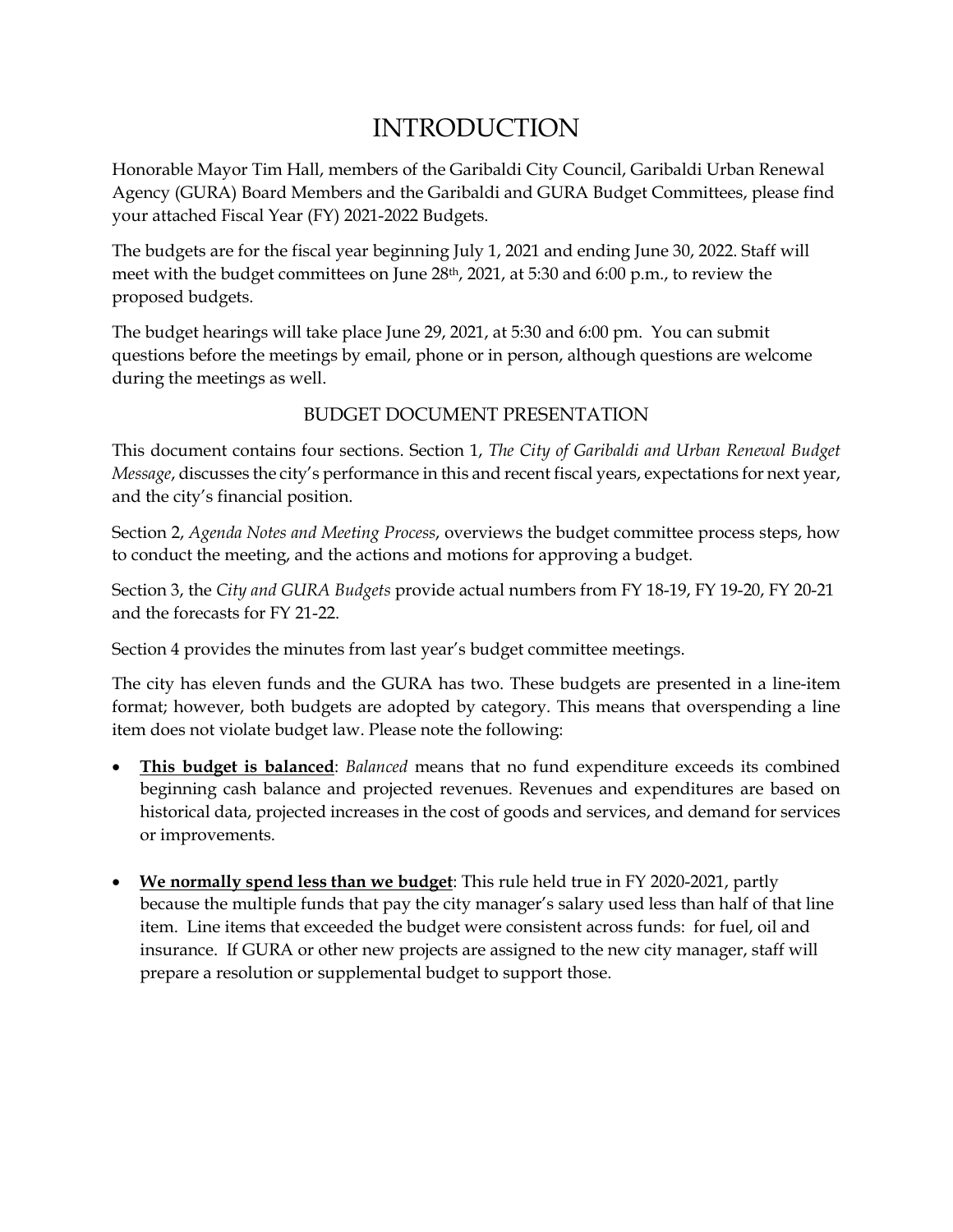• **We can't always afford what we want**: We don't budget significantly more than we need to operate from one year to the next. However, Capital Outlay expenditures are an exception to that rule: They are budgeted to provide flexible development or construction of a capital project. Projects often change or grow, as the project evolves through variable economics and policy.

Generally, we can meet the community's needs, either with existing resources and the financial carrying capacity of the city to assume new debt or other financial instruments.

- **Our budgets are adopted by category**: *Categories* within a fund are identified by total amounts summed in **bold** type. The budget committees approve the categories and council and the GURA board adopt them at the budget hearing. To comply with Oregon budget law, the amount spent in each category must equal, or be less than, the amount budgeted.
- **We adopt expenditures (appropriations), not revenues (resources)**: Budgets contain both resources and appropriations. A proposed budget shows the sources of funds, in order to appropriate them for expenditures. Council and the GURA board adopt only the expenditures and consider whether the anticipated revenues can support them.
- **Resources may be restricted**: The third section of this document shows revenue sources broken out by lines. If less than 100% of a revenue source in spent in a year, the Governmental Accounting Standards Board (GASB) 54 standard states that ending fund balances should be broken into classifications that restrict resources. Each **Ending Fund Balances** is assigned one of five categories; **Non-spendable, Restricted, Committed, Assigned, and Unassigned/Unappropriated**, detailed at the bottom of each fund's budget. This shows which reserves are restricted.
- **Formatting identifies new items**: New line items in the budget represent new appropriations and are empty for past budget cycles. Those that have been removed will have shading "///////" for the current budget cycle, until they fall off after four years.

Each budget line is numbered, on the far left-hand side of the document. We will refer to line numbers during the meeting for navigation.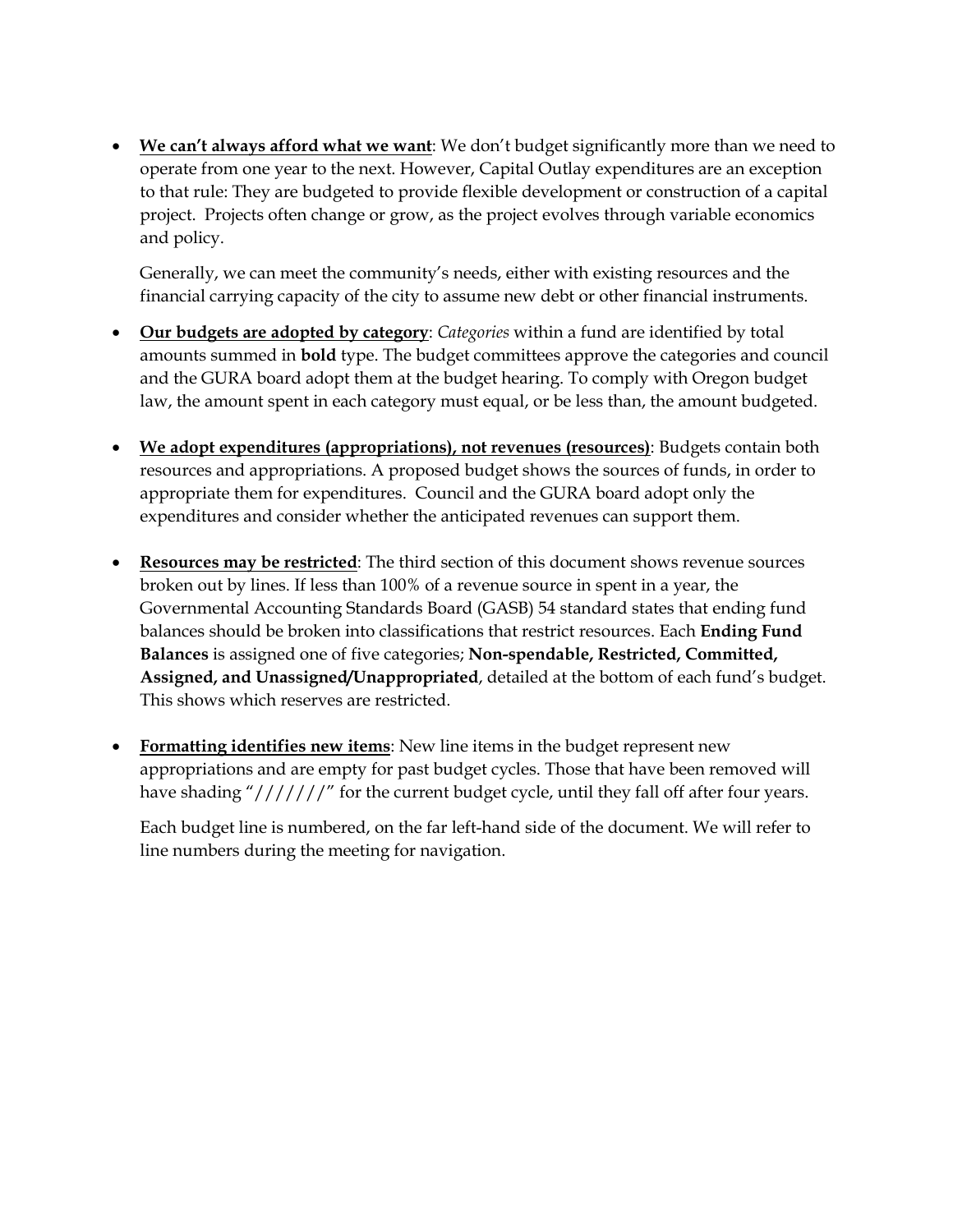# SECTION 1

# THE CITY OF GARIBALDI AND GARIBALDI URBAN RENEWAL AGENCY (GURA) BUDGET MESSAGE

### GURA BUDGET MESSAGE FOR FISCAL YEAR 21-22

**Background**: The City of Garibaldi formed the Garibaldi Urban Renewal Agency (GURA) in 2006. Though the GURA is a separate quasi-municipal corporation with its own budget and accounting system, it is a component of the city and shares its staff and resources. The GURA Budget Committee is made up of the ten members of the city's budget committee (council plus five freeholder positions) and up to nine members of the GURA's at-large budget committee (GURA members plus four freeholders).

To meet government auditing standards, the GURA is comprised of two funds: General and Debt Service.

- 1. The General Fund receives loans, grants and donations to fund capital improvement projects approved by the GURA board. Eligible projects are identified in the Garibaldi Urban Renewal Plan.
- 2. The Debt Service Fund receives taxes and services debt incurred by the GURA to complete projects. The GURA has an intergovernmental agreement (IGA) with the city to provide administrative services, which are shown as debt. The IGA is a contracted obligation and may be treated as debt, pursuant to ORS 457.

In 2008-09, GURA received a \$10,000 loan and \$7000 grant from the city's Transient Room Tax (TRT) Fund for gateway signs, a \$150,000 loan from Sterling Bank for improvements at 4th St. and Garibaldi Ave. and planning for downtown. GURA repaid the loan from the TRT Fund in FY 17-18, and the Sterling Bank loan in FY 13-14.

At the end of FY 10-11, GURA had received \$144,000 in state grants for improvements at the intersection of 4th Street and Hwy. 101. This second GURA project resulted in debt of just over \$72,000 -- part of the \$150,000 loan from Sterling Bank.

### THIS YEAR'S BUDGET

This year's budget does not appropriate funding for GURA projects, as none is planned. That can be adjusted later either by resolution, or -- to appropriate 15% more than the fund total -via supplemental budget. Now that we are fully staffed, the city's highway 101 project will likely take center stage.

### GENERAL FUND

The GURA saw little activity in FY 2020-2021, with new projects on hold until a city manager was hired. The only revenue the GURA General Fund received was interest, at less than half of that anticipated by the budget. In FY 20-21, the GURA spent only a small amount on dues, licenses and subscriptions. The General Fund will start with a balance of approximately \$34,000.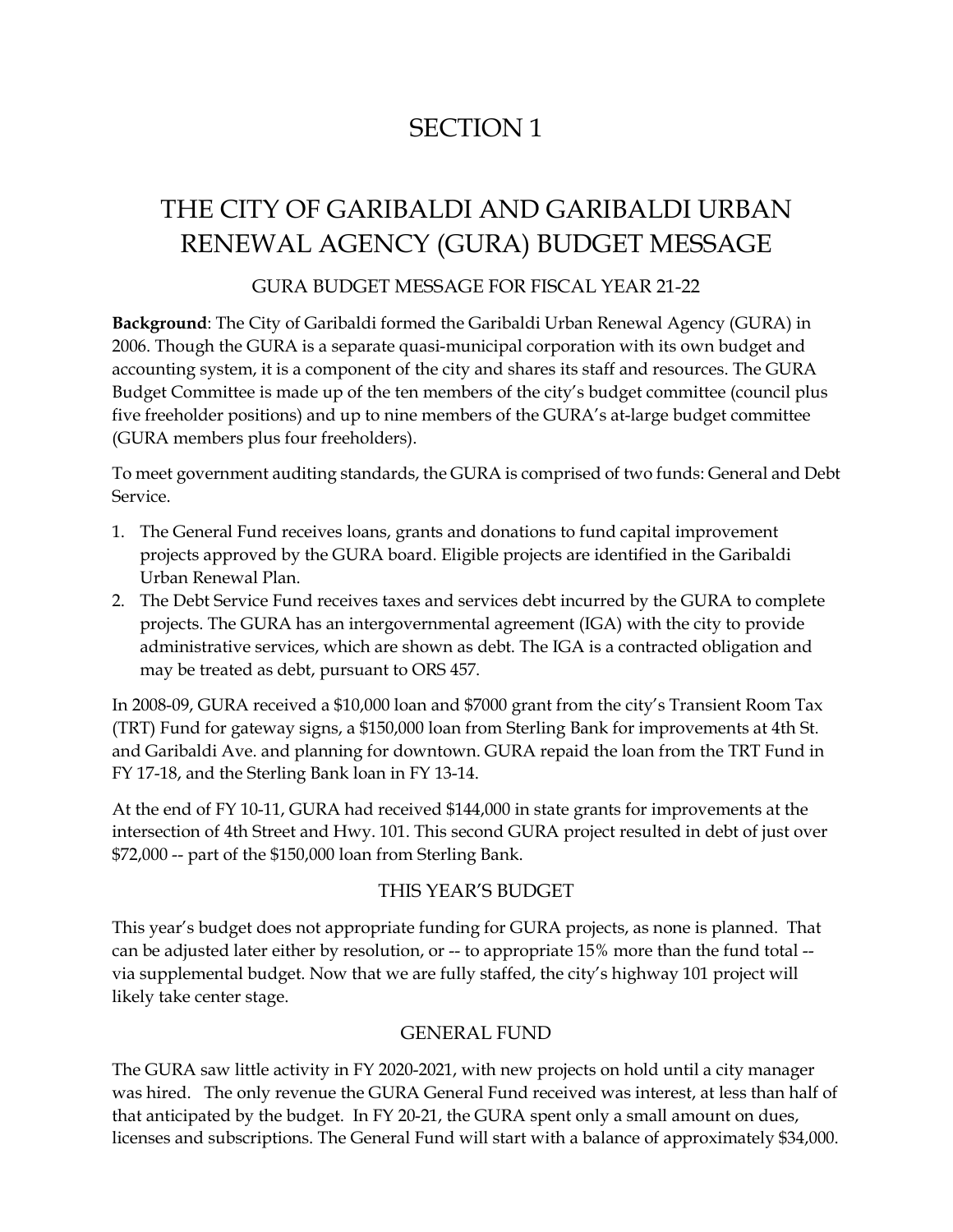Budgeted expenditures and transfers will again be minimal in FY 2021-2022, assuming no new GURA projects.

### DEBT SERVICE FUND

This fund simply receives property taxes and pays off debt. Increasing assessed property values will increase tax receipts modestly, to approximately \$121,000.

Originally, the assessment was limited to properties within the urban renewal plan area. Now, every property within the city's limits is assessed a tax increment. This did not increase taxes on properties previously excluded from the assessment, but it could produce compression on the other taxing districts that receive their share of the assessment on any property within city limits.

### SUMMARY

At current assessed values, the GURA can anticipate approximately \$880,000 in tax increment diversion until it sunsets, in FY 27-28. This presumes a 3% growth in receipts each year, typical of increases in annual tax assessment throughout Oregon. Of course, if we experience more development within the district, this percentage could increase.

## CITY OF GARIBALDI BUDGET MESSAGE FOR FISCAL YEAR 21-22

### FISCAL YEAR 20-21 PERFORMANCE & CURRENT ISSUES

As of early June 2021, most expenditures and estimated revenues are within projections. However, public works expenditures will increase to meet ongoing deferred maintenance. Also, in the General and Transient Room Tax Funds, personnel services and interfund transfers increased last year. The most significant operational changes were staff changes: The city has lost its full-time systems operator and added three Utility Workers II. Furthermore, the city operated without a city manager from October 2020 until June 2021.

While overall spending resembles a normal operating year, all Utility Workers II appropriate some of their compensation from the General Fund, whereas the system operator did not. To accommodate this expenditure, we reassigned duties from the utility operating funds between the three employees.

**Administrative Department**: Administrative staff decreased in October of 2020, when the city manager resigned. Every fund that contributes to that salary saved around 44 percent last year. The Water, General, Street, Wastewater and TRT funds will all now resume funding the city manager's salary, which is slightly less than budgeted for FY 2020-2021.

Because city hall is now fully staffed, Utility Billing Clerk Sue Buchholz will return to her previous workload of 60 percent, reducing her salary modestly.

**Fire Department**: In FY 2020-2021, Fire & Rescue expenses came in under budget, except for equipment repair, insurance, fuel, printing, advertising and notice. However, they requested raises and larger expenditures for FY 2021-2022. An intergovernmental agreement to provide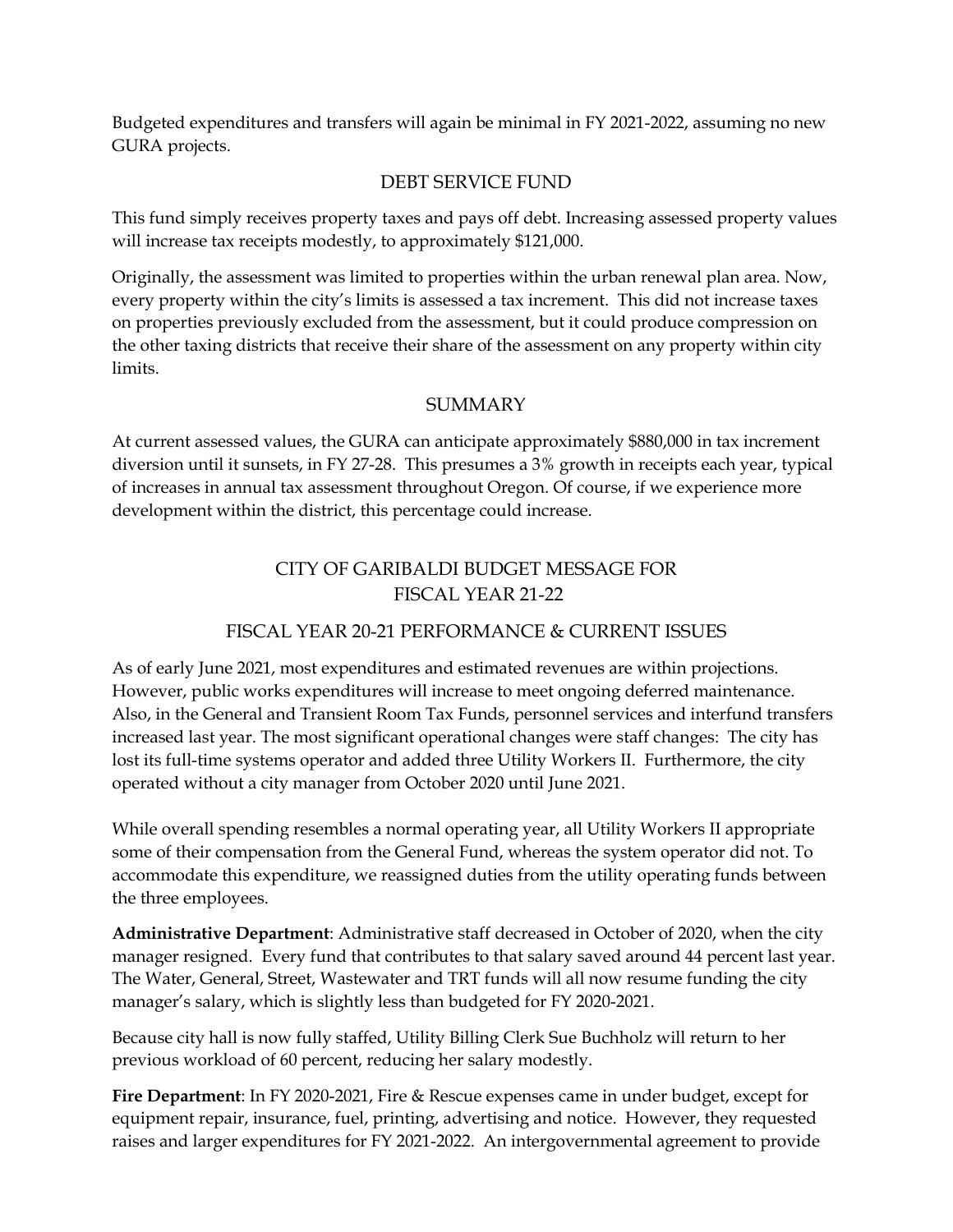training to the City of Bay City Fire Department will bring in almost \$22,000 in new revenue. Furthermore, Ordinance 332 implements cost-recovery fees.

**Planning Department**: The city continued sustained land use activity during the last fiscal year, generating revenues slightly above anticipated receipts for the year. Planning expenditures for staff structure came in under budget, especially because much of the appropriation for a city manager was not used.

**Police Department**: The city has remained well within its anticipated expenditures for the current year. The only expenditures exceeding the budget were for fuel, oil and insurance, a trend across city departments.

**Public Works**: Public works increased its personnel services, particularly in the Street Fund, due to three new Utility Workers II. The previous systems operator was paid only out of water and wastewater funds. The street fund expenses came in under budget, except for the same high fuel and oil costs affecting other departments. This year, we again eliminated the transfer from the TRT fund, to help rebuild its cash on hand. However, like other departments, it saved half of the amount budgeted for a city manager.

Both the Water and Wastewater funds are operating within in healthy margins, but a greater cost will affect Wastewater, due to public works salaries. Both are holding comfortable contingencies, but have budgeted less materials and services to offset increased compensation and continued capital outlay for our aging wastewater plant. The city must revise utility rate structures to continue services at current levels: Rates have remained constant for over a decade.

**Tourism and event promotion** were reduced last year, since the Garibaldi Days event was cancelled, due to COVID-19 pandemic precautions. Therefore, the Transient Room Tax Fund no longer provides large transfers for streets and public safety equipment reserves. However, despite the cancellation, TRT revenues exceeded our slightly-reduced projections. We expect revenues to continue increasing in FY 2021-2022, due to the return of Garibaldi Days.

Thanks to the budget committees, council, and the GURA Board for their continued involvement. We look forward to seeing you at the meetings.

Respectfully,

Juliet Hyams City Manager/Budget Officer juliet@ci.garibaldi.or.us

Lori Longfellow Assistant City Manager/Finance Officer lori@ci.garibaldi.or.us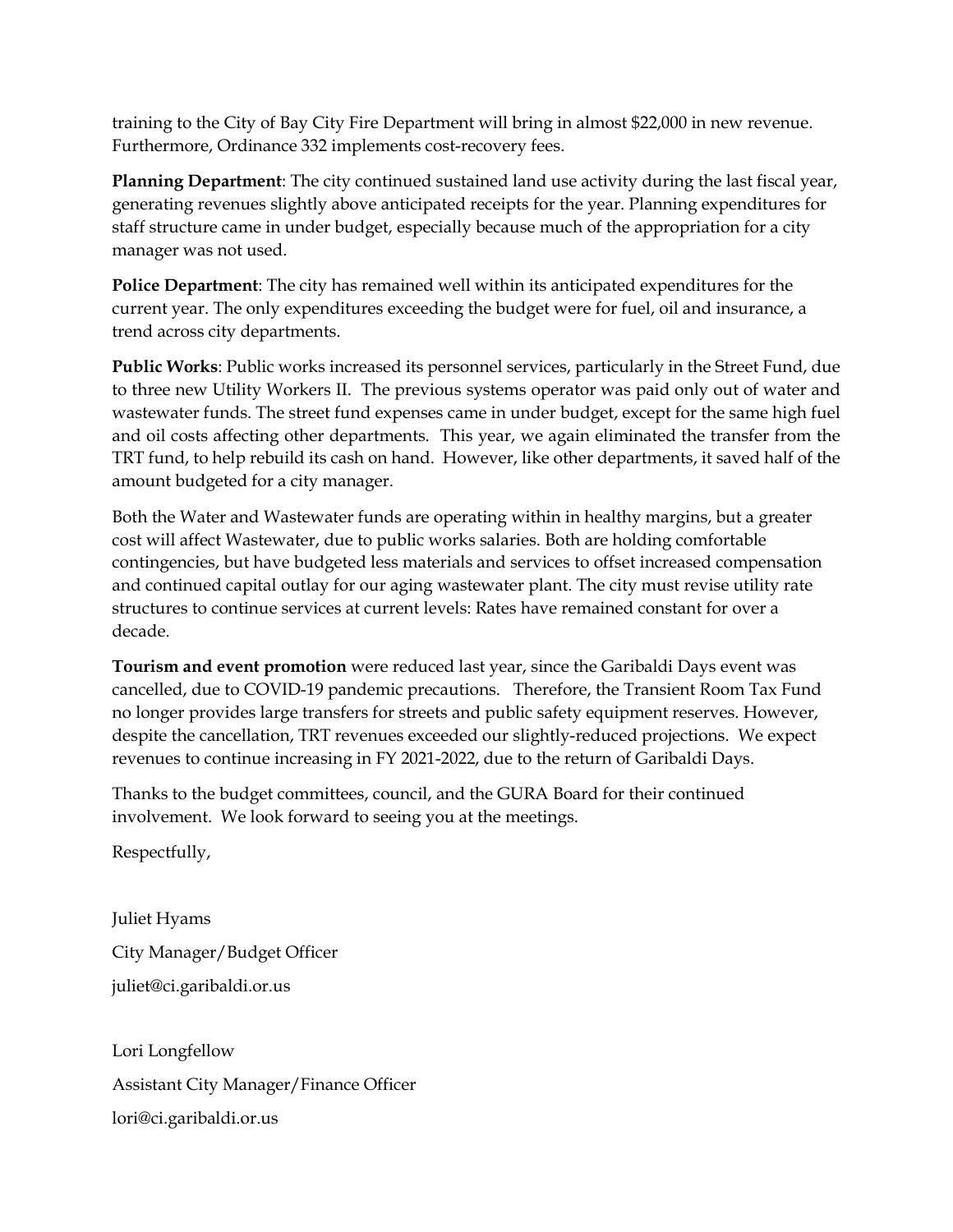|                                        |                           |                                  |                           |                        |                           |                       | <b>RESOURCES</b>                          |                  |                                 |                   |
|----------------------------------------|---------------------------|----------------------------------|---------------------------|------------------------|---------------------------|-----------------------|-------------------------------------------|------------------|---------------------------------|-------------------|
|                                        |                           |                                  |                           |                        |                           |                       |                                           |                  |                                 |                   |
|                                        |                           |                                  |                           |                        |                           |                       | <b>GENERAL FUND</b>                       |                  |                                 | City of Garibaldi |
|                                        |                           |                                  |                           | <b>Historical Data</b> |                           |                       |                                           |                  |                                 | FY 2021-2022      |
|                                        |                           |                                  | Actual                    |                        |                           | <b>Adopted Budget</b> |                                           |                  |                                 |                   |
|                                        |                           | Second Preceding First Preceding |                           |                        |                           | This Year             |                                           | Proposed by      | Approved by                     | Adopted by        |
|                                        |                           | Year 2018-2019                   |                           | Year 2019-2020         |                           | Year 2020-2021        | <b>Resource Description</b>               |                  | Budget Officer Budget Committee | City Council      |
|                                        |                           |                                  |                           |                        |                           |                       | <b>Beginning Fund Balance</b>             |                  |                                 |                   |
|                                        |                           |                                  |                           |                        |                           |                       |                                           |                  |                                 |                   |
| $1\vert$                               | $\boldsymbol{\mathsf{S}}$ | 615,159.00                       | $\boldsymbol{\mathsf{S}}$ | 482,168.00             | $\boldsymbol{\mathsf{S}}$ | 263,263.00            | Available cash on hand                    | 230,850.00       |                                 |                   |
|                                        | $2 \sqrt{S}$              | 4,000.00                         | $\mathcal{S}$             | 4,000.00               | $\mathcal{S}$             | 14,696.00             | Interest                                  | \$<br>2,640.00   |                                 |                   |
| $\overline{3}$                         | $\boldsymbol{\mathsf{S}}$ | 9,000.00                         | $\mathbb{S}$              | 9,000.00               | $\mathbb{S}$              | 7,000.00              | Previous levied taxes est. to be received | \$<br>8,000.00   |                                 |                   |
|                                        | 4S                        | 628,159.00                       | \$                        | 495,168.00             | $\mathbf S$               | 284,959.00            | TOTAL BEGINNING FUND BALANCE              | \$<br>241,490.00 |                                 |                   |
|                                        |                           |                                  |                           |                        |                           |                       |                                           |                  |                                 |                   |
|                                        |                           |                                  |                           |                        |                           |                       | <b>Other Resources</b>                    |                  |                                 |                   |
|                                        |                           |                                  |                           |                        |                           |                       |                                           |                  |                                 |                   |
| $5$ \$                                 |                           | 10,000.00                        | \$                        | 9,200.00               | $\mathcal{S}$             | 6,000.00              | Business & Licenses                       | \$<br>8,400.00   |                                 |                   |
|                                        | $6\overline{\phantom{0}}$ | 2,000.00                         | \$                        |                        | $\boldsymbol{\mathsf{S}}$ |                       | Contracted Services - Admin               | \$               |                                 |                   |
| 7                                      | \$                        | 244,000.00                       | \$                        | 276,000.00             | $\mathcal{S}$             | 276,000.00            | <b>Current Year's Taxes</b>               | \$<br>283,000.00 |                                 |                   |
|                                        | $8\overline{5}$           |                                  | \$                        |                        | \$                        | 1,000.00              | <b>DLCD</b> Planning Staff Grants         | \$<br>1,000.00   |                                 |                   |
| $10\overline{\phantom{0}}$ \$          |                           |                                  | \$                        |                        | \$                        |                       | Donations                                 | \$               |                                 |                   |
| 11   \$                                |                           | 2,500.00                         | \$                        | 3,000.00               | \$                        | 8,000.00              | Fines & Forfeitures                       | \$<br>5,000.00   |                                 |                   |
| $12\sqrt{5}$                           |                           | 125,000.00                       | \$                        | 148,000.00             | $\zeta$                   | 148,000.00            | Fire Personnel Levy*                      | \$<br>148,000.00 |                                 |                   |
| $13\overline{\smash{\big\lvert}}\,$ \$ |                           | 96,000.00                        | \$                        | 91,000.00              | \$                        | 84,000.00             | <b>Franchise Fees</b>                     | \$<br>87,500.00  |                                 |                   |
| \$  14                                 |                           |                                  | \$                        |                        | \$                        | 10,000.00             | Fire Dept M&R Grant                       | \$<br>10,000.00  |                                 |                   |
| $15\sqrt{5}$                           |                           | 10,000.00                        | \$                        |                        | \$                        |                       | Grants - Fire Dept.                       | \$<br>663,120.00 |                                 |                   |
| \$ 16                                  |                           | 60,000.00                        | \$                        |                        | \$                        |                       | <b>Grants - Property</b>                  | \$               |                                 |                   |
|                                        |                           |                                  |                           |                        |                           |                       | Division Chief Reimbursement              | \$<br>21,650.00  |                                 |                   |
| \$  17                                 |                           | 4,700.00                         | \$                        | 5,500.00               | $\zeta$                   | 7,875.00              | <b>GURA</b> Contract                      | \$<br>8,645.00   |                                 |                   |
| 18 \$                                  |                           | 1,100.00                         | \$                        | 1,000.00               | \$                        | 1,000.00              | Hall Rental                               | \$<br>1,000.00   |                                 |                   |
| \$  19                                 |                           | 5,000.00                         | \$                        | 620.00                 | \$                        | 600.00                | Misc. Revenue                             | \$<br>500.00     |                                 |                   |
| $20\overline{\phantom{a}}\xi$          |                           | 5,000.00                         | $\zeta$                   | 7,100.00               | $\zeta$                   | 8,500.00              | <b>Planning Fees</b>                      | \$<br>8,500.00   |                                 |                   |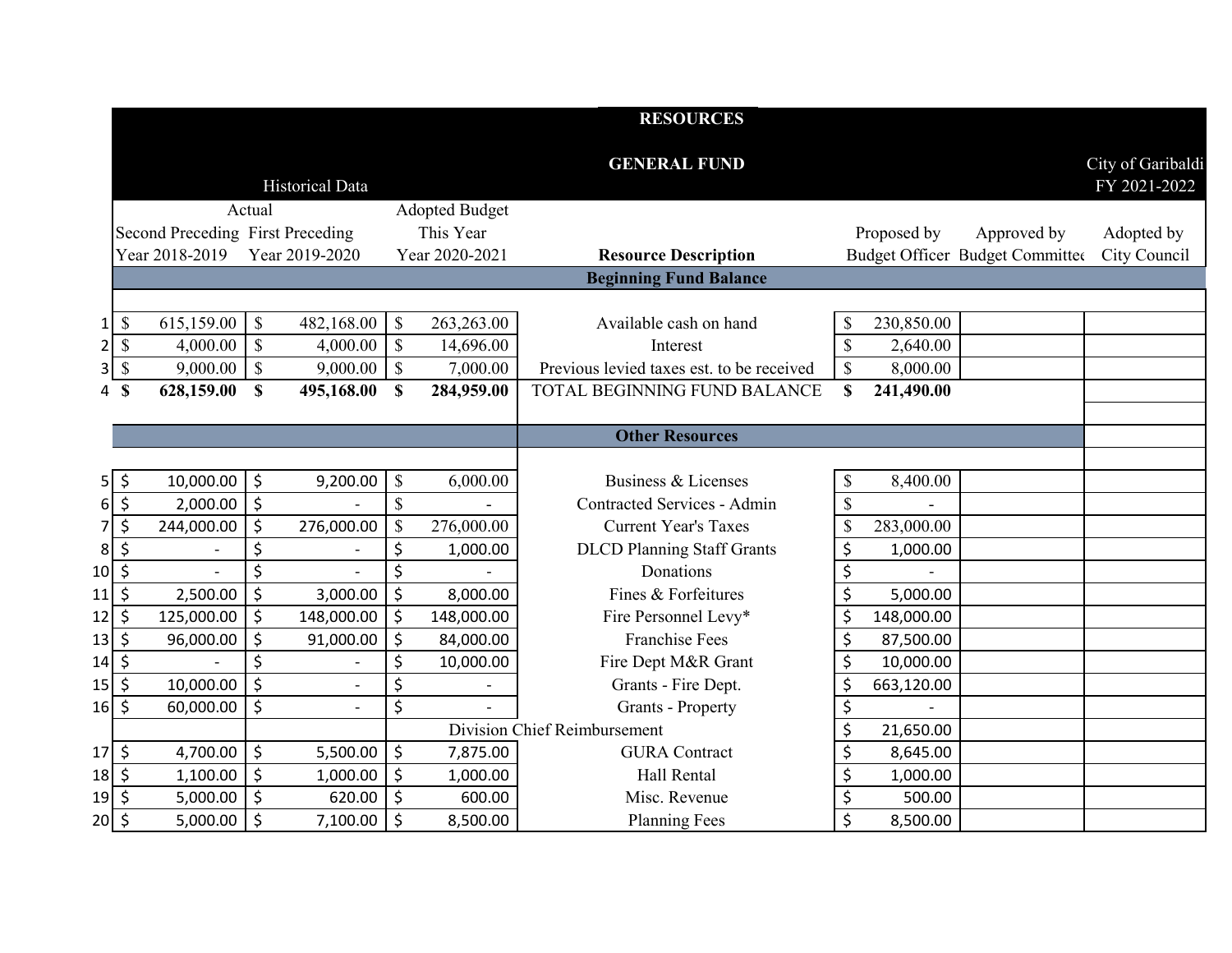| $21\overline{\phantom{0}}$ |         |                      | \$      |                     | $\zeta$             |                          | Police Vehicle Impounds                       | \$ | $\overline{\phantom{a}}$ |                                |  |
|----------------------------|---------|----------------------|---------|---------------------|---------------------|--------------------------|-----------------------------------------------|----|--------------------------|--------------------------------|--|
| 22                         | \$      | 1,400,000.00         | \$      | 300,000.00          | \$                  |                          | Property / Improvement Loan                   |    | $\overline{\phantom{a}}$ |                                |  |
| $23 \mid 5$                |         |                      |         |                     |                     | $\overline{\phantom{0}}$ | Reimbursements                                |    | $\overline{\phantom{a}}$ |                                |  |
| $24$ \$                    |         | 53,000.00            | \$      | 57,000.00           | \$                  | 57,000.00                | <b>Rural Fire District Contract</b>           |    | 57,000.00                |                                |  |
| $25 \mid \xi$              |         | 956.00               | \$      | $830.00$   \$       |                     | 850.00                   | <b>State Cigarette Taxes</b>                  | \$ | 950.00                   |                                |  |
| $26 \mid 5$                |         | 14,512.00            | $\zeta$ | 11,500.00           | \$                  | 13,000.00                | State Liquor Revenue                          |    | 16,500.00                |                                |  |
| 27                         | \$      | 500.00               | \$      | 740.00 \$           |                     | 2,000.00                 | State Marijuana Tax                           |    | 2,100.00                 |                                |  |
| 28                         | $\zeta$ | 8,500.00             | $\zeta$ | $8,600.00$   \$     |                     | 10,000.00                | <b>State Revenue Sharing</b>                  | \$ | 12,000.00                |                                |  |
| 29                         | Ś       | 2,042,768.00         | \$      | 920,090.00          | $\ddot{\mathsf{s}}$ | 633,825.00               | TOTAL OTHER RESOURCES                         |    | \$1,334,865.00           |                                |  |
|                            |         |                      |         |                     |                     |                          |                                               |    |                          |                                |  |
|                            |         |                      |         |                     |                     |                          | <b>Transfers in</b>                           |    |                          |                                |  |
|                            |         |                      |         |                     |                     |                          |                                               |    |                          |                                |  |
| $30 \div$                  |         | 7,600.00             | $\zeta$ | 7,600.00 \$         |                     | 7,600.00                 | From TRT for Police*                          |    | 7,600.00                 |                                |  |
| $31 \mid 5$                |         | 35,000.00            | \$      | 7,500.00 \$         |                     |                          | From TRT for Tourism Facility Debt Service \$ |    |                          |                                |  |
| $32 \;$ \$                 |         | 42,600.00            | \$      | 15,100.00 \$        |                     | 7,600.00                 | TOTAL TRANSFERS IN                            | \$ | 7,600.00                 |                                |  |
|                            |         |                      |         |                     |                     |                          |                                               |    |                          |                                |  |
| 33                         |         | 2,469,527.00         | $\zeta$ | $1,154,358.00$   \$ |                     | 650,384.00               | Total Resources except taxes to be levied     |    | \$1,300,955.00           | \$<br>$\overline{\phantom{a}}$ |  |
| $34$ \$                    |         | 244,000.00           | \$      | 276,000.00          | \$                  | 276,000.00               | Taxes estimated to be received                | Ś. | 283,000.00               | \$                             |  |
|                            |         |                      |         |                     |                     |                          |                                               |    |                          |                                |  |
|                            |         | 35 ///////////////// |         | ////////////////    |                     | 11111111111111           | Taxes collected in year received              |    | 11111111111111           | 11111111111111                 |  |
|                            |         |                      |         |                     |                     |                          |                                               |    |                          |                                |  |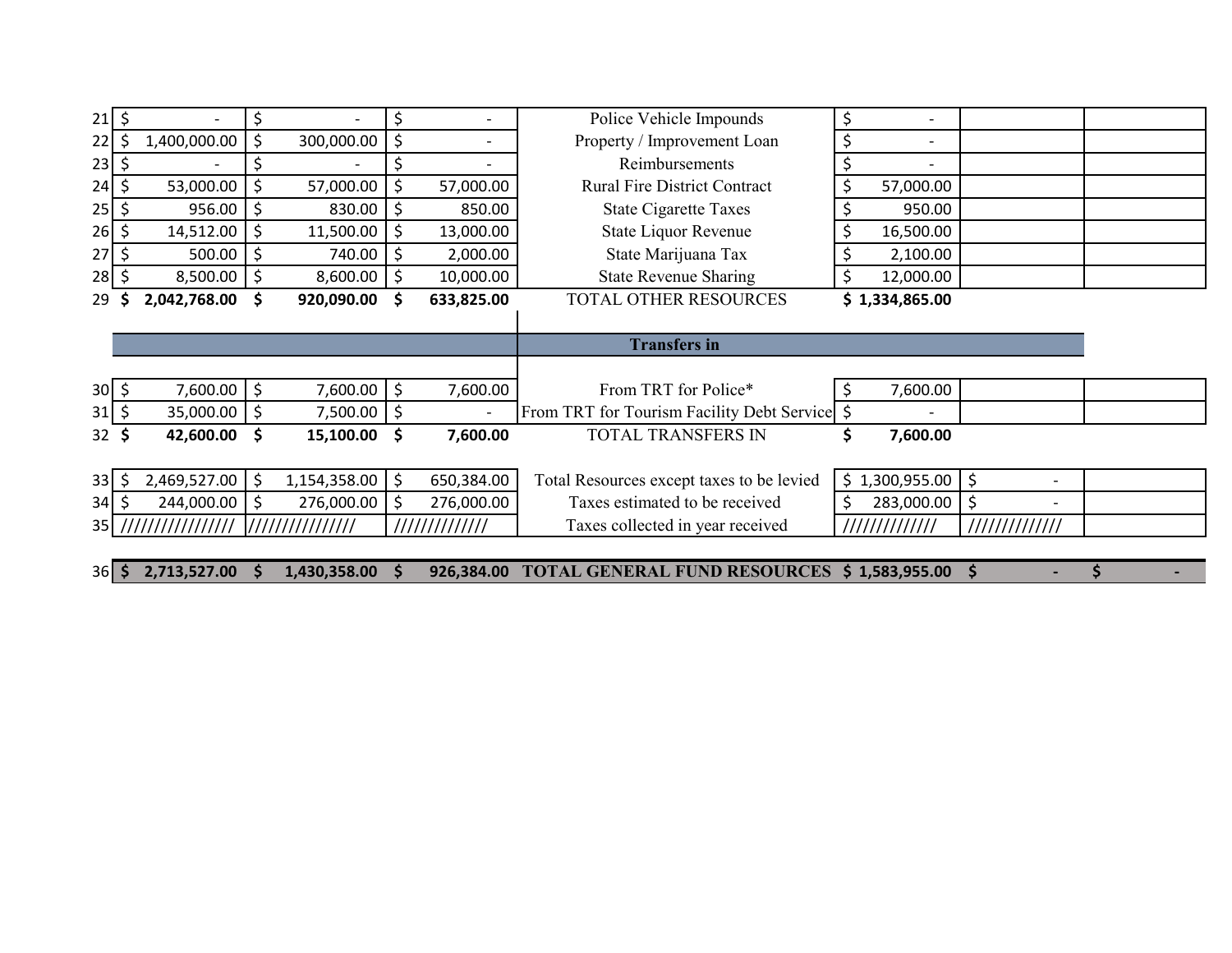|        |                                  |                            |          |                       | <b>REQUIREMENTS</b>                               |                 |                                 |                                   |
|--------|----------------------------------|----------------------------|----------|-----------------------|---------------------------------------------------|-----------------|---------------------------------|-----------------------------------|
|        |                                  | <b>Historical Data</b>     |          |                       | <b>GENERAL FUND</b><br><b>ADMINSTRATIVE DEPT.</b> |                 |                                 | City of Garibaldi<br>FY 2021-2022 |
|        |                                  | Actual                     |          | <b>Adopted Budget</b> |                                                   |                 |                                 |                                   |
|        | Second Preceding First Preceding |                            |          | This Year             |                                                   | Proposed by     | Approved by                     | Adopted by                        |
|        | Year 2018-2019                   | Year 2019-2020             |          | 2020-2021             | <b>Requirements Description</b>                   |                 | Budget Officer Budget Committee | City Council                      |
|        |                                  |                            |          |                       |                                                   |                 |                                 |                                   |
|        |                                  |                            |          |                       | <b>Personal Services</b>                          |                 |                                 |                                   |
|        |                                  |                            |          |                       | Admin. Personnel                                  |                 |                                 |                                   |
|        |                                  |                            |          |                       |                                                   |                 |                                 |                                   |
| \$  37 | 20,500.00                        | \$<br>21,115.00            | $\zeta$  | 22,176.00             | City Manager                                      | \$<br>20,625.00 |                                 |                                   |
| 38 \$  | 17,000.00                        | \$<br>17,000.00            | $\zeta$  | 18,462.00             | <b>Assistant City Manager - Finance Director</b>  | \$<br>19,204.00 |                                 |                                   |
| 39     | \$<br>18,712.00                  | \$<br>19,530.00            | \$       | 19,270.00             | Administrative Assistant II                       | \$<br>20,490.00 |                                 |                                   |
| 40     | \$                               | \$                         | \$       |                       | Admin. Extra Labor                                | \$              |                                 |                                   |
| 41     | //////////////                   | //////////////             | \$       | 33,561.00             | Admin. Personnel Costs                            | \$<br>35,367.00 |                                 |                                   |
| 42     | '////////////////                | //////////////             | \$       | 488.00                | Admin./Vol. Worker's Comp.                        | \$<br>198.00    |                                 |                                   |
| 43\$   | 56,212.00                        | \$<br>57,645.00            | \$       | 93,957.00             | <b>TOTAL PERSONNEL</b>                            | \$<br>95,884.00 |                                 |                                   |
|        |                                  |                            |          |                       | Admin Dept. Personnel Costs                       |                 |                                 |                                   |
|        |                                  |                            |          |                       |                                                   |                 |                                 |                                   |
| 44 \$  | 22,843.00                        | $\ddot{\phi}$<br>30,410.00 |          | ///////////////////   | Admin. Personnel Costs                            |                 |                                 |                                   |
| 45  \$ | 239.00                           | $\zeta$<br>521.00          |          | //////////////////    | Admin./Vol. Worker's Comp.                        |                 |                                 |                                   |
| 46\$   | 23,082.00                        | \$<br>30,931.00            |          | 1111111111111111      | TOTAL ADMIN. DEPT. PER. COSTS                     |                 |                                 |                                   |
| 47\$   | 79,294.00                        | 88,576.00<br>-S            | <b>S</b> | 93,957.00             | <b>TOTAL PERSONAL SERVICES</b>                    | \$<br>95,884.00 | -\$                             | \$                                |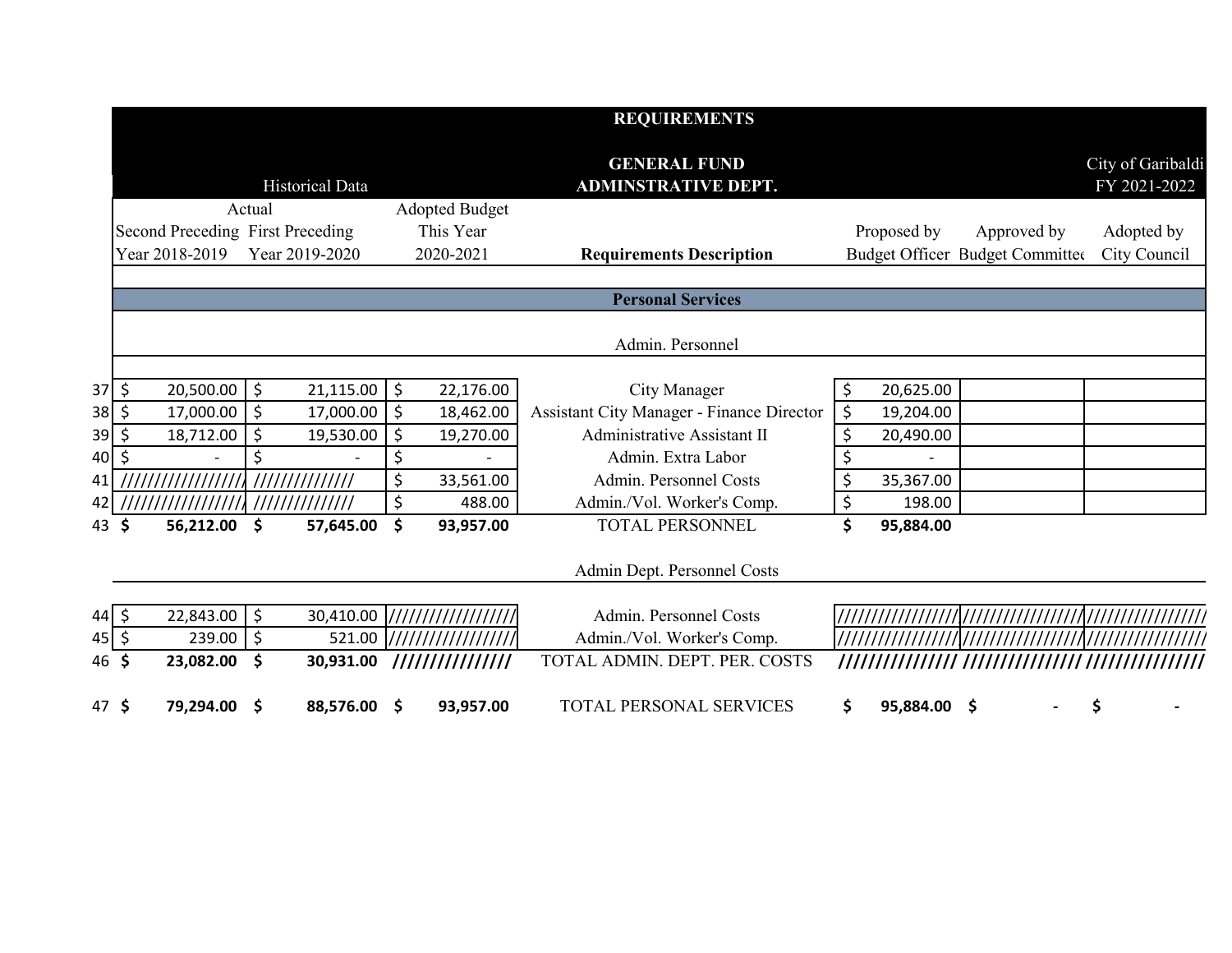|             |           |         |           |                 | <b>Materials &amp; Services</b>       |                 |  |
|-------------|-----------|---------|-----------|-----------------|---------------------------------------|-----------------|--|
|             |           |         |           |                 |                                       |                 |  |
|             |           |         |           |                 | Supplies & Services                   |                 |  |
| $48 \mid 5$ |           |         |           |                 | Admin. Contracted Services            |                 |  |
|             | 5,000.00  | $\zeta$ |           | \$              |                                       |                 |  |
| $49 \mid 5$ | 3,200.00  | \$      | 4,765.00  | \$<br>4,765.00  | Admin. Dues, Licenses & Subscriptions | 5,700.00        |  |
| 5이 \$       | 5,000.00  | \$      |           | \$<br>50.00     | Admin. Refunds                        | 50.00           |  |
| 51   \$     | 6,500.00  | \$      | 5,350.00  | \$<br>5,350.00  | Travel & Training                     | 3,000.00        |  |
| \$  52      | 1,000.00  | \$      | 1,000.00  | \$<br>1,000.00  | Council Expenses                      | 1,000.00        |  |
| \$  53      | 800.00    |         | 550.00    | \$<br>600.00    | Meeting Expenses / Admin Supplies     | 500.00          |  |
| \$  54      | 6,000.00  | \$      | 3,708.00  | \$<br>1,500.00  | Printing, Advertising & Notices       | 1,300.00        |  |
|             |           |         |           | \$<br>500.00    | Office Equipment Repair               | 300.00          |  |
|             |           |         |           | \$<br>1,000.00  | Office Minor Equipment                | 1,000.00        |  |
|             |           |         |           | \$<br>6,125.00  | Audit                                 | 8,524.00        |  |
|             |           |         |           | \$<br>3,300.00  | <b>Bank Charges</b>                   | 3,100.00        |  |
|             |           |         |           | \$<br>15,500.00 | IT Services                           | 15,000.00       |  |
|             |           |         |           | \$<br>1,726.00  | Insurance                             | 1,530.00        |  |
|             |           |         |           | \$<br>20,000.00 | Legal Services                        | 20,000.00       |  |
|             |           |         |           | \$<br>3,000.00  | Office Supplies                       | 2,800.00        |  |
|             |           |         |           | \$<br>1,100.00  | Postage & Shipping                    | 700.00          |  |
| 64          |           |         |           | \$<br>3,000.00  | Telephone                             | \$<br>2,500.00  |  |
| $65$ \$     | 27,500.00 | S       | 15,373.00 | \$<br>68,516.00 | <b>TOTAL SUPPLIES &amp; SERVICES</b>  | \$<br>67,004.00 |  |

|      |                         |          |                               | Maintenance & Repair                  |  |  |
|------|-------------------------|----------|-------------------------------|---------------------------------------|--|--|
| 66   |                         |          | 1,000.00  /////////////////// | Office Equipment Repair               |  |  |
| 67   | $1,000.00$ <sup>1</sup> |          | 1,000.00  /////////////////// | Office Minor Equipment                |  |  |
| 68 . | .000.00                 | 2,000.00 | //////////////////            | <b>TOTAL MAINTENANCE &amp; REPAIR</b> |  |  |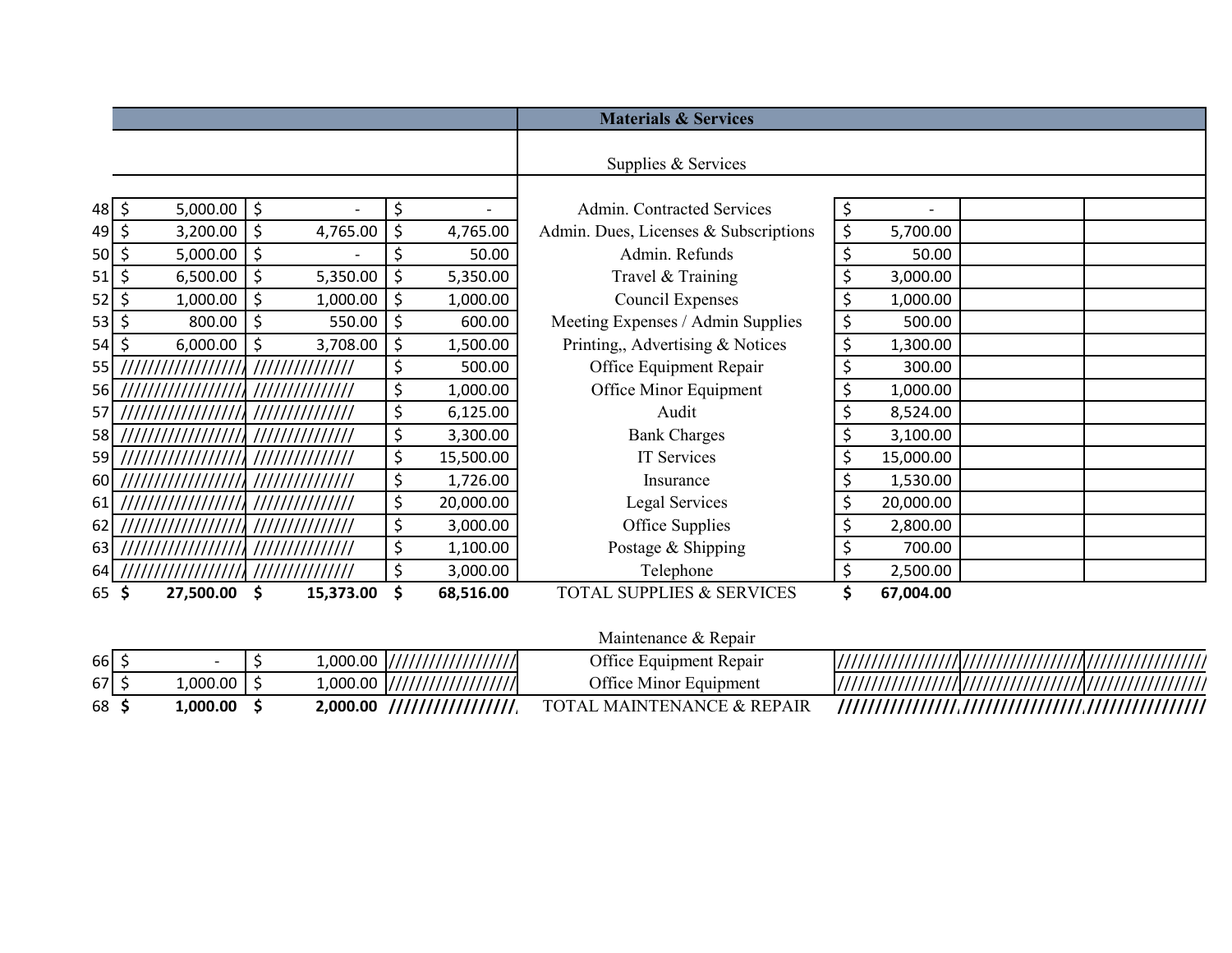|               |                 |         |                           |     |                          | <b>Shared Expenses</b>           |    |            |    |                |    |
|---------------|-----------------|---------|---------------------------|-----|--------------------------|----------------------------------|----|------------|----|----------------|----|
|               |                 |         |                           |     |                          |                                  |    |            |    |                |    |
| $69$ \$       | 4,700.00        | \$      |                           |     | 5,000.00  /////////////  | Audit                            |    |            |    |                |    |
| 70 \$         | 1,000.00        | \$      |                           |     | 1,000.00 //////////////  | <b>Bank Charges</b>              |    |            |    |                |    |
| 71            | \$<br>10,000.00 | $\zeta$ | 14,000.00 /////////////// |     |                          | IT Services                      |    |            |    |                |    |
| 72 \$         | 1,240.00        | \$      |                           |     | 1,306.00 //////////////  | Insurance                        |    |            |    |                |    |
| $73 \mid 5$   | 10,000.00       | \$      | 15,000.00 //////////////  |     |                          | Legal Services                   |    |            |    |                |    |
| 74 \$         | 700.00          | $\zeta$ | 2,000.00 /////////////    |     |                          | Office Supplies                  |    |            |    |                |    |
| $75$ \$       | 1,100.00        | \$      | 3,000.00  ////////////    |     |                          | Postage & Shipping               |    |            |    |                |    |
| 76 \$         | 2,500.00        | \$      |                           |     | 2,500.00 //////////////  | Telephone                        |    |            |    |                |    |
| 77\$          | 31,240.00       | \$      |                           |     | 43,806.00 ////////////// | <b>TOTAL SHARED EXPENSES</b>     |    |            |    |                |    |
|               |                 |         |                           |     |                          |                                  |    |            |    |                |    |
| 78 \$         | 59,740.00       | \$      | 61,179.00                 | \$  | 68,516.00                | TOTAL MATERIAL & SERVICES        | Ś. | 67,004.00  | \$ |                | \$ |
|               |                 |         |                           |     |                          |                                  |    |            |    |                |    |
| 79\$          | 139,034.00      | \$      | 149,755.00                | \$. | 162,473.00               | TOTAL OPERATION & MAINTENANCE \$ |    | 162,888.00 | \$ | $\blacksquare$ | \$ |
|               |                 |         |                           |     |                          |                                  |    |            |    |                |    |
|               |                 |         |                           |     |                          | <b>Capital Outlay</b>            |    |            |    |                |    |
|               |                 |         |                           |     |                          |                                  |    |            |    |                |    |
| $80 \div$     | 10,000.00       | $\zeta$ | $10,000.00$ \$            |     | 15,057.00                | Equipment/Software               | \$ | 15,000.00  |    |                |    |
| 81 \$         | 10,000.00       | \$      | 10,000.00                 | \$  | 15,057.00                | TOTAL CAPITAL OUTLAY             | \$ | 15,000.00  |    |                |    |
|               |                 |         |                           |     |                          |                                  |    |            |    |                |    |
| $82 \mid $ \$ | 149,034.00 \$   |         | $159,755.00$ \$           |     | 177,530.00               | TOTAL ADMINISTRATIVE DEPT.       | \$ | 177,888.00 |    |                |    |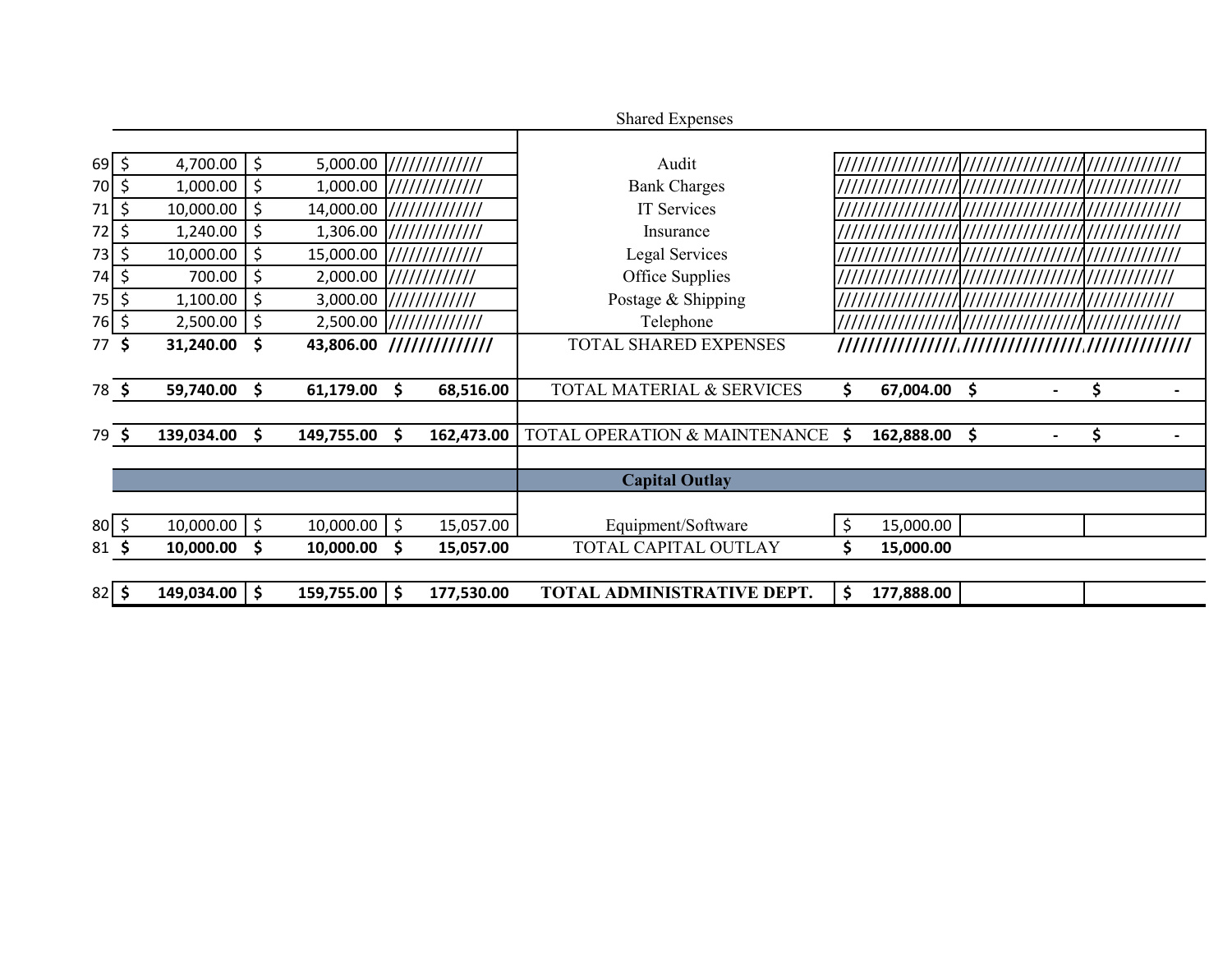|        |                                  |                                    |                       | <b>REQUIREMENTS</b>                                 |                  |                                        |                                   |
|--------|----------------------------------|------------------------------------|-----------------------|-----------------------------------------------------|------------------|----------------------------------------|-----------------------------------|
|        |                                  | Historical Data                    |                       | <b>GENERAL FUND</b><br>FIRE & RESCUE DEPT.          |                  |                                        | City of Garibaldi<br>FY 2021-2022 |
|        |                                  | Actual                             | <b>Adopted Budget</b> |                                                     |                  |                                        |                                   |
|        | Second Preceding First Preceding |                                    | This Year             |                                                     | Proposed by      | Approved by                            | Adopted by                        |
|        | Year 2018-2019                   | Year 2019-2020                     | 2020-2021             | <b>Requirements Description</b>                     |                  | <b>Budget Officer Budget Committee</b> | City Council                      |
|        |                                  |                                    |                       | <b>Personnel Services</b>                           |                  |                                        |                                   |
|        |                                  |                                    |                       | Fire Personnel                                      |                  |                                        |                                   |
| 83     | \$<br>78,000.00                  | \$<br>78,000.00                    | $\zeta$<br>45,000.00  | Fire Chief                                          | \$<br>50,000.00  |                                        |                                   |
| 84     | '////////////                    |                                    | \$<br>50,100.00       | Division Chief/Training                             | \$<br>60,000.00  |                                        |                                   |
| 85     | \$<br>30,000.00                  | \$<br>33,000.00                    | \$<br>20,000.00       | Fire Dept. Call Persons                             | \$<br>20,000.00  |                                        |                                   |
| 86     |                                  |                                    | \$<br>62,414.00       | Fire Personnel Costs                                | \$<br>75,085.00  |                                        |                                   |
|        | 87 $\frac{1}{2}$                 | ////////////////////////////////// | \$<br>11,437.00       | Fire Workers Comp.                                  | \$<br>4,653.00   |                                        |                                   |
|        |                                  |                                    |                       | Temp Summer Firefighter                             | \$<br>7,800.00   |                                        |                                   |
| 88\$   | 108,000.00                       | 111,000.00<br>\$                   | 188,951.00<br>\$      | TOTAL FIRE PERSONNEL COSTS                          | Ś<br>217,538.00  |                                        |                                   |
|        |                                  |                                    |                       | Fire Dept. Personnel Costs                          |                  |                                        |                                   |
|        |                                  |                                    |                       |                                                     |                  |                                        |                                   |
| 89 \$  | 52,339.00                        | $\boldsymbol{\zeta}$<br>46,537.00  | //////////////////    | <b>Fire Personnel Costs</b>                         |                  |                                        |                                   |
| \$ ∣90 | 1,595.00                         | $\ddot{\varsigma}$<br>12,407.00    | ////////////////      | Fire Worker's Comp.                                 |                  |                                        |                                   |
| 91\$   | 53,934.00                        | \$<br>58,944.00                    |                       | ////////////////// TOTAL FIRE DEPT. PERSONNEL COSTS |                  |                                        |                                   |
|        | 92\$<br>161,934.00               | 169,944.00<br>\$                   | 377,902.00<br>\$.     | <b>TOTAL PERSONNEL</b>                              | \$<br>217,538.00 | \$                                     | \$                                |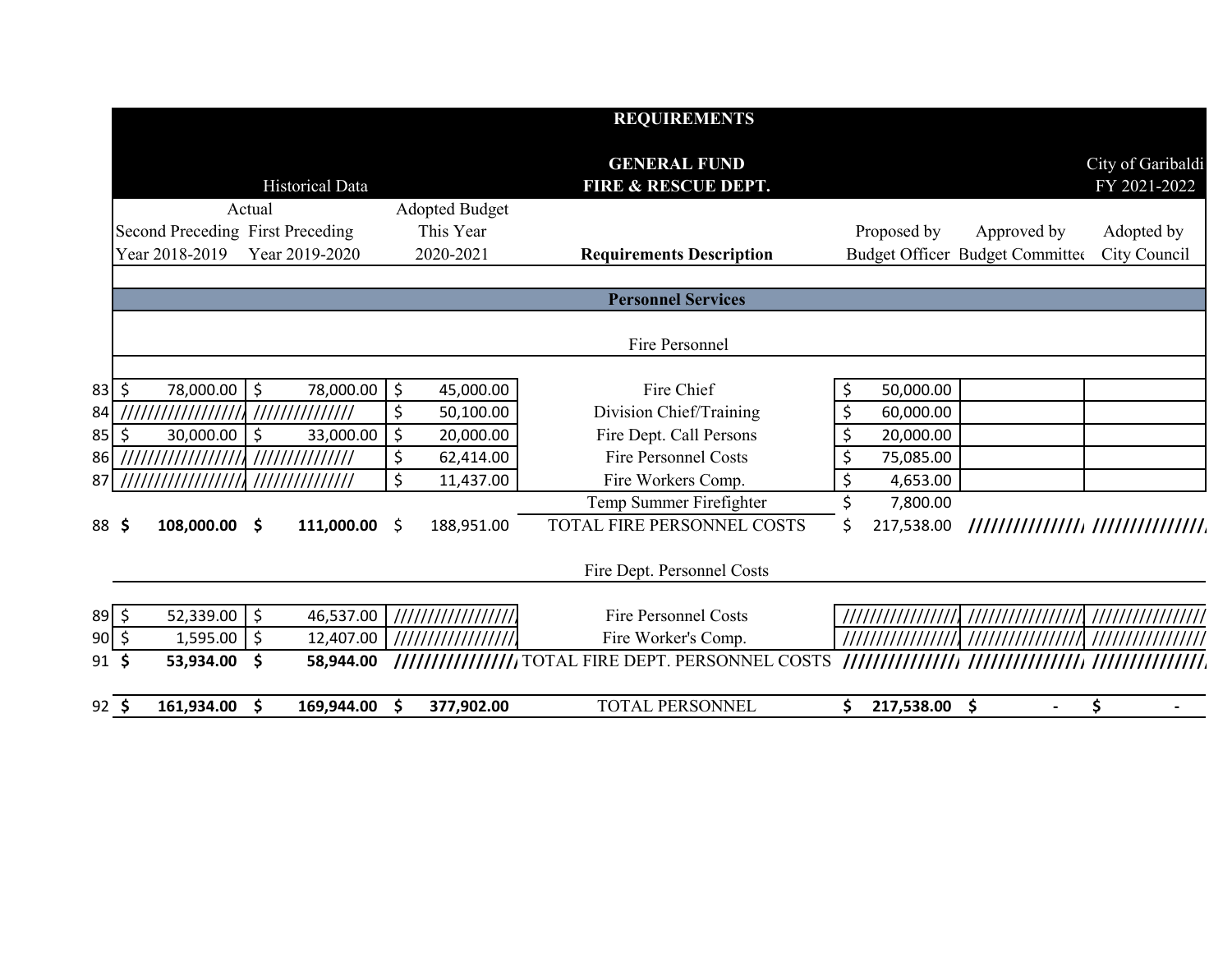|                  |    |                |    |                |         |                             | <b>Materials &amp; Services</b>              |                  |  |
|------------------|----|----------------|----|----------------|---------|-----------------------------|----------------------------------------------|------------------|--|
|                  |    |                |    |                |         |                             | Supplies & Services                          |                  |  |
| $93 \mid 5$      |    |                | \$ | 50.00          | \$      | 25.00                       | Fire Printing, Ads & Notices                 | \$<br>100.00     |  |
| 94               | \$ | 2,000.00       | \$ | 2,000.00       | $\zeta$ | 2,500.00                    | Fire Travel & Training                       | \$<br>4,000.00   |  |
| 95               | \$ | 300.00         | \$ | 300.00         | \$      | 560.00                      | Fire Dues, Licenses & Subscriptions          | \$<br>8,000.00   |  |
| 96               | \$ | 20,000.00      | \$ | 20,000.00      | \$      | 10,000.00                   | <b>Fire Contracted Services</b>              | \$<br>15,000.00  |  |
| 97               | \$ | 5,000.00       | \$ | 6,000.00       | \$      | 8,000.00                    | Fire Dept. Supplies                          | \$<br>6,000.00   |  |
| 98               | \$ | 8,000.00       | \$ | 5,800.00       | \$      | 11,250.00                   | Fire Dept. Protective Clothing               | \$<br>15,000.00  |  |
| 99               | \$ | 1,000.00       | \$ | 2,000.00       | \$      | 500.00                      | <b>Community Emergency Response Supplies</b> | \$<br>1,000.00   |  |
| $100 \mid \zeta$ |    |                |    |                |         |                             | Grants First Dept.                           | \$<br>663,120.00 |  |
| 101              |    | ////////////// |    | ////////////// | \$      | 400.00                      | Fire Hall Bldg. & Grounds                    | 1,000.00         |  |
| 102              |    |                |    | ////////////// | \$      | 5,000.00                    | Fire Minor Equipment                         | 10,000.00        |  |
| 103              |    |                |    | ////////////   | \$      | 6,000.00                    | Fire Equipment Repair                        | 7,000.00         |  |
| 104              |    |                |    | ////////////// | \$      | 10,000.00                   | Fire Dept. M&R Grant Share                   | \$<br>10,000.00  |  |
| 105              |    |                |    | ////////////// | \$      | 13,355.00                   | Insurance                                    | \$<br>14,280.00  |  |
| 106              |    |                |    | ////////////// | \$      | 1,000.00                    | Fuel & Oil                                   | \$<br>4,000.00   |  |
| $107$ \$         |    | 36,300.00      | \$ | 36,150.00      | \$      | 68,590.00                   | <b>TOTAL SUPPLIES &amp; SERVICES</b>         | \$<br>758,500.00 |  |
|                  |    |                |    |                |         |                             | Maint. & Repair                              |                  |  |
| 108 <sup>5</sup> |    | 400.00         | \$ |                |         | 400.00   ////////////////// | Fire Hall Bldg. & Grounds                    |                  |  |
| 109              | S  | 2,500.00       | Ś  | 3,500.00       |         | ////////////////            | Fire Minor Equipment                         |                  |  |
| 110              | \$ | 5,000.00       | \$ | 5,000.00       |         |                             | Fire Equipment Repair                        |                  |  |
| $111 \;$ \$      |    | 20,000.00      | Ś. | 10,000.00      |         |                             | Fire Dept. M&R Grant Share                   |                  |  |
| $112$ \$         |    | 27,900.00      | \$ | 18,900.00      |         | ////////////////            | <b>TOTAL MAINT. &amp; REPAIR</b>             |                  |  |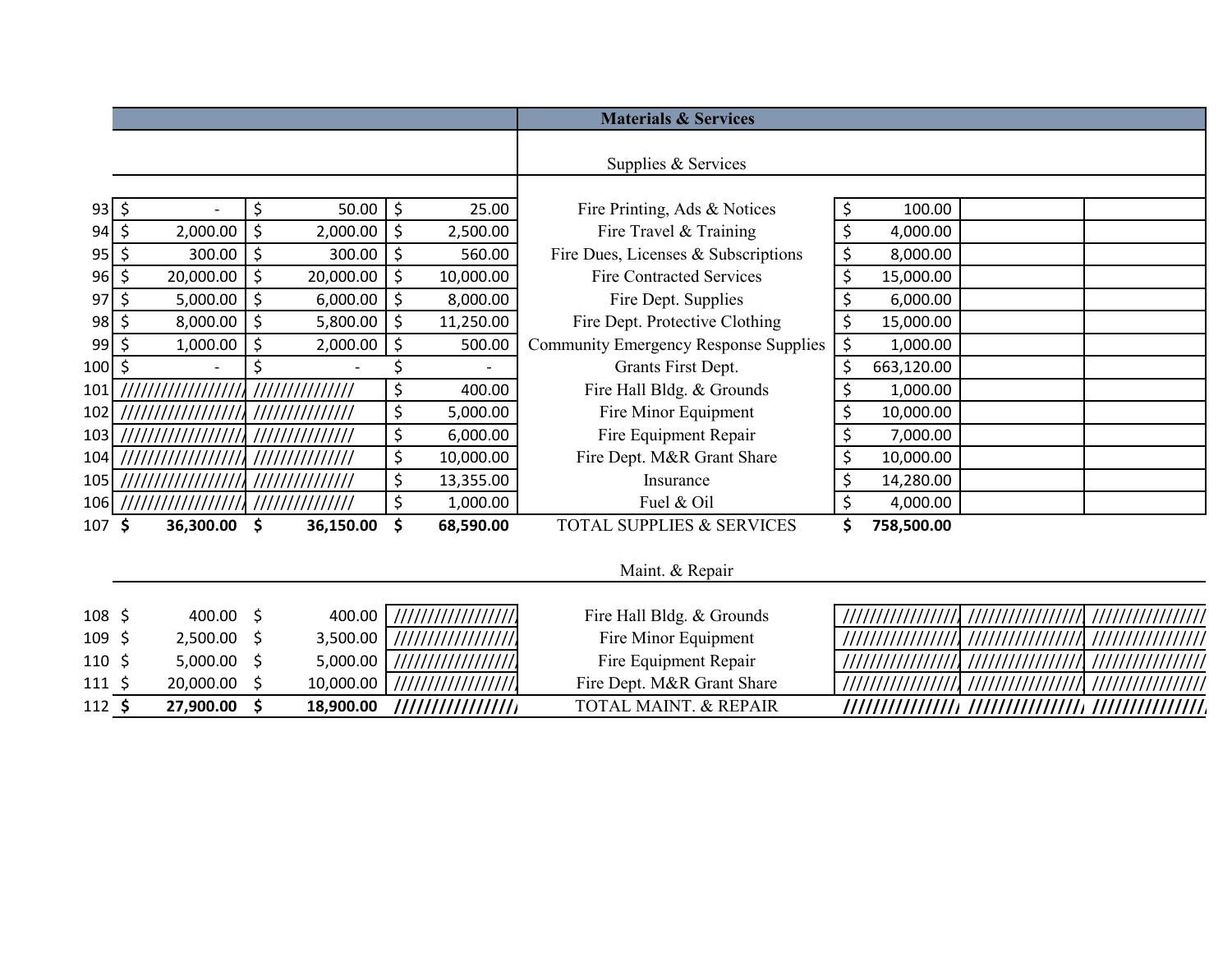|                   |                          |                     |                          |                           | <b>Shared Expenses</b>               |    |                          |                          |  |
|-------------------|--------------------------|---------------------|--------------------------|---------------------------|--------------------------------------|----|--------------------------|--------------------------|--|
| $113 \; \text{S}$ | 12,400.00 \$             |                     | 13,144.00                | 1111111111111             | Insurance                            |    |                          |                          |  |
| $114 \; \text{S}$ | 830.00 \$                |                     |                          | 1,000.00   ////////////// | Fuel & Oil                           |    |                          |                          |  |
| $115$ \$          | $13,230.00$ \$           |                     | 14,144.00                | 1111111111111             | TOTAL SHARED EXPENSES                |    |                          |                          |  |
| $116$ \$          | 239,364.00 \$            |                     | 239,138.00               | 446,492.00                | TOTAL OPERATIONS & MAINT.            | S  | 976,038.00               | $\overline{\phantom{a}}$ |  |
|                   |                          |                     |                          |                           |                                      |    |                          |                          |  |
|                   |                          |                     |                          |                           | <b>Capital Outlay</b>                |    |                          |                          |  |
|                   |                          |                     |                          |                           |                                      |    |                          |                          |  |
| $117 \,$ \$       |                          | \$                  | $\overline{\phantom{0}}$ |                           | Engineering                          |    | $\overline{\phantom{a}}$ |                          |  |
| $118 \,$ \$       | $\overline{\phantom{a}}$ | \$                  | $\overline{\phantom{a}}$ |                           | Equipment                            |    | $\overline{\phantom{a}}$ |                          |  |
| $119$ \$          | $\overline{\phantom{0}}$ | \$                  | $\overline{\phantom{a}}$ |                           | Fire Dept. Grant Share               | \$ | $\overline{\phantom{a}}$ |                          |  |
| $120 \;$ \$       | $\overline{\phantom{a}}$ |                     | $\overline{\phantom{0}}$ |                           | TOTAL CAPITAL OUTLAY                 |    | $\overline{\phantom{a}}$ |                          |  |
| $121$ \$          | 239,364.00               | $\ddot{\mathsf{s}}$ | 239,138.00               | 446,492.00                | <b>TOTAL FIRE &amp; RESCUE DEPT.</b> | Ś  | 976,038.00 \$            |                          |  |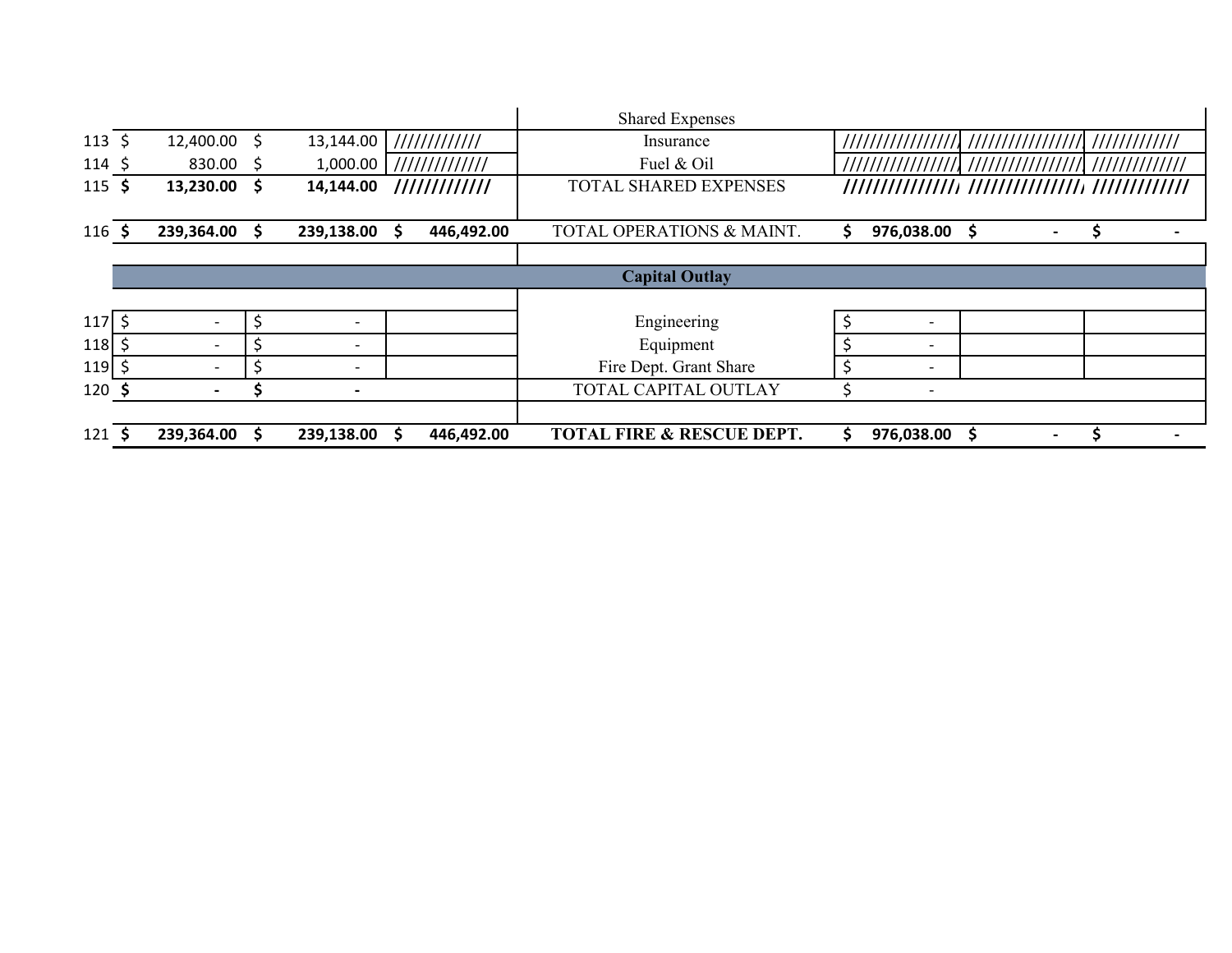|         |                                  |                |                        |                       | <b>REQUIREMENTS</b>                   |                 |                                        |                                   |
|---------|----------------------------------|----------------|------------------------|-----------------------|---------------------------------------|-----------------|----------------------------------------|-----------------------------------|
|         |                                  |                | <b>Historical Data</b> |                       | <b>GENERAL FUND</b><br>PLANNING DEPT. |                 |                                        | City of Garibaldi<br>FY 2021-2022 |
|         |                                  | Actual         |                        | <b>Adopted Budget</b> |                                       |                 |                                        |                                   |
|         | Second Preceding First Preceding |                |                        | This Year             |                                       | Proposed by     | Approved by                            | Adopted by                        |
|         | Year 2018-2019                   | Year 2019-2020 |                        | 2020-2021             | <b>Requirements Description</b>       |                 | <b>Budget Officer Budget Committee</b> | City Council                      |
|         |                                  |                |                        |                       | <b>Personnel Services</b>             |                 |                                        |                                   |
|         |                                  |                |                        |                       | Planning Personnel                    |                 |                                        |                                   |
| 122 \$  | 8,200.00                         | $\zeta$        | $8,446.00$ \$          | 8,870.00              | <b>City Manager</b>                   | \$<br>8,250.00  |                                        |                                   |
| 123 \$  | 13,627.00                        | $\zeta$        | 14,036.00              | \$<br>14,740.00       | City Engineer                         | \$<br>15,331.00 |                                        |                                   |
| 124 \$  | 6,800.00                         | $\zeta$        | 6,800.00               | \$<br>7,385.00        | Finance Officer/Assn. City Manager    | \$<br>7,681.00  |                                        |                                   |
| \$  125 | 4,679.00                         | \$             | 4,883.00               | \$<br>4,817.00        | Admin. Assistant II                   | \$<br>5,123.00  |                                        |                                   |
| 126     | \$                               | \$             |                        | \$                    | Planning Extra Labor                  | \$              |                                        |                                   |
| 127     | //////////////                   |                |                        | \$<br>19,592.00       | Planning Personnel Costs              | \$<br>20,782.00 |                                        |                                   |
|         | 128   <i>              </i>      | ////////////// |                        | \$<br>244.00          | Planning Workers Comp.                | \$<br>99.00     |                                        |                                   |
| 129 \$  | 33,306.00                        | \$             | 34,165.00              | \$<br>55,648.00       | TOTAL PLANNING PERSONNEL              | \$<br>57,266.00 |                                        |                                   |
|         |                                  |                |                        |                       | Planning Personnel Costs              |                 |                                        |                                   |
| 130 \$  | 14,906.00                        | $\zeta$        | 18,675.00              | //////////////        | <b>Planning Personnel Costs</b>       | /////////////   | //////////////                         | 111111111111111                   |
| 131  \$ | 200.00                           | $\zeta$        | 212.00                 | //////////////        | Planning Workers Comp.                |                 | //////////////                         | //////////////                    |
| 132 \$  | 15,106.00                        | \$             | 18,887.00              | //////////////        | TOAL PLANNING PERSONNEL COSTS         | /////////////// | ///////////////                        | //////////////                    |
|         |                                  |                |                        |                       |                                       |                 |                                        |                                   |
| 133 \$  | 48,412.00                        | \$             | 53,052.00 \$           | 55,648.00             | <b>TOTAL PERSONNEL</b>                | \$<br>57,266.00 | \$<br>$\blacksquare$                   | \$                                |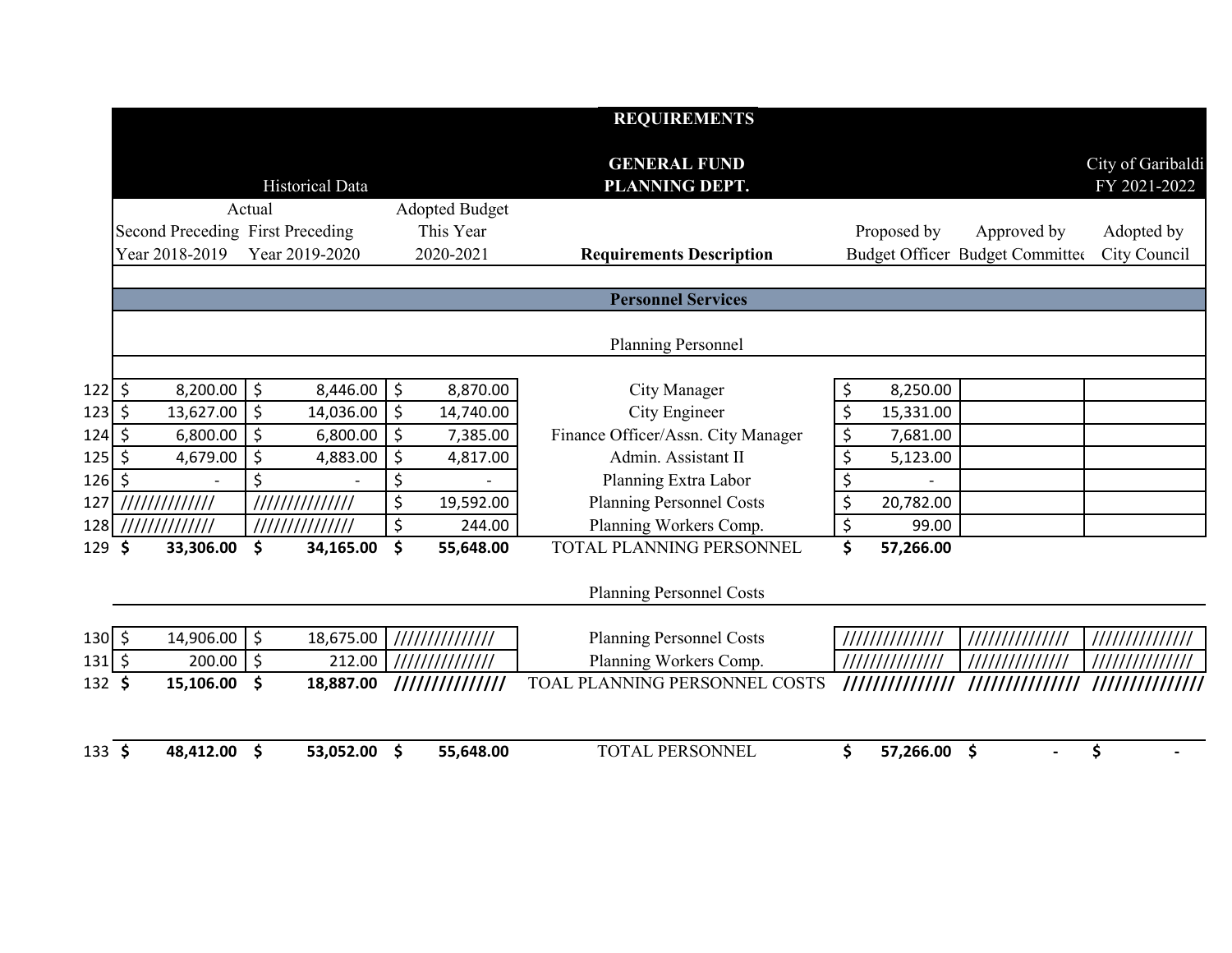|                          |                                                                                   |                                                                                                                                   |                                                                                    |                                                               | Supplies & Services                                                                                          |                                                                                                                                                                                                                                                                                                                             |                                                          |                                                                                       |                          |    |
|--------------------------|-----------------------------------------------------------------------------------|-----------------------------------------------------------------------------------------------------------------------------------|------------------------------------------------------------------------------------|---------------------------------------------------------------|--------------------------------------------------------------------------------------------------------------|-----------------------------------------------------------------------------------------------------------------------------------------------------------------------------------------------------------------------------------------------------------------------------------------------------------------------------|----------------------------------------------------------|---------------------------------------------------------------------------------------|--------------------------|----|
|                          |                                                                                   |                                                                                                                                   |                                                                                    |                                                               |                                                                                                              |                                                                                                                                                                                                                                                                                                                             |                                                          |                                                                                       |                          |    |
|                          |                                                                                   |                                                                                                                                   |                                                                                    |                                                               |                                                                                                              |                                                                                                                                                                                                                                                                                                                             |                                                          |                                                                                       |                          |    |
|                          |                                                                                   |                                                                                                                                   |                                                                                    |                                                               |                                                                                                              |                                                                                                                                                                                                                                                                                                                             |                                                          |                                                                                       |                          |    |
|                          |                                                                                   |                                                                                                                                   |                                                                                    |                                                               |                                                                                                              |                                                                                                                                                                                                                                                                                                                             |                                                          |                                                                                       |                          |    |
|                          |                                                                                   |                                                                                                                                   |                                                                                    |                                                               |                                                                                                              |                                                                                                                                                                                                                                                                                                                             |                                                          |                                                                                       |                          |    |
| $\overline{a}$           |                                                                                   |                                                                                                                                   |                                                                                    |                                                               |                                                                                                              |                                                                                                                                                                                                                                                                                                                             | $\overline{\phantom{m}}$                                 |                                                                                       |                          |    |
|                          |                                                                                   |                                                                                                                                   |                                                                                    |                                                               |                                                                                                              |                                                                                                                                                                                                                                                                                                                             |                                                          |                                                                                       |                          |    |
|                          |                                                                                   |                                                                                                                                   |                                                                                    |                                                               |                                                                                                              |                                                                                                                                                                                                                                                                                                                             |                                                          |                                                                                       |                          |    |
|                          |                                                                                   |                                                                                                                                   |                                                                                    |                                                               |                                                                                                              |                                                                                                                                                                                                                                                                                                                             |                                                          |                                                                                       |                          |    |
|                          |                                                                                   |                                                                                                                                   |                                                                                    |                                                               |                                                                                                              |                                                                                                                                                                                                                                                                                                                             |                                                          |                                                                                       |                          |    |
|                          |                                                                                   |                                                                                                                                   |                                                                                    |                                                               | <b>Shared Expenses</b>                                                                                       |                                                                                                                                                                                                                                                                                                                             |                                                          |                                                                                       |                          |    |
| 1,240.00                 |                                                                                   | 1,306.00                                                                                                                          |                                                                                    |                                                               | <b>INSURANCE</b>                                                                                             |                                                                                                                                                                                                                                                                                                                             |                                                          |                                                                                       |                          |    |
|                          |                                                                                   | 8,206.00                                                                                                                          | \$                                                                                 | 9,821.00                                                      | TOTAL MATERIALS & SERVICES                                                                                   | \$                                                                                                                                                                                                                                                                                                                          | 8,380.00                                                 | \$                                                                                    |                          | \$ |
|                          | $\boldsymbol{\zeta}$                                                              | 61,258.00                                                                                                                         | \$                                                                                 | 65,469.00                                                     | TOTAL OPERATIONS & MAINT.                                                                                    | \$                                                                                                                                                                                                                                                                                                                          | 65,646.00                                                | \$                                                                                    | $\overline{\phantom{0}}$ | \$ |
|                          |                                                                                   |                                                                                                                                   |                                                                                    |                                                               |                                                                                                              |                                                                                                                                                                                                                                                                                                                             |                                                          |                                                                                       |                          |    |
|                          |                                                                                   |                                                                                                                                   |                                                                                    |                                                               |                                                                                                              |                                                                                                                                                                                                                                                                                                                             |                                                          |                                                                                       |                          |    |
|                          |                                                                                   |                                                                                                                                   |                                                                                    |                                                               | Equipment                                                                                                    |                                                                                                                                                                                                                                                                                                                             |                                                          |                                                                                       |                          |    |
| $\overline{\phantom{a}}$ | \$                                                                                | $\overline{\phantom{a}}$                                                                                                          | \$                                                                                 | $\overline{\phantom{a}}$                                      |                                                                                                              | \$                                                                                                                                                                                                                                                                                                                          | $\overline{\phantom{a}}$                                 | \$                                                                                    |                          | \$ |
|                          | $\zeta$                                                                           |                                                                                                                                   | \$                                                                                 |                                                               | TOTAL CAPITAL OUTLAY                                                                                         | \$                                                                                                                                                                                                                                                                                                                          | $\overline{a}$                                           | \$                                                                                    |                          | \$ |
|                          |                                                                                   |                                                                                                                                   |                                                                                    |                                                               |                                                                                                              |                                                                                                                                                                                                                                                                                                                             |                                                          |                                                                                       |                          |    |
|                          | 10,000.00<br>100.00<br>111111111111111<br>/////////////<br>11,100.00<br>60,752.00 | $\zeta$<br>1,000.00<br>$\zeta$<br>$\overline{\mathcal{S}}$<br>\$<br>\$<br>\$<br>\$<br>- \$<br>$12,340.00$ \$<br>60,752.00<br>- \$ | 500.00<br>6,000.00<br>200.00<br>200.00<br>111111111111111<br>6,900.00<br>61,258.00 | \$<br>$\zeta$<br>\$<br>\$<br>\$<br>\$<br>\$<br>\$<br>\$<br>\$ | 1,000.00<br>5,500.00<br>200.00<br>1,200.00<br>1,471.00<br>450.00<br>9,821.00<br>///////////////<br>65,469.00 | Printing, Advertising & Notices<br>Contr. Services (Planner)<br><b>Planning Supplies</b><br><b>Planning Minor Equipment</b><br>Demolition/Abatement<br>Planning S&S Grant Share<br>Insurance<br>Licenses/Dues/Subscriptions<br><b>TOTAL SUPPLIES &amp; SERVICES</b><br><b>Capital Outlay</b><br><b>TOTAL PLANNING DEPT.</b> | \$<br>\$<br>\$<br>\$<br>\$<br>\$<br>\$<br>\$<br>\$<br>\$ | 900.00<br>4,500.00<br>100.00<br>900.00<br>1,530.00<br>450.00<br>8,380.00<br>65,646.00 | \$                       | \$ |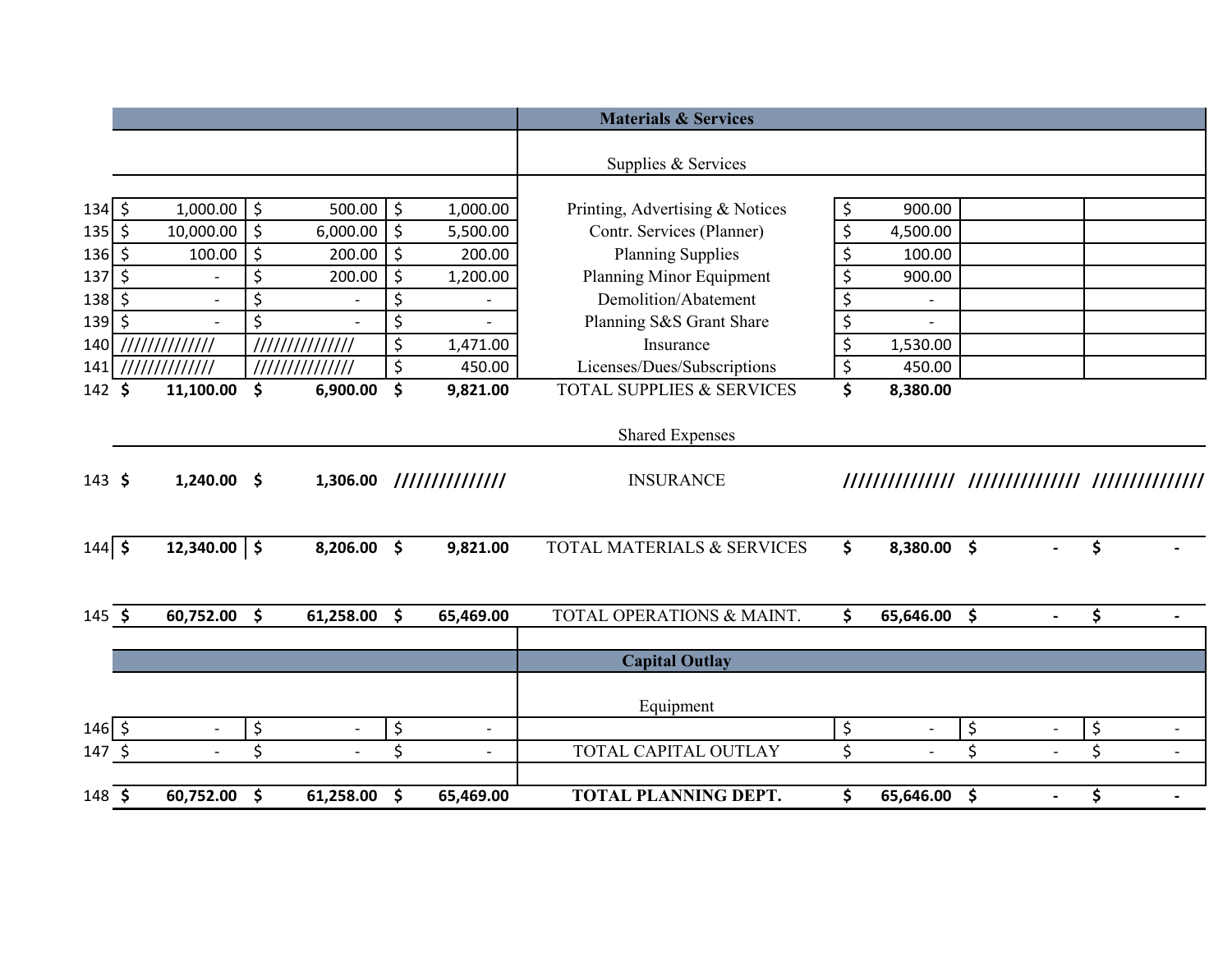|              |                                  |                          |                 |                  |                       | <b>REQUIREMENTS</b>                 |         |                 |                                        |                                   |
|--------------|----------------------------------|--------------------------|-----------------|------------------|-----------------------|-------------------------------------|---------|-----------------|----------------------------------------|-----------------------------------|
|              |                                  |                          | Historical Data |                  |                       | <b>GENERAL FUND</b><br>POLICE DEPT. |         |                 |                                        | City of Garibaldi<br>FY 2021-2022 |
|              |                                  | Actual                   |                 |                  | <b>Adopted Budget</b> |                                     |         |                 |                                        |                                   |
|              | Second Preceding First Preceding |                          |                 |                  | This Year             |                                     |         | Proposed by     | Approved by                            | Adopted by                        |
|              | Year 2018-2019                   |                          | Year 2019-2020  |                  | 2020-2021             | <b>Requirements Description</b>     |         |                 | <b>Budget Officer Budget Committee</b> | City Council                      |
|              |                                  |                          |                 |                  |                       | <b>Materials &amp; Services</b>     |         |                 |                                        |                                   |
|              |                                  |                          |                 |                  |                       | Supplies & Services                 |         |                 |                                        |                                   |
|              |                                  |                          |                 |                  |                       |                                     |         |                 |                                        |                                   |
| $149$ \$     | 110,000.00                       | $\zeta$                  | 110,000.00      | \$               | 105,000.00            | <b>Police Contracted Services</b>   | \$      | 110,000.00      |                                        |                                   |
| $150$ \$     | 500.00                           | $\overline{\mathcal{S}}$ | 500.00          | $\overline{\xi}$ | 500.00                | Police Supplies                     | $\zeta$ | 500.00          |                                        |                                   |
| 151          |                                  |                          | 111111111111111 | \$               | 1,500.00              | Police Minor Equipment              | \$      | 1,250.00        |                                        |                                   |
| 152          | //////////////                   |                          | 111111111111111 | \$               | 4,000.00              | Police Equipment Repair             | \$      | 4,000.00        |                                        |                                   |
| 153          | //////////////                   |                          | //////////////  | \$               | 2,805.00              | Insurance                           | \$      | 3,060.00        |                                        |                                   |
| 154          | ///////////////                  |                          |                 | \$               | 1,000.00              | Fuel & Oil                          | $\zeta$ | 2,000.00        |                                        |                                   |
| 155S         | 110,500.00                       | \$                       | 110,500.00      | \$               | 114,805.00            | TOTAL SUPPLIES AND SERVICES         | \$      | 120,810.00      |                                        |                                   |
|              |                                  |                          |                 |                  |                       | Maint. & Repair                     |         |                 |                                        |                                   |
|              |                                  |                          |                 |                  |                       |                                     |         |                 |                                        |                                   |
| $156$ \$     |                                  | \$                       | 2,000.00        |                  | 111111111111111       | Police Minor Equipment              |         |                 |                                        |                                   |
| $157$ \$     | 2,000.00                         | \$                       | 1,000.00        |                  | 11111111111111        | Police Equipment Repair             |         | 111111111111111 | 111111111111111                        |                                   |
| 158 \$       | 2,000.00                         | $\mathsf{\hat{S}}$       | 3,000.00        |                  |                       | <b>TOTAL MAINT, &amp; REPAIR</b>    |         |                 |                                        |                                   |
|              |                                  |                          |                 |                  |                       | <b>Shared Expenses</b>              |         |                 |                                        |                                   |
| $159$ \$     | 2,440.00                         | $\zeta$                  | 2,612.00        |                  |                       | Insurance                           |         | //////////////  |                                        |                                   |
| $160 \mid 5$ | 1,400.00                         | $\vert$ \$               | 1,000.00        |                  | 111111111111111       | Fuel & Oil                          |         | 11111111111111  |                                        |                                   |
| $161$ \$     | 3,840.00                         | $\dot{\mathsf{s}}$       | 3,612.00        |                  |                       | TOTAL SHARED EXPENSES               |         |                 |                                        |                                   |
| 162S         | 116,340.00                       | $\ddot{\bm{\zeta}}$      | 117,112.00      | Ŝ.               | 114,805.00            | TOTAL MATERIALS & SERVICES          |         | 120,810.00      | \$<br>$\overline{\phantom{a}}$         |                                   |
| 163 \$       | 116,340.00                       | $\dot{\mathsf{s}}$       | 117,112.00      | \$               | 114,805.00            | <b>TOTAL POLICE DEPT.</b>           | \$      | 120,810.00      | \$<br>$\overline{\phantom{a}}$         |                                   |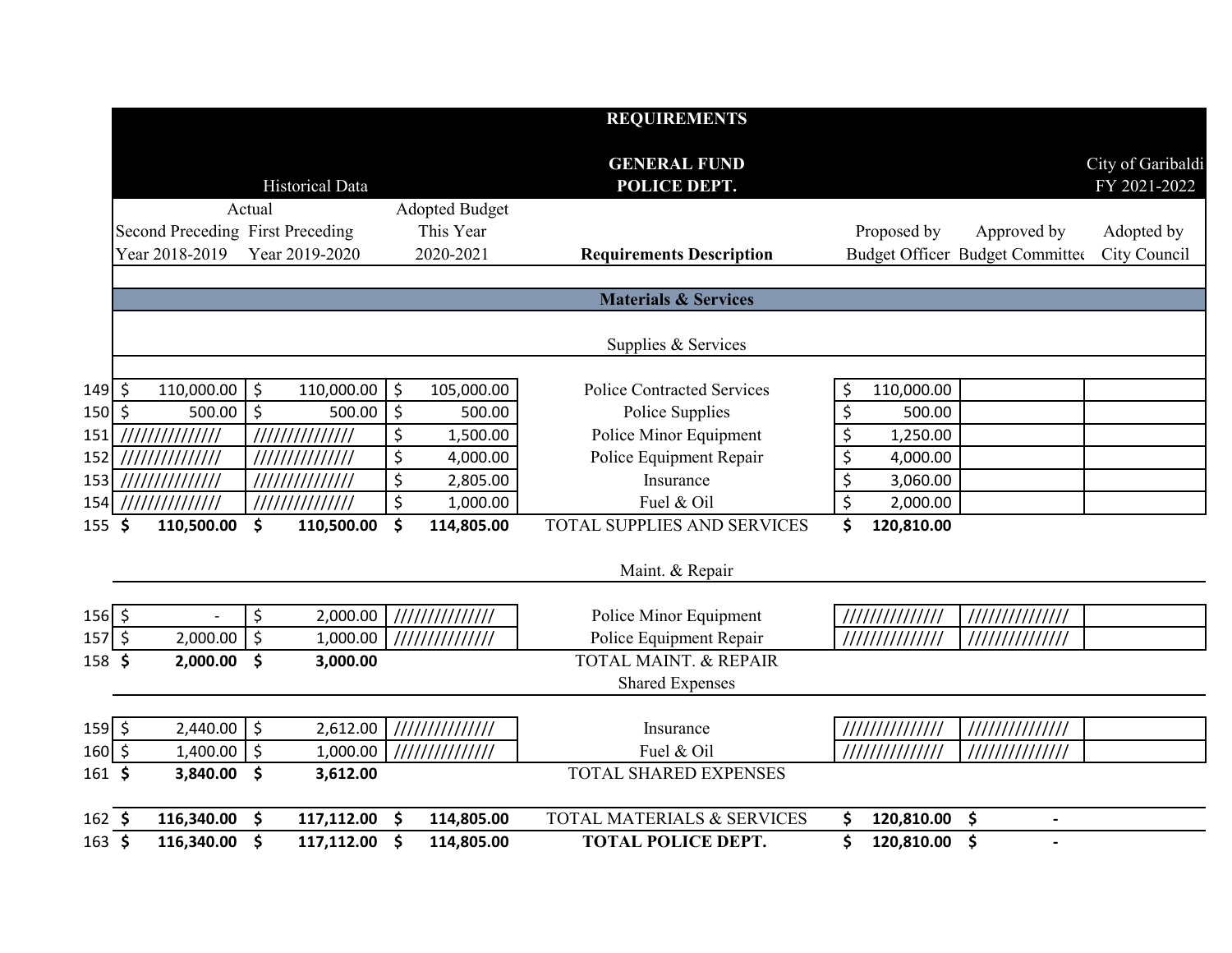|          |                                  |                            |               |                            | <b>REQUIREMENTS</b>                   |                 |                                        |                                   |
|----------|----------------------------------|----------------------------|---------------|----------------------------|---------------------------------------|-----------------|----------------------------------------|-----------------------------------|
|          |                                  | Historical Data            |               |                            | <b>GENERAL FUND</b><br>PROPERTY DEPT. |                 |                                        | City of Garibaldi<br>FY 2021-2022 |
|          |                                  | Actual                     |               | <b>Adopted Budget</b>      |                                       |                 |                                        |                                   |
|          | Second Preceding Frist Preceding |                            |               | This Year                  |                                       | Proposed by     | Approved by                            | Adopted by                        |
|          | Year 2018-2019                   | Year 2019-2020             |               | 2020-2021                  | <b>Requirements Description</b>       |                 | <b>Budget Officer Budget Committee</b> | City Council                      |
|          |                                  |                            |               |                            | <b>Personal Services</b>              |                 |                                        |                                   |
|          |                                  |                            |               |                            | City Hall Personnel                   |                 |                                        |                                   |
|          |                                  |                            |               |                            |                                       |                 |                                        |                                   |
| $164$ \$ | 9,085.00                         | $\zeta$<br>9,357.00        | \$            | 9,827.00                   | City Engineer                         | \$<br>10,220.00 |                                        |                                   |
| 165 \$   | 6,151.00                         | $\zeta$<br>6,336.00        | \$            |                            | Utility Worker I                      |                 |                                        |                                   |
| 166 \$   | 8,363.00                         | $\zeta$<br>8,615.00        | \$            | 24,822.00                  | Utility Worker II                     | \$<br>17,593.00 |                                        |                                   |
| $167$ \$ |                                  | \$                         | \$            |                            | Property Extra Labor                  | \$              |                                        |                                   |
|          | 168   <i>              </i>      |                            | \$            | 24,499.00                  | Property Dept. Personnel Costs        | \$<br>19,084.00 |                                        |                                   |
|          |                                  | 111111111111111            | \$            | 1,461.00                   | Property Dept. Workers Comp.          | \$<br>594.00    |                                        |                                   |
| 170 \$   | 23,599.00                        | \$<br>24,308.00            | $\mathsf{\$}$ | 60,609.00                  | <b>CITY HALL PERSONNEL</b>            | \$<br>47,491.00 |                                        |                                   |
|          |                                  |                            |               |                            | City Hall Personnel Expenses          |                 |                                        |                                   |
| 171  \$  | 13,753.00                        | $\ddot{\phi}$<br>15,077.00 |               | 111111111111111            | Property Dept. Personnel Costs        |                 | //////////////                         | 111111111111111                   |
| 172 \$   | 1,594.00                         | \$<br>1,690.00             |               | //////////////             | Property Dept. Workers Comp.          |                 | ///////////////                        | //////////////                    |
| 173\$    | 15,347.00                        | \$                         |               | 16,767.00 //////////////// | CITY HALL PERSONNEL EXP.              |                 |                                        |                                   |
| 174 \$   |                                  |                            |               |                            |                                       |                 |                                        |                                   |
|          | 38,946.00                        | \$<br>41,075.00 \$         |               | 60,609.00                  | <b>TOTAL PERSONNEL</b>                | \$<br>47,491.00 | \$                                     | \$                                |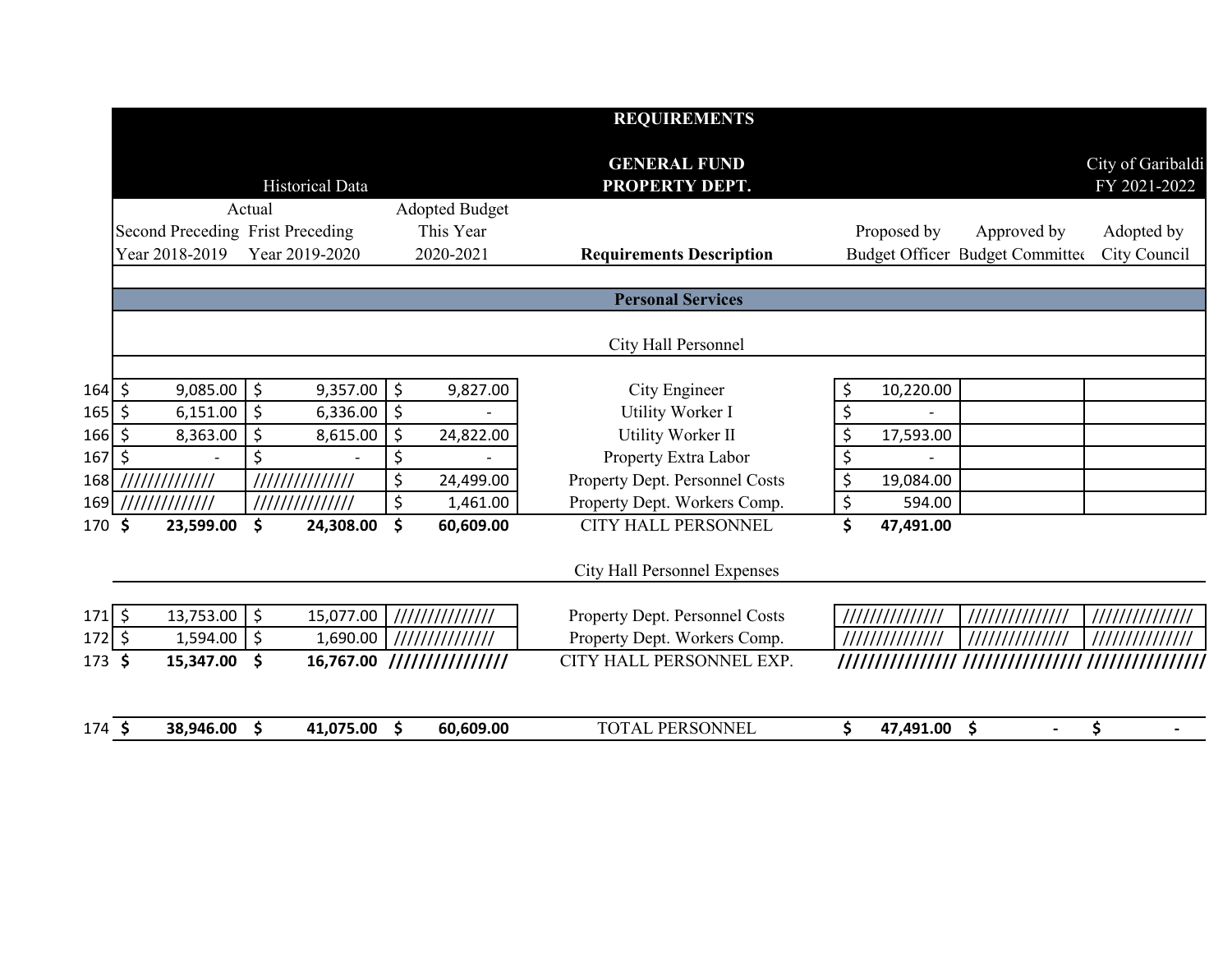|                    |         |                |                 |             |                           | <b>Materials &amp; Services</b>      |                    |                      |                 |
|--------------------|---------|----------------|-----------------|-------------|---------------------------|--------------------------------------|--------------------|----------------------|-----------------|
|                    |         |                |                 |             |                           | Supplies & Services                  |                    |                      |                 |
|                    |         |                |                 |             |                           |                                      |                    |                      |                 |
| $175$ \$           |         | 5,000.00       | $\zeta$         | 5,000.00    | \$<br>3,000.00            | Property Dept. Contracted Services   | \$<br>3,000.00     |                      |                 |
| 176                | $\zeta$ | 1,000.00       | $\zeta$         | 1,500.00    | \$<br>500.00              | Property Dept. Supplies              | \$<br>500.00       |                      |                 |
| 177                |         | 11111111111111 | /////////////// |             | \$<br>2,000.00            | City Hall Bldg. & Grounds            | \$<br>2,000.00     |                      |                 |
| 178                |         | /////////////  | //////////////  |             | \$                        | Property Minor Equipment             | \$                 |                      |                 |
| 179                |         | /////////////  |                 | /////////// | \$<br>250.00              | <b>Equipment Repair</b>              | \$<br>250.00       |                      |                 |
| <b>180</b>         |         | ////////////// |                 | /////////// | \$<br>10,800.00           | City Hall Utilities                  | \$<br>12,000.00    |                      |                 |
| 181                |         | '///////////// | /////////////// |             | \$<br>4,774.00            | Insurance                            | \$<br>5,100.00     |                      |                 |
| 182 \$             |         | 6,000.00       | \$              | 6,500.00    | \$<br>21,324.00           | <b>TOTAL SUPPLIES &amp; SERVICES</b> | \$<br>22,850.00    |                      |                 |
|                    |         |                |                 |             |                           | Maint. & Repair                      |                    |                      |                 |
| $183 \, \space$ \$ |         | 5,000.00       | $\zeta$         | 4,000.00    | //////////////            | City Hall Bldg. & Grounds            | //////////////     | //////////////       | //////////////  |
| 184                | \$      |                | \$              | 200.00      | 111111111111111           | Property Minor Equipment             | /////////////      | //////////////       | //////////////  |
| 185                | \$      |                | $\zeta$         | 500.00      | //////////////            | <b>Equipment Repair</b>              |                    |                      |                 |
| 186 \$             |         | 5,000.00       | \$              |             | 4,700.00 //////////////// | <b>TOTAL MAINT. &amp; REPAIR</b>     |                    |                      |                 |
|                    |         |                |                 |             |                           | <b>Shared Expenses</b>               |                    |                      |                 |
| $187 \,$ \$        |         | 8,300.00       | \$ ا            | 8,500.00    | 111111111111111           | City Hall Utilities                  | //////////////     | //////////////       | //////////////  |
| 188                | \$      | 4,540.00       | \$ ا            | 4,790.00    | //////////////            | Insurance                            | //////////////     | //////////////       | /////////////// |
| 189 \$             |         | 12,840.00      | \$              | 13,290.00   | ////////////////          | TOTAL SHARED EXPENSES                |                    |                      |                 |
| 190 \$             |         | 23,840.00      | \$              | 24,490.00   | \$<br>21,324.00           | TOTAL MATERIALS & SERVICES           | \$<br>22,850.00 \$ | $\blacksquare$       | \$              |
| $191$ \$           |         | 62,786.00      | $\mathsf{\$}$   | 65,565.00   | \$<br>81,933.00           | TOTAL OPERATIONS & MAINT.            | \$<br>70,341.00    | \$<br>$\blacksquare$ | \$              |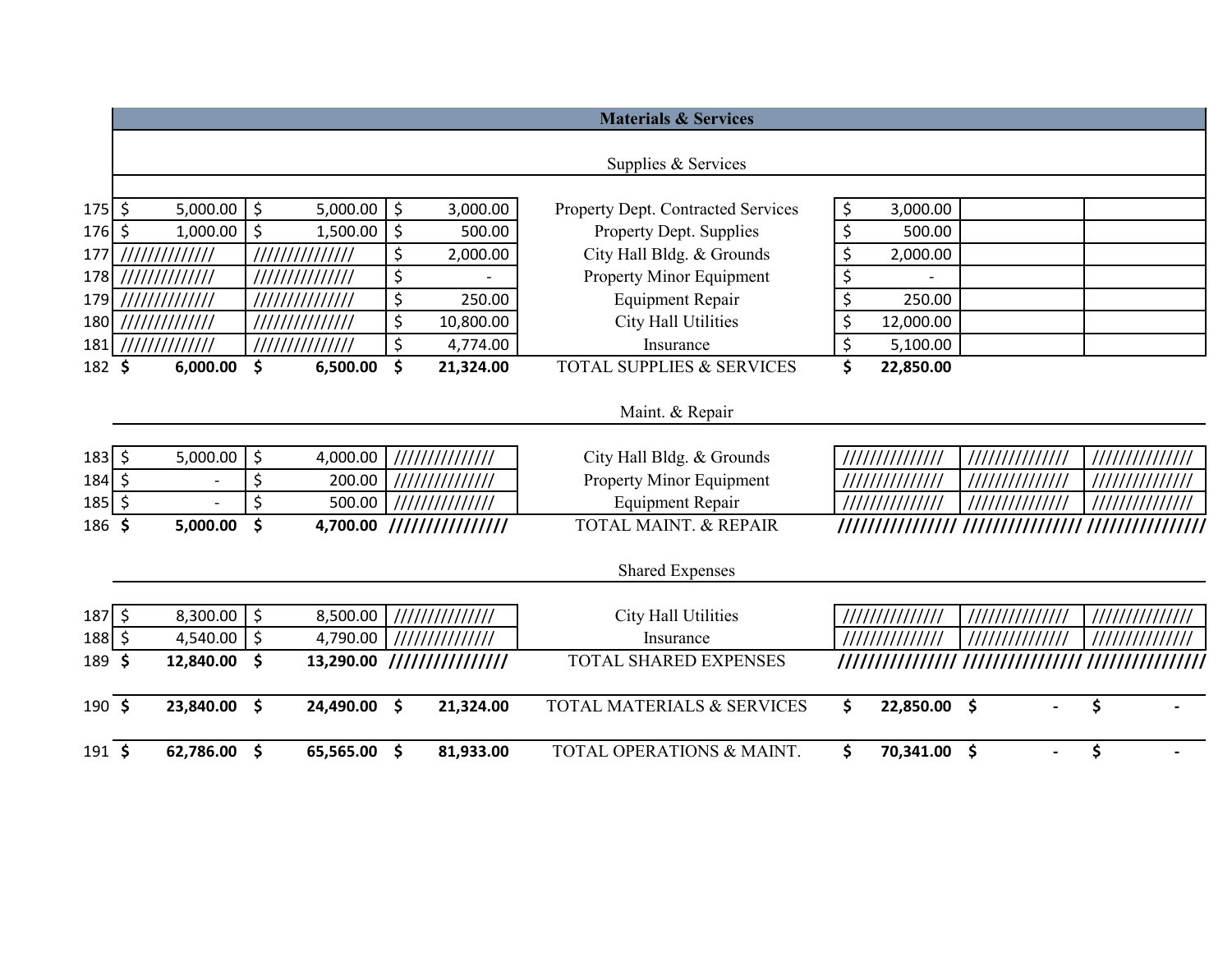|                     |         |              |                      |              |                    |                              | <b>Capital Outlay</b>                 |                  |                          |                                    |                                |
|---------------------|---------|--------------|----------------------|--------------|--------------------|------------------------------|---------------------------------------|------------------|--------------------------|------------------------------------|--------------------------------|
|                     |         |              |                      |              |                    |                              |                                       |                  |                          |                                    |                                |
| $192 \mid 5$        |         | 80,000.00    | $\zeta$              | 17,500.00    | \$                 | $\overline{\phantom{a}}$     | Engineering                           | \$               | $\overline{\phantom{a}}$ | \$<br>$\overline{a}$               | \$<br>$\overline{\phantom{a}}$ |
| $193 \mid 5$        |         |              | \$                   |              | \$                 |                              | Equipment                             | \$               | $\overline{\phantom{a}}$ | \$                                 | \$                             |
| 194                 | \$      | 1,380,000.00 | $\zeta$              | 282,500.00   | \$                 | $\overline{\phantom{a}}$     | Land & Buildings                      | \$               | $\overline{\phantom{a}}$ | \$                                 | \$<br>$\overline{\phantom{a}}$ |
| $195$ \$            |         |              | \$                   |              | \$                 | $\overline{\phantom{a}}$     | <b>Entrance Signs</b>                 | \$               | $\overline{\phantom{a}}$ | \$<br>$\qquad \qquad \blacksquare$ | \$<br>$\overline{\phantom{a}}$ |
| 196                 | $\zeta$ |              | \$                   |              | \$                 | $\qquad \qquad \blacksquare$ | <b>System Replacement</b>             | \$               | $\blacksquare$           | \$<br>$\overline{\phantom{a}}$     | \$<br>$\overline{\phantom{a}}$ |
| 197                 | \$      | 1,460,000.00 | $\boldsymbol{\zeta}$ | 300,000.00   | \$                 |                              | TOTAL CAPITAL OUTLAY                  | \$               |                          | \$                                 | \$                             |
|                     |         |              |                      |              |                    |                              |                                       |                  |                          |                                    |                                |
|                     |         |              |                      |              |                    |                              | <b>Debt Service</b>                   |                  |                          |                                    |                                |
|                     |         |              |                      |              |                    |                              |                                       |                  |                          |                                    |                                |
|                     |         |              |                      |              |                    |                              | Construction - City Hall / Parking    |                  |                          |                                    |                                |
|                     |         |              |                      |              |                    |                              |                                       |                  |                          |                                    |                                |
| $198$ \$            |         | 47,250.00    | \$                   | 10,482.00    | $\ddot{\varsigma}$ | $\overline{\phantom{a}}$     | Principal                             | \$               | $\overline{\phantom{a}}$ | \$<br>$\overline{\phantom{a}}$     | \$                             |
| $199$ \$            |         | 17,042.00    | \$ ا                 | 3,494.00     | \$                 |                              | Interest                              | $\overline{\xi}$ |                          | \$                                 | \$                             |
| 200 \$              |         | 64,292.00    | $\ddot{\bm{S}}$      | 13,976.00 \$ |                    |                              | TOTAL CONST. - CITY HALL / P.         | \$               |                          | \$                                 | \$                             |
|                     |         |              |                      |              |                    |                              |                                       |                  |                          |                                    |                                |
|                     |         |              |                      |              |                    |                              | Land Acquisition - City Hall/ Parking |                  |                          |                                    |                                |
| $201 \;$ \$         |         | 15,000.00    | $\vert \xi$          | 20,904.00    | $\frac{1}{2}$      | 15,608.60                    | Principal                             | \$               | 18,089.00                |                                    |                                |
| $202 \mid 5$        |         | 5,772.00     | \$ ا                 | 1,793.00     | \$                 | 7,088.40                     | Interest                              | $\zeta$          | 4,608.00                 |                                    |                                |
| $203$ \$            |         | 20,772.00    | $\zeta$              | 22,697.00    | \$                 | 22,697.00                    | TOTAL LAND ACQ. - CITY HALL / P.      | \$               | 22,697.00                |                                    |                                |
|                     |         |              |                      |              |                    |                              |                                       |                  |                          |                                    |                                |
|                     |         |              |                      |              |                    |                              |                                       |                  |                          |                                    |                                |
| $204 \overline{\$}$ |         | 85,064.00    | $\ddot{\mathsf{s}}$  | 36,673.00 \$ |                    | 22,697.00                    | TOTAL GENERAL DEBT DEPT.              | \$               | 22,697.00                | \$                                 | \$                             |
|                     |         |              |                      |              |                    |                              |                                       |                  |                          |                                    |                                |
|                     |         |              |                      |              |                    |                              |                                       |                  |                          |                                    |                                |
| $205$ \$            |         | 1,607,850.00 | 5                    | 402,238.00   | \$                 | 104,630.00                   | <b>TOTAL PROPERTY DEPT.</b>           | \$               | 93,038.00                | \$<br>$\qquad \qquad \blacksquare$ | \$                             |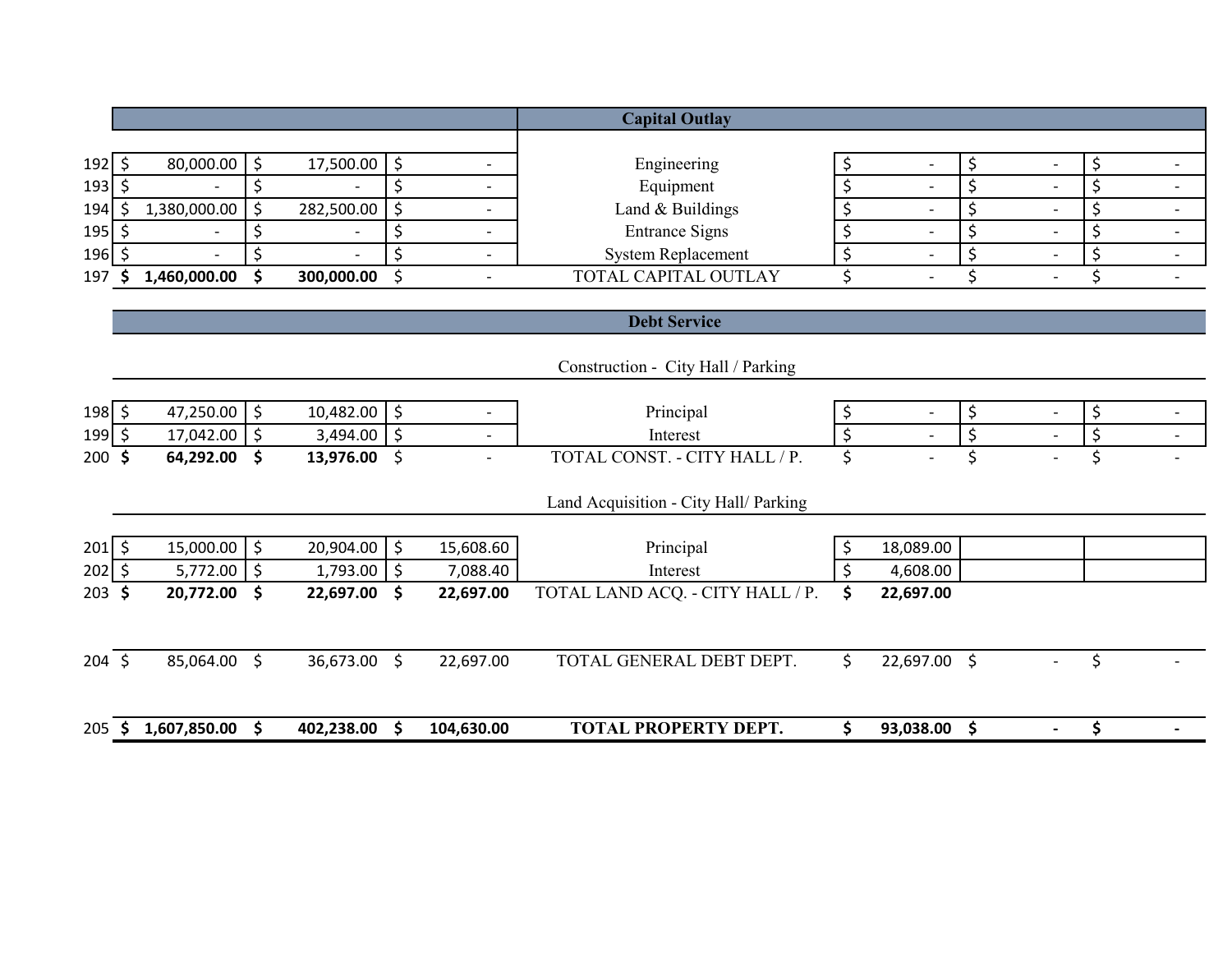|              |                                  |                    |                        |     |                       | REQUIREMENTS & NON DEP.                  |                 |                                 |                                   |
|--------------|----------------------------------|--------------------|------------------------|-----|-----------------------|------------------------------------------|-----------------|---------------------------------|-----------------------------------|
|              |                                  |                    | <b>Historical Data</b> |     |                       | <b>GENERAL FUND</b>                      |                 |                                 | City of Garibaldi<br>FY 2020-2021 |
|              |                                  | Actual             |                        |     | <b>Adopted Budget</b> |                                          |                 |                                 |                                   |
|              | Second Preceding First Preceding |                    |                        |     | This Year             |                                          | Proposed by     | Approved by                     | Approved by                       |
|              | Year 2018-2019                   |                    | Year 2019-2020         |     | 2020-2021             | <b>Requirements Description</b>          |                 | Budget Officer Budget Committee | City Council                      |
| 206          | \$<br>1,470,000.00               | $\zeta$            | 310,000.00             | \$  | 15,057.00             | <b>Total General Fund Capital Outlay</b> | \$<br>15,000.00 | $\zeta$                         | \$                                |
| 207          | \$<br>618,276.00                 | $\zeta$            | 632,828.00             | \$  | 871,172.00            | <b>Total General Fund O&amp;M</b>        | \$1,395,723.00  | $\zeta$<br>$\blacksquare$       | \$<br>$\blacksquare$              |
| 208          | \$<br>85,064.00                  | $\zeta$            | 36,673.00              | \$  | 22,697.00             | <b>Total General Fund Debt Service</b>   | \$<br>22,697.00 | $\zeta$                         | \$                                |
| 209          | \$<br>2,173,340.00               | \$                 | 979,501.00             | \$  | 908,926.00            | TOTAL GENERAL FUND EXP.                  | \$1,433,420.00  | \$                              | \$                                |
|              |                                  |                    |                        |     |                       | <b>Non Departmental</b>                  |                 |                                 |                                   |
|              |                                  |                    |                        |     |                       |                                          |                 |                                 |                                   |
|              |                                  |                    |                        |     |                       | <b>Interfund Transfers</b>               |                 |                                 |                                   |
|              |                                  |                    |                        |     |                       | To Payroll Liabilities Fund              |                 |                                 |                                   |
| $210 \div$   | 790.00                           | \$                 | 790.00                 | \$  | 790.00                | for Admin.                               | \$<br>790.00    |                                 |                                   |
| 211          | \$<br>450.00                     | \$                 | 450.00                 | \$  | 450.00                | for Planning                             | \$<br>450.00    |                                 |                                   |
| 212          | \$<br>430.00                     | $\zeta$            | 430.00                 | \$  | 430.00                | for Property                             | \$<br>430.00    |                                 |                                   |
| 213          | \$<br>1,670.00                   | \$                 | 1,670.00               | \$  | 1,670.00              |                                          | \$<br>1,670.00  |                                 |                                   |
| 214          |                                  |                    |                        |     |                       |                                          |                 |                                 |                                   |
| $215$ \$     | $\overline{a}$                   | \$                 | $\overline{a}$         | \$  | $\overline{a}$        | To PSE Reserve (Fire)                    |                 |                                 |                                   |
| $216 \div$   |                                  | \$                 |                        | \$  |                       | TO PSE Reserve (Police)                  |                 |                                 |                                   |
| 217          | \$<br>92,000.00                  | \$                 | 96,000.00              | \$  | 91,000.00             | To Street Fund - Franchise Fees          | \$<br>87,500.00 |                                 |                                   |
| 218          | \$<br>92,000.00                  | Ŝ.                 | 96,000.00              | \$  | 91,000.00             |                                          | \$<br>89,170.00 |                                 |                                   |
| $219$ \$     | 96,000.00                        | $\dot{\mathsf{s}}$ | 91,000.00              | \$  | 91,000.00             |                                          |                 |                                 |                                   |
| $220 \mid 5$ | 92,741.00                        | \$                 | 94,924.00              | \$. | 102,333.00            |                                          | \$<br>42,216.00 | \$                              | \$                                |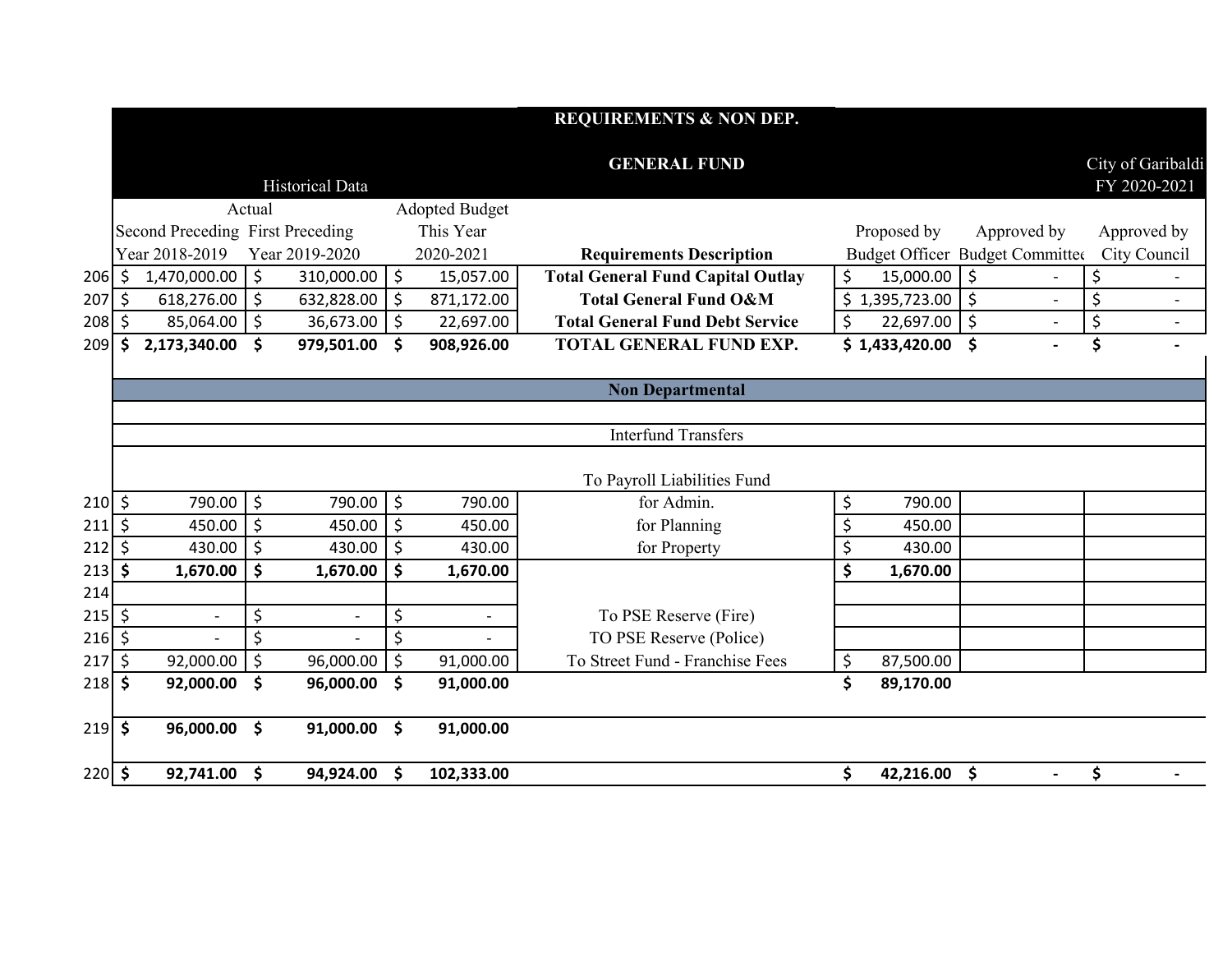|               |                   |              |            | <b>Components of Ending Fund Balance</b> |                |  |
|---------------|-------------------|--------------|------------|------------------------------------------|----------------|--|
| $221$ \$      | $(36,934.00)$ \$  | 15,829.00    | 5,697.00   | Restricted to FD Personnel               | 13,440.00      |  |
| $222\sqrt{5}$ | $560,093.00$   \$ | 249,104.00   | 5,709.00   | Unassigned/Unappropriated                | 5,709.00       |  |
| 223           | $523,159.00$   \$ | 264,933.00   | 11,406.00  | <b>Components of Ending Fund Balance</b> | 19,149.00      |  |
|               |                   |              |            |                                          |                |  |
| 224           | 2,713,527.00      | 1,430,358.00 | 926,384.00 | <b>TOTAL GENERAL FUND</b>                | \$1,583,955.00 |  |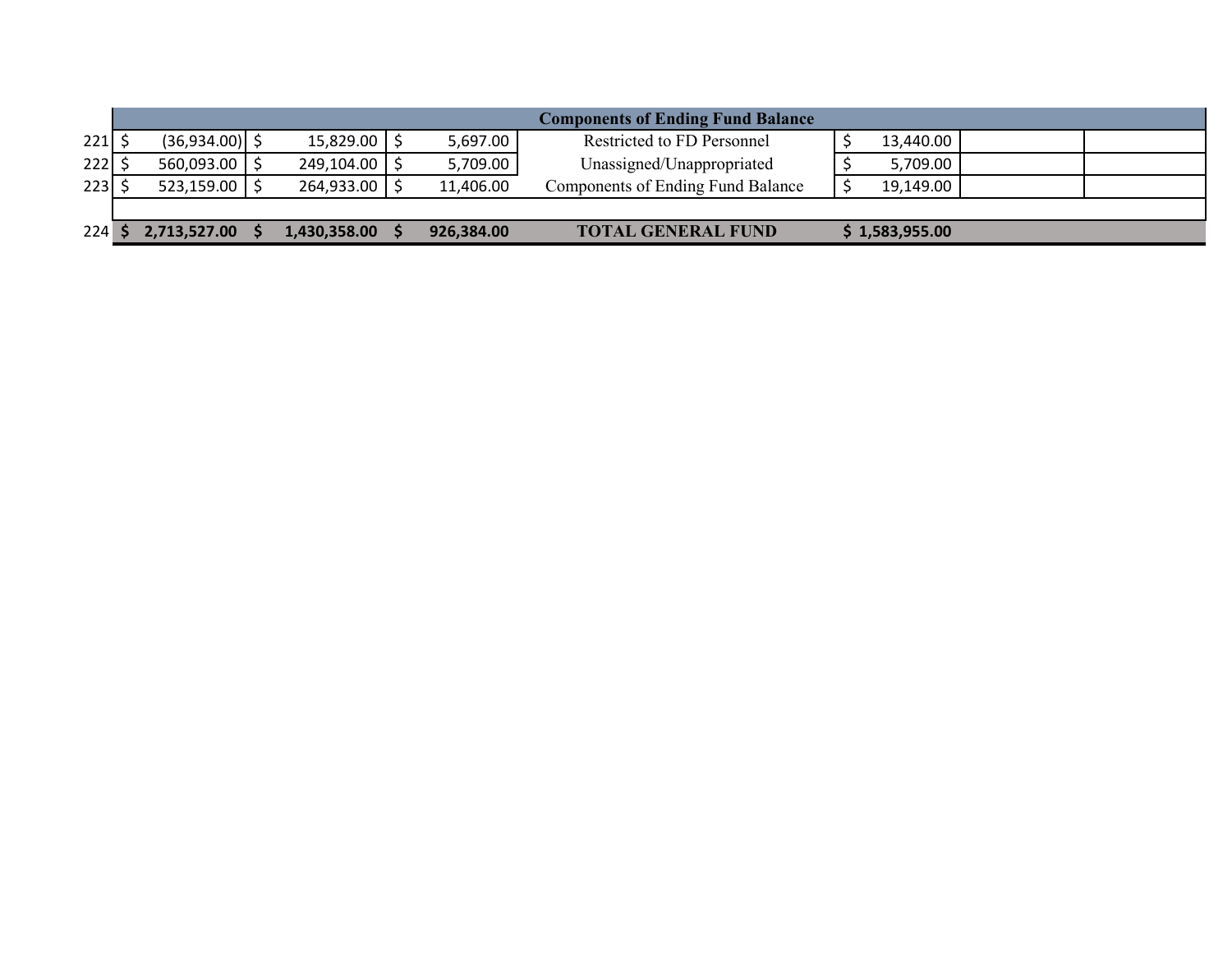|              |         |                                  |         |                          |               |                          | <b>RESOURCES</b>                     |    |                          |                                        |                                   |
|--------------|---------|----------------------------------|---------|--------------------------|---------------|--------------------------|--------------------------------------|----|--------------------------|----------------------------------------|-----------------------------------|
|              |         |                                  |         | Historical Data          |               |                          | <b>STREET FUND</b>                   |    |                          |                                        | City of Garibaldi<br>FY 2021-2022 |
|              |         |                                  | Actual  |                          |               | <b>Adopted Budget</b>    |                                      |    |                          |                                        |                                   |
|              |         | Second Preceding First Preceding |         |                          |               | This Year                |                                      |    | Proposed by              | Approved by                            | Adopted by                        |
|              |         | Year 2018-2019                   |         | Year 2019-2020           |               | 2020-2021                | <b>Resource Description</b>          |    |                          | <b>Budget Officer Budget Committee</b> | City Council                      |
|              |         |                                  |         |                          |               |                          |                                      |    |                          |                                        |                                   |
|              |         |                                  |         |                          |               |                          | <b>Beginning Fund Balance</b>        |    |                          |                                        |                                   |
| $225$ \$     |         | 85,579.00                        | \$      | 119,488.00               | \$            | 46,479.28                |                                      | \$ | 151,249.00               |                                        |                                   |
|              |         |                                  |         |                          |               |                          | <b>Transfers In</b>                  |    |                          |                                        |                                   |
|              |         |                                  |         |                          |               |                          |                                      |    |                          |                                        |                                   |
| $226$ \$     |         | 40,000.00                        | $\zeta$ | 40,000.00                | $\mathcal{S}$ |                          | From TRT for Street Improvements     | \$ |                          |                                        |                                   |
| 227          | \$      | 92,000.00                        | \$      | 96,000.00                | \$            | 91,000.00                | From Gen Fund - Franchise Fees       | \$ | 87,500.00                |                                        |                                   |
| 228          | \$      | 132,000.00                       | \$      | 136,000.00               | \$            | 91,000.00                | TOTAL TRANSFER IN                    | \$ | 87,500.00                |                                        |                                   |
|              |         |                                  |         |                          |               |                          | <b>Total Receipts</b>                |    |                          |                                        |                                   |
|              |         |                                  |         |                          |               |                          |                                      |    |                          |                                        |                                   |
| $229$ \$     |         | $\overline{a}$                   | \$      |                          | \$            | $\overline{a}$           | Machinery Rent/Materials. Sale       | \$ |                          |                                        |                                   |
| $230 \mid 5$ |         | 57,200.00                        | \$      | 58,000.00                | \$            | 55,500.00                | State Highway Fund Revenue Sharing   | \$ | 55,500.00                |                                        |                                   |
| 231          | \$      | 570.00                           | \$      | 500.00                   | \$            |                          | Transportation Tax Comm to Ped/Bike  | \$ |                          |                                        |                                   |
| $232$ \$     |         |                                  | \$      |                          | \$            | $\overline{a}$           | Misc. Revenue                        | \$ | $\overline{a}$           |                                        |                                   |
| 233          | $\zeta$ | $\overline{\phantom{a}}$         | \$      | $\overline{\phantom{a}}$ | \$            | $\overline{\phantom{a}}$ | Other Services - Contracted          | \$ | $\overline{\phantom{a}}$ |                                        |                                   |
| 234          | \$      |                                  | \$      |                          | \$            |                          | Reimbursements                       | \$ |                          |                                        |                                   |
| $235$ \$     |         | 1,100.00                         | \$      | 1,100.00                 | $\zeta$       | 1,900.00                 | Interest                             | \$ | 450.00                   |                                        |                                   |
| $236$ \$     |         | 50,000.00                        | \$      | 100,000.00               | \$            | 100,000.00               | Grants                               | \$ | 100,000.00               |                                        |                                   |
| 237          | \$      |                                  | \$      | 78,000.00                | $\zeta$       |                          | Ginger/Holly Street Improvement Loan | Ś  |                          |                                        |                                   |
| $238$ \$     |         | 108,870.00                       | \$      | 237,600.00               | \$.           | 157,400.00               | <b>TOTAL RECEIPTS</b>                | Ś. | 155,950.00               |                                        |                                   |
| $239$ \$     |         | 326,449.00                       | Ś       | 493,088.00               | <b>S</b>      | 294,879.28               | <b>TOTAL STREET FUND RESOURCES</b>   |    | 394,699.00               |                                        |                                   |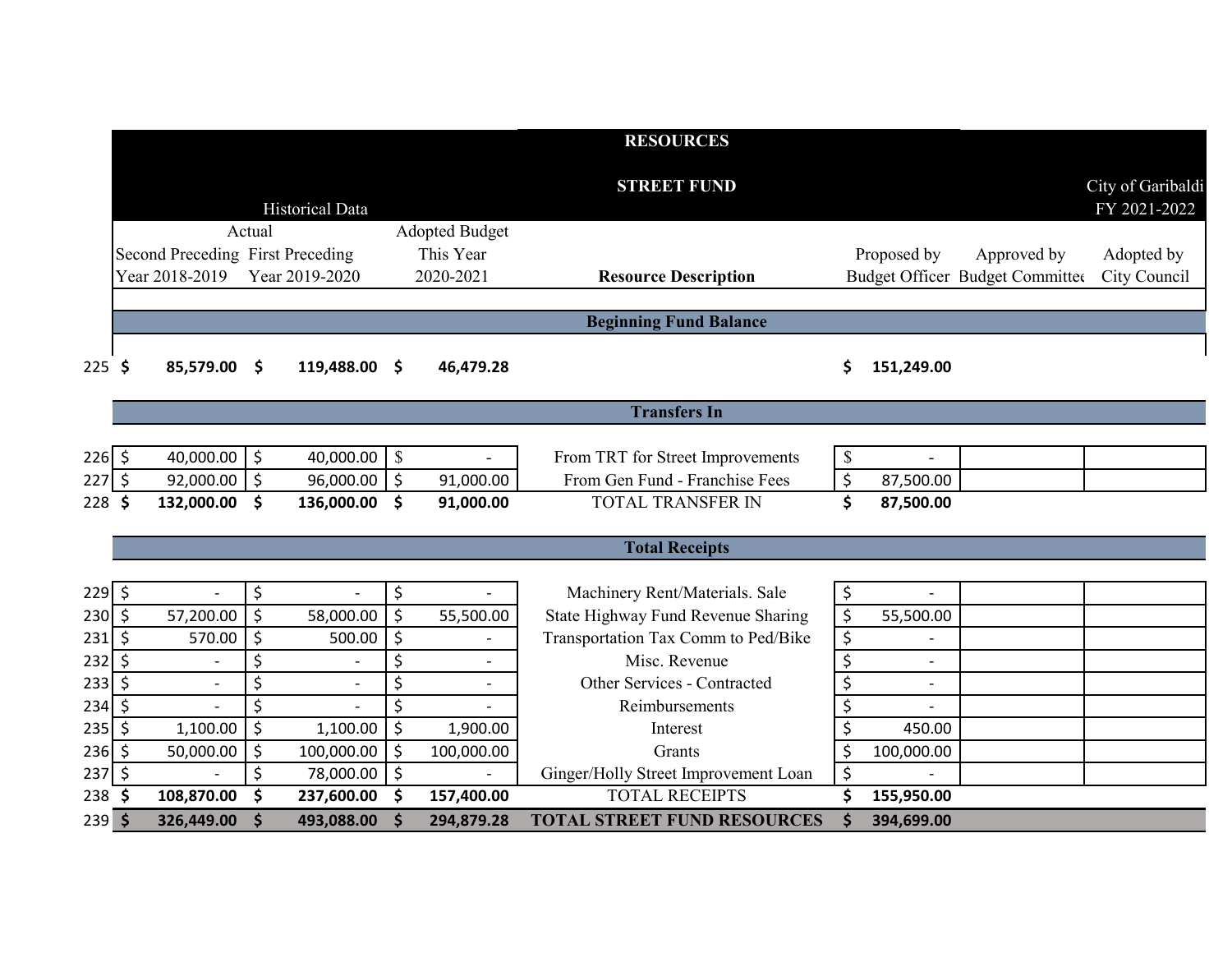|                  |                                  |                                     |                             | <b>REQUIREMENTS</b>                 |                                        |                                   |
|------------------|----------------------------------|-------------------------------------|-----------------------------|-------------------------------------|----------------------------------------|-----------------------------------|
|                  |                                  | <b>Historical Data</b>              |                             | <b>STREET FUND</b>                  |                                        | City of Garibaldi<br>FY 2021-2022 |
|                  |                                  | Actual                              | <b>Adopted Budget</b>       |                                     |                                        |                                   |
|                  | Second Preceding First Preceding |                                     | This Year                   |                                     | Proposed by<br>Approved by             | Adopted by                        |
|                  | Year 2018-2019                   | Year 2019-2020                      | 2020-2021                   | <b>Requirements Description</b>     | <b>Budget Officer Budget Committee</b> | City Council                      |
|                  |                                  |                                     |                             |                                     |                                        |                                   |
|                  |                                  |                                     |                             | STREET OPERATIONS DEPT.             |                                        |                                   |
|                  |                                  |                                     |                             |                                     |                                        |                                   |
|                  |                                  |                                     |                             | <b>Personal Services</b>            |                                        |                                   |
|                  |                                  |                                     |                             |                                     |                                        |                                   |
|                  |                                  |                                     |                             | <b>Street Personnel</b>             |                                        |                                   |
|                  |                                  |                                     |                             |                                     |                                        |                                   |
| 240 \$           | 8,200.00                         | $\ddot{\varsigma}$<br>$8,446.00$ \$ | 8,870.00                    | City Manager                        | \$<br>8,250.00                         |                                   |
| 241 \$           | 22,711.00                        | $\zeta$<br>23,392.00 \$             | 24,567.00                   | City Engineer                       | \$<br>25,551.00                        |                                   |
| 242 \$           | 6,800.00                         | $\zeta$<br>$6,800.00$ \$            | 7,385.00                    | Finance Officer/Assn. City Manager  | \$<br>7,681.00                         |                                   |
| 243 \$           | 13,992.00                        | $14,412.00$ \$<br>\$                |                             | Public Works Lead                   | \$<br>13,918.00                        |                                   |
| 244 \$           | 8,201.00                         | $\zeta$<br>$8,448.00$ \$            |                             | <b>Utility Worker I</b>             | \$                                     |                                   |
| 245 \$           | 11,151.00                        | \$<br>11,487.00                     | $\zeta$<br>33,096.00        | Utility Worker II<br>Admin Asst. II | \$<br>23,458.00                        |                                   |
| \$ 246<br>247 \$ | 4,679.00                         | \$<br>4,883.00<br>\$                | \$<br>4,817.00<br>$\zeta$   | Extra Labor                         | \$<br>5,123.00                         |                                   |
|                  | 248   <i>              </i>      | //////////////                      | $\zeta$<br>50,484.00        | <b>Street Personnel Costs</b>       | \$<br>\$<br>53,381.00                  |                                   |
|                  | 249  <i>              </i>       | //////////////                      | \$<br>3,408.00              | Street Worker's Comp.               | \$<br>1,386.00                         |                                   |
| 250 \$           | 75,734.00                        | \$<br>77,868.00                     | \$<br>132,627.00            | STREET PERSONNELCOSTS               | \$<br>138,748.00                       |                                   |
|                  |                                  |                                     |                             |                                     |                                        |                                   |
|                  |                                  |                                     |                             | <b>Street Personnel Costs</b>       |                                        |                                   |
|                  |                                  |                                     |                             |                                     |                                        |                                   |
| 251  \$          | 39,818.00                        | $\ddot{\varsigma}$                  | 46,136.00 ///////////////// | <b>Street Personnel Costs</b>       | ///////////////                        | ///////////////                   |
| \$  252          | 3,130.00                         | $\zeta$<br>3,577.72                 | $\frac{1}{1}$               | Street Worker's Comp.               | ///////////////                        |                                   |
| 253 \$           | 42,948.00                        | \$                                  | 49,713.72 ////////////////  | STREET DEPT. PESONNEL COSTS         | ////////////////                       |                                   |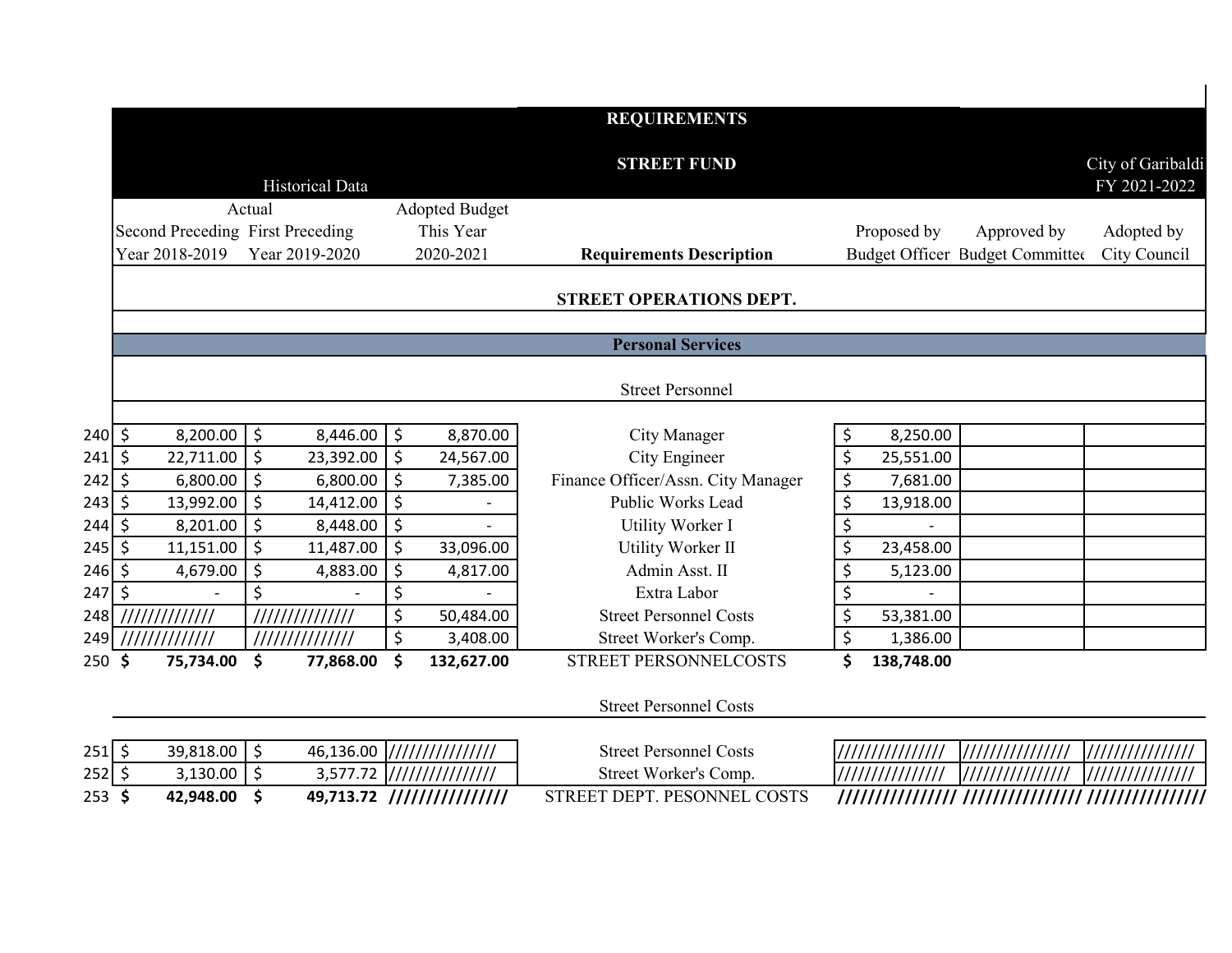| $254$ \$ |         | 118,682.00          | $\ddot{\bm{\zeta}}$ | 127,581.72       | \$      | 132,627.00    | TOTAL PERSONNEL COSTS                | \$<br>138,748.00 | \$<br>$\overline{\phantom{0}}$ | \$<br>$\overline{\phantom{0}}$ |
|----------|---------|---------------------|---------------------|------------------|---------|---------------|--------------------------------------|------------------|--------------------------------|--------------------------------|
|          |         |                     |                     |                  |         |               |                                      |                  |                                |                                |
|          |         |                     |                     |                  |         |               | <b>Materials &amp; Services</b>      |                  |                                |                                |
|          |         |                     |                     |                  |         |               |                                      |                  |                                |                                |
|          |         |                     |                     |                  |         |               | <b>Supplies &amp; Services</b>       |                  |                                |                                |
|          |         |                     |                     |                  |         |               |                                      |                  |                                |                                |
| $255$ \$ |         |                     | \$                  | $500.00$ \$      |         | 250.00        | Street Printing, Ads'. & Notices     | \$<br>200.00     |                                |                                |
| $256$ \$ |         | 500.00              | \$                  | 500.00           | \$      | 500.00        | Street Travel & Training             | \$<br>500.00     |                                |                                |
| 257      | $\zeta$ | 500.00              | $\zeta$             | 600.00           | $\zeta$ | 600.00        | Street Dues, Licenses & Subsc.       | \$<br>400.00     |                                |                                |
| $258$ \$ |         | 2,000.00            | \$                  | 3,070.00         | $\zeta$ | 3,070.00      | <b>Street Contracted Services</b>    | \$<br>3,070.00   |                                |                                |
| $259$ \$ |         | 7,500.00            | \$                  | 7,950.00         | \$      | 7,950.00      | <b>Street Lighting</b>               | \$<br>8,000.00   |                                |                                |
| 260      |         | 111111111111111     |                     | ///////////////  | \$      | 10,000.00     | <b>Street System Maintenance</b>     | \$<br>7,000.00   |                                |                                |
| 261      |         | 111111111111111     |                     | //////////////   | \$      | 1,500.00      | <b>Street Minor Equipment</b>        | \$<br>3,100.00   |                                |                                |
| 262      |         | 111111111111111     |                     | //////////////   | \$      | 4,000.00      | <b>Street Equipment Repair</b>       | \$<br>4,000.00   |                                |                                |
| 263      |         |                     |                     | //////////////   | \$      | 1,100.00      | Utilities                            | \$<br>800.00     |                                |                                |
| 264      |         | //////////////      |                     | //////////////   | \$      | 760.00        | Telephone                            | \$<br>700.00     |                                |                                |
| 265      |         | 111111111111111     |                     | //////////////   | \$      | 2,000.00      | IT Services                          | \$<br>2,000.00   |                                |                                |
|          |         | 266 /////////////// |                     | //////////////   | \$      |               | <b>Bank Charges</b>                  | \$               |                                |                                |
| 267      |         | 111111111111111     |                     |                  | \$      | 1,000.00      | Legal Services                       | \$<br>1,000.00   |                                |                                |
|          |         | 268 /////////////// |                     | //////////////   | \$      | 1,000.00      | Office Supplies                      | \$<br>700.00     |                                |                                |
|          |         | 269 /////////////// |                     |                  | \$      | 1,900.00      | Audit                                | \$<br>3,095.00   |                                |                                |
|          |         | 270 /////////////// |                     | //////////////   | \$      | 3,517.00      | Insurance                            | \$<br>3,570.00   |                                |                                |
| 271      |         | 111111111111111     |                     | //////////////   | \$      | 1,600.00      | Fuel & Oil                           | \$<br>2,000.00   |                                |                                |
| 272      |         | 111111111111111     |                     | //////////////   | \$      | 100.00        | Postage & Shipping                   | \$<br>100.00     |                                |                                |
| 273      |         | 111111111111111     |                     | //////////////   | \$      | 1,100.00      | Shop Supplies, Tools, etc.           | \$<br>1,500.00   |                                |                                |
|          |         | 274 /////////////// |                     | //////////////// | \$      | 41,947.00     | <b>TOTAL SUPPLIES &amp; SERVICES</b> | \$<br>41,735.00  |                                |                                |
|          |         |                     |                     |                  |         |               |                                      |                  |                                |                                |
| $275$ \$ |         | 10,500.00           | \$                  | 12,620.00        |         | ///////////// | <b>TOTAL SUPPLIES &amp; SERVICES</b> |                  |                                |                                |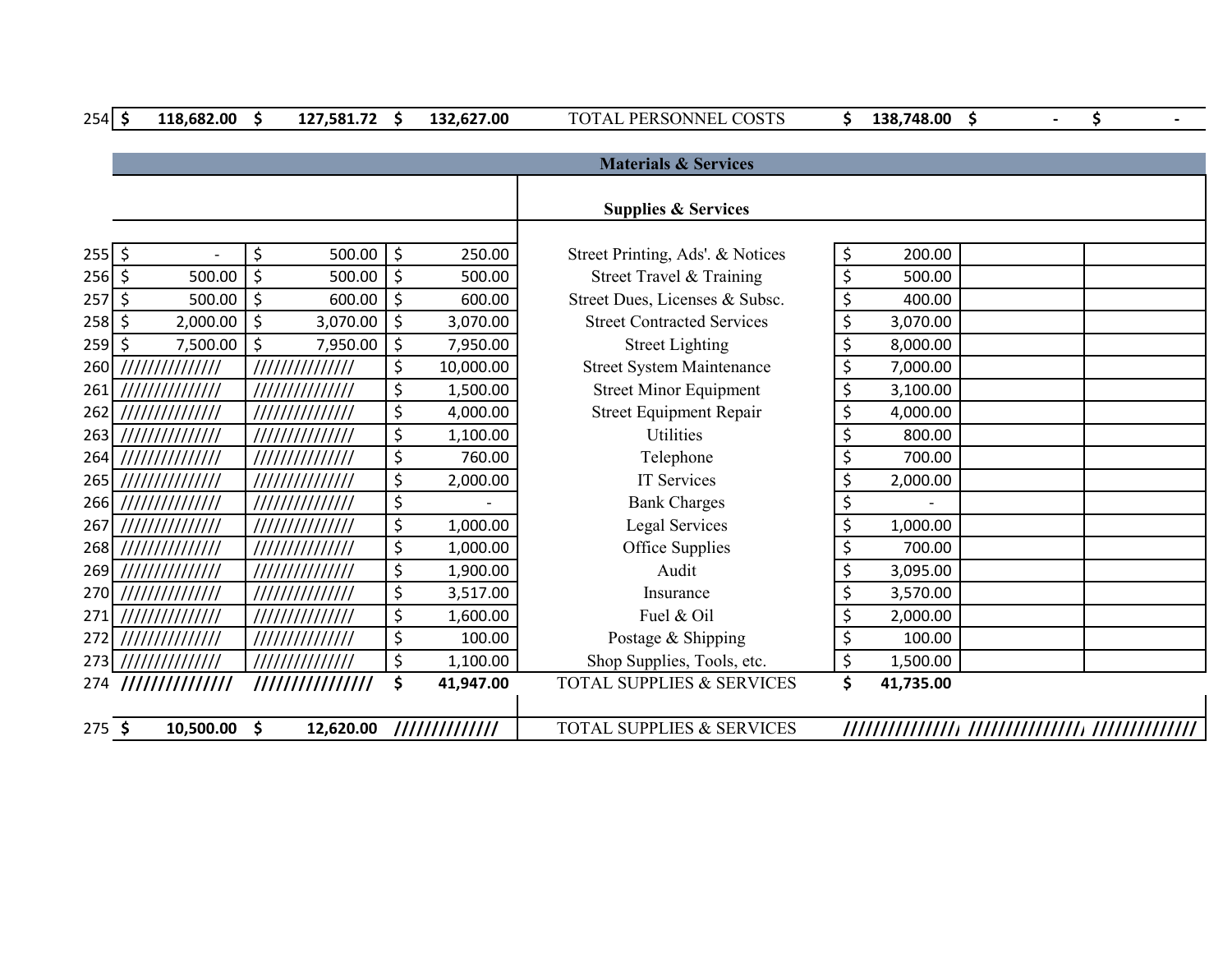|            |                |         |            |     |                 | Maintenance & Repair             |     |                |                   |                    |
|------------|----------------|---------|------------|-----|-----------------|----------------------------------|-----|----------------|-------------------|--------------------|
|            |                |         |            |     |                 |                                  |     |                |                   |                    |
| $276$ \$   | 15,000.00      | \$      | 12,000.00  |     | 11111111111111  | <b>Street System Maintenance</b> |     | ////////////// | //////////////    | /////////////      |
| $277$ \$   |                | \$      | 1,500.00   |     | /////////////   | <b>Street Minor Equipment</b>    |     | ////////////// | ///////////////   | /////////////      |
| $278$ \$   | 5,000.00       | \$      | 5,000.00   |     | /////////////   | <b>Street Equipment Repair</b>   |     | 11111111111111 | //////////////    | 1111111111111      |
| 279 \$     | 20,000.00      | \$      | 18,500.00  |     | 11111111111111  | TOTAL MAINTENENACE & REPAIR      |     | ////////////// | //////////////    | 11111111111111     |
|            |                |         |            |     |                 |                                  |     |                |                   |                    |
|            |                |         |            |     |                 | <b>Shared Expenses</b>           |     |                |                   |                    |
|            |                |         |            |     |                 |                                  |     |                |                   |                    |
| $280 \div$ | 1,200.00       | \$      | 1,272.00   |     | //////////////  | <b>Utilities</b>                 |     | ////////////// |                   | //////////////     |
| $281$ \$   | 900.00         | \$      | 900.00     |     | //////////////  | Telephone                        |     | ////////////// | //////////////    | //////////////     |
| 282        | \$<br>3,500.00 | \$      | 3,500.00   |     | //////////////  | IT Services                      |     | ////////////// | //////////////    | 111111111111111    |
| $283$ \$   | 200.00         | $\zeta$ | 200.00     |     | //////////////  | <b>Bank Charges</b>              |     | ////////////// | //////////////    | 111111111111111    |
| $284$ \$   | 1,800.00       | \$      | 1,800.00   |     | /////////////// | Legal Services                   |     | ////////////// | //////////////    | //////////////     |
| $285$ \$   | 250.00         | \$      | 1,000.00   |     | //////////////  | Office Supplies                  |     | ////////////// | //////////////    | //////////////     |
| $286$ \$   | 1,900.00       | \$      | 1,900.00   |     | /////////////// | Audit                            |     | ////////////// | //////////////    | //////////////     |
| $287$ \$   | 2,930.00       | \$      | 3,445.00   |     | //////////////  | Insurance                        |     | ////////////// | //////////////    | //////////////     |
| $288$ \$   | 1,800.00       | \$      | 1,960.00   |     | //////////////  | Fuel & Oil                       |     | ////////////// | ///////////////   | //////////////     |
| $289$ \$   | 400.00         | \$      | 550.00     |     | //////////////  | Postage & Shipping               |     | ////////////// | //////////////    | //////////////     |
| 290 \$     | 500.00         | \$      | 1,000.00   |     | //////////////  | Shop Supplies, Tools, etc.       |     | ////////////// | //////////////    | //////////////     |
| $291$ \$   | 15,380.00      | \$      | 17,527.00  |     | 11111111111111  | TOTAL SHARED EXPENSES            |     | ////////////// | 111111111111111   | [ 1 1 1 1 1 1 1 1] |
|            |                |         |            |     |                 |                                  |     |                |                   |                    |
| $292$ \$   | 45,880.00      | - \$    | 48,647.00  | \$. | 41,947.00       | TOAL MAINTENANCE & SERVICES      | \$  | 41,735.00      | \$                | \$                 |
|            |                |         |            |     |                 |                                  |     |                |                   |                    |
|            |                |         |            |     |                 |                                  |     |                |                   |                    |
| $293$ \$   | 164,562.00     | \$      | 176,228.72 | \$. | 174,574.00      | TOTAL OPERATIONS & MAINT.        | \$. | 180,483.00     | \$<br>$\hbox{--}$ | \$                 |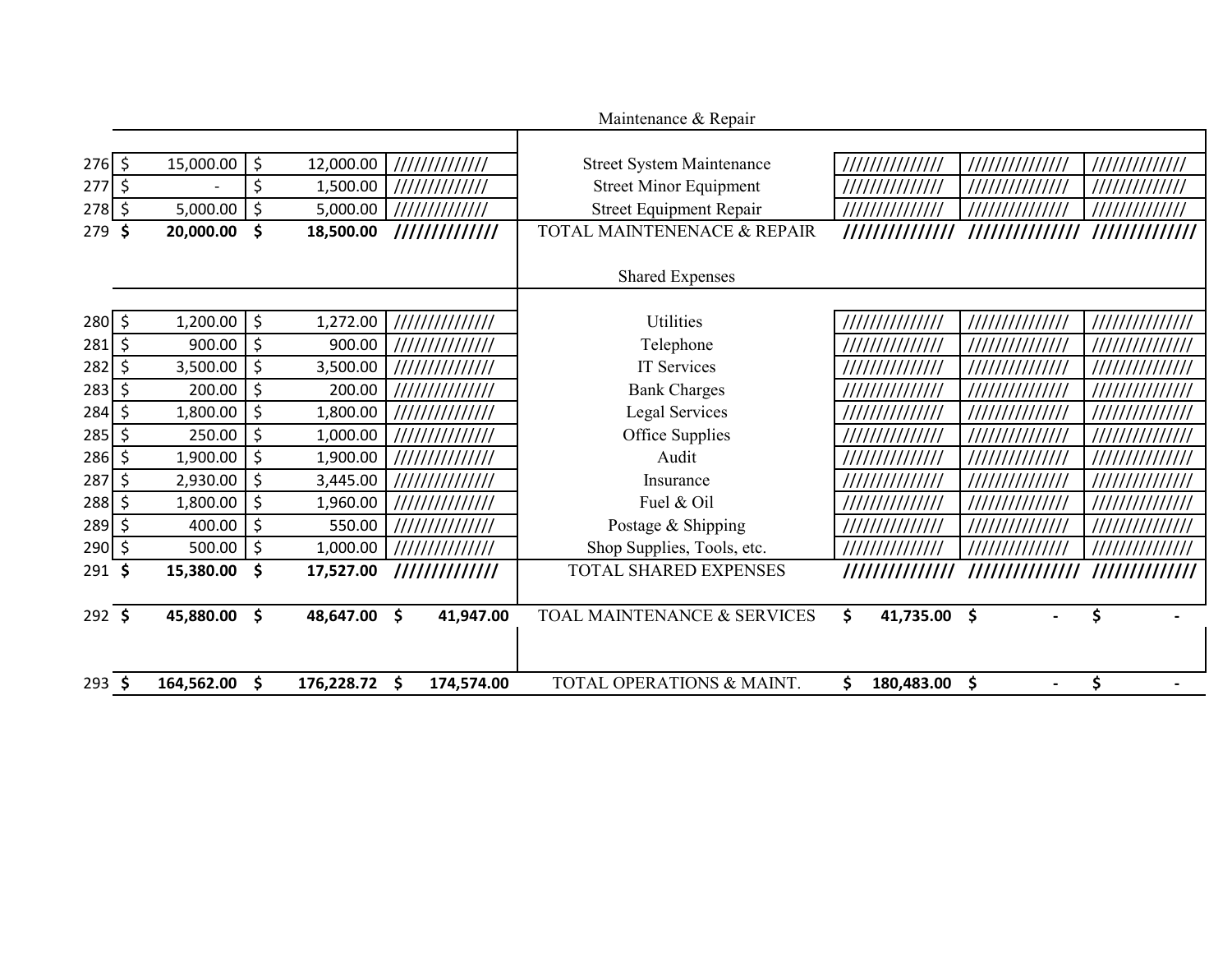|                  |                  |                    |            |                      |                | <b>Capital Outlay</b>                                |                  |                          |                      |        |                  |                |
|------------------|------------------|--------------------|------------|----------------------|----------------|------------------------------------------------------|------------------|--------------------------|----------------------|--------|------------------|----------------|
| $294$ \$         |                  | \$                 |            | \$                   | 2,950.00       | Equipment/Software                                   | \$               | 3,000.00                 |                      |        |                  |                |
| $295$ \$         |                  | \$                 |            | \$                   |                | Engineering                                          | $\zeta$          |                          |                      |        |                  |                |
| $296$ \$         | 100,000.00       | \$                 | 228,000.00 | \$                   | 100,000.00     | <b>Street Re/Construction</b>                        | \$               | 120,000.00               |                      |        |                  |                |
| 297              | \$<br>100,000.00 | \$                 | 228,000.00 | \$.                  | 102,950.00     | TOTAL CAPITAL OUTLAY                                 | \$               | 123,000.00               |                      |        |                  |                |
|                  |                  |                    |            |                      |                |                                                      |                  |                          |                      |        |                  |                |
|                  |                  |                    |            |                      |                | <b>Debt Service</b>                                  |                  |                          |                      |        |                  |                |
|                  |                  |                    |            |                      |                | <b>Construction Ginger/Holly Street Improvements</b> |                  |                          |                      |        |                  |                |
|                  |                  |                    |            |                      |                |                                                      |                  |                          |                      |        |                  |                |
| $298$ $$$        |                  | \$                 | 7,020.00   | $\zeta$              | $\blacksquare$ | Principle                                            | \$               | $\overline{\phantom{a}}$ | \$                   | $\sim$ | \$               | $\blacksquare$ |
| $299$ $\sqrt{s}$ |                  | $\zeta$            | 780.00     | \$                   |                | Interest                                             | $\overline{\xi}$ |                          | \$                   |        | $\overline{\xi}$ |                |
| 300 \$           |                  | \$                 | 7,800.00   | \$                   |                | TOTAL STREET DEP. DEBT                               | \$               |                          | \$                   |        | \$               |                |
| $301$ \$         | 264,562.00       | \$                 | 412,028.72 | \$                   | 277,524.00     | TOTAL STREET OPERATIONS DEP.                         | \$               | 303,483.00               | \$                   |        | \$               |                |
|                  |                  |                    |            |                      |                |                                                      |                  |                          |                      |        |                  |                |
|                  |                  |                    |            |                      |                | <b>Non Departmental</b>                              |                  |                          |                      |        |                  |                |
|                  |                  |                    |            |                      |                | <b>Interfund Transfers</b>                           |                  |                          |                      |        |                  |                |
|                  |                  |                    |            |                      |                |                                                      |                  |                          |                      |        |                  |                |
| $302 \mid 5$     | 700.00           | $\vert$ \$         | 700.00     | $\zeta$              | 700.00         | To PWE Res. Fund                                     | \$               | 700.00                   |                      |        |                  |                |
| $303 \,$ \$      | 2,440.00         | \$                 | 2,440.00   | $\zeta$              | 2,440.00       | To Payroll Liabilities Fund                          | \$               | 2,440.00                 |                      |        |                  |                |
| 304 \$           | 3,140.00         | \$                 | 3,140.00   | \$                   | 3,140.00       | TOTAL INTERFUND TRANSFERS                            | \$               | 3,140.00                 |                      |        |                  |                |
| $305$ \$         | 24,690.00        | $\dot{\mathsf{s}}$ | 26,440.00  | \$                   | 26,190.00      | STREET FUND CONTINGENCY                              | \$               | 27,013.00                | \$                   |        | \$               |                |
| $306$ \$         | 34,057.00        | \$                 | 51,479.28  | \$                   | (11, 974.72)   | <b>Components of Ending Fund Balance</b>             | \$               | 61,063.00                | \$                   |        | \$               |                |
|                  |                  |                    |            |                      |                |                                                      |                  |                          |                      |        |                  |                |
| 307 <sup>5</sup> |                  | \$                 |            | \$                   |                | Committed to Street Improvement Repair               | \$               |                          | \$                   |        | \$               |                |
| $308$ \$         | 38,057.00        | \$                 | 51,479.28  | \$                   | (11, 974.72)   | Unassigned/Unappropriated                            |                  | 61,063.00                | \$                   |        | \$               |                |
| 309 \$           | 326,449.00       | \$                 | 493,088.00 | \$                   | 294,879.28     | COMPONENTS OF ENDING FUND BAL.                       | \$               | 394,699.00               | $\boldsymbol{\zeta}$ |        | \$               |                |
|                  |                  |                    |            |                      |                | <b>TOTAL STREET FUND</b>                             |                  |                          |                      |        |                  |                |
| $310 \,$ \$      | 326,449.00       | $\mathsf{S}$       | 493,088.00 | $\boldsymbol{\zeta}$ | 294,879.28     |                                                      | \$               | 394,699.00               | $\ddot{\bm{\zeta}}$  |        | \$               |                |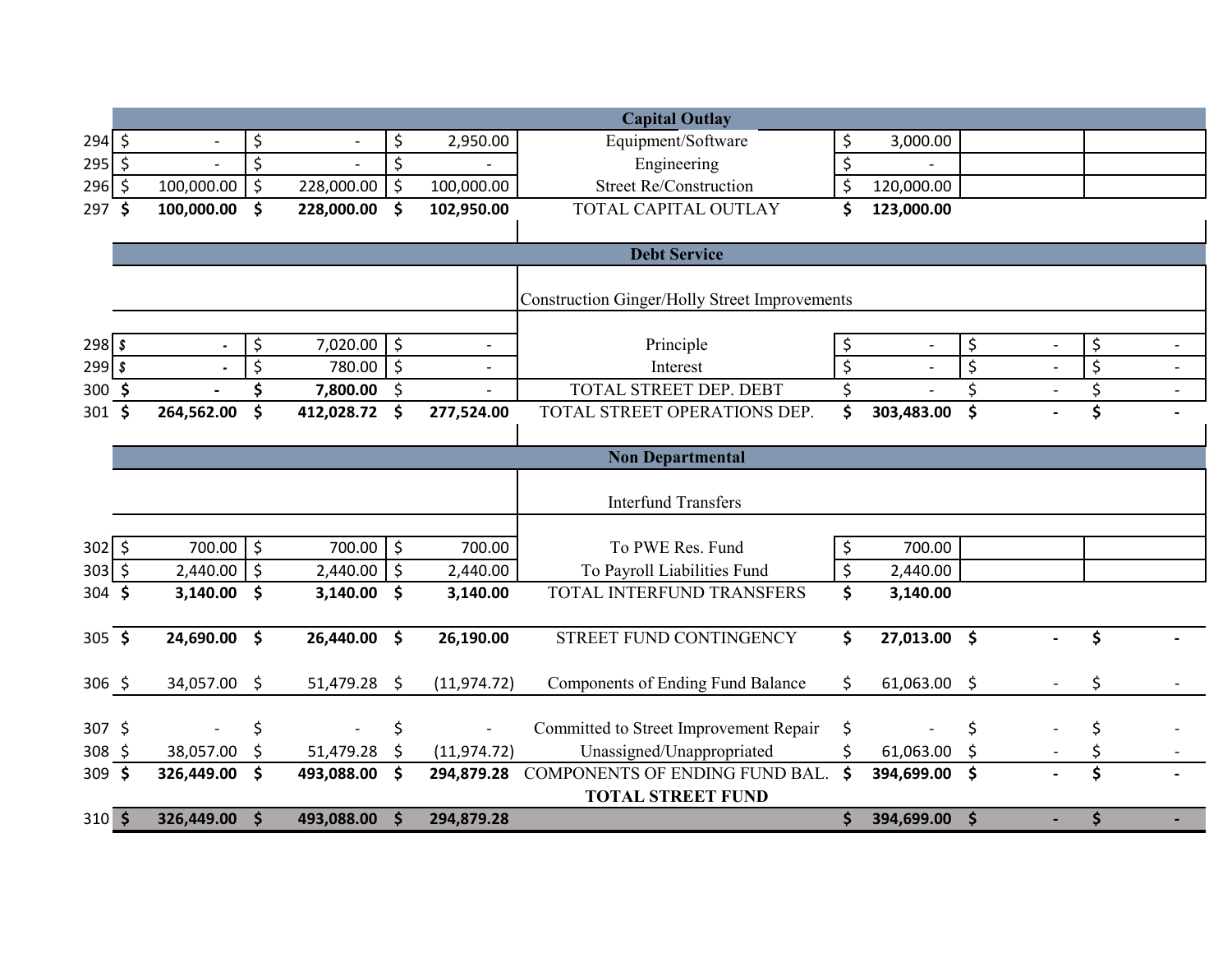|             |                                  |            |                        |                       | <b>RESOURCES</b>               |                |                                 |                                   |
|-------------|----------------------------------|------------|------------------------|-----------------------|--------------------------------|----------------|---------------------------------|-----------------------------------|
|             |                                  |            | <b>Historical Data</b> |                       | <b>SEWER DISCOUNT FUND</b>     |                |                                 | City of Garibaldi<br>FY 2021-2022 |
|             |                                  | Actual     |                        | <b>Adopted Budget</b> |                                |                |                                 |                                   |
|             | Second Preceding First Preceding |            |                        | This Year             |                                | Proposed by    | Approved by                     | Adopted by                        |
|             | Year 2018-2019                   |            | Year 2019-2020         | 2020-2021             | <b>Resource Description</b>    |                | Budget Officer Budget Committee | City Council                      |
|             |                                  |            |                        |                       |                                |                |                                 |                                   |
|             |                                  |            |                        |                       | <b>Beginning Fund Balance</b>  |                |                                 |                                   |
| 311 \$      | 8,838.00 \$                      |            | $8,240.00$ \$          | 7,550.00              |                                | \$<br>5,650.00 |                                 |                                   |
|             |                                  |            |                        |                       | <b>Total Receipts</b>          |                |                                 |                                   |
|             |                                  |            |                        |                       |                                |                |                                 |                                   |
| 312 \$      | 2,200.00                         | $\zeta$    | $2,200.00$ \$          | 3,645.00              | Donations                      | \$<br>3,645.00 |                                 |                                   |
| 313 \$      | 110.00                           | $\sqrt{5}$ | $110.00$   \$          | 204.00                | Interest                       | \$<br>192.00   |                                 |                                   |
| 314\$       | 2,310.00                         | \$         | $2,310.00$ \$          | 3,849.00              | <b>TOTAL RECEIPTS</b>          | \$<br>3,837.00 |                                 |                                   |
|             |                                  |            |                        |                       | TOTAL SEWER DISCOUNT FUND REV. |                |                                 |                                   |
| $315 \,$ \$ | 11,148.00                        | \$         | $10,550.00$ \$         | 11,399.00             |                                | \$<br>9,487.00 |                                 |                                   |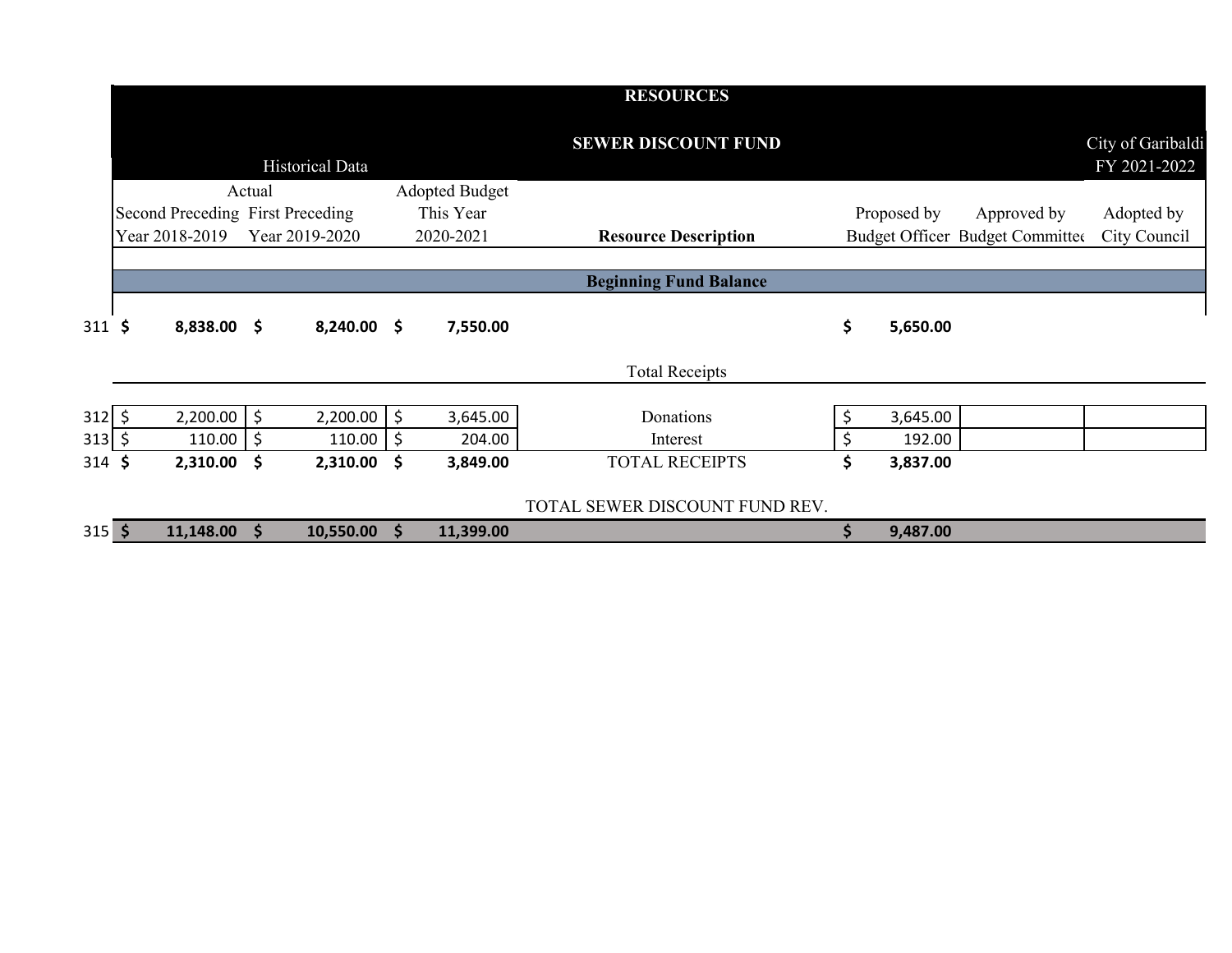|          |                                  |        |                        |         |                       | <b>REQUIREMENTS</b>                      |    |             |     |                                 |                                   |  |
|----------|----------------------------------|--------|------------------------|---------|-----------------------|------------------------------------------|----|-------------|-----|---------------------------------|-----------------------------------|--|
|          |                                  |        | <b>Historical Data</b> |         |                       | <b>SEWER DISCOUNT FUND</b>               |    |             |     |                                 | City of Garibaldi<br>FY 2021-2022 |  |
|          |                                  | Actual |                        |         | <b>Adopted Budget</b> |                                          |    |             |     |                                 |                                   |  |
|          | Second Preceding First Preceding |        |                        |         | This Year             |                                          |    | Proposed by |     | Approved by                     | Adopted by                        |  |
|          | Year 2018-2019                   |        | Year 2019-2020         |         | 2020-2021             | <b>Requirements Description</b>          |    |             |     | Budget Officer Budget Committee | City Council                      |  |
|          |                                  |        |                        |         |                       |                                          |    |             |     |                                 |                                   |  |
|          |                                  |        |                        |         |                       | <b>Interfund Transfers</b>               |    |             |     |                                 |                                   |  |
|          |                                  |        |                        |         |                       |                                          |    |             |     |                                 |                                   |  |
| $316$ \$ | 3,000.00                         | 5      | 3,000.00               | $\zeta$ | 3,000.00              | To Wastewater Fund                       | \$ | 2,000.00    |     |                                 |                                   |  |
| $317$ \$ | 3,000.00                         | \$     | $3,000.00$ \$          |         | 3,000.00              | TOTAL INTERFUND TRANSFERS                | \$ | 2,000.00    |     |                                 |                                   |  |
|          |                                  |        |                        |         |                       | <b>Components of Ending Fund Balance</b> |    |             |     |                                 |                                   |  |
| $318$ \$ | 8,148.00                         | \$     | 7,550.00               | $\zeta$ | 8,399.00              | Restricted to Sewer Discount Fund        | \$ | 7,487.00    | \$  |                                 | \$                                |  |
| 319S     | 8,148.00                         | \$     | 7,550.00 \$            |         | 8,399.00              | COMPONENTS OF ENDING FUND BAL.           | \$ | 7,487.00    | -\$ | $\overline{\phantom{a}}$        | \$                                |  |
|          |                                  |        |                        |         |                       | <b>TOTAL SEWER DISCOUNT FUND</b>         |    |             |     |                                 |                                   |  |
| $320$ \$ | 11,148.00                        | Ŝ.     | 10,550.00              | S       | 11,399.00             |                                          | Ś  | 9,487.00    | Ŝ   |                                 | \$                                |  |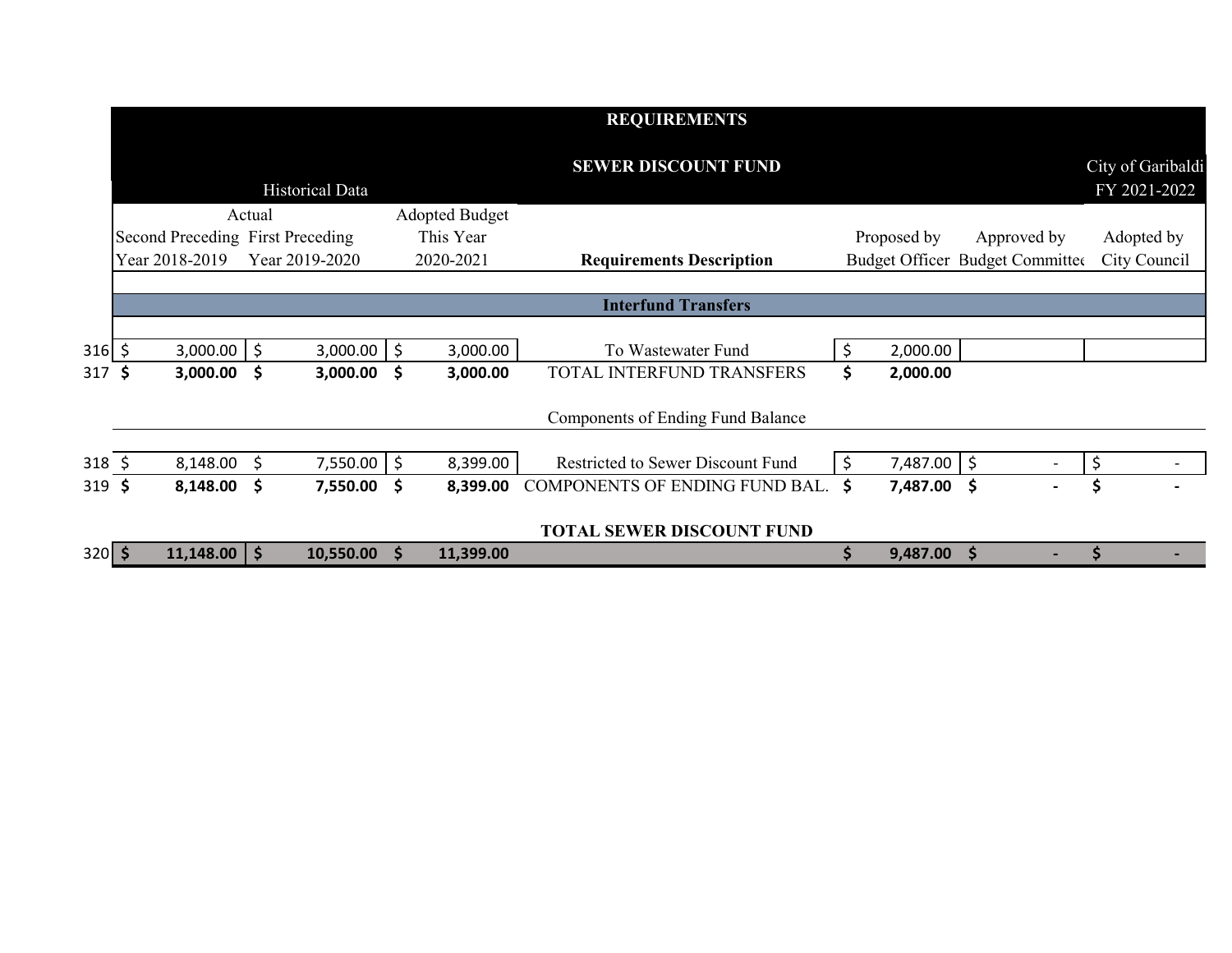|                  |         |                                  |            |                          |         |                          | <b>RESOURCES</b>                       |                  |                              |                                 |                                   |
|------------------|---------|----------------------------------|------------|--------------------------|---------|--------------------------|----------------------------------------|------------------|------------------------------|---------------------------------|-----------------------------------|
|                  |         |                                  |            | Historical Data          |         |                          | <b>WASTEWATER FUND</b>                 |                  |                              |                                 | City of Garibaldi<br>FY 2021-2022 |
|                  |         |                                  | Actual     |                          |         | <b>Adopted Budget</b>    |                                        |                  |                              |                                 |                                   |
|                  |         | Second Preceding First Preceding |            |                          |         | This Year                |                                        |                  | Proposed by                  | Approved by                     | Adopted by                        |
|                  |         | Year 2018-2019                   |            | Year 2019-2020           |         | 2020-2021                | <b>Resource Description</b>            |                  |                              | Budget Officer Budget Committee | City Council                      |
|                  |         |                                  |            |                          |         |                          |                                        |                  |                              |                                 |                                   |
|                  |         |                                  |            |                          |         |                          | <b>Beginning Fund Balance</b>          |                  |                              |                                 |                                   |
|                  |         |                                  |            |                          |         |                          |                                        |                  |                              |                                 |                                   |
| $321\frac{1}{5}$ |         | 238,544.00 \$                    |            | 220,491.00               | \$      | 213,731.00               | Unrestricted                           | \$               | 230,767.00                   |                                 |                                   |
| 322              | $\zeta$ | 157,000.00                       | $\vert$ \$ | 157,000.00               | $\zeta$ | 157,000.00               | Loan Reserves                          | $\zeta$          | 157,000.00                   |                                 |                                   |
| 323 <sub>5</sub> |         | 395,544.00                       | \$         | 377,491.00               | \$.     | 370,731.00               | <b>BEGINNING FUND BALANCE</b>          | \$               | 387,767.00                   |                                 |                                   |
|                  |         |                                  |            |                          |         |                          | Transfers In                           |                  |                              |                                 |                                   |
|                  |         |                                  |            |                          |         |                          |                                        |                  |                              |                                 |                                   |
| $324$ \$         |         | $3,000.00$ \$                    |            | 3,000.00                 | \$      | 3,000.00                 | From Sewer Discount Fund               | \$               | 2,000.00                     |                                 |                                   |
| $325$ \$         |         | 3,000.00                         | \$         | 3,000.00                 | \$      | 3,000.00                 | <b>TRANSFERS IN</b>                    | \$               | 2,000.00                     |                                 |                                   |
|                  |         |                                  |            |                          |         |                          | <b>Total Receipts</b>                  |                  |                              |                                 |                                   |
|                  | \$      | $\overline{\phantom{a}}$         | \$         | $\overline{\phantom{a}}$ | \$      | $\overline{\phantom{a}}$ | Planning Surcharges (Wastewater)       | \$               | $\qquad \qquad \blacksquare$ |                                 |                                   |
| 326              | $\zeta$ |                                  | \$         |                          | \$      |                          | Machinery Rent/Materials Sale          | $\overline{\xi}$ |                              |                                 |                                   |
| 327              | $\zeta$ | 465,000.00                       | $\zeta$    | 469,000.00               | \$      | 440,000.00               | Sewer System Charges                   | \$               | 415,000.00                   |                                 |                                   |
| 328              | $\zeta$ |                                  | \$         |                          | \$      |                          | <b>Connection Fees</b>                 | \$               |                              |                                 |                                   |
| 329              | $\zeta$ | $\overline{a}$                   | \$         | $\overline{\phantom{a}}$ | \$      | $\overline{\phantom{a}}$ | Donations                              | \$               |                              |                                 |                                   |
| 330              | $\zeta$ | $\overline{\phantom{0}}$         | \$         | $\blacksquare$           | \$      | $\overline{\phantom{a}}$ | Grants                                 | \$               | 100,000.00                   |                                 |                                   |
| 331              | $\zeta$ |                                  | \$         |                          | \$      |                          | Reimbursements                         | \$               |                              |                                 |                                   |
| 332              | $\zeta$ | 3,200.00                         | \$         | 3,200.00                 | \$      | 8,900.00                 | Interest                               | \$               | 3,480.00                     |                                 |                                   |
| $333$ \$         |         | 800.00                           | $\zeta$    | 700.00                   | $\zeta$ | 850.00                   | Finance/Late Fees                      | $\zeta$          | 850.00                       |                                 |                                   |
| 334 <sub>5</sub> |         | 469,000.00                       | \$         | 472,900.00               | \$      | 449,750.00               | <b>TOTAL RECEIPTS</b>                  | \$               | 519,330.00                   |                                 |                                   |
| 335              |         |                                  |            |                          |         |                          | <b>Total Wastewater Fund Resources</b> |                  |                              |                                 |                                   |
| $336$ \$         |         | 867,544.00 \$                    |            | 853,391.00               | \$      | 823,481.00               |                                        | \$               | 909,097.00                   |                                 |                                   |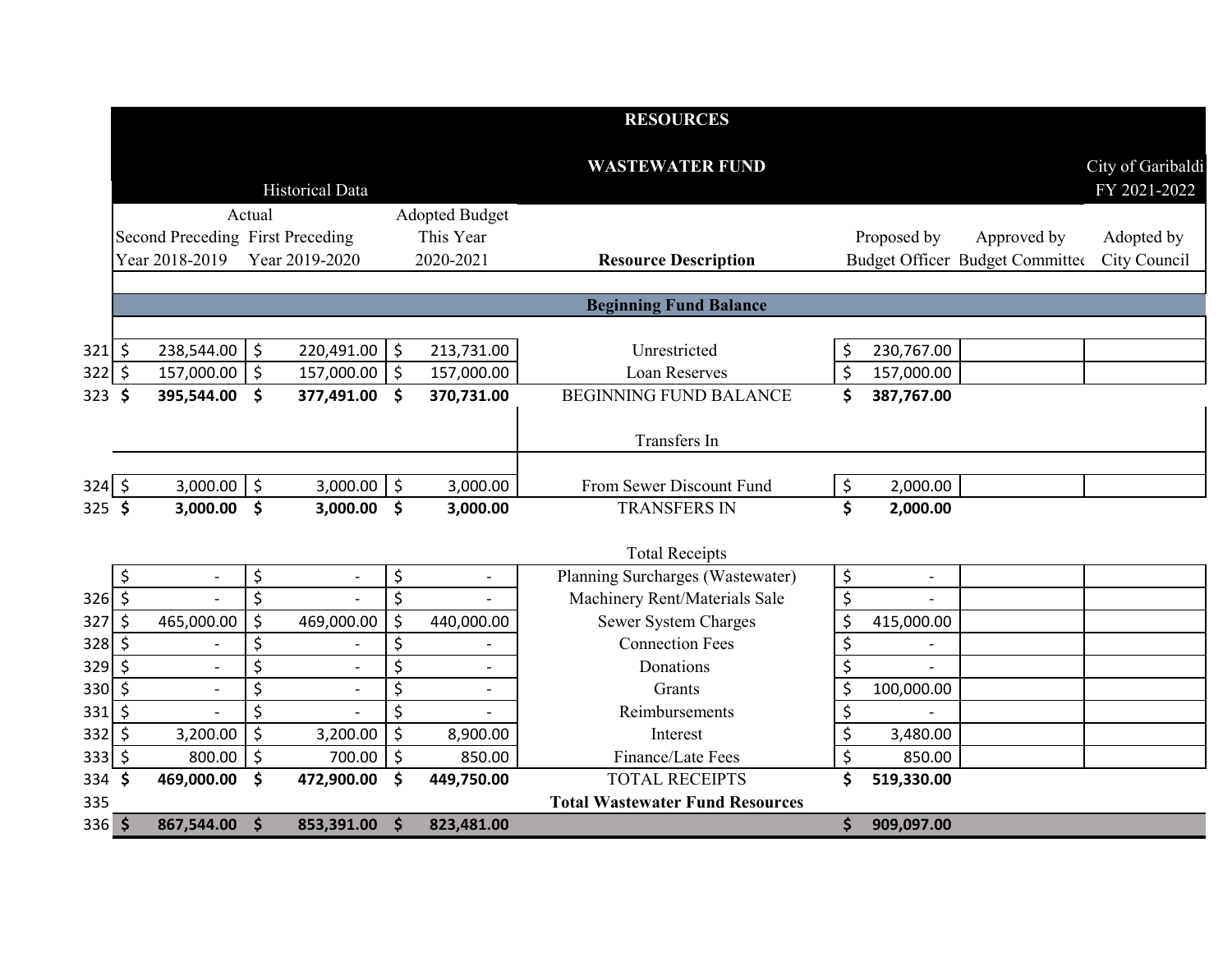|          |                                  |        |                                 |                    |                | <b>REQUIREMENTS</b>                |                     |                                        |                                   |
|----------|----------------------------------|--------|---------------------------------|--------------------|----------------|------------------------------------|---------------------|----------------------------------------|-----------------------------------|
|          |                                  |        | <b>Historical Data</b>          |                    |                | <b>WASTEWATER FUND</b>             |                     |                                        | City of Garibaldi<br>FY 2021-2022 |
|          |                                  | Actual |                                 |                    | Adopted Budget |                                    |                     |                                        |                                   |
|          | Second Preceding First Preceding |        |                                 |                    | This Year      |                                    | Proposed by         | Approved by                            | Adopted by                        |
|          | Year 2018-2019                   |        | Year 2019-2020                  |                    | 2020-2021      | <b>Requirements Description</b>    |                     | <b>Budget Officer Budget Committee</b> | City Council                      |
|          |                                  |        |                                 |                    |                | <b>WASTEWATER OPERATIONS DEPT.</b> |                     |                                        |                                   |
|          |                                  |        |                                 |                    |                |                                    |                     |                                        |                                   |
|          |                                  |        |                                 |                    |                | <b>Personnel Services</b>          |                     |                                        |                                   |
|          |                                  |        |                                 |                    |                | <b>Wastewater Personnel</b>        |                     |                                        |                                   |
| 337 \$   | 16,400.00                        |        | $\ddot{\varsigma}$<br>16,892.00 | $\ddot{\varsigma}$ | 17,741.00      | City Manager                       | \$<br>16,500.00     |                                        |                                   |
| 338 \$   | 22,711.00                        |        | $\zeta$<br>23,397.00            | \$                 | 24,567.00      | City Engineer                      | \$<br>25,551.00     |                                        |                                   |
| 339 \$   | 13,600.00                        |        | $\zeta$<br>13,600.00            | $\zeta$            | 14,770.00      | Finance Officer/Assn. City Manager | \$<br>15,362.00     |                                        |                                   |
| 340 \$   | 27,984.00                        |        | $\zeta$<br>28,829.00            | $\zeta$            |                | Public Works Lead                  | \$<br>27,835.00     |                                        |                                   |
| 341 \$   | 14,352.00                        |        | $\zeta$<br>14,784.00            | $\zeta$            |                | <b>Utility Worker I</b>            | \$                  |                                        |                                   |
| $342$ \$ | 19,514.00                        |        | $\zeta$<br>20,102.00            | \$                 | 57,918.00      | Utility Worker II                  | \$<br>41,051.00     |                                        |                                   |
| 343      | \$<br>19,113.00                  |        | \$<br>19,819.00                 | \$                 | 20,192.00      | Admin Asst. II                     | \$<br>21,226.00     |                                        |                                   |
| $344$ \$ |                                  |        | \$                              | \$                 |                | Extra Labor                        | \$                  |                                        |                                   |
|          |                                  |        |                                 | $\zeta$            | 87,403.00      | <b>Wastewater Personnel Costs</b>  | \$<br>94,554.00     |                                        |                                   |
|          | 346   <i>              </i>      |        |                                 | $\zeta$            | 3,408.00       | Wastewater Workers Comp.           | \$<br>1,386.00      |                                        |                                   |
| 347 \$   | 133,674.00                       |        | \$<br>137,423.00                | \$                 | 225,999.00     | <b>WASTEWATER PERSONNEL</b>        | \$<br>243,465.00    |                                        |                                   |
|          |                                  |        |                                 |                    |                | <b>Wastewater Personnel Costs</b>  |                     |                                        |                                   |
| $348$ \$ | 69,882.00                        |        | $\zeta$<br>81,364.00            |                    | ////////////// | <b>Wastewater Personnel Costs</b>  | //////////////      | //////////////                         | //////////////                    |
| $349$ \$ | 5,609.00                         |        | $\ddot{\varsigma}$<br>3,555.00  |                    |                | Wastewater Workers Comp.           |                     | ///////////////                        |                                   |
| 350 \$   | 75,491.00                        |        | \$<br>84,919.00                 |                    | ////////////// | WASTEWATER PERSONNEL COSTS         | ///////////////     | ////////////                           |                                   |
| 351 \$   | 209,165.00                       |        | \$<br>222,342.00 \$             |                    | 225,999.00     | TOTAL PERSONNEL COSTS              | \$<br>243,465.00 \$ |                                        | \$                                |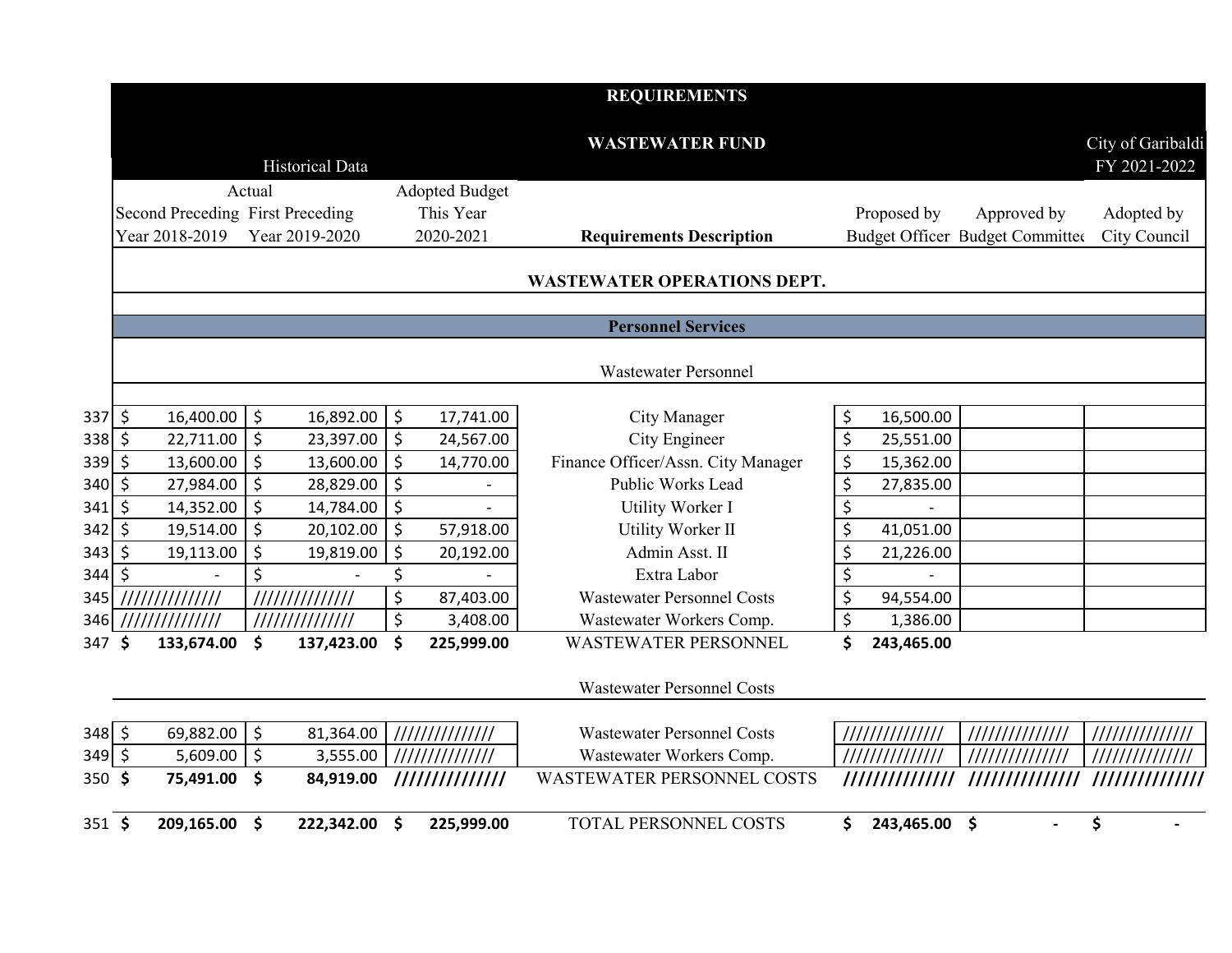|          |                  |                                 |                     | <b>Materials &amp; Services</b>       |                     |                 |                 |
|----------|------------------|---------------------------------|---------------------|---------------------------------------|---------------------|-----------------|-----------------|
|          |                  |                                 |                     | Supplies & Services                   |                     |                 |                 |
|          |                  |                                 |                     |                                       |                     |                 |                 |
| $352$ \$ | 14,000.00        | l \$<br>15,200.00               | $\ddot{\varsigma}$  | <b>Wastewater Franchise Fees</b>      | \$                  |                 |                 |
| $353$ \$ | 500.00           | \$ ا<br>500.00                  | $\zeta$<br>200.00   | Wastewater Printing, Ads'. & Notices  | \$<br>100.00        |                 |                 |
| $354$ \$ | 3,000.00         | $\mathsf{I}$<br>3,000.00        | \$<br>10,130.00     | Wastewater Testing & Sampling         | \$<br>8,000.00      |                 |                 |
| $355$ \$ | 3,500.00         | $\zeta$<br>2,000.00             | $\zeta$<br>1,500.00 | Wastewater Travel & Training          | \$<br>1,500.00      |                 |                 |
| $356$ \$ | 5,000.00         | $\mathsf{\dot{S}}$<br>4,500.00  | $\zeta$<br>4,000.00 | Wastewater Dues, Licenses & Subs.     | \$<br>4,500.00      |                 |                 |
| $357$ \$ | 800.00           | $\zeta$<br>5,000.00             | $\zeta$<br>2,500.00 | <b>Wastewater Contracted Services</b> | \$<br>2,500.00      |                 |                 |
| $358$ \$ | 9,000.00         | $\ddot{\mathsf{s}}$<br>9,000.00 | \$<br>14,260.00     | <b>Wastewater Treatment Chemicals</b> | \$<br>20,260.00     |                 |                 |
| 359      | ///////////////  |                                 | \$<br>11,000.00     | Wastewater System Maintenance         | \$<br>13,000.00     |                 |                 |
| 360      | ///////////////  | //////////////                  | \$<br>1,000.00      | Wastewater Bldg. & Grounds Expense    | \$<br>1,000.00      |                 |                 |
| 361      | //////////////// | //////////////                  | \$<br>12,500.00     | Wastewater Minor Equipment            | \$<br>12,500.00     |                 |                 |
| 362      | ///////////////  | //////////////                  | \$<br>15,000.00     | Wastewater Equipment Repair           | \$<br>10,000.00     |                 |                 |
| 363      | //////////////// | //////////////                  | \$<br>29,200.00     | <b>Utilities</b>                      | \$<br>33,500.00     |                 |                 |
| 364      | ///////////////  | 111111111111111                 | \$<br>760.00        | Telephone                             | \$<br>700.00        |                 |                 |
| 365      | //////////////// | //////////////                  | \$<br>2,000.00      | <b>IT Services</b>                    | \$<br>2,000.00      |                 |                 |
| 366      | ///////////////  | ///////////////                 | \$                  | <b>Bank Charges</b>                   | \$                  |                 |                 |
| 367      | ///////////////  | //////////////                  | \$<br>1,000.00      | <b>Legal Services</b>                 | \$<br>1,000.00      |                 |                 |
| 368      | //////////////// | //////////////                  | \$<br>1,000.00      | Office Supplies                       | \$<br>700.00        |                 |                 |
| 369      |                  | //////////////                  | \$<br>4,000.00      | Audit                                 | \$<br>5,195.00      |                 |                 |
| 370      | ///////////////  | //////////////                  | \$<br>15,052.00     | Insurance                             | \$<br>15,810.00     |                 |                 |
| 371      | //////////////// | //////////////                  | \$<br>1,600.00      | Fuel & Oil                            | \$<br>2,000.00      |                 |                 |
| 372      | ///////////////  | //////////////                  | \$<br>100.00        | Postage & Shipping                    | \$<br>960.00        |                 |                 |
| 373      | ///////////////  | //////////////                  | \$<br>1,100.00      | Shop Supplies, Tools, etc.            | $\zeta$<br>1,400.00 |                 |                 |
| 374 \$   | 35,800.00        | \$<br>39,200.00                 | /////////////       | <b>SUPPLIES &amp; SERVICES</b>        | \$<br>136,625.00    |                 |                 |
|          |                  |                                 |                     | Maintenance & Repair                  | \$<br>380,090.00    |                 |                 |
|          |                  |                                 |                     |                                       |                     |                 |                 |
| $375$ \$ | 20,000.00        | $\zeta$<br>30,000.00            |                     | Wastewater System Maintenance         |                     |                 |                 |
| $376$ \$ |                  | \$<br>1,000.00                  | 11111111111111      | Wastewater Bldg. & Grounds Expense    | //////////////      | //////////////  | /////////////   |
| 377 \$   |                  | \$<br>500.00                    | //////////////      | Wastewater Minor Equipment            | //////////////      | //////////////  | /////////////   |
| 378 \$   | 8,000.00         | $\zeta$<br>8,000.00             |                     | Wastewater Equipment Repair           |                     | //////////////  | 111111111111111 |
| 379 \$   | 28,000.00        | 39,500.00<br>\$                 | /////////////       | MAINTENANCE & REPAIR                  | ///////////////     | /////////////// | //////////////  |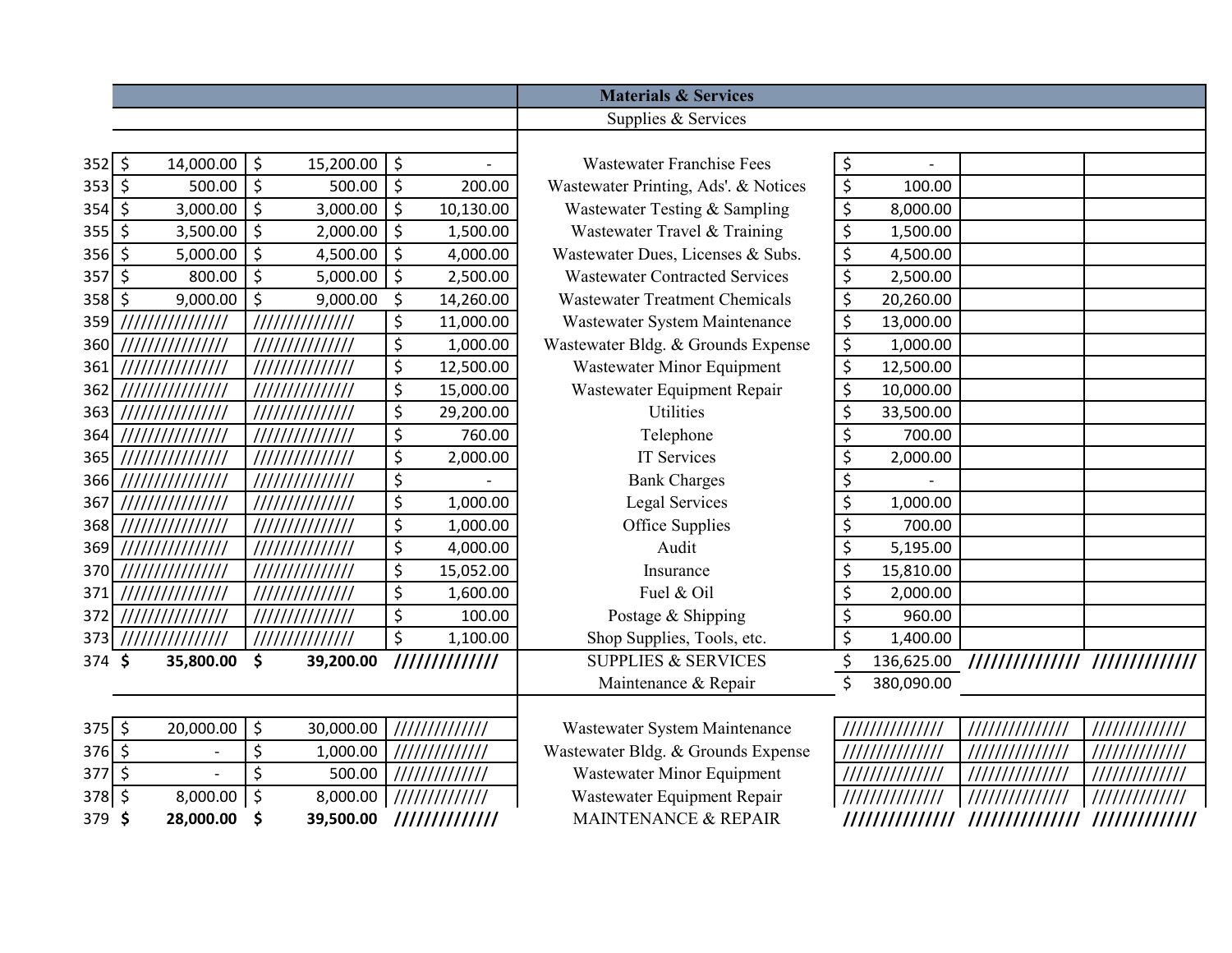|              |    |                    |         |            |                  | <b>Shared Expenses</b>     |    |                 |                                |                |
|--------------|----|--------------------|---------|------------|------------------|----------------------------|----|-----------------|--------------------------------|----------------|
|              |    |                    |         |            |                  |                            |    |                 |                                |                |
| 380 \$       |    | $24,000.00$ \$     |         | 23,000.00  | 1111111111111    | <b>Utilities</b>           |    | /////////////// | $\frac{1}{1}$                  | 11111111111111 |
| 381          | Ş  | $2,700.00$ \$      |         | 2,781.00   | 11111111111111   | Telephone                  |    | /////////////// | //////////////                 | 11111111111111 |
| 381          | Ş  | 9,400.00           | \$      | 9,400.00   | /////////////    | IT Services                |    | /////////////// | //////////////                 | 11111111111111 |
| 383          | \$ | $900.00$ \$        |         | 500.00     | /////////////    | <b>Bank Charges</b>        |    | /////////////// | //////////////                 | /////////////  |
| 384          | \$ | 7,000.00           | \$      | 7,000.00   | 11111111111111   | Legal Services             |    | /////////////// | //////////////                 | 11111111111111 |
| 385          | \$ | 700.00             | \$      | 2,000.00   | /////////////    | Office Supplies            |    | //////////////  | //////////////                 | /////////////  |
| 386          | \$ | 4,000.00 $\mid$ \$ |         | 4,000.00   | /////////////    | Audit                      |    | //////////////  | //////////////                 | /////////////  |
| 387          |    | 13,660.00          | \$      | 14,480.00  | /////////////    | Insurance                  |    | //////////////  | //////////////                 | /////////////  |
| 388          | Ŝ  | 3,700.00           | $\zeta$ | 3,700.00   | 11111111111111   | Fuel & Oil                 |    | /////////////// | //////////////                 | 11111111111111 |
| 389          |    | 1,400.00           | \$      | 1,400.00   | 11111111111111   | Postage & Shipping         |    | /////////////// | //////////////                 | 11111111111111 |
| $390$ \$     |    | $2,100.00$ \$      |         | 3,000.00   | 11111111111111   | Shop Supplies, Tools, etc. |    | //////////////  | //////////////                 | /////////////  |
| 391 \$       |    | 69,560.00          | Ŝ.      | 71,261.00  | 11111111111111   | <b>Shared Expenses</b>     |    | /////////////// | //////////////                 | /////////////  |
|              |    |                    |         |            |                  |                            |    |                 |                                |                |
|              |    |                    |         |            |                  |                            |    |                 |                                |                |
| $392 \mid 5$ |    | $133,360.00$   \$  |         | 149,961.00 | \$<br>127,902.00 | TOTAL MATERIALS & SERVICES | Ś. | 136,625.00      | \$<br>$\overline{\phantom{a}}$ | \$             |
|              |    |                    |         |            |                  |                            |    |                 |                                |                |
|              |    |                    |         |            |                  |                            |    |                 |                                |                |
| $393 \;$ \$  |    | 342,525.00         | \$      | 372,303.00 | \$<br>353,901.00 | TOTAL OPERATION & MAINT.   |    | 380,090.00      | \$                             | \$             |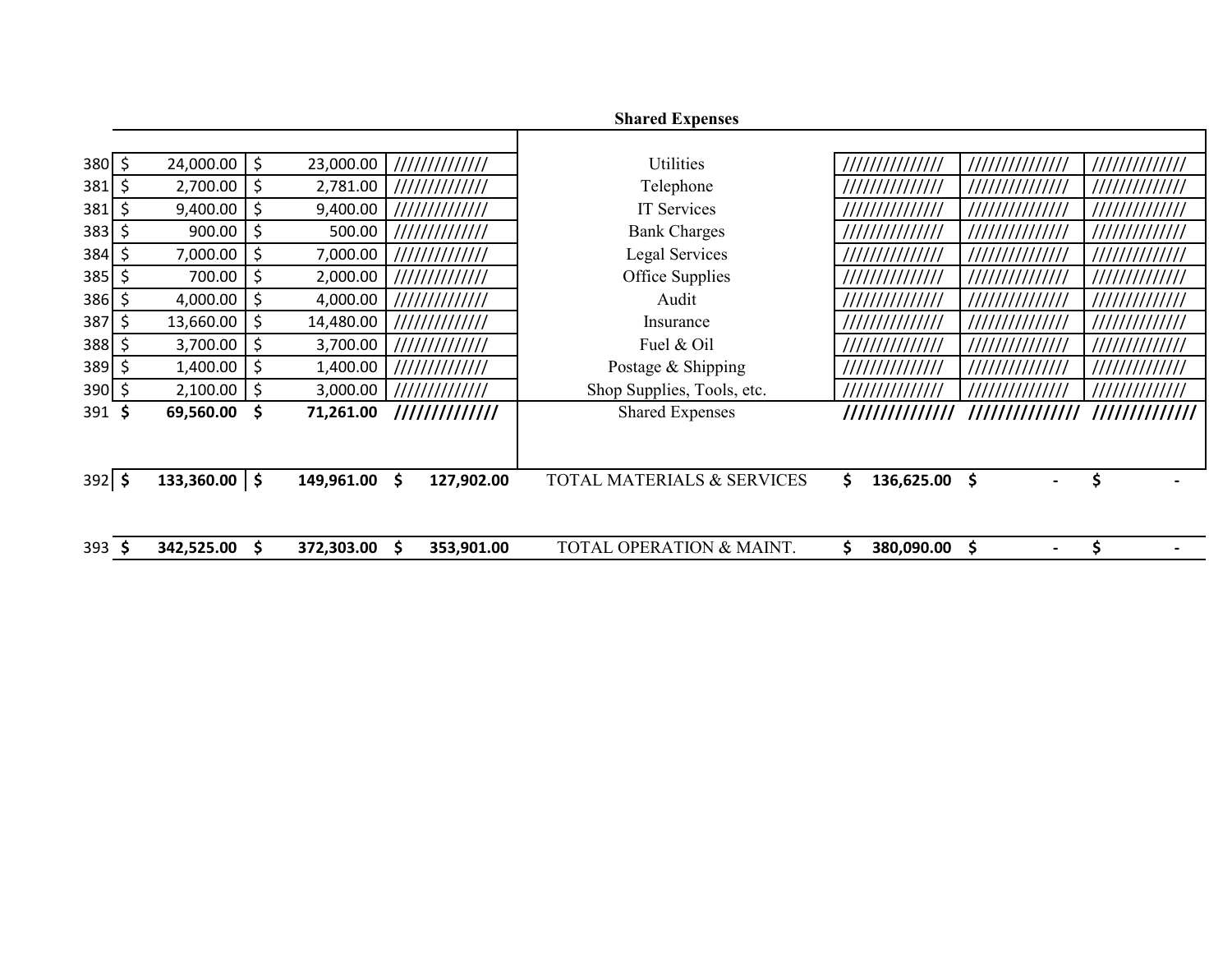|                   |                       |         |                          |         |                          | <b>Capital Outlay</b>         |         |                          |                                |                    |                |
|-------------------|-----------------------|---------|--------------------------|---------|--------------------------|-------------------------------|---------|--------------------------|--------------------------------|--------------------|----------------|
|                   |                       |         |                          |         |                          |                               |         |                          |                                |                    |                |
| $394$ \$          |                       | \$      | $\overline{\phantom{a}}$ | \$      | $\blacksquare$           | Engineering                   | \$      |                          | \$<br>$\blacksquare$           | \$                 | $\blacksquare$ |
| $395$ \$          | $\blacksquare$        | \$      | $\blacksquare$           | \$      |                          | Grants                        | \$      | 100,000.00               | \$<br>$\overline{\phantom{a}}$ | $\ddot{\varsigma}$ |                |
| $396$ \$          | $\blacksquare$        | \$      | $\blacksquare$           | \$      | 50,000.00                | System Repair                 | \$      | 50,000.00                |                                |                    |                |
| 397 \$            | 90,000.00             | \$      | 62,630.00                | \$      | 2,750.00                 | Computer Equipment/software   | \$      | 2,800.00                 |                                |                    |                |
| 398 \$            | 15,000.00             | $\zeta$ | 15,000.00                | \$      | 15,000.00                | Inflow & Infiltration Control | $\zeta$ | 20,000.00                |                                |                    |                |
| 399 \$            | 105,000.00            | \$      | 77,630.00                | \$      | 67,750.00                | TOTAL CAPITAL OUTLAY          | \$      | 172,800.00               |                                |                    |                |
|                   |                       |         |                          |         |                          |                               |         |                          |                                |                    |                |
|                   |                       |         |                          |         |                          |                               |         |                          |                                |                    |                |
| $400 \,$ \$       | 447,525.00 $\vert$ \$ |         | 449,933.00               | \$      | 421,651.00               | TOTAL WASTEWATER OPER. DEPT.  | \$      | 552,890.00               |                                |                    |                |
|                   |                       |         |                          |         |                          | <b>Wastewater Debt Dept.</b>  |         |                          |                                |                    |                |
|                   |                       |         |                          |         |                          |                               |         |                          |                                |                    |                |
|                   |                       |         |                          |         |                          | <b>Debt Service</b>           |         |                          |                                |                    |                |
|                   |                       |         |                          |         |                          | DEQ I&I Loan Payment          |         |                          |                                |                    |                |
|                   |                       |         |                          |         |                          |                               |         |                          |                                |                    |                |
| $401 \div$        | 28,193.00             | $\zeta$ | 14,480.00                | \$      | $\overline{\phantom{a}}$ | DEQ Loan Repmt - Principal    | \$      | $\overline{\phantom{a}}$ | \$                             | \$                 |                |
| $402 \mid 5$      | 1,345.00              | \$      | 273.00                   | \$      | $\blacksquare$           | DEQ Loan Repmt. - Interest    | \$      | $\blacksquare$           | \$<br>$\blacksquare$           | $\zeta$            | $\overline{a}$ |
| $403 \mid 5$      | 350.00                | \$      | 72.00                    | \$      |                          | DEQ Loan Repmt. Fees          | \$      | $\overline{a}$           | \$                             | \$                 |                |
| 404 \$            | 29,888.00             | \$      | 14,825.00                | \$      |                          | DEQ I&I LOAN PAYMENT          | \$      | $\blacksquare$           | \$<br>$\overline{\phantom{a}}$ | \$                 |                |
|                   |                       |         |                          |         |                          |                               |         |                          |                                |                    |                |
|                   |                       |         |                          |         |                          | WWTP - OECDD Payment          |         |                          |                                |                    |                |
| $405 \frac{1}{5}$ | 24,086.00             | \$      | 24,306.00                | $\zeta$ | 24,539.00                | Principal                     | \$      | 29,789.00                |                                |                    |                |
| $406$ \$          | 12,584.00             | \$      | 11,283.00                | \$      | 9,970.00                 | Interest                      | \$      | 8,621.00                 |                                |                    |                |
| 407 \$            | 36,670.00             | $\zeta$ | 35,589.00                | \$      | 34,509.00                | WWTP - OECDD PAYMENT          | \$      | 38,410.00                |                                |                    |                |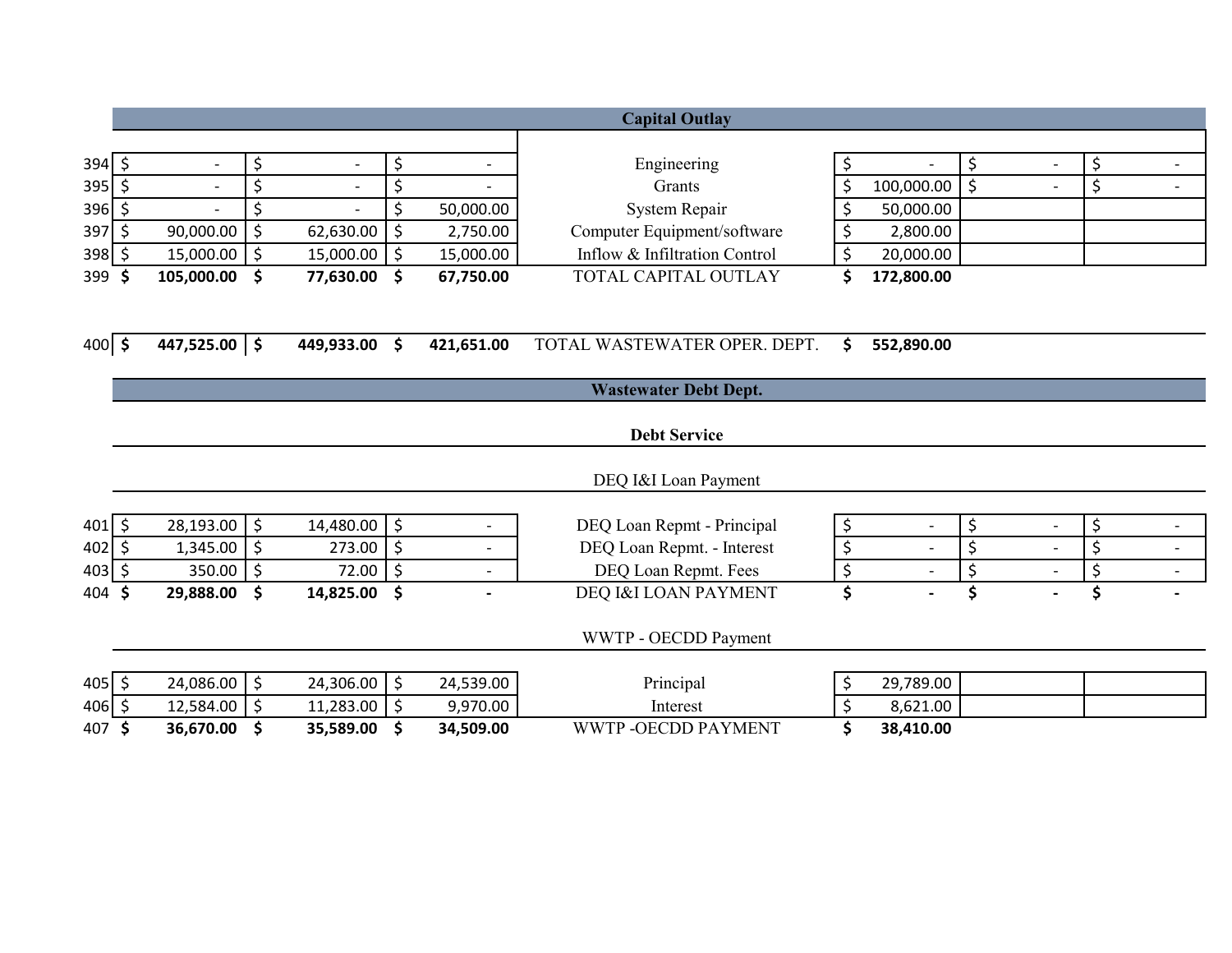|                         |                                 |         |                      |               |                      | WWTP - USDA Loan Payment                        |          |                      |                      |  |    |
|-------------------------|---------------------------------|---------|----------------------|---------------|----------------------|-------------------------------------------------|----------|----------------------|----------------------|--|----|
|                         |                                 |         |                      |               |                      |                                                 |          |                      |                      |  |    |
| $408 \,$ \$             | $24,816.00$ \$                  |         | 25,815.00            | $\zeta$       | 26,743.00            | Principal                                       | \$       | 27,982.00            |                      |  |    |
| $409$ \$                | 52,127.00                       | $\zeta$ | 51,128.00            | \$            | 50,201.00            | Interest                                        | \$       | 48,962.00            |                      |  |    |
| 410 \$                  | 76,943.00                       | - \$    | 76,943.00            | \$            | 76,944.00            | WWTP - USDA LOAN PAYMENT                        | \$       | 76,944.00            |                      |  |    |
|                         |                                 |         |                      |               |                      |                                                 |          |                      |                      |  |    |
| $411 \,$ \$             | $143,501.00$ \$                 |         | 127,357.00 \$        |               | 111,453.00           | TOTAL WASTEWATER DEBT DEPT.                     | \$       | 115,354.00           |                      |  |    |
|                         |                                 |         |                      |               |                      |                                                 |          |                      |                      |  |    |
| $412 \,$ \$             | 591,026.00 \$                   |         | 577,290.00 \$        |               | 533,104.00           | TOTAL WASTEWATER FUND EXP.                      | \$       | 668,244.00           |                      |  |    |
|                         |                                 |         |                      |               |                      | <b>Non Departmental</b>                         |          |                      |                      |  |    |
|                         |                                 |         |                      |               |                      | <b>Interfund Transfers</b>                      |          |                      |                      |  |    |
|                         |                                 |         |                      |               |                      |                                                 |          |                      |                      |  |    |
| $413 \,$ \$<br>$414$ \$ | 4,230.00 $\vert$ \$<br>2,290.00 | \$      | 4,230.00<br>2,290.00 | $\zeta$<br>\$ | 4,230.00<br>2,290.00 | To Payroll Liabilities Fund<br>To PWE Res. Fund | \$<br>\$ | 4,230.00<br>2,290.00 |                      |  |    |
| 415 \$                  | 6,520.00                        | - \$    | 6,520.00             | \$            | 6,520.00             | TOTAL INTERFUND TRANSFERS                       | \$       | 6,520.00             |                      |  |    |
|                         |                                 |         |                      |               |                      |                                                 |          |                      |                      |  |    |
|                         |                                 |         |                      |               |                      | Wastewater Fund Contingency                     |          |                      |                      |  |    |
| $416$ \$                | 51,380.00                       | - \$    | 55,850.00            | \$            | 53,090.00            |                                                 | \$       | 57,013.00            |                      |  |    |
|                         |                                 |         |                      |               |                      | Components of Ending Fund Balance               |          |                      |                      |  |    |
| $417 \,$ \$             | 157,000.00 \$                   |         | 157,000.00           | $\zeta$       | 157,000.00           | Committed to USDA Loan Reserve                  | \$       | 157,000.00           |                      |  |    |
| $418$ \$                | $\vert$ \$<br>61,618.00         |         | 56,731.00            | \$            | 73,767.00            | Restricted to Wastewater Fund                   | \$       | 20,320.00            |                      |  |    |
| 419 \$                  | 218,618.00                      | \$      | 213,731.00           | \$            | 230,767.00           | COMPONENTS OF ENDING FUND BAL.                  | \$       | 177,320.00           |                      |  |    |
|                         |                                 |         |                      |               |                      | <b>Total Wastewater Fund</b>                    |          |                      |                      |  |    |
| $420$ \$                | $\vert$ \$<br>867,544.00        |         | 853,391.00           | <b>S</b>      | 823,481.00           | <b>TOTAL WASTEWATER FUND</b>                    | Ŝ.       | 909,097.00           | $\boldsymbol{\zeta}$ |  | \$ |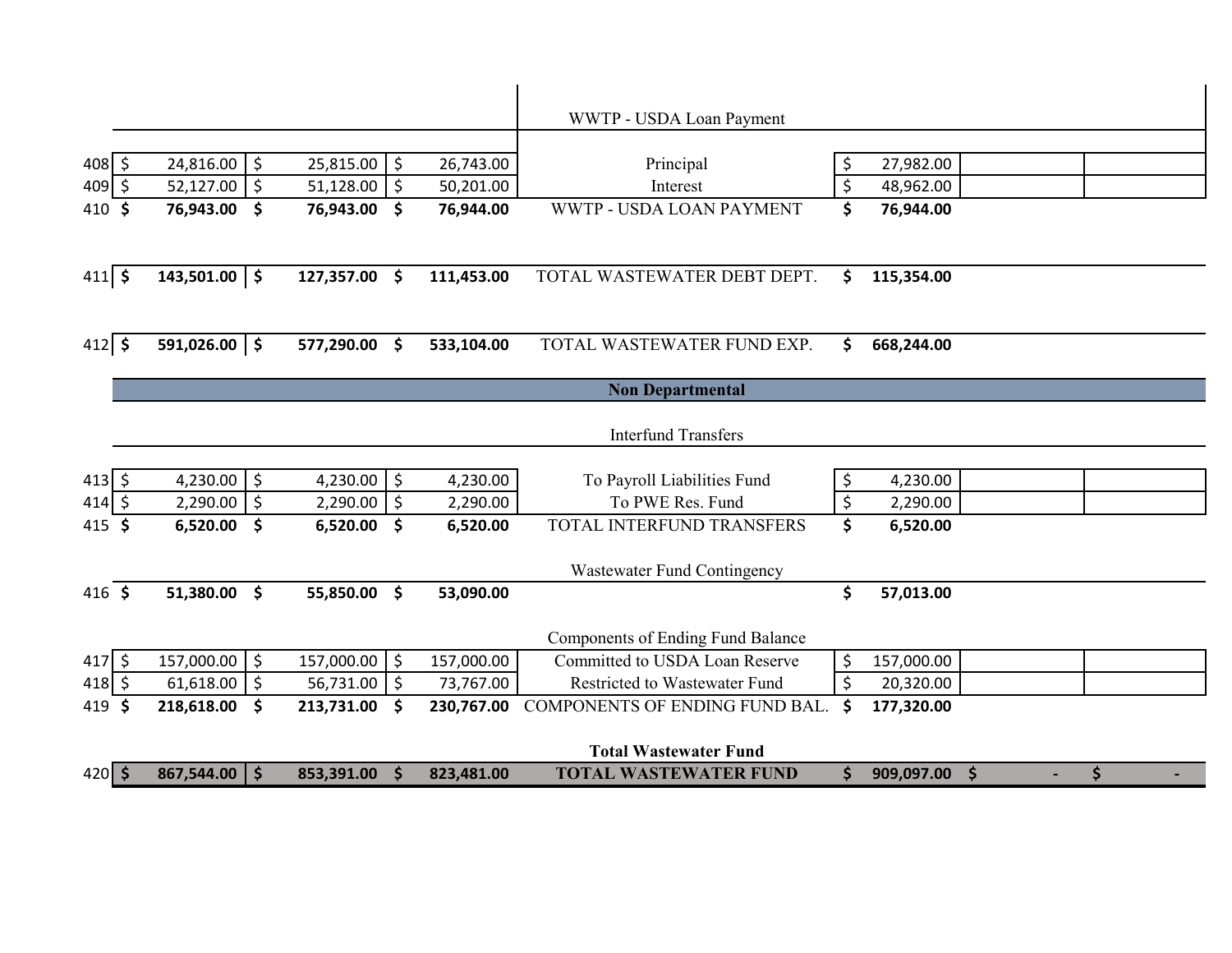|          |                                  |                     |                          |                      |                       | <b>RESOURCES</b>                  |         |                          |                                        |                                   |
|----------|----------------------------------|---------------------|--------------------------|----------------------|-----------------------|-----------------------------------|---------|--------------------------|----------------------------------------|-----------------------------------|
|          |                                  |                     | Historical Data          |                      |                       | <b>WATER FUND</b>                 |         |                          |                                        | City of Garibaldi<br>FY 2021-2022 |
|          |                                  | Actual              |                          |                      | <b>Adopted Budget</b> |                                   |         |                          |                                        |                                   |
|          | Second Preceding First Preceding |                     |                          |                      | This Year             |                                   |         | Proposed by              | Approved by                            | Adopted by                        |
|          | Year 2018-2019                   |                     | Year 2019-2020           |                      | 2020-2021             | <b>Resource Description</b>       |         |                          | <b>Budget Officer Budget Committee</b> | City Council                      |
|          |                                  |                     |                          |                      |                       |                                   |         |                          |                                        |                                   |
|          |                                  |                     |                          |                      |                       | <b>Beginning Fund Balance</b>     |         |                          |                                        |                                   |
| $421$ \$ | 126,362.00                       | \$                  | 162,107.00               | \$                   | 104,933.00            |                                   | \$      | 131,300.00               |                                        |                                   |
| 422 \$   | 126,362.00                       | $\ddot{\bm{\zeta}}$ | 162,107.00               | \$                   | 104,933.00            | <b>BEGINNING FUND BALANCE</b>     | \$      | 131,300.00               |                                        |                                   |
|          |                                  |                     |                          |                      |                       | <b>Total Receipts</b>             |         |                          |                                        |                                   |
| $423$ \$ |                                  | \$                  | $\overline{\phantom{a}}$ | \$                   |                       | Planning Surcharges (Water)       | \$      | $\overline{\phantom{a}}$ |                                        |                                   |
| $424$ \$ |                                  | \$                  |                          | \$                   |                       | Machinery Rent/Matls. Sale        | \$      |                          |                                        |                                   |
| 425      | \$<br>275,000.00                 | $\zeta$             | 275,000.00               | \$                   | 280,000.00            | Water System Charges              | \$      | 325,000.00               |                                        |                                   |
| 426      | \$                               | \$                  |                          | \$                   |                       | <b>Connection Fees</b>            | \$      |                          |                                        |                                   |
| 427      | \$<br>500.00                     | $\zeta$             | 500.00                   | $\boldsymbol{\zeta}$ | 500.00                | Shutoff/Turn-on Fees              | \$      | 500.00                   |                                        |                                   |
| 428      | \$<br>15,000.00                  | $\zeta$             | 15,000.00                | \$                   | 5,000.00              | Contract Service - WB             | \$      | 15,500.00                |                                        |                                   |
| 429      | \$<br>1,000.00                   | \$                  | 500.00                   | \$                   | 1,500.00              | Misc. Revenue                     | \$      | 500.00                   |                                        |                                   |
| 430 \$   |                                  | \$                  |                          | \$                   |                       | Reimbursements                    | \$      |                          |                                        |                                   |
| 431      | \$<br>1,600.00                   | $\zeta$             | 1,600.00                 | \$                   | 2,800.00              | Interest                          | \$      | 1,050.00                 |                                        |                                   |
| 432 \$   | 4,500.00                         | $\zeta$             | 4,900.00                 | \$                   | 4,000.00              | Finance & Late Charges            | \$      | 4,000.00                 |                                        |                                   |
| 433      | \$                               | \$                  | $\overline{\phantom{0}}$ | \$                   | $\qquad \qquad -$     | <b>Borrowings</b>                 | $\zeta$ |                          |                                        |                                   |
| 434      | \$                               | \$                  |                          | \$                   |                       | Grants                            | \$      | 383,500.00               |                                        |                                   |
| 435      | \$<br>6,675.00                   | $\zeta$             | 6,675.00                 | \$                   | 6,675.00              | Debt Mgmt - Watseco-Barview       | \$      | 6,675.00                 |                                        |                                   |
| 436 \$   | 304,275.00                       | $\ddot{\bm{S}}$     | 304,175.00               | \$                   | 300,475.00            | <b>TOTAL RECEIPTS</b>             | \$      | 736,725.00               |                                        |                                   |
| $437$ \$ | 430,637.00 \$                    |                     | 466,282.00               | \$                   | 405,408.00            | <b>TOTAL WATER FUND RESOURCES</b> | Ś.      | 868,025.00               |                                        |                                   |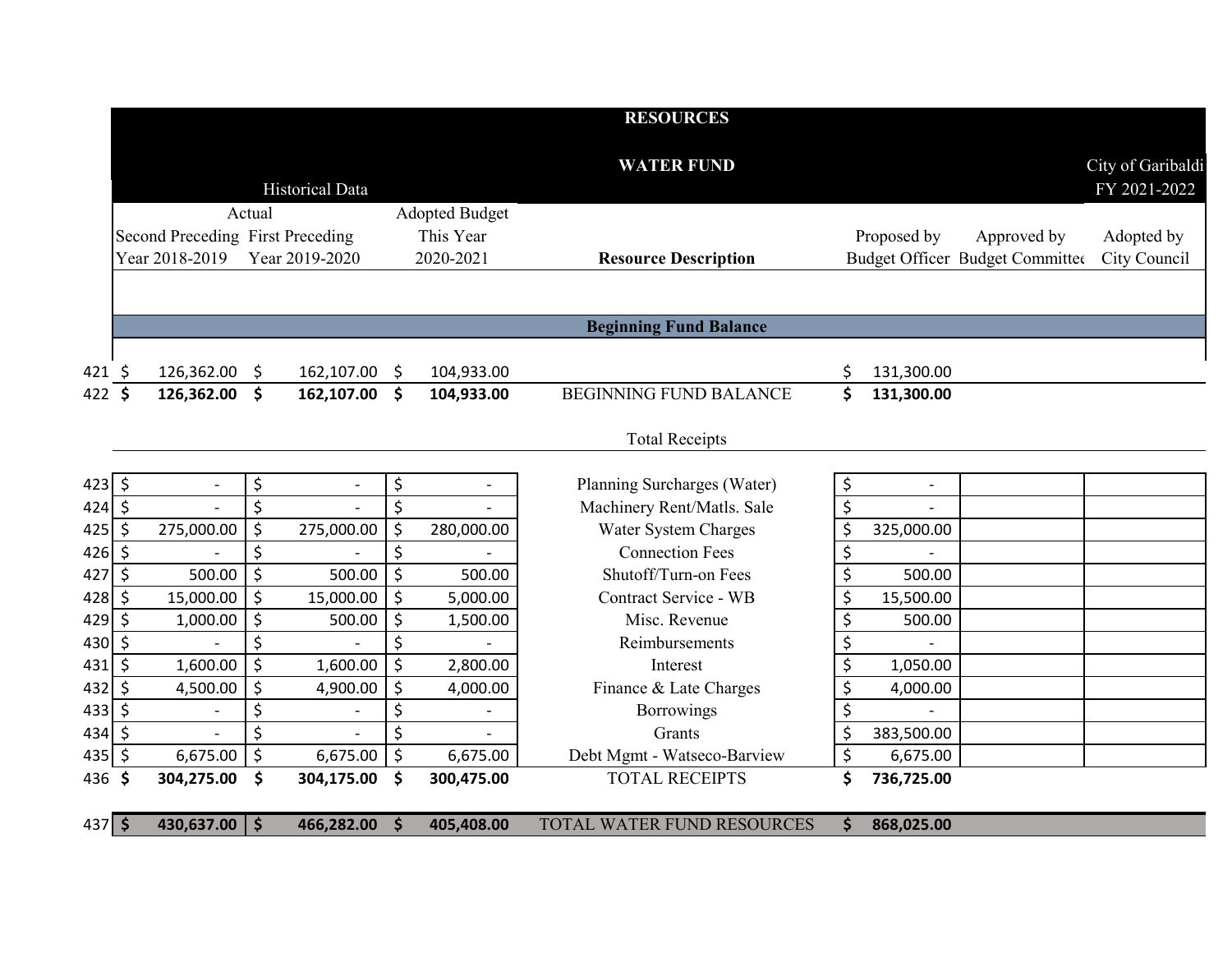|                                |                       |                  |            |    |                 | WATER OPERATIONS DEPT.             |   |            |  |
|--------------------------------|-----------------------|------------------|------------|----|-----------------|------------------------------------|---|------------|--|
|                                |                       |                  |            |    |                 |                                    |   |            |  |
|                                |                       |                  |            |    |                 | <b>Personal Services</b>           |   |            |  |
|                                |                       |                  |            |    |                 | Water Personnel                    |   |            |  |
|                                |                       |                  |            |    |                 |                                    |   |            |  |
| $438 \, \simeq$                | $16,400.00$ \$        |                  | 16,892.00  | \$ | 17,741.00       | City Manager                       |   | 16,500.00  |  |
| $439$ \$                       | $22,711.00$ \$        |                  | 23,397.00  | Ś. | 24,567.00       | City Engineer                      |   | 25,551.00  |  |
| $440 \mid 5$                   | 13,600.00             | 1 \$             | 13,600.00  |    | 14,770.00       | Finance Officer/Assn. City Manager |   | 15,362.00  |  |
| $441\overline{\phantom{1}}$ \$ | 27,984.00 \$          |                  | 28,829.00  |    |                 | Public Works Lead                  |   | 27,835.00  |  |
| 442                            | $12,302.00$ \$        |                  | 12,672.00  |    |                 | Utility Worker I                   |   |            |  |
| $443 \,$ \$                    | 16,726.00             | l \$             | 17,230.00  |    | 49,644.00       | Utility Worker II                  |   | 35,186.00  |  |
| $444$ \$                       | 19,113.00             | l \$             | 19,819.00  | Ŝ. | 20,192.00       | Admin. Assistant II                |   | 21,226.00  |  |
| $445$ \$                       |                       |                  |            |    |                 | Extra Labor                        |   |            |  |
|                                | 446 ///////////////// | //////////////// |            |    | 81,007.00       | <b>Water Personnel Costs</b>       |   | 90,105.00  |  |
|                                |                       | //////////////// |            |    | 3,651.00        | Water Worker's Comp.               | S | 1,485.00   |  |
| 448 \$                         | 128,836.00            | -S               | 132,439.00 |    | 111111111111111 | <b>WATER PERSONNEL</b>             |   | 233,250.00 |  |

### **Water Dept. Personnel Costs**

| 449     | $66,880.00$   \$ | 78,127.00  | 111111111111111 | Water Personnel Costs       |                      |                 |                | /////////////// |                          |
|---------|------------------|------------|-----------------|-----------------------------|----------------------|-----------------|----------------|-----------------|--------------------------|
| $450$ : | $5,103.00$   \$  | 3,827.00   | /////////////// | Water Worker's Comp.        | //////////////       | //////////////  |                | /////////////// |                          |
| 451 \$  | 71.983.00        | 81.954.00  | /////////////// | WATER DEPT. PERSONNEL COSTS | [ 1 1 1 1 1 1 1 1 1] | /////////////// |                | /////////////// |                          |
|         |                  |            |                 |                             |                      |                 |                |                 |                          |
|         |                  |            |                 | <b>Total Personnel</b>      |                      |                 |                |                 |                          |
| 452     | 200,819.00       | 214,393.00 | 211.572.00      | <b>TOTAL PERSONNEL</b>      | 233,250.00           |                 | $\blacksquare$ |                 | $\overline{\phantom{0}}$ |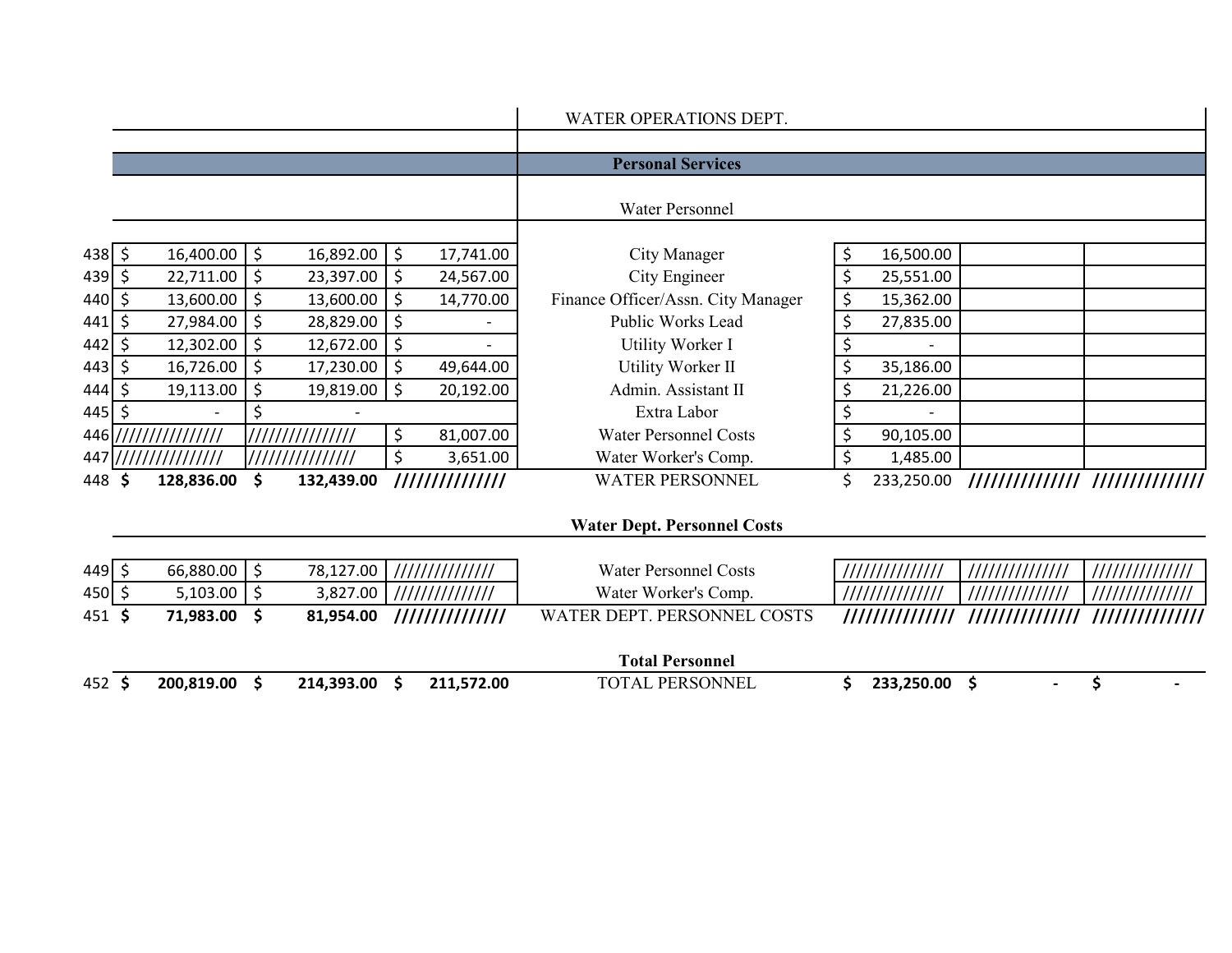|          |                     |                     |                 | <b>Materials &amp; Services</b>      |                 |  |
|----------|---------------------|---------------------|-----------------|--------------------------------------|-----------------|--|
|          |                     |                     |                 | <b>Supplies &amp; Services</b>       |                 |  |
|          |                     |                     |                 |                                      |                 |  |
| $453$ \$ | 8,600.00            | \$<br>8,600.00      | \$              | <b>Water Franchise Fees</b>          | \$              |  |
| $454$ \$ | 200.00              | \$<br>300.00        | \$<br>100.00    | Water Printing, Ads'. & Notices      | \$<br>100.00    |  |
| 455      | 1,500.00<br>\$      | $\zeta$<br>5,000.00 | \$<br>2,500.00  | Water Testing & Sampling             | \$<br>2,500.00  |  |
| $456$ \$ | 2,500.00            | \$<br>2,000.00      | \$<br>3,000.00  | Water Travel & Training              | \$<br>2,500.00  |  |
| 457 \$   | 1,000.00            | \$<br>1,000.00      | \$<br>3,000.00  | Water Dues, Licenses & Subscriptions | \$<br>3,500.00  |  |
| 458 \$   | 2,000.00            | $\zeta$<br>4,000.00 | \$<br>3,500.00  | <b>Water Contracted Services</b>     | \$<br>3,500.00  |  |
| 459      | 2,300.00<br>$\zeta$ | $\zeta$<br>8,000.00 | \$<br>8,000.00  | <b>Water Treatment Chemicals</b>     | \$<br>14,000.00 |  |
| 4601     | ///////////////     | //////////          | \$<br>21,000.00 | Water System Maintenance             | \$<br>21,000.00 |  |
| 461      | //////////////      | //////////////      | \$<br>4,000.00  | Water Bldg. & Grounds Expense        | \$<br>3,000.00  |  |
| 462      | //////////////      | //////////////      | \$<br>2,500.00  | Water Minor Equipment                | \$<br>2,500.00  |  |
| 463      | 111111111111111     | ///////////////     | \$<br>2,000.00  | Water Equipment Repair               | \$<br>1,500.00  |  |
| 464      | //////////////      | 111111111111111     | \$<br>16,000.00 | Utilities                            | \$<br>18,000.00 |  |
| 465      | //////////////      | 111111111111111     | \$<br>760.00    | Telephone                            | \$<br>700.00    |  |
| 4661     | //////////////      | //////////////      | \$<br>2,000.00  | IT Services                          | \$<br>2,000.00  |  |
| 467      | //////////////      |                     | \$              | <b>Bank Charges</b>                  | \$              |  |
| 468      | 111111111111111     | //////////////      | \$<br>1,000.00  | Legal Services                       | \$<br>1,000.00  |  |
| 469      | //////////////      | //////////////      | \$<br>1,000.00  | Office Supplies                      | \$<br>700.00    |  |
| 470      | 111111111111111     | //////////////      | \$<br>3,000.00  | Audit                                | \$<br>4,195.00  |  |
| 471      | ///////////////     | //////////////      | \$<br>5,969.00  | Insurance                            | \$<br>6,120.00  |  |
| 472      | ///////////////     | //////////////      | \$<br>1,600.00  | Fuel & Oil                           | \$<br>2,000.00  |  |
| 473      | ///////////////     | //////////////      | \$<br>100.00    | Postage & Shipping                   | \$<br>960.00    |  |
| 4741     | 111111111111111     | //////////////      | \$<br>2,000.00  | Shop Supplies, Tools, etc.           | \$<br>2,000.00  |  |
| 475\$    | 18,100.00           | \$<br>28,900.00     | //////////////  | <b>SUPPLIES &amp; SERVICES</b>       | \$<br>91,775.00 |  |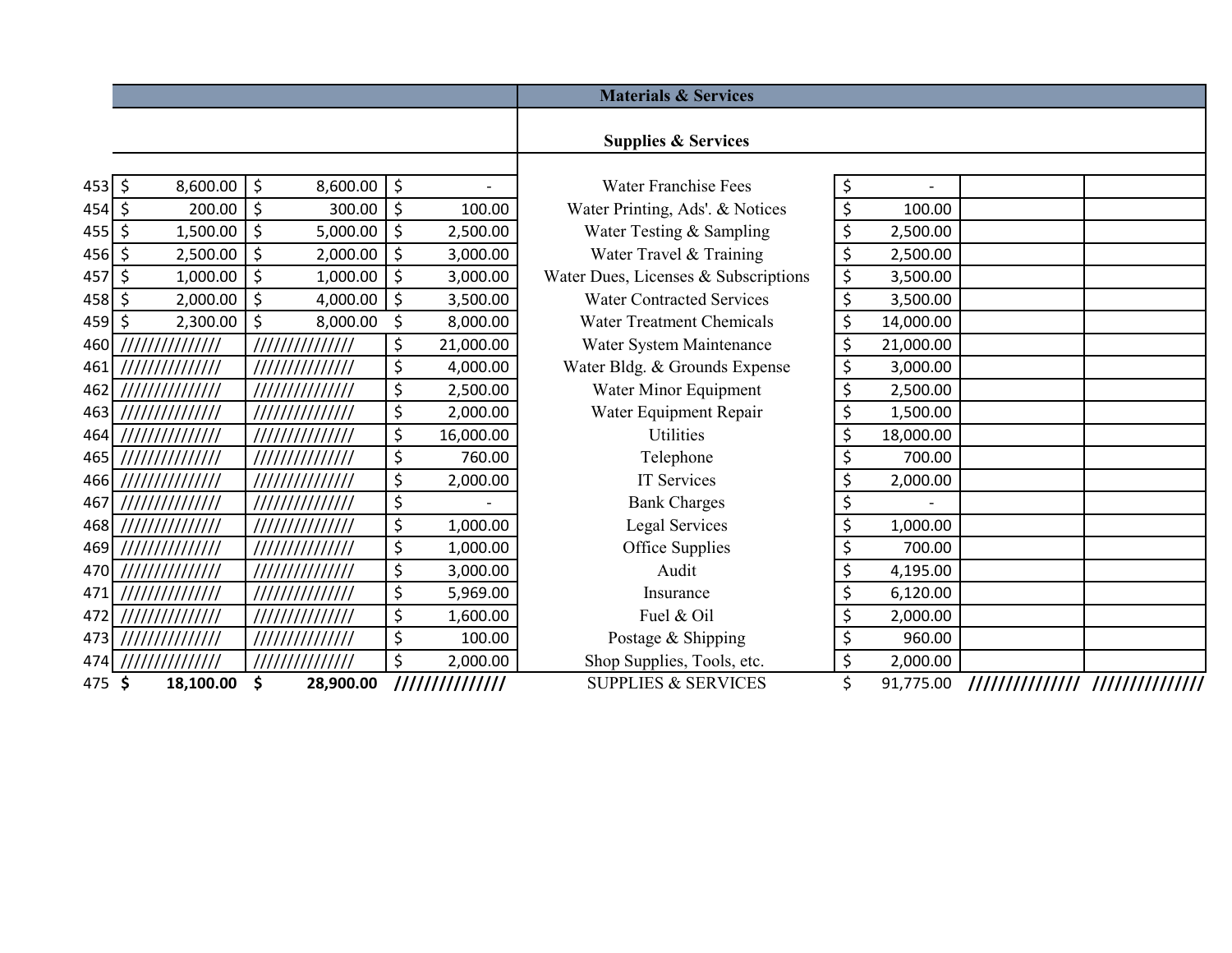|                |                                              |                         |                                                                                                                                                             |                                     | Maintenance & Repair                                                           |                                                                                |
|----------------|----------------------------------------------|-------------------------|-------------------------------------------------------------------------------------------------------------------------------------------------------------|-------------------------------------|--------------------------------------------------------------------------------|--------------------------------------------------------------------------------|
|                |                                              |                         |                                                                                                                                                             |                                     |                                                                                |                                                                                |
| $476$ \$       |                                              |                         | 25,000.00                                                                                                                                                   | 1111111111111                       | Water System Maintenance                                                       | //////////////<br>//////////////<br>//////////////                             |
| \$             |                                              | $\zeta$                 | 1,000.00                                                                                                                                                    | /////////////                       | Water Bldg. & Grounds Expense                                                  | //////////////<br>/////////////<br>//////////////                              |
| $\zeta$<br>478 |                                              | \$                      | 3,000.00                                                                                                                                                    | 1111111111111                       | Water Minor Equipment                                                          | //////////////<br>//////////////<br>11111111111111                             |
| 479 \$         | 2,000.00                                     | $\zeta$                 | 2,000.00                                                                                                                                                    | 11111111111111                      | Water Equipment Repair                                                         | //////////////<br>11111111111111<br>//////////////                             |
| 480 \$         | 34,000.00                                    | \$                      | 31,000.00                                                                                                                                                   | 11111111111111                      |                                                                                | //////////////<br>////////////////<br>//////////////                           |
|                |                                              |                         |                                                                                                                                                             |                                     |                                                                                |                                                                                |
|                |                                              |                         |                                                                                                                                                             |                                     |                                                                                |                                                                                |
|                |                                              |                         |                                                                                                                                                             |                                     |                                                                                |                                                                                |
|                |                                              |                         |                                                                                                                                                             |                                     |                                                                                | ///////////////<br>//////////////<br>11111111111111                            |
| 482<br>\$      |                                              |                         |                                                                                                                                                             |                                     |                                                                                | //////////////<br>//////////////<br>11111111111111                             |
| 483<br>\$      |                                              | $\zeta$                 | 7,000.00                                                                                                                                                    | /////////////                       | IT Services                                                                    | //////////////<br>//////////////<br>/////////////                              |
| \$<br>484      |                                              | \$                      | 600.00                                                                                                                                                      | 11111111111111                      | <b>Bank Charges</b>                                                            | ////////////////<br>//////////////<br>/////////////                            |
| 485<br>\$      |                                              | \$                      | 5,000.00                                                                                                                                                    | 1111111111111                       | Legal Services                                                                 | //////////////<br>//////////////<br>/////////////                              |
| $\zeta$<br>486 | 500.00                                       | \$                      | 3,000.00                                                                                                                                                    | 11111111111111                      | Office Supplies                                                                | //////////////<br>//////////////<br>11111111111111                             |
| \$             |                                              | $\zeta$                 | 3,000.00                                                                                                                                                    | 1111111111111                       | Audit                                                                          | //////////////<br>//////////////<br>/////////////                              |
| 488<br>\$      |                                              |                         | 5,241.00                                                                                                                                                    | /////////////                       | Insurance                                                                      | ///////////////<br>//////////////<br>/////////////                             |
| 489            |                                              |                         | 3,500.00                                                                                                                                                    | /////////////                       | Fuel & Oil                                                                     | //////////////<br>//////////////<br>/////////////                              |
| $\zeta$<br>490 | 1,000.00                                     | \$                      | 1,000.00                                                                                                                                                    | 11111111111111                      | Postage & Shipping                                                             | //////////////<br>//////////////<br>//////////////                             |
| \$             | 1,800.00                                     | \$                      | 2,000.00                                                                                                                                                    | 11111111111111                      | Shop Supplies, Tools, etc.                                                     | //////////////<br>//////////////<br>/////////////                              |
| 492 \$         | 44,980.00                                    | \$                      | 49,641.00                                                                                                                                                   | 11111111111111                      | <b>Shared Expenses</b>                                                         | //////////////<br>/////////////////////////////////                            |
|                |                                              |                         |                                                                                                                                                             |                                     |                                                                                |                                                                                |
|                |                                              |                         |                                                                                                                                                             |                                     |                                                                                |                                                                                |
|                |                                              |                         |                                                                                                                                                             |                                     |                                                                                | \$<br>91,775.00 \$<br>\$                                                       |
|                |                                              |                         |                                                                                                                                                             |                                     |                                                                                |                                                                                |
| 494 \$         |                                              | \$                      |                                                                                                                                                             | S                                   | TOTAL OPERATIONS & MAINT.                                                      | \$<br>\$<br>\$<br>325,025.00                                                   |
|                |                                              |                         |                                                                                                                                                             |                                     |                                                                                |                                                                                |
|                | $481\frac{1}{5}$<br>$\ddot{\zeta}$<br>493 \$ | 97,080.00<br>297,899.00 | $30,000.00$ \$<br>1,000.00<br>1,000.00<br>17,000.00 \$<br>$2,100.00$ \$<br>7,000.00<br>600.00<br>5,000.00<br>3,000.00<br>4,580.00 \$<br>$2,400.00$ \$<br>\$ | 17,000.00<br>2,300.00<br>323,934.00 | 1111111111111<br>11111111111111<br>109,541.00<br>\$<br>83,029.00<br>294,601.00 | <b>Shared Expenses</b><br>Utilities<br>Telephone<br>TOTAL MATERIALS & SERVICES |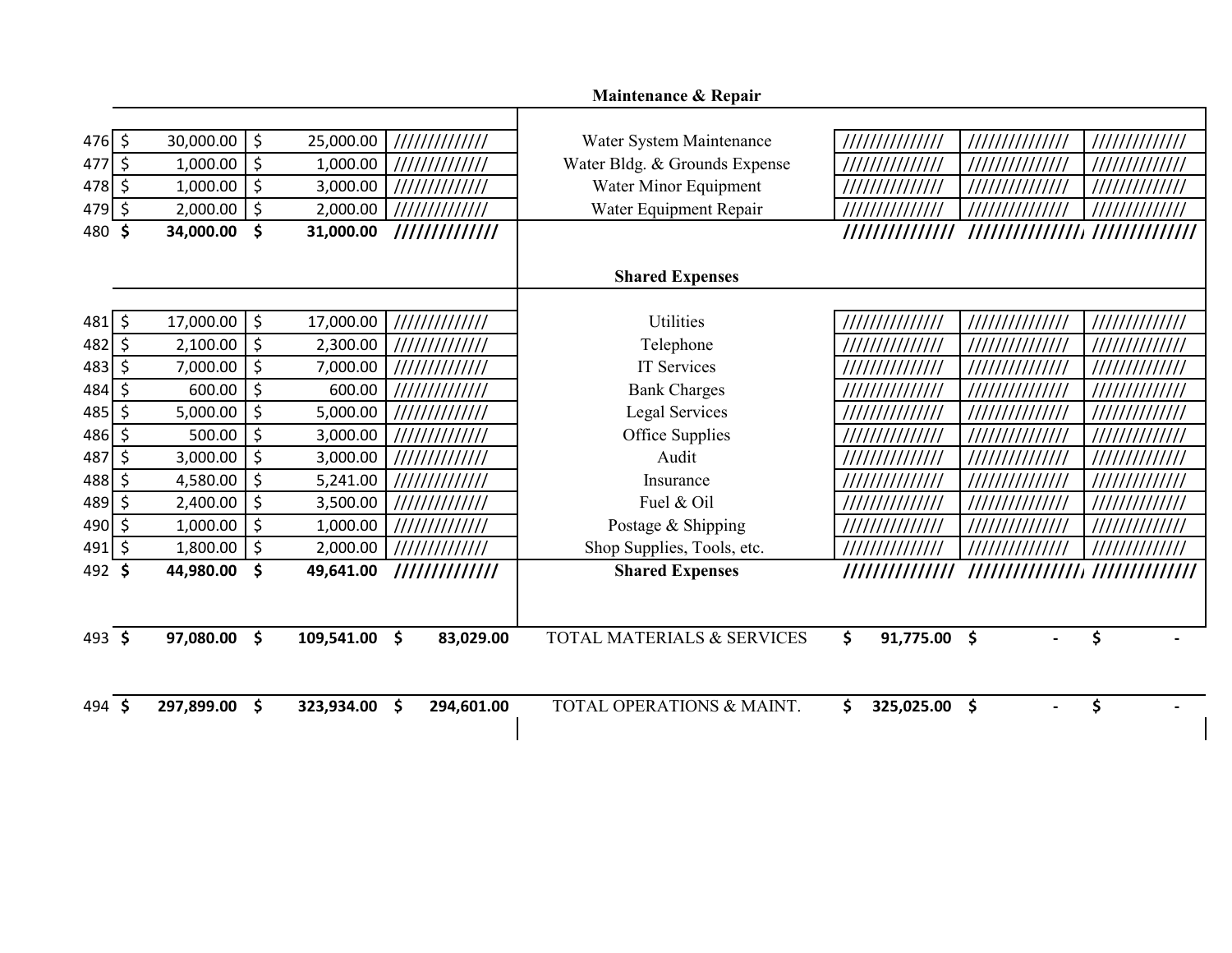|              |             |         |                                                                   |                                                                                                                                     | <b>Capital Outlay</b>         |                                         |            |            |
|--------------|-------------|---------|-------------------------------------------------------------------|-------------------------------------------------------------------------------------------------------------------------------------|-------------------------------|-----------------------------------------|------------|------------|
|              |             |         |                                                                   |                                                                                                                                     |                               |                                         |            |            |
| $495$ \$     |             | \$      | $\overline{\phantom{a}}$                                          | \$<br>$\overline{\phantom{a}}$                                                                                                      | Engineering                   | \$                                      |            |            |
| $496$ \$     |             | \$      |                                                                   | \$                                                                                                                                  | Grants                        | \$                                      | 383,500.00 |            |
| 497 \$       | 10,000.00   | $\zeta$ | 10,000.00                                                         | \$<br>2,950.00                                                                                                                      | Computer Equipment / Software | \$                                      | 2,950.00   |            |
| $498$ \$     | 15,000.00   | $\zeta$ | 15,000.00                                                         | \$<br>7,500.00                                                                                                                      | <b>System Replacement</b>     | \$                                      | 17,500.00  |            |
| 499 \$       |             | \$      |                                                                   | \$                                                                                                                                  | Main Extension                | \$                                      |            |            |
| 500 \$       | 25,000.00   | \$      |                                                                   | 10,450.00                                                                                                                           | TOTAL CAPITAL OUTLAY          | \$                                      | 403,950.00 |            |
|              |             |         |                                                                   |                                                                                                                                     |                               |                                         |            |            |
|              |             |         |                                                                   |                                                                                                                                     |                               |                                         |            |            |
|              |             |         |                                                                   |                                                                                                                                     | <b>Water Debt Dept.</b>       |                                         |            |            |
|              |             |         |                                                                   |                                                                                                                                     | IFA - Loan Payment            |                                         |            |            |
| $502 \mid 5$ | 5,058.00    |         |                                                                   | 5,211.00                                                                                                                            |                               | \$                                      | 5,211.00   |            |
| $503 \mid 5$ | 1,617.00    | $\zeta$ |                                                                   | \$<br>1,464.00                                                                                                                      | Interest                      |                                         | 1,464.00   |            |
| 504 \$       | 6,675.00    | \$      |                                                                   | 6,675.00                                                                                                                            | <b>IFA - LOAN PAYMENT</b>     | \$                                      | 6,675.00   |            |
|              |             |         |                                                                   |                                                                                                                                     |                               |                                         |            |            |
| $505$ \$     |             |         |                                                                   | 6,675.00                                                                                                                            | TOTAL WATER DEBT DEPT.        | \$                                      | 6,675.00   |            |
| 506 \$       |             |         |                                                                   | 311,726.00                                                                                                                          | TOTAL WATER FUND EXPENSES     | \$                                      | 735,650.00 |            |
|              | $501 \,$ \$ |         | $322,899.00$ \$<br>$\vert$ \$<br>$6,675.00$ \$<br>$329,574.00$ \$ | 25,000.00<br>$\ddot{\mathsf{s}}$<br>348,934.00 \$<br>$5,159.00$   \$<br>1,515.00<br>$6,674.00$ \$<br>$6,674.00$ \$<br>355,608.00 \$ | 305,051.00                    | TOTAL WATER OPERATING DEP.<br>Principal | \$<br>\$   | 728,975.00 |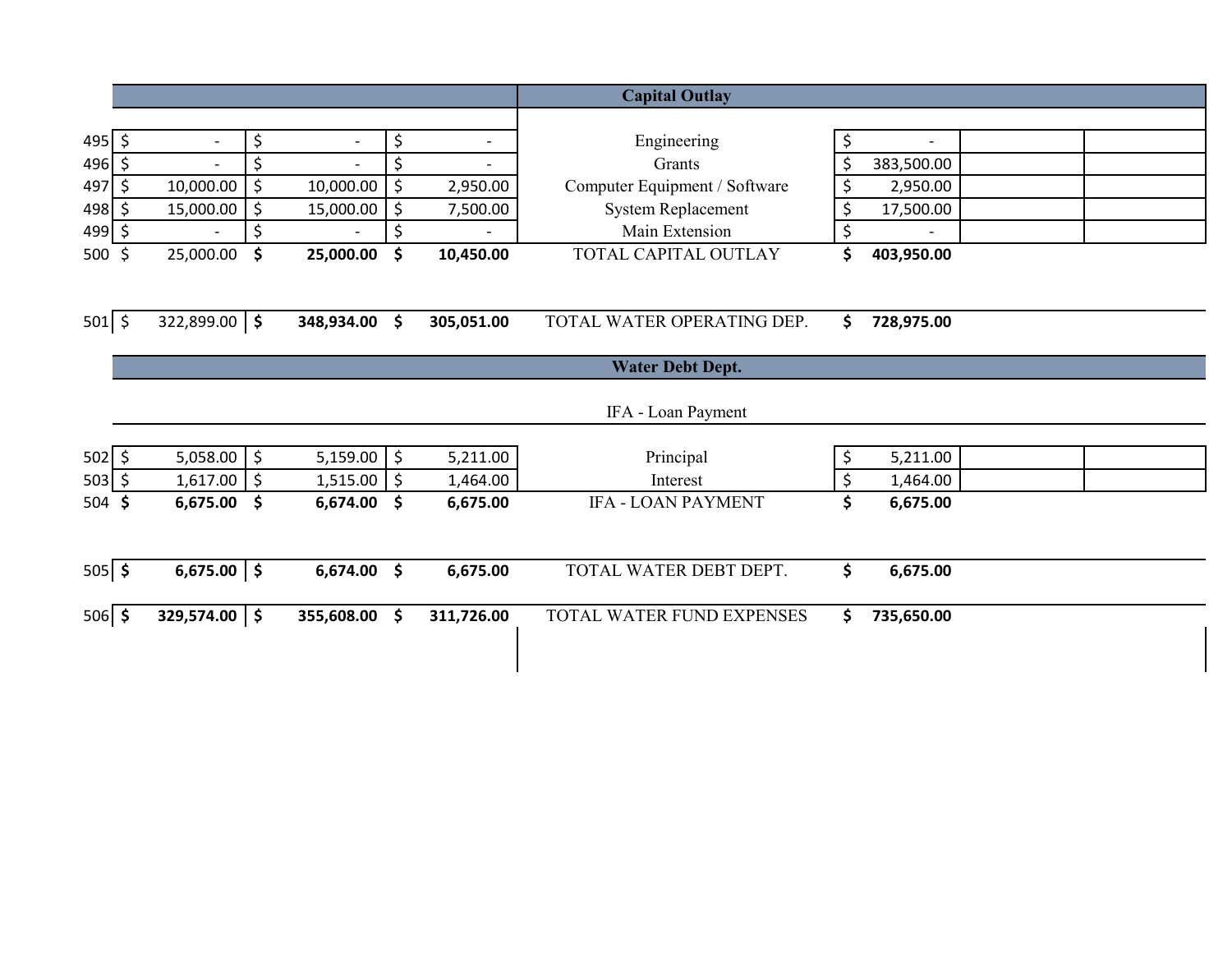|                 |                |      |                |    |            | <b>Non Departmental</b>                  |                  |    |    |  |
|-----------------|----------------|------|----------------|----|------------|------------------------------------------|------------------|----|----|--|
|                 |                |      |                |    |            | <b>Interfund Transfers</b>               |                  |    |    |  |
|                 |                |      |                |    |            |                                          |                  |    |    |  |
| $507$ \$        | $1,550.00$ \$  |      | $1,550.00$ \$  |    | 1,550.00   | To PWE Res. Fund                         | 1,550.00         |    |    |  |
| $508 \div$      | 4,190.00       | l \$ | 4,190.00       | \$ | 4,190.00   | To Payroll Liabilities Fund              | \$<br>4,190.00   |    |    |  |
| $509$ \$        | 5,740.00       | -\$  | 5,740.00 \$    |    | 5,740.00   | <b>TOTAL INTERFUND TRANSFERS</b>         | \$<br>5,740.00   |    |    |  |
|                 |                |      |                |    |            |                                          |                  |    |    |  |
|                 |                |      |                |    |            | Water Fund Contingency                   |                  |    |    |  |
| $510 \, \simeq$ | $48,440.00$ \$ |      | $52,350.00$ \$ |    | 45,760.00  |                                          | \$<br>109,350.00 |    |    |  |
|                 |                |      |                |    |            |                                          |                  |    |    |  |
|                 |                |      |                |    |            | <b>Components of Ending Fund Balance</b> |                  |    |    |  |
| $511$ \$        | $46,883.00$ \$ |      | $52,583.00$ \$ |    | 42,182.00  | Restricted to Water Fund                 | \$<br>17,285.00  |    |    |  |
| $512$ \$        | 46,883.00      | -\$  | 52,583.00 \$   |    | 42,182.00  |                                          |                  |    |    |  |
|                 |                |      |                |    |            |                                          |                  |    |    |  |
| $513$ \$        | 430,637.00     | -S   | 466,281.00     | S  | 405,408.00 | <b>TOTAL WATER FUND</b>                  | 868,025.00       | \$ | \$ |  |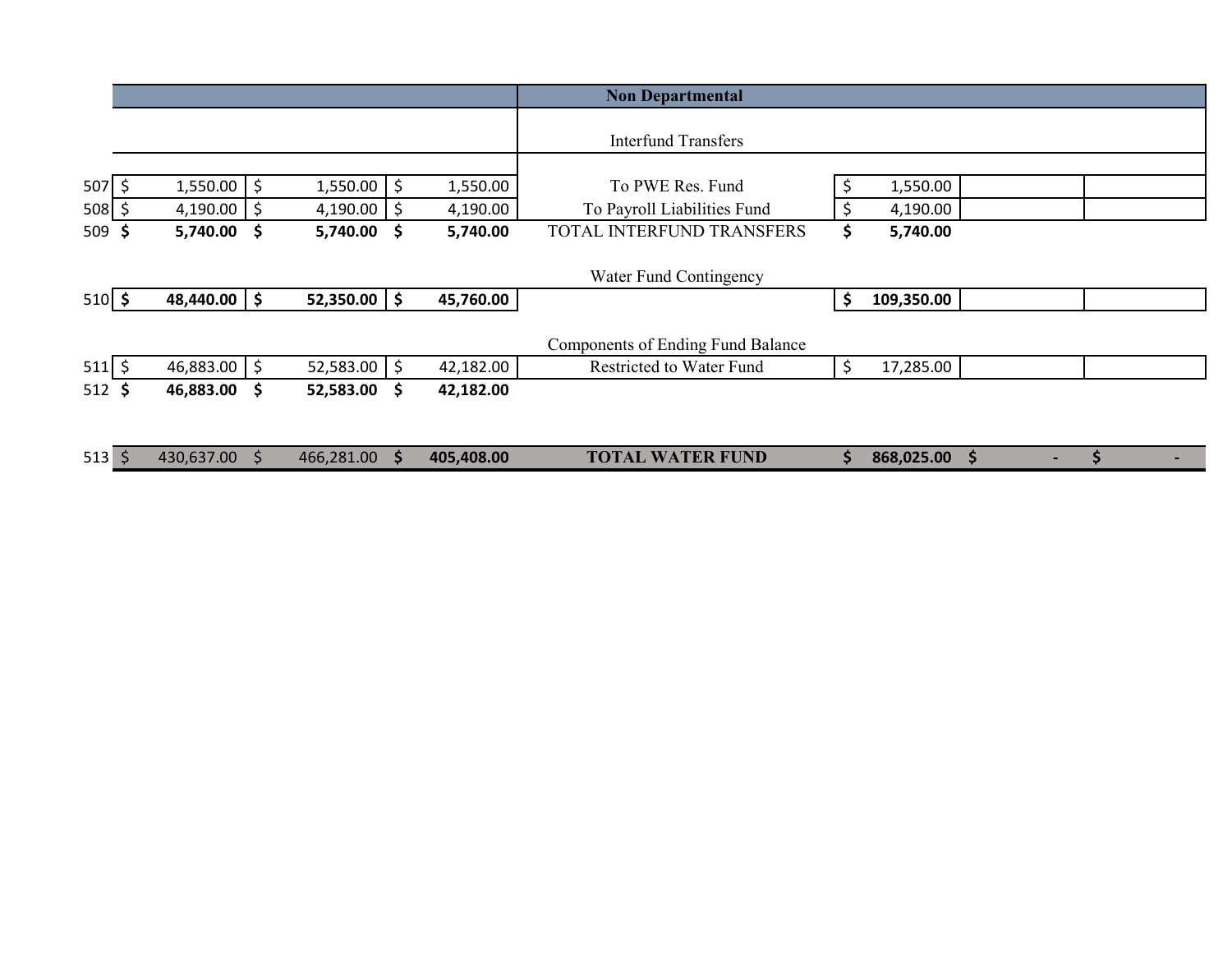|                   |                     |                                  |         |                          |         |                          | <b>RESOURCES</b>              |         |                          |                                        |                                   |
|-------------------|---------------------|----------------------------------|---------|--------------------------|---------|--------------------------|-------------------------------|---------|--------------------------|----------------------------------------|-----------------------------------|
|                   |                     |                                  |         | <b>Historical Data</b>   |         |                          | <b>SYS DEV. FUND</b>          |         |                          |                                        | City of Garibaldi<br>FY 2021-2022 |
|                   |                     |                                  | Actual  |                          |         | <b>Adopted Budget</b>    |                               |         |                          |                                        |                                   |
|                   |                     | Second Preceding First Preceding |         |                          |         | This Year                |                               |         | Proposed by              | Approved by                            | Adopted by                        |
|                   |                     | Year 2018-2019                   |         | Year 2019-2020           |         | 2020-2021                | <b>Resource Description</b>   |         |                          | <b>Budget Officer Budget Committee</b> | City Council                      |
|                   |                     |                                  |         |                          |         |                          | <b>Beginning Fund Balance</b> |         |                          |                                        |                                   |
|                   |                     |                                  |         |                          |         |                          |                               |         |                          |                                        |                                   |
| $514$ \$          |                     | 277,376.00 \$                    |         | 295,198.00               | $\zeta$ | 133,211.00               | for Water                     | \$      | 107,760.00               |                                        |                                   |
| $515$ \$          |                     | 188,663.00                       | $\zeta$ | 198,237.00               | \$      | 163,208.00               | for Wastewater                | $\zeta$ | 132,779.00               |                                        |                                   |
| $516$ \$          |                     | 121,890.00                       | $\zeta$ | 126,042.00               | \$      | 127,342.00               | for Streets                   | $\zeta$ | 111,215.00               |                                        |                                   |
| 517               | $\ddot{\mathsf{S}}$ | 104,268.00                       | $\zeta$ | 108,246.00               | \$      | 109,346.00               | for Storm Sewer               | \$      | 100,428.00               |                                        |                                   |
| $518$ \$          |                     | 70,382.00                        | $\zeta$ | 72,801.00                | \$      | 73,551.00                | for Parks                     | \$      | 16,986.00                |                                        |                                   |
| $519$ \$          |                     | 762,579.00                       | \$      | 800,524.00               | \$.     | 606,658.00               | <b>BEGINNING FUND BALANCE</b> | \$      | 469,168.00               |                                        |                                   |
|                   |                     |                                  |         |                          |         |                          | <b>Total Receipts</b>         |         |                          |                                        |                                   |
|                   |                     |                                  |         |                          |         |                          |                               |         |                          |                                        |                                   |
| $520$ \$          |                     | $\blacksquare$                   | \$      | $\overline{\phantom{a}}$ | \$      | $\overline{\phantom{a}}$ | Water SDC                     | \$      | $\overline{a}$           |                                        |                                   |
| $521$ \$          |                     |                                  | \$      | $\overline{\phantom{a}}$ | \$      |                          | Water Improvement Fee         | \$      | $\overline{\phantom{a}}$ |                                        |                                   |
| $522\overline{5}$ |                     |                                  | \$      |                          | \$      |                          | Sewer SDC                     | \$      | $\blacksquare$           |                                        |                                   |
| $523$ \$          |                     | $\overline{\phantom{a}}$         | \$      | $\overline{\phantom{a}}$ | \$      | $\overline{\phantom{a}}$ | Parks SDC                     | \$      | $\overline{\phantom{a}}$ |                                        |                                   |
| $524$ \$          |                     | $\overline{\phantom{a}}$         | \$      | $\sim$                   | \$      | $\overline{a}$           | <b>Streets SDC</b>            | \$      | $\blacksquare$           |                                        |                                   |
| $525$ \$          |                     |                                  | \$      |                          | Ś       |                          | Storm Drainage SDC            | \$      |                          |                                        |                                   |
| $526$ \$          |                     | 7,650.00                         | \$      | 7,650.00                 | \$      | 15,781.00                | <b>INTEREST</b>               | \$      | 6,075.00                 |                                        |                                   |
| 527               | $\zeta$             | 2,700.00                         | \$      | 2,700.00                 | \$      | 5,571.00                 | for Water                     |         | 2,142.00                 |                                        |                                   |
| 528               | \$                  | 1,800.00                         | \$      | 1,800.00                 | \$      | 3,709.00                 | for Wastewater                |         | 1,428.00                 |                                        |                                   |
| 529               | \$                  | 1,300.00                         | \$      | 1,300.00                 | \$      | 2,683.00                 | for Streets                   |         | 1,035.00                 |                                        |                                   |
| 530               | \$                  | 1,100.00                         | \$      | 1,100.00                 | \$      | 2,271.00                 | for Storm Sewer               |         | 875.00                   |                                        |                                   |
| 531               | \$                  | 750.00                           | \$      | 750.00                   | \$      | 1,547.00                 | for Parks                     |         | 595.00                   |                                        |                                   |
| 532 \$            |                     |                                  |         |                          |         |                          | Miscellaneous                 |         |                          |                                        |                                   |
| 533 \$            |                     | 7,650.00                         | \$      | 7,650.00                 | \$      | 15,781.00                | <b>TOTAL RECEIPTS</b>         | \$      | 16,075.00                |                                        |                                   |
| 534               | $\ddot{\bm{\zeta}}$ | 770,229.00                       | $\zeta$ | 808,174.00               | \$      | 622,439.00               | <b>TOTAL SDC RESOURCES</b>    | \$      | 525,243.00               |                                        |                                   |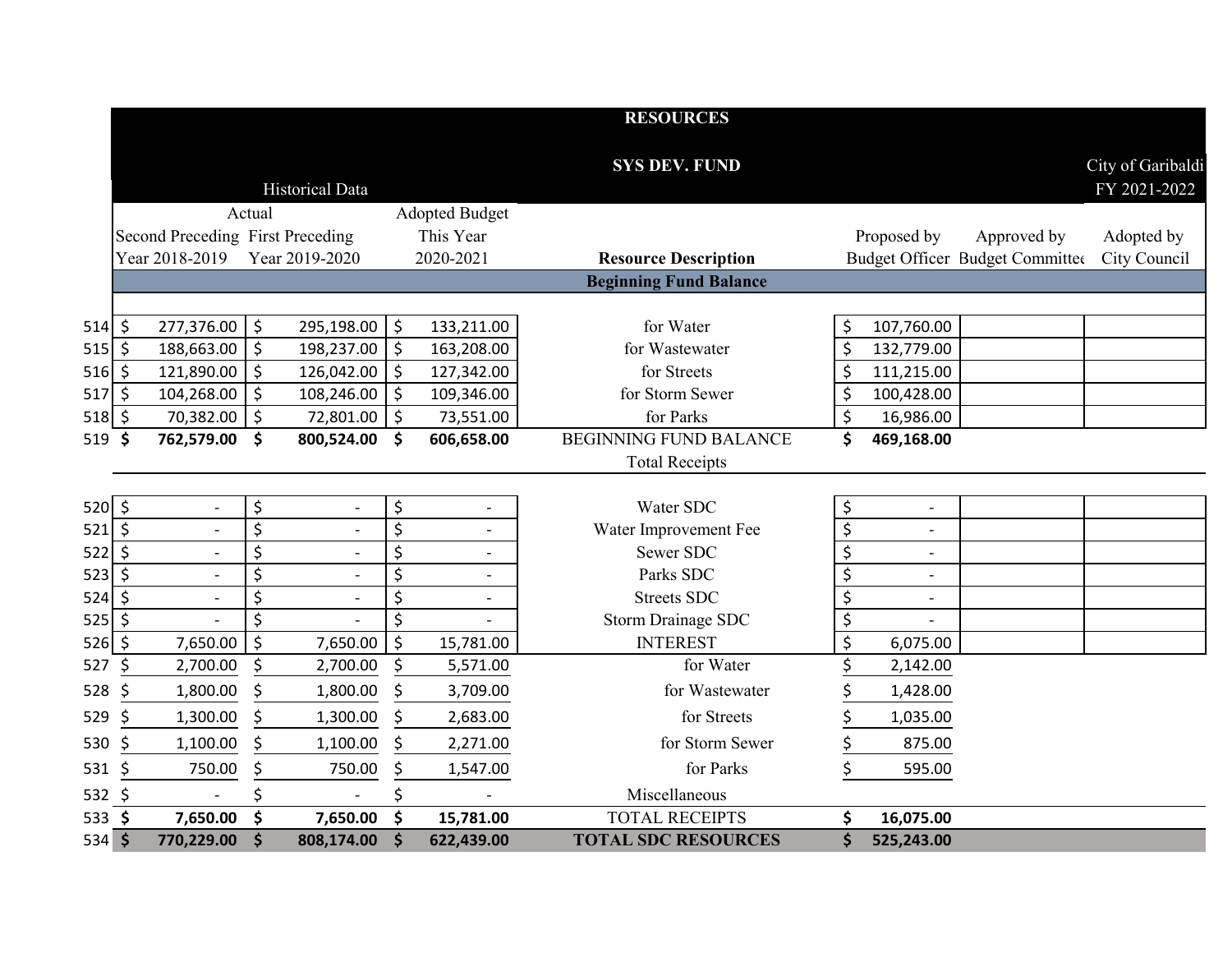|         |                                  |        |                          |    |                       | <b>REQUIREMENTS</b>             |                  |                                 |                                   |
|---------|----------------------------------|--------|--------------------------|----|-----------------------|---------------------------------|------------------|---------------------------------|-----------------------------------|
|         |                                  |        | Historical Data          |    |                       | <b>SYS DEV. FUND</b>            |                  |                                 | City of Garibaldi<br>FY 2021-2022 |
|         |                                  | Actual |                          |    | <b>Adopted Budget</b> |                                 |                  |                                 |                                   |
|         | Second Preceding First Preceding |        |                          |    | This Year             |                                 | Proposed by      | Approved by                     | Adopted by                        |
|         | Year 2018-2019                   |        | Year 2019-2020           |    | 2020-2021             | <b>Requirements Description</b> |                  | Budget Officer Budget Committee | City Council                      |
|         |                                  |        |                          |    |                       |                                 |                  |                                 |                                   |
|         |                                  |        |                          |    |                       | <b>Water Dept.</b>              |                  |                                 |                                   |
|         |                                  |        |                          |    |                       | Capital Outlay                  |                  |                                 |                                   |
| 535S    |                                  | \$     | $\overline{\phantom{0}}$ |    |                       | Engineering                     |                  |                                 |                                   |
| 536 \$  |                                  | \$     | $\overline{\phantom{a}}$ |    |                       | Equipment                       |                  |                                 |                                   |
| 537 \$  | $\overline{\phantom{a}}$         | \$     | $\overline{\phantom{a}}$ |    |                       | Land & Buildings                |                  |                                 |                                   |
| 538 \$  | 280,076.00                       | \$     | 297,898.00               | Ŝ. | 138,782.00            | <b>System Improvements</b>      | 109,902.00       |                                 |                                   |
| \$  539 |                                  | \$     |                          |    |                       | Main Extension                  |                  |                                 |                                   |
| 540 \$  | 280,076.00                       | \$     | 297,898.00 \$            |    | 138,782.00            | <b>CAPITAL OUTLAY</b>           | \$<br>109,902.00 |                                 |                                   |
|         |                                  |        |                          |    |                       |                                 |                  |                                 |                                   |
| 541\$   | 280,076.00                       | \$     | 297,898.00               | \$ | 138,782.00            | TOTALWATER DEPT.                | \$<br>109,902.00 |                                 |                                   |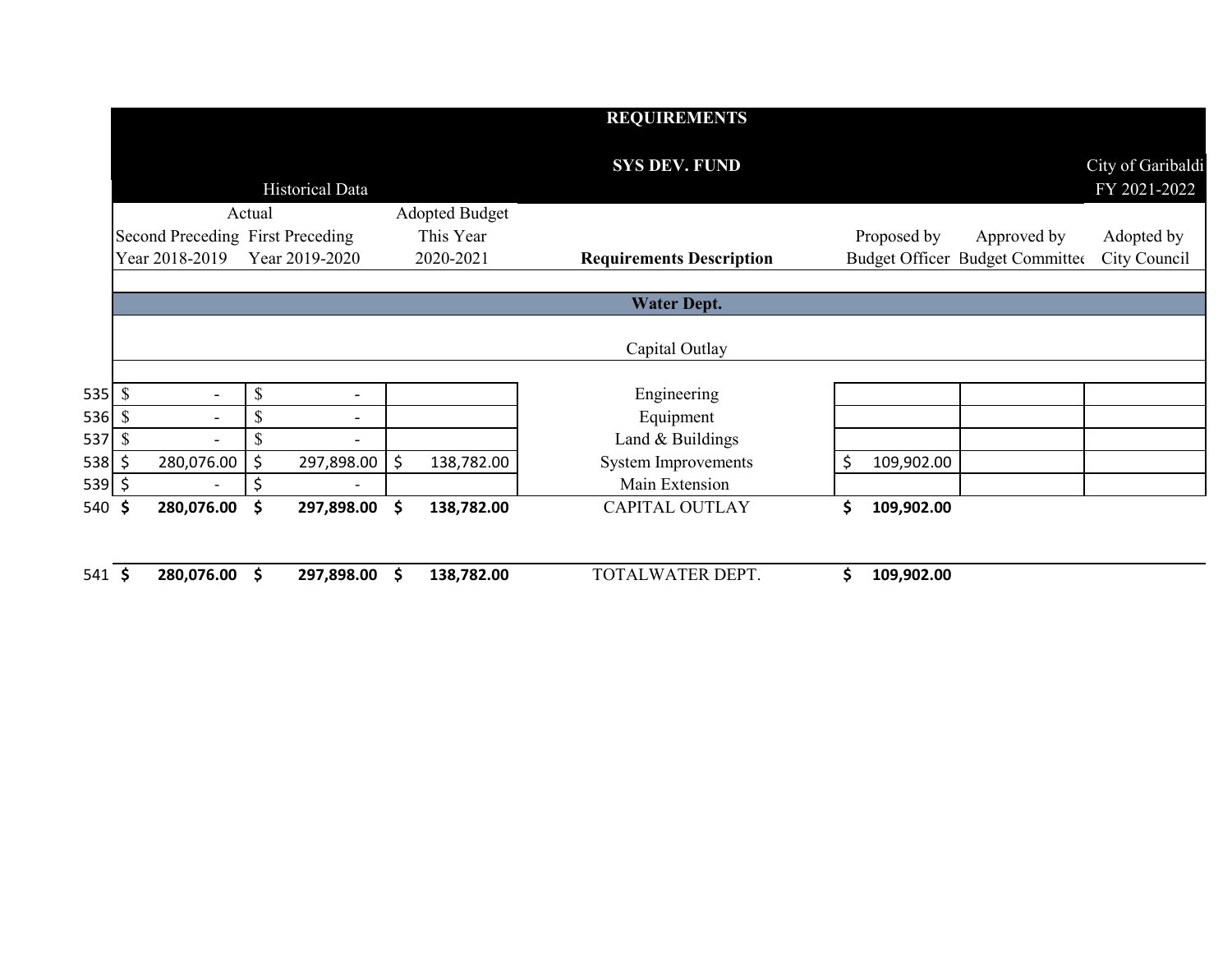|              |                          |     |                          |                  | <b>Wastewater Dept.</b>    |                  |  |
|--------------|--------------------------|-----|--------------------------|------------------|----------------------------|------------------|--|
|              |                          |     |                          |                  |                            |                  |  |
|              |                          |     |                          |                  | Capital Outlay             |                  |  |
|              |                          |     |                          |                  |                            |                  |  |
| $542 \mid 5$ | $\overline{\phantom{a}}$ | \$  | $\overline{\phantom{a}}$ |                  | Engineering                |                  |  |
| $543$ \$     | $\overline{\phantom{a}}$ | \$  | $\overline{\phantom{a}}$ |                  | Equipment                  |                  |  |
| $544$ \$     |                          | \$  |                          |                  | Land & Buildings           |                  |  |
| 545          | \$<br>190,463.00         | \$  | 200,037.00               | \$<br>166,917.00 | <b>System Improvements</b> | \$<br>134,207.00 |  |
| $546$ \$     |                          | \$  |                          |                  | Main Extension             |                  |  |
| 547 \$       | 190,463.00               | \$  | 200,037.00               | \$<br>166,917.00 | CAPITAL OUTLAY             | \$<br>134,207.00 |  |
|              |                          |     |                          |                  |                            |                  |  |
|              |                          |     |                          |                  |                            |                  |  |
| 548 \$       | 190,463.00               | \$  | 200,037.00               | \$<br>166,917.00 | TOTAL WASTEWATER DEPT.     | \$<br>134,207.00 |  |
|              |                          |     |                          |                  | <b>Street Dept.</b>        |                  |  |
|              |                          |     |                          |                  |                            |                  |  |
|              |                          |     |                          |                  | Capital Outlay             |                  |  |
|              |                          |     |                          |                  |                            |                  |  |
| 549 \$       | $\blacksquare$           | \$  | $\overline{\phantom{a}}$ |                  | Engineering                |                  |  |
| 550 \$       | $\sim$                   | \$  | $\overline{\phantom{a}}$ |                  | Equipment                  |                  |  |
| 551S         |                          | \$  | $\overline{\phantom{0}}$ |                  | Land & Buildings           |                  |  |
| 552 \$       | 123,190.00               | \$  | 127,342.00               | \$<br>130,025.00 | <b>System Improvements</b> | \$<br>112,250.00 |  |
| 553 \$       | 123,190.00               | \$  | 127,342.00               | \$<br>130,025.00 | CAPITAL OUTLAY             | \$<br>112,250.00 |  |
|              |                          |     |                          |                  |                            |                  |  |
|              |                          |     |                          |                  |                            |                  |  |
| 554 \$       | 123,190.00               | -\$ | 127,342.00               | \$<br>130,025.00 | TOTAL STREET DEPT.         | \$<br>112,250.00 |  |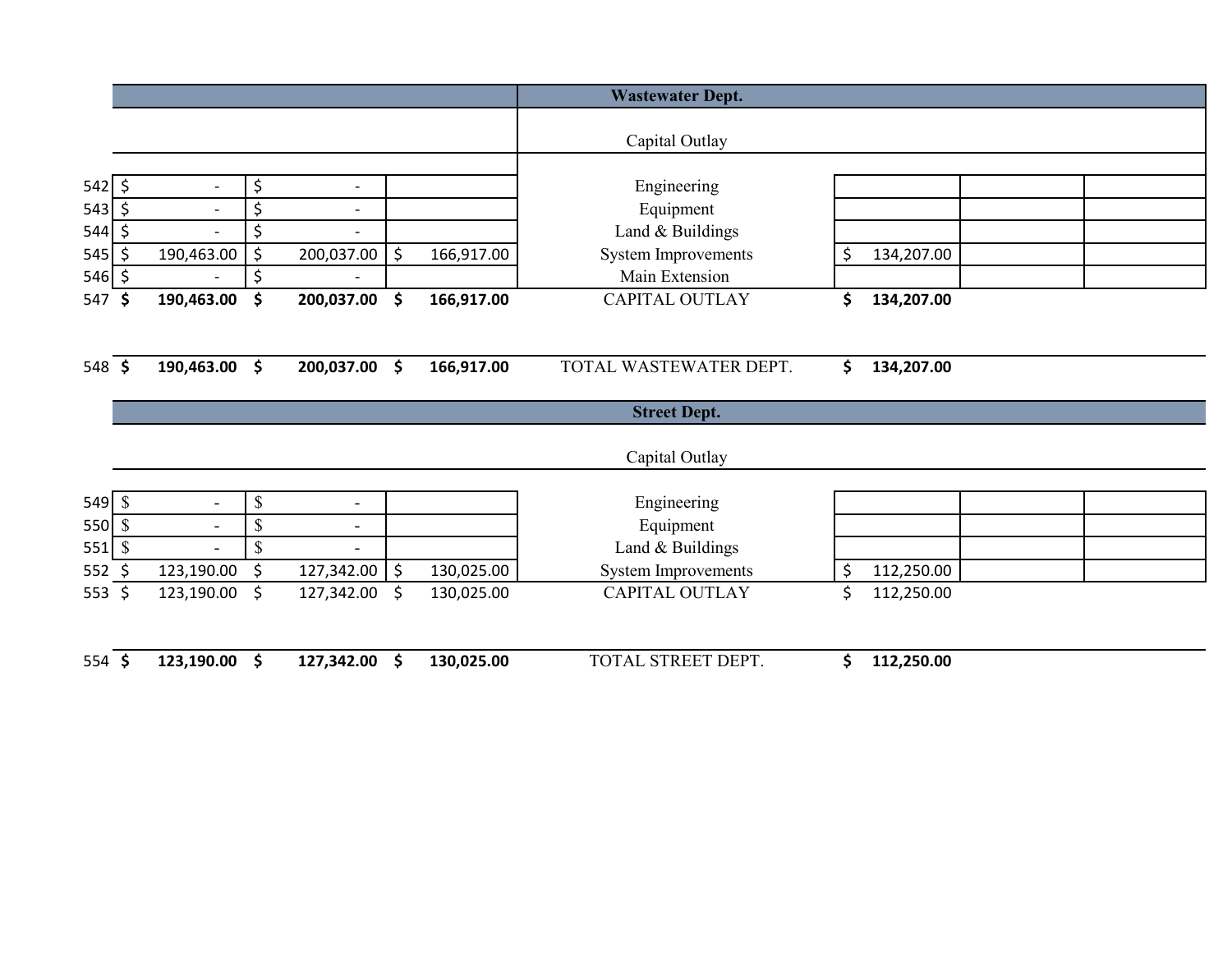|          |               |                          |                           |                          |                  | <b>Stormwater Dept.</b>    |                  |  |  |
|----------|---------------|--------------------------|---------------------------|--------------------------|------------------|----------------------------|------------------|--|--|
|          |               |                          |                           |                          |                  | Capital Outlay             |                  |  |  |
|          |               |                          |                           |                          |                  |                            |                  |  |  |
| $555$ \$ |               | $\overline{\phantom{0}}$ | \$                        | $\blacksquare$           |                  | Engineering                |                  |  |  |
| 556 \$   |               |                          | \$                        | $\overline{\phantom{a}}$ |                  | Equipment                  |                  |  |  |
| 557 \$   |               |                          | \$                        | ۰                        |                  | Land & Buildings           |                  |  |  |
| 558 \$   |               | 105,368.00               | \$                        | 109,346.00               | \$<br>111,617.00 | <b>System Improvements</b> | \$<br>101,303.00 |  |  |
| $559$ \$ |               |                          | \$                        |                          |                  | Main Extension             | 101303           |  |  |
| 560 \$   |               | 105,368.00               | \$                        | 109,346.00               | \$<br>111,617.00 | <b>CAPITAL OUTLAY</b>      | \$<br>101,303.00 |  |  |
| $561$ \$ |               | 105,368.00 \$            |                           | 109,346.00               | \$<br>111,617.00 | TOTAL STORMWATER DEPT.     | \$<br>101,303.00 |  |  |
|          |               |                          |                           |                          |                  | Parks Dept.                |                  |  |  |
|          |               |                          |                           |                          |                  | Capital Outlay             |                  |  |  |
| $562$ \$ |               | $\overline{\phantom{a}}$ | \$                        | $\overline{\phantom{a}}$ |                  | Engineering                |                  |  |  |
| $563$ \$ |               | $\overline{\phantom{0}}$ | $\boldsymbol{\mathsf{S}}$ | $\overline{\phantom{a}}$ |                  | Equipment                  |                  |  |  |
| 564      | $\mathcal{S}$ |                          | \$                        |                          |                  | Land & Buildings           |                  |  |  |
| 565      | $\mathcal{S}$ | 71,132.00                | $\boldsymbol{\mathsf{S}}$ | 73,551.00                | \$<br>75,098.00  | <b>System Improvements</b> | \$<br>67,581.00  |  |  |
| 566 \$   |               | 71,132.00                | $\boldsymbol{\zeta}$      | 73,551.00                | \$<br>75,098.00  | CAPITAL OUTLAY             | \$<br>67,581.00  |  |  |
|          |               |                          |                           |                          |                  |                            |                  |  |  |
| $567$ \$ |               | 71,132.00                | \$                        | 73,551.00                | \$<br>75,098.00  | TOTAL PARKS DEPT.          | \$<br>67,581.00  |  |  |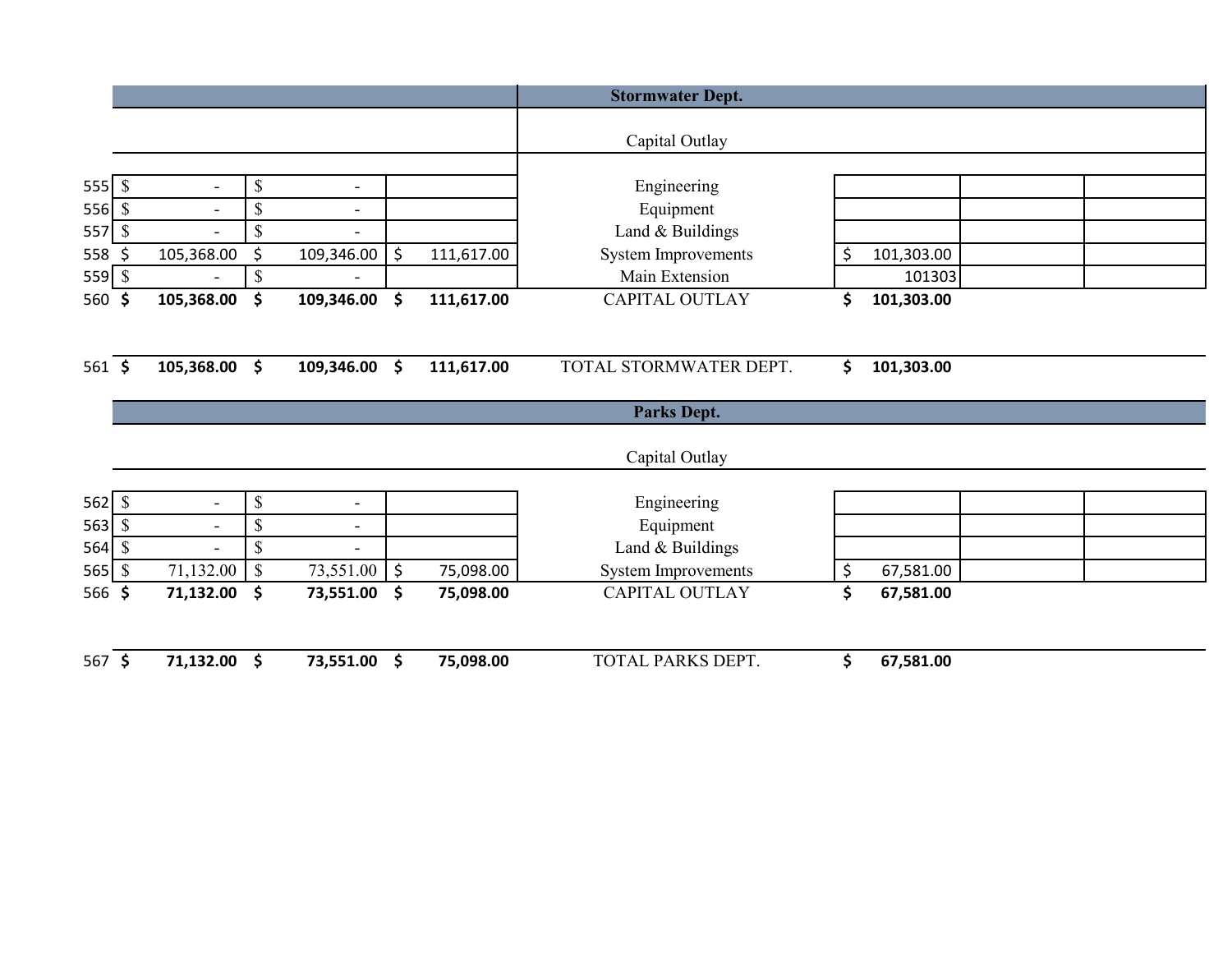| 568 \$ | 770,229.00 | 808,174.00 \$ 622,439.00 |  | TOTAL SDC FUND EXPENSES |  | \$525,243.00 |  |
|--------|------------|--------------------------|--|-------------------------|--|--------------|--|
|--------|------------|--------------------------|--|-------------------------|--|--------------|--|

| 569 |            | $\overline{\phantom{a}}$ |     |            | <b>UEFB</b> Water                        |            |  |
|-----|------------|--------------------------|-----|------------|------------------------------------------|------------|--|
| 570 |            | $\overline{\phantom{0}}$ |     |            | <b>UEFB Wastewater</b>                   |            |  |
| 571 |            |                          |     |            | <b>UEFB</b> Street                       |            |  |
| 572 |            | $\overline{\phantom{0}}$ |     |            | <b>UEFB</b> Storm                        |            |  |
| 573 |            | $\overline{\phantom{0}}$ |     |            | <b>UEFB</b> Parks                        |            |  |
| 574 | 770,229.00 | 808,174.00               | - S | 622,439.00 | <b>Components of Ending Fund Balance</b> | 525,243.00 |  |
| 575 | 770,229.00 | 808,174.00               |     | 622,439.00 | Restricted to CIP Projects               | 525,243.00 |  |

576 **\$ 770,229.00 \$ 808,174.00 \$ 622,439.00 \$ 525,243.00 TOTAL SYS. DEV. FUND EXPENSES**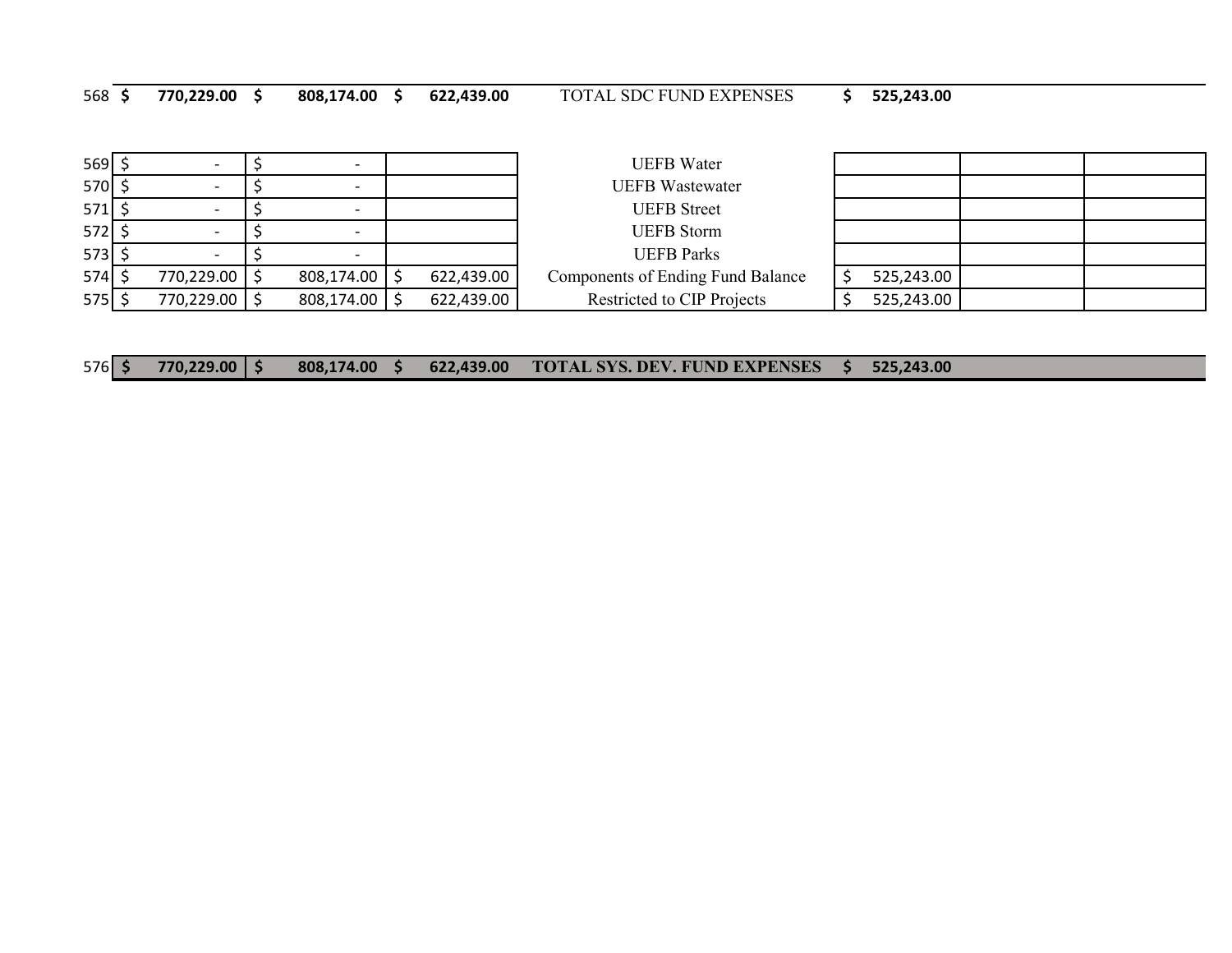|        |    |                                  |         |                        |         |                       | <b>RESOURCES</b>                             |                  |                                        |                                   |
|--------|----|----------------------------------|---------|------------------------|---------|-----------------------|----------------------------------------------|------------------|----------------------------------------|-----------------------------------|
|        |    |                                  |         | <b>Historical Data</b> |         |                       | <b>TRANSIENT ROOM TAX FUND</b>               |                  |                                        | City of Garibaldi<br>FY 2021-2022 |
|        |    |                                  | Actual  |                        |         | <b>Adopted Budget</b> |                                              |                  |                                        |                                   |
|        |    | Second Preceding First Preceding |         |                        |         | This Year             |                                              | Proposed by      | Approved by                            | Adopted by                        |
|        |    | Year 2018-2019                   |         | Year 2019-2020         |         | 2020-2021             | <b>Resource Description</b>                  |                  | <b>Budget Officer Budget Committee</b> | City Council                      |
|        |    |                                  |         |                        |         |                       |                                              |                  |                                        |                                   |
|        |    |                                  |         |                        |         |                       | <b>Beginning Fund Balance</b>                |                  |                                        |                                   |
|        |    |                                  |         |                        |         |                       |                                              |                  |                                        |                                   |
| 577 \$ |    | 120,751.00                       | $\zeta$ | 128,101.00             | \$      | 56,931.00             | Non-Committed                                | \$<br>90,369.00  |                                        |                                   |
| 578 \$ |    | 65,319.00                        | $\zeta$ | 77,424.00              | \$      | 28,336.00             | <b>Committed to Tourism Promotion</b>        | \$<br>20,213.00  |                                        |                                   |
| 579 \$ |    | 186,070.00                       | \$      | 205,525.00             | \$      | 85,267.00             | <b>BEGINNING FUND BALANCE</b>                | \$<br>110,582.00 |                                        |                                   |
|        |    |                                  |         |                        |         |                       | <b>Total Receipts</b>                        |                  |                                        |                                   |
| 580 \$ |    |                                  | \$      | 7,000.00               | $\zeta$ |                       | Donations - Tourism Promotion                | \$               |                                        |                                   |
| 581    | -S | 83,300.00                        | $\zeta$ | 85,000.00              | \$      | 80,919.00             | Transient Room Tax - Non-Com. Use $(46%)$ \$ | 92,000.00        |                                        |                                   |
| 582    | Ś. | 97,800.00                        | \$      | 99,000.00              | \$      | 94,992.00             | Transient Room Tax - Com. Tourism $(54%)$ \$ | 107,000.00       |                                        |                                   |
| 583 \$ |    |                                  | \$      |                        | \$      |                       | Loans Repaid                                 | \$               |                                        |                                   |
| 584    | \$ | 1,000.00                         | \$      | 1,000.00               | \$      | 4,000.00              | Interest                                     | \$<br>850.00     |                                        |                                   |
| 585    | \$ |                                  | \$      |                        | \$      |                       | Penalties/Fees                               | \$               |                                        |                                   |
| 586 \$ |    | 30,000.00                        | \$      | 12,000.00              | \$      | 6,709.00              | <b>Event Revenue</b>                         | \$<br>5,000.00   |                                        |                                   |
| 587 \$ |    |                                  | \$      |                        | \$      |                       | Promotional/Publication Revenues             | \$               |                                        |                                   |
| 588 \$ |    |                                  | \$      | 10,000.00              | \$      |                       | Misc. Revenue                                | \$               |                                        |                                   |
| 589 \$ |    | 212,100.00                       | \$      | 214,000.00             |         | 186,620.00            | <b>TOTAL RECEIPTS</b>                        | \$<br>204,850.00 |                                        |                                   |

590 **\$ 398,170.00 \$ 419,525.00 \$ 271,887.00 \$ 315,432.00 TOTAL TRT FUND RESOURCES**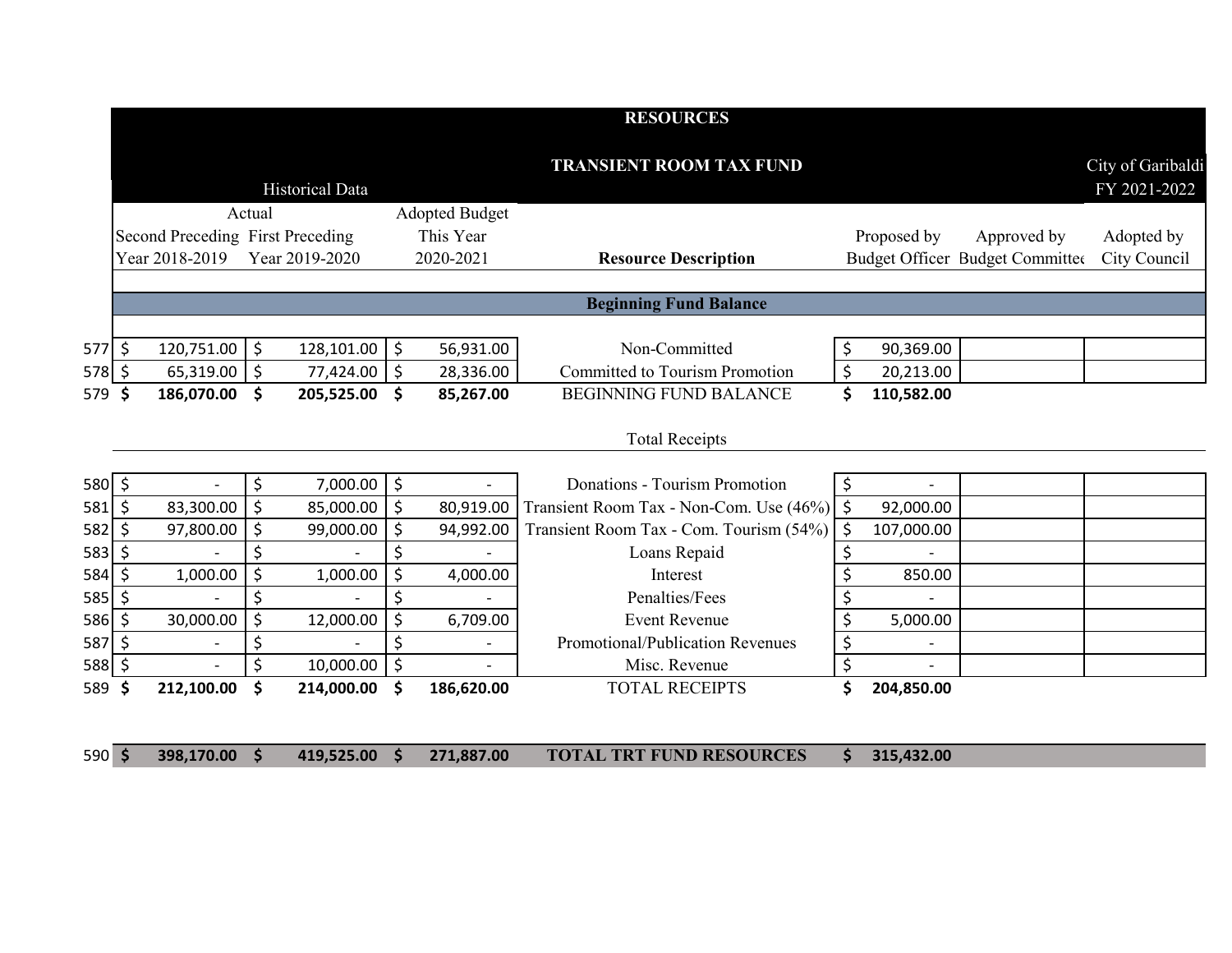|                  |                                                    |                                   |                                          | <b>REQUIREMENTS</b>                |                      |                |                                                |                                   |
|------------------|----------------------------------------------------|-----------------------------------|------------------------------------------|------------------------------------|----------------------|----------------|------------------------------------------------|-----------------------------------|
|                  |                                                    | <b>Historical Data</b>            |                                          | <b>TRANSIENT ROOM TAX FUND</b>     |                      |                |                                                | City of Garibaldi<br>FY 2021-2022 |
|                  | Second Preceding First Preceding<br>Year 2018-2019 | Actual<br>Year 2019-2020          | Adopted Budget<br>This Year<br>2020-2021 | <b>Requirements Description</b>    |                      | Proposed by    | Approved by<br>Budget Officer Budget Committee | Adopted by<br>City Council        |
|                  |                                                    |                                   |                                          | <b>Tourism Promotion Dept.</b>     |                      |                |                                                |                                   |
|                  |                                                    |                                   |                                          | <b>Personal Services</b>           |                      |                |                                                |                                   |
|                  |                                                    |                                   |                                          | Admin. Personnel                   |                      |                |                                                |                                   |
| $591$ \$         | 12,300.00                                          | $\ddot{\mathsf{s}}$<br>12,669.00  | \$<br>13,306.00                          | City Manager                       | \$                   | 12,375.00      |                                                |                                   |
| $592 \mid 5$     | 10,200.00                                          | \$<br>10,200.00                   | \$<br>11,076.00                          | Finance Officer/Assn. City Manager | \$                   | 11,522.00      |                                                |                                   |
| 593              | $\zeta$<br>27,264.00                               | $\zeta$<br>28,716.00              | \$<br>27,060.00                          | Admin. Assistant II                | \$                   | 29,268.00      |                                                |                                   |
| 594              | \$                                                 | \$                                | \$                                       | Admin. Extra Labor                 | \$                   |                |                                                |                                   |
| 595 <sub>l</sub> |                                                    | 111111111111111                   | \$<br>30,879.00                          | <b>Tourism Personnel Costs</b>     | $\zeta$              | 32,958.00      |                                                |                                   |
| 596              | 111111111111111                                    |                                   | \$<br>244.00                             | Tourism Workers Comp               | $\boldsymbol{\zeta}$ | 99.00          |                                                |                                   |
| 597 \$           | 49,764.00                                          | $\boldsymbol{\zeta}$<br>51,585.00 | 111111111111111                          | <b>ADMIN. PERSONNEL</b>            | \$                   | 86,222.00      |                                                |                                   |
|                  |                                                    |                                   |                                          | Admin Dept. Personnel Costs        |                      |                |                                                |                                   |
|                  |                                                    |                                   |                                          |                                    |                      |                |                                                |                                   |
| $598$ \$         | 20,626.00                                          | \$ ا<br>26,275.00                 | 111111111111111                          | <b>Tourism Personnel Costs</b>     | \$                   | $\overline{a}$ |                                                |                                   |
| 599 \$           | 228.00                                             | \$<br>228.00                      | 11111111111111                           | Tourism Workers Comp               | $\zeta$              |                |                                                |                                   |
| 600 \$           | 20,854.00                                          | \$<br>26,503.00                   | 11111111111111                           |                                    |                      |                |                                                |                                   |
| 601 \$           | 70,618.00 \$                                       | 78,088.00 \$                      | 82,565.00                                | <b>TOTAL PERSONNEL</b>             | \$                   | 86,222.00      |                                                |                                   |
|                  |                                                    |                                   |                                          | Materials & Services               |                      |                |                                                |                                   |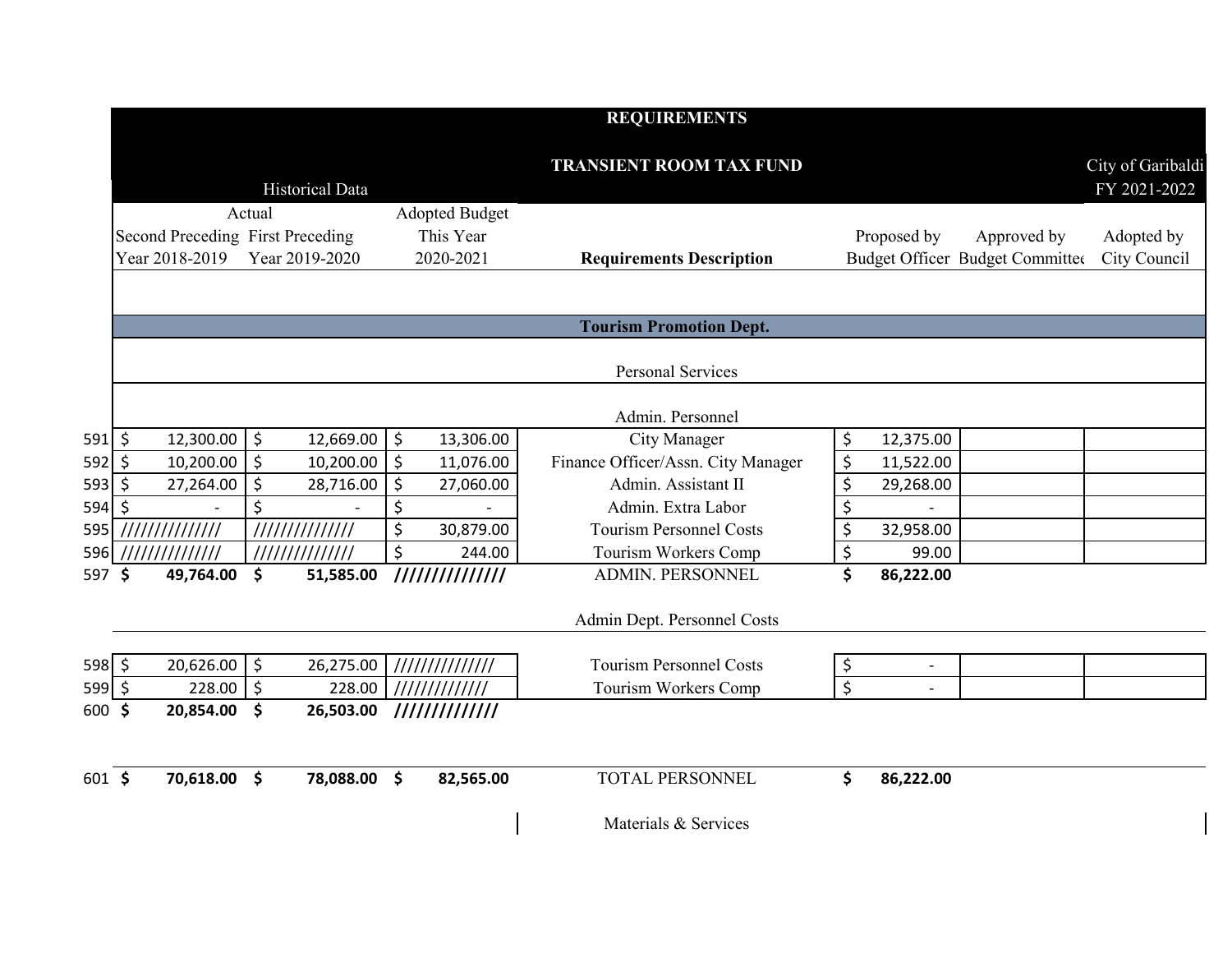| 602 | $10,000.00$   \$ | $10,000.00$   \$ | 10,000.00 | <b>Contracted Services</b>             | 10,000.00 |  |
|-----|------------------|------------------|-----------|----------------------------------------|-----------|--|
| 603 | $20,000.00$   9  | $20,000.00$   \$ | 15,000.00 | Promotional Media Reimbursement Prgrm. | 15,000.00 |  |
| 604 | $25,000.00$   \$ | 25,000.00 \$     | 10,000.00 | Community Promotion - Media            | 10,000.00 |  |
| 605 | $15,000.00$   \$ | $15,000.00$   \$ | 5,000.00  | <b>Promotional Services</b>            | 5,000.00  |  |
| 606 | 70,000.00        | 70,000.00        | 40,000.00 | TOTAL MATERIAL & SERVICES              | 40,000.00 |  |

#### 607 **\$ 140,618.00 \$ 148,088.00 \$ 122,565.00 \$ 126,222.00** TOTAL TOURISM PROMOTION DEPT.

|                   |                  |           |           | <b>Community Expense Dept.</b> |                          |  |
|-------------------|------------------|-----------|-----------|--------------------------------|--------------------------|--|
|                   |                  |           |           | Materials & Services           |                          |  |
|                   |                  |           |           |                                |                          |  |
| $608 \mid 5$      | $10,000.00$ \$   | 10,000.00 | 3,000.00  | <b>Contracted Services</b>     | 5,000.00                 |  |
| $609 \frac{2}{3}$ | $5,000.00$ \$    | 5,000.00  | 5,000.00  | Fireworks                      | 5,000.00                 |  |
| $610 \div$        |                  |           |           | Lumberman's Pk. Expenses       | $\overline{\phantom{a}}$ |  |
| $611 \,$ \$       | $10,000.00$   \$ | 10,000.00 | 5,000.00  | <b>Community Expenses</b>      | 10,000.00                |  |
| $612 \mid 5$      | $30,000.00$ \$   | 30,000.00 | 15,000.00 | <b>Event Expenses</b>          | 20,000.00                |  |
| $613$ \$          | 55,000.00 \$     | 55,000.00 | 28,000.00 | Total Materials & Services     | 40,000.00                |  |

618 **\$ 55,000.00 \$ 55,000.00 \$ 28,000.00 \$ 40,000.00** TOTAL COMMUNITY EXPENSE DEPT.

| <b>Non Departmental</b>    |
|----------------------------|
|                            |
| <b>Interfund Transfers</b> |
|                            |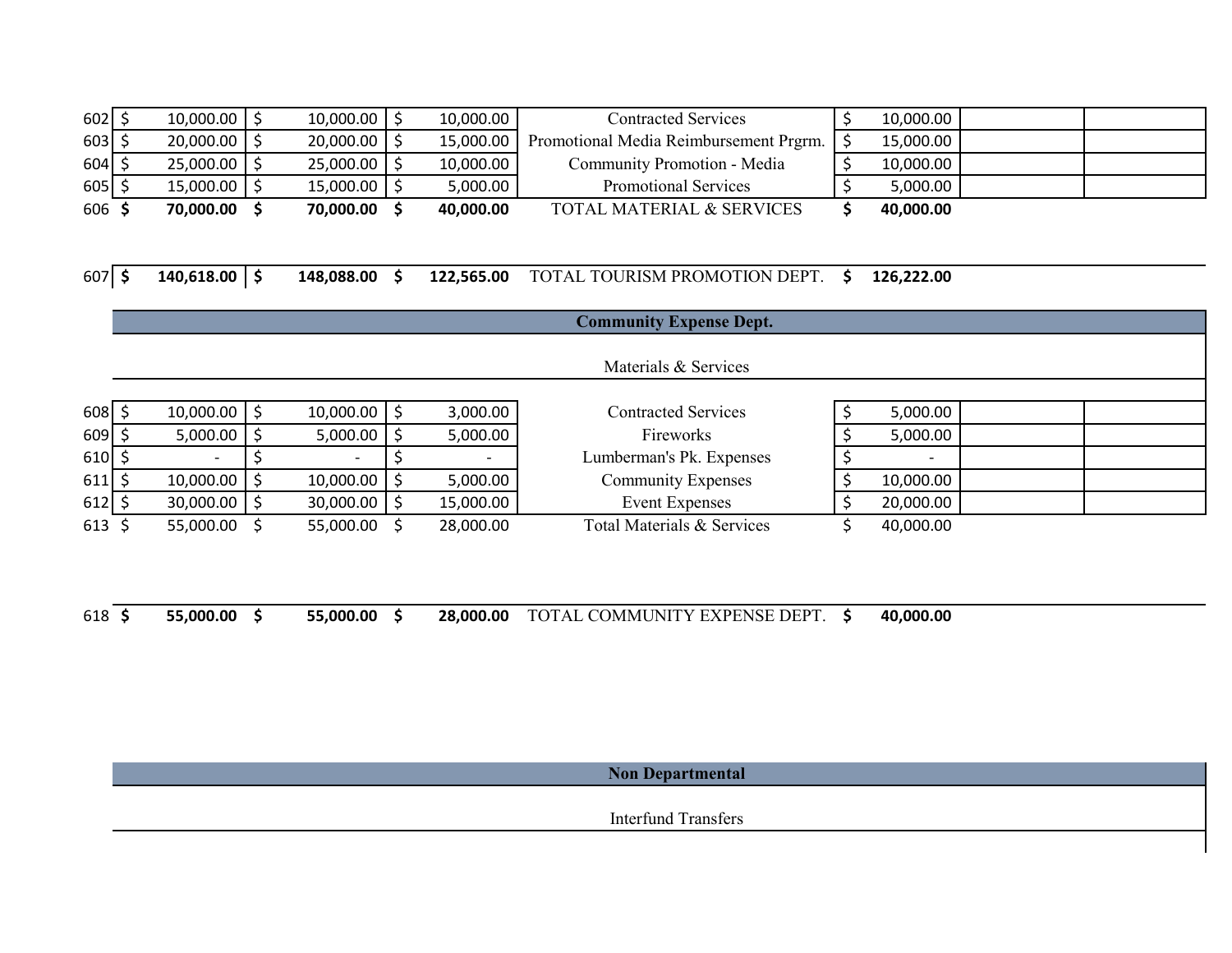| $619$ \$ |    |              | \$ |            | \$                 |            | General Fund for Fire Grants                | \$ | $\overline{\phantom{a}}$ |   |  |
|----------|----|--------------|----|------------|--------------------|------------|---------------------------------------------|----|--------------------------|---|--|
| 620      | \$ | 7,600.00     | \$ | 7,600.00   | \$                 | 7,600.00   | General Fund for Police O&M                 |    | 7,600.00                 |   |  |
| 621      | S  |              |    |            |                    |            | <b>General Funds for Grants</b>             |    | $\overline{\phantom{a}}$ |   |  |
| 622      | Ş  | 35,000.00    |    | 7,500.00   | \$                 | 7,500.00   | General Fund for Tourism Facilities Debt    | \$ | $\overline{\phantom{a}}$ |   |  |
| 623      | \$ | 40,000.00    | \$ | 40,000.00  | \$                 | 40,000.00  | <b>Street Fund for Capital Improvements</b> | \$ | $\overline{\phantom{a}}$ |   |  |
| 624      | S  | 38,000.00    | Ś. | 38,000.00  | \$                 | 38,000.00  | PSE Reserve Fund (Fire)                     |    | $\overline{\phantom{a}}$ |   |  |
| 625      | \$ | 7,600.00     | \$ | 7,600.00   | \$                 | 7,600.00   | PSE Reserve Fund (Police)                   | \$ | $\overline{\phantom{a}}$ |   |  |
| 626      | \$ | 128,200.00   | \$ | 100,700.00 | S                  | 100,700.00 | TOTAL INTERFUND TRANSFERS                   | \$ | 7,600.00                 |   |  |
| $627$ \$ |    | 29,050.00 \$ |    | 30,470.00  | \$                 | 30,470.00  | TRT FUND CONTINGENCY                        | \$ | 24,940.00                |   |  |
|          |    |              |    |            |                    |            | <b>Components of Ending Fund Balance</b>    |    |                          |   |  |
|          |    |              |    |            |                    |            |                                             |    |                          |   |  |
| $628$ \$ |    | 22,501.00    | \$ | 28,336.00  | $\ddot{\phi}$      | 28,336.00  | Restricted to Tourism Promotion             | \$ | 991.00                   |   |  |
| 629      | \$ | 24,801.00    | \$ | 56,931.00  | $\ddot{\varsigma}$ | 56,931.00  | Unassigned/Unappropriated                   | \$ | 115,679.00               |   |  |
| 630      | \$ | 47,302.00    | \$ | 85,267.00  | \$                 | 85,267.00  | <b>TOTAL ENDING FUND BALANCE</b>            | Ś. | 116,670.00               |   |  |
|          |    |              |    |            |                    |            |                                             |    |                          |   |  |
| 631      | \$ | 400,170.00   | S  | 419,525.00 | S                  | 367,002.00 | <b>TOTAL TRANSIENT ROOM TX. FUND</b>        | S. | 315,432.00               | S |  |

|                        |                | <b>RESOURCES</b>            |                   |
|------------------------|----------------|-----------------------------|-------------------|
|                        |                | <b>WASTEWATER DEBT FUND</b> | City of Garibaldi |
| <b>Historical Data</b> |                |                             | FY 2020-2021      |
| Actual                 | Adopted Budget |                             |                   |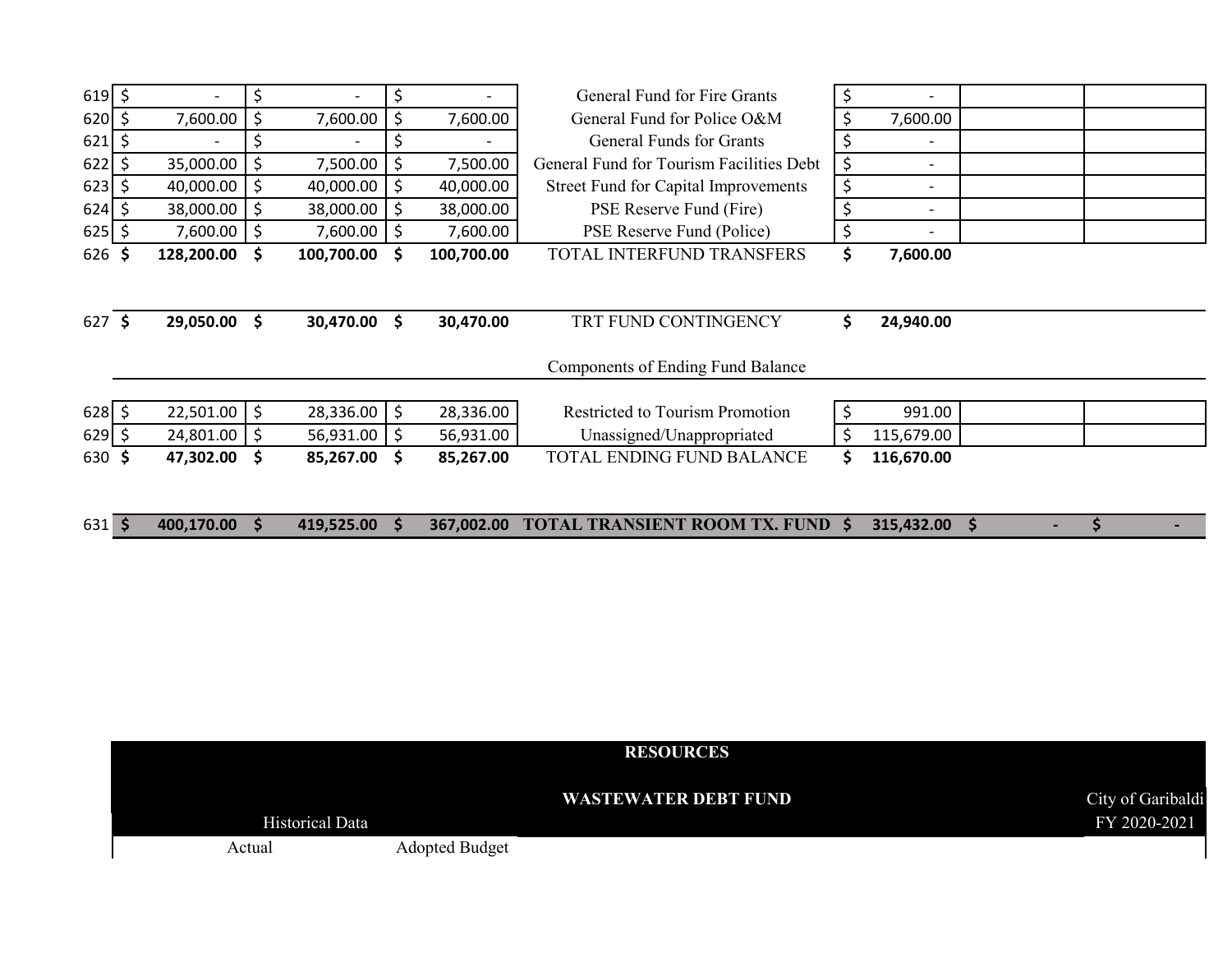|                   | Second Preceding First Preceding |                |               | This Year                |                                 |    | Proposed by | Approved by                     | Approved by  |
|-------------------|----------------------------------|----------------|---------------|--------------------------|---------------------------------|----|-------------|---------------------------------|--------------|
|                   | Year 2017-2018                   | Year 2018-2019 |               | 2019-2020                | <b>Requirements Description</b> |    |             | Budget Officer Budget Committee | City Council |
|                   |                                  |                |               |                          |                                 |    |             |                                 |              |
|                   |                                  |                |               |                          | <b>Beginning Fund Balance</b>   |    |             |                                 |              |
| 632 \$            | 143,668.00 \$                    |                | 150,450.00 \$ | 161,732.00               |                                 | S  | 90,085.00   |                                 |              |
|                   |                                  |                |               |                          | <b>Total Receipts</b>           |    |             |                                 |              |
|                   |                                  |                |               |                          |                                 |    |             |                                 |              |
| \$  633           | $2,000.00$ \$                    |                | 2,000.00      | 1,300.00                 | Prior Year's Taxes              |    | 1,380.00    |                                 |              |
| $634 \frac{6}{7}$ | 43,000.00 $\vert$ \$             |                | 46,000.00     | 45,000.00                | <b>Current Year's Taxes</b>     |    | 68,500.00   |                                 |              |
| \$  635           | $1,500.00$ \$                    |                | 1,500.00      | 3,000.00                 | Interest                        |    | 15,000.00   |                                 |              |
| 636 \$            |                                  |                |               | $\overline{\phantom{0}}$ | Miscellaneous                   |    |             |                                 |              |
| 637\$             | 46,500.00                        | '\$            | 49,500.00 \$  | 49,300.00                | <b>TOTAL RECEIPTS</b>           | S. | 71,380.00   |                                 |              |

638 **\$ 190,168.00 \$ 199,950.00 \$ 211,032.00 \$ 161,465.00 TOTAL W/W DEBT FUND RESOURCES**

|                        |                | <b>REQUIREMENTS</b>         |                   |
|------------------------|----------------|-----------------------------|-------------------|
|                        |                | <b>WASTEWATER DEBT FUND</b> | City of Garibaldi |
| <b>Historical Data</b> |                |                             | FY 2020-2021      |
| Actual                 | Adopted Budget |                             |                   |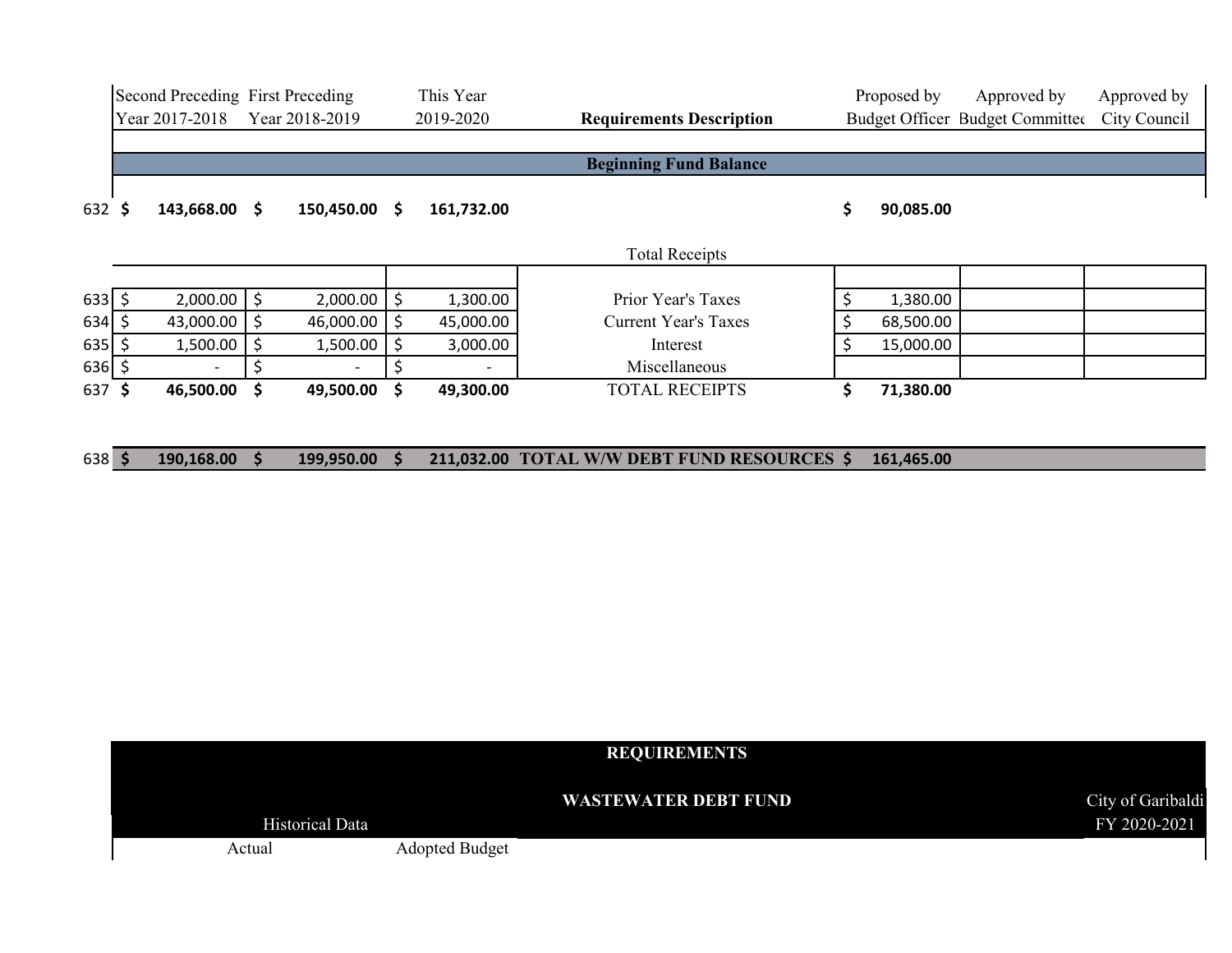|          | Second Preceding First Preceding |    |                 |     | This Year  |                                                   |    | Proposed by            | Approved by                     | Adopted by   |
|----------|----------------------------------|----|-----------------|-----|------------|---------------------------------------------------|----|------------------------|---------------------------------|--------------|
|          | Year 2017-2018                   |    | Year 2018-2019  |     | 2019-2020  | <b>Requirements Description</b>                   |    |                        | Budget Officer Budget Committee | City Council |
|          |                                  |    |                 |     |            | <b>Wastewater Debt Service Dept.</b>              |    |                        |                                 |              |
|          |                                  |    |                 |     |            |                                                   |    |                        |                                 |              |
|          |                                  |    |                 |     |            | Debt Service                                      |    |                        |                                 |              |
|          |                                  |    |                 |     |            | (Sewer Bond \$609,222, 5.125%, 40y)               |    |                        |                                 |              |
| \$  639  | 13,109.00                        | \$ | 16,120.00       | \$  | 16,884.00  |                                                   |    |                        |                                 |              |
| 640   \$ | 26,609.00                        | \$ | 23,598.00       | -\$ | 22,835.00  | Bond Payment-Principal<br>Bond Payment - Interest | \$ | 17,812.00<br>21,907.00 |                                 |              |
| 641 \$   | 39,718.00                        | \$ | 39,718.00       | \$. | 39,719.00  | Total W/W Debt Fund Expenses                      | \$ | 39,719.00              |                                 |              |
|          |                                  |    |                 |     |            | <b>Components of Ending Fund Balance</b>          |    |                        |                                 |              |
|          |                                  |    |                 |     |            |                                                   |    |                        |                                 |              |
| 642   \$ | 150,450.00 \$                    |    | $161,732.00$ \$ |     | 171,313.00 | <b>Restricted to Sewer Bond Payments</b>          | Ŝ. | 121,746.00             |                                 |              |
| 643\$    | 150,450.00                       | \$ | 161,732.00      | -S  | 171,313.00 | Components of Ending Fund Balance                 |    | 121,746.00             |                                 |              |
|          |                                  |    |                 |     |            |                                                   |    |                        |                                 |              |
| 644 \$   | 190,168.00                       | S  | 199,950.00      |     | 211,032.00 | <b>TOTAL WASTEWATER DEBT FUND</b>                 |    | 161,465.00             | S                               |              |

|                        |                       | <b>RESOURCES</b>        |                   |
|------------------------|-----------------------|-------------------------|-------------------|
|                        |                       | PAYROLL LIABILITES FUND | City of Garibaldi |
| <b>Historical Data</b> |                       |                         | FY 2021-2022      |
| Actual                 | <b>Adopted Budget</b> |                         |                   |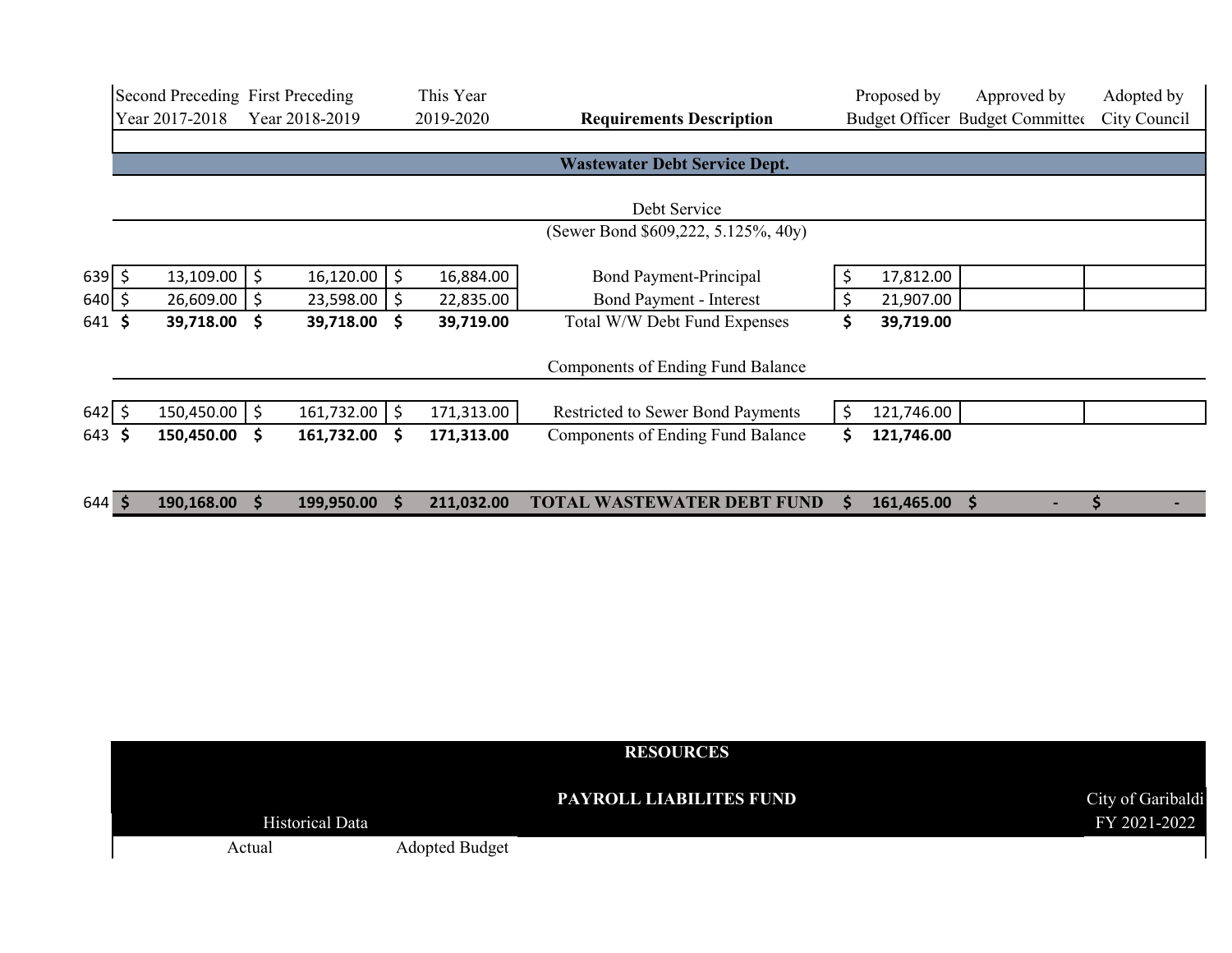|          | Second Preceding First Preceding                                                        |                                                  |                                                                                                                        |                | This Year                                                                                                                                                   |                                                                                                      |                                                                                                                                                 | Proposed by | Approved by                                                 | Adopted by                                                                                                                                     |
|----------|-----------------------------------------------------------------------------------------|--------------------------------------------------|------------------------------------------------------------------------------------------------------------------------|----------------|-------------------------------------------------------------------------------------------------------------------------------------------------------------|------------------------------------------------------------------------------------------------------|-------------------------------------------------------------------------------------------------------------------------------------------------|-------------|-------------------------------------------------------------|------------------------------------------------------------------------------------------------------------------------------------------------|
|          |                                                                                         |                                                  |                                                                                                                        |                |                                                                                                                                                             | <b>Resource Description</b>                                                                          |                                                                                                                                                 |             |                                                             | City Council                                                                                                                                   |
|          |                                                                                         |                                                  |                                                                                                                        |                |                                                                                                                                                             |                                                                                                      |                                                                                                                                                 |             |                                                             |                                                                                                                                                |
|          |                                                                                         |                                                  |                                                                                                                        |                |                                                                                                                                                             |                                                                                                      |                                                                                                                                                 |             |                                                             |                                                                                                                                                |
| $645$ \$ |                                                                                         |                                                  |                                                                                                                        |                | 107,952.00                                                                                                                                                  |                                                                                                      | \$                                                                                                                                              |             |                                                             |                                                                                                                                                |
|          |                                                                                         |                                                  |                                                                                                                        |                |                                                                                                                                                             | Transfers In                                                                                         |                                                                                                                                                 |             |                                                             |                                                                                                                                                |
|          |                                                                                         |                                                  |                                                                                                                        |                |                                                                                                                                                             |                                                                                                      |                                                                                                                                                 |             |                                                             |                                                                                                                                                |
|          |                                                                                         |                                                  |                                                                                                                        |                |                                                                                                                                                             |                                                                                                      |                                                                                                                                                 |             |                                                             |                                                                                                                                                |
|          |                                                                                         |                                                  |                                                                                                                        |                |                                                                                                                                                             |                                                                                                      |                                                                                                                                                 |             |                                                             |                                                                                                                                                |
|          |                                                                                         |                                                  |                                                                                                                        |                |                                                                                                                                                             |                                                                                                      |                                                                                                                                                 |             |                                                             |                                                                                                                                                |
| $649$ \$ | 4,190.00                                                                                | \$                                               |                                                                                                                        |                | 4,190.00                                                                                                                                                    | from Water Fund                                                                                      | \$                                                                                                                                              |             |                                                             |                                                                                                                                                |
| 650 \$   |                                                                                         | \$                                               |                                                                                                                        |                | 12,530.00                                                                                                                                                   | <b>TRANSFERS IN</b>                                                                                  | \$                                                                                                                                              |             |                                                             |                                                                                                                                                |
|          |                                                                                         |                                                  |                                                                                                                        |                |                                                                                                                                                             | <b>Total Receipts</b>                                                                                |                                                                                                                                                 |             |                                                             |                                                                                                                                                |
|          |                                                                                         |                                                  |                                                                                                                        |                |                                                                                                                                                             |                                                                                                      |                                                                                                                                                 |             |                                                             |                                                                                                                                                |
|          |                                                                                         |                                                  |                                                                                                                        |                |                                                                                                                                                             |                                                                                                      |                                                                                                                                                 |             |                                                             |                                                                                                                                                |
|          |                                                                                         |                                                  |                                                                                                                        |                |                                                                                                                                                             |                                                                                                      |                                                                                                                                                 |             |                                                             |                                                                                                                                                |
|          |                                                                                         |                                                  |                                                                                                                        |                |                                                                                                                                                             |                                                                                                      |                                                                                                                                                 |             |                                                             |                                                                                                                                                |
|          |                                                                                         |                                                  |                                                                                                                        |                |                                                                                                                                                             |                                                                                                      |                                                                                                                                                 |             |                                                             |                                                                                                                                                |
|          | $646 \,$ \$<br>$647$ \$<br>$648$ \$<br>$651$ \$<br>$652 \mid 5$<br>$653$ \$<br>$654$ \$ | Year 2018-2019<br>2,440.00<br>4,230.00<br>700.00 | 86,222.00 \$<br>$\zeta$<br>1,670.00<br>\$<br>\$<br>12,530.00<br>\$<br>\$<br>\$<br>700.00<br>99,452.00<br>$\mathsf{\$}$ | Year 2019-2020 | 94,452.00 \$<br>$1,670.00$   \$<br>$2,440.00$ \$<br>4,230.00 $\vert$ \$<br>4,190.00 $\vert$ \$<br>$12,530.00$ \$<br>$100.00$   \$<br>700.00 \$<br>800.00 \$ | 2020-2021<br>1,670.00<br>2,440.00<br>4,230.00<br>1,800.00<br>1,800.00<br>107,782.00 \$<br>122,282.00 | <b>Beginning Fund Balance</b><br>from General Fund<br>from Street Fund<br>from Waste Fund<br>Misc. Revenue<br>Interest<br><b>TOTAL RECEIPTS</b> | \$<br>\$    | $\blacksquare$<br><b>TOTAL PAYROLL LIA. FND. RES.</b><br>S. | Budget Officer Budget Committee<br>67,994.00<br>1,670.00<br>2,440.00<br>4,230.00<br>4,190.00<br>12,530.00<br>1,050.00<br>1,050.00<br>81,574.00 |

|                        |                       | <b>REQUIREMENTS</b>     |                   |
|------------------------|-----------------------|-------------------------|-------------------|
|                        |                       | PAYROLL LIABILITES FUND | City of Garibaldi |
| <b>Historical Data</b> |                       |                         | FY 2021-2022      |
| Actual                 | <b>Adopted Budget</b> |                         |                   |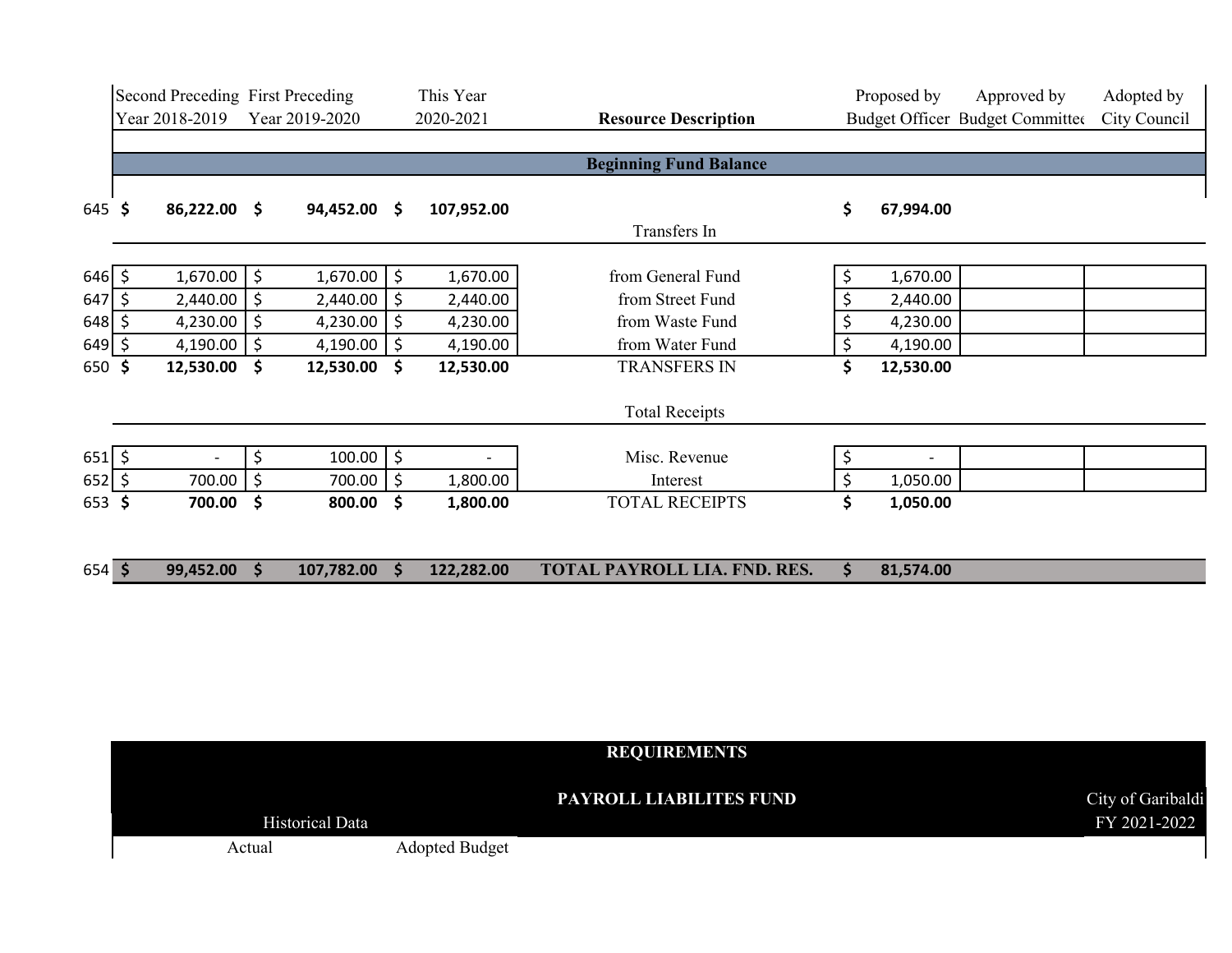|          | Second Preceding First Preceding |                |    | This Year  |                                          | Proposed by      | Approved by                            | Adopted by   |  |
|----------|----------------------------------|----------------|----|------------|------------------------------------------|------------------|----------------------------------------|--------------|--|
|          | Year 2018-2019                   | Year 2019-2020 |    | 2020-2021  | <b>Resource Description</b>              |                  | <b>Budget Officer Budget Committee</b> | City Council |  |
|          |                                  |                |    |            | Personal Services                        |                  |                                        |              |  |
|          |                                  |                |    |            |                                          |                  |                                        |              |  |
| $655$ \$ | $94,452.00$ \$                   | 94,452.00      | -Ś | 170,952.00 | <b>Personnel Costs</b>                   | $67,994.00$   \$ |                                        |              |  |
| $656$ \$ | 94,452.00 \$                     | 94,452.00      | S  | 170,952.00 | <b>Total Personnel Expenses</b>          | 67,994.00        | $\overline{\phantom{0}}$               | S            |  |
|          |                                  |                |    |            | <b>Components of Ending Fund Balance</b> |                  |                                        |              |  |
| 657      |                                  | 13,500.00 \$   |    | 14,330.00  | Reserved for Payroll Liability Expenses  | 13,580.00 \$     |                                        |              |  |
|          |                                  |                |    |            |                                          |                  |                                        |              |  |
| 658S     | 94,452.00                        | 107,952.00     |    | 122,282.00 | TOTAL PAYROLL LIABILITES FUND            | 81,574.00        |                                        |              |  |

|                                  |                | <b>RESOURCES</b>                        |             |             |                   |
|----------------------------------|----------------|-----------------------------------------|-------------|-------------|-------------------|
|                                  |                | <b>PUBLIC SAFETY EQIP. RESERVE FUND</b> |             |             | City of Garibaldi |
| <b>Historical Data</b>           |                |                                         |             |             | FY 2021-2022      |
| Actual                           | Adopted Budget |                                         |             |             |                   |
| Second Preceding First Preceding | This Year      |                                         | Proposed by | Approved by | Adopted by        |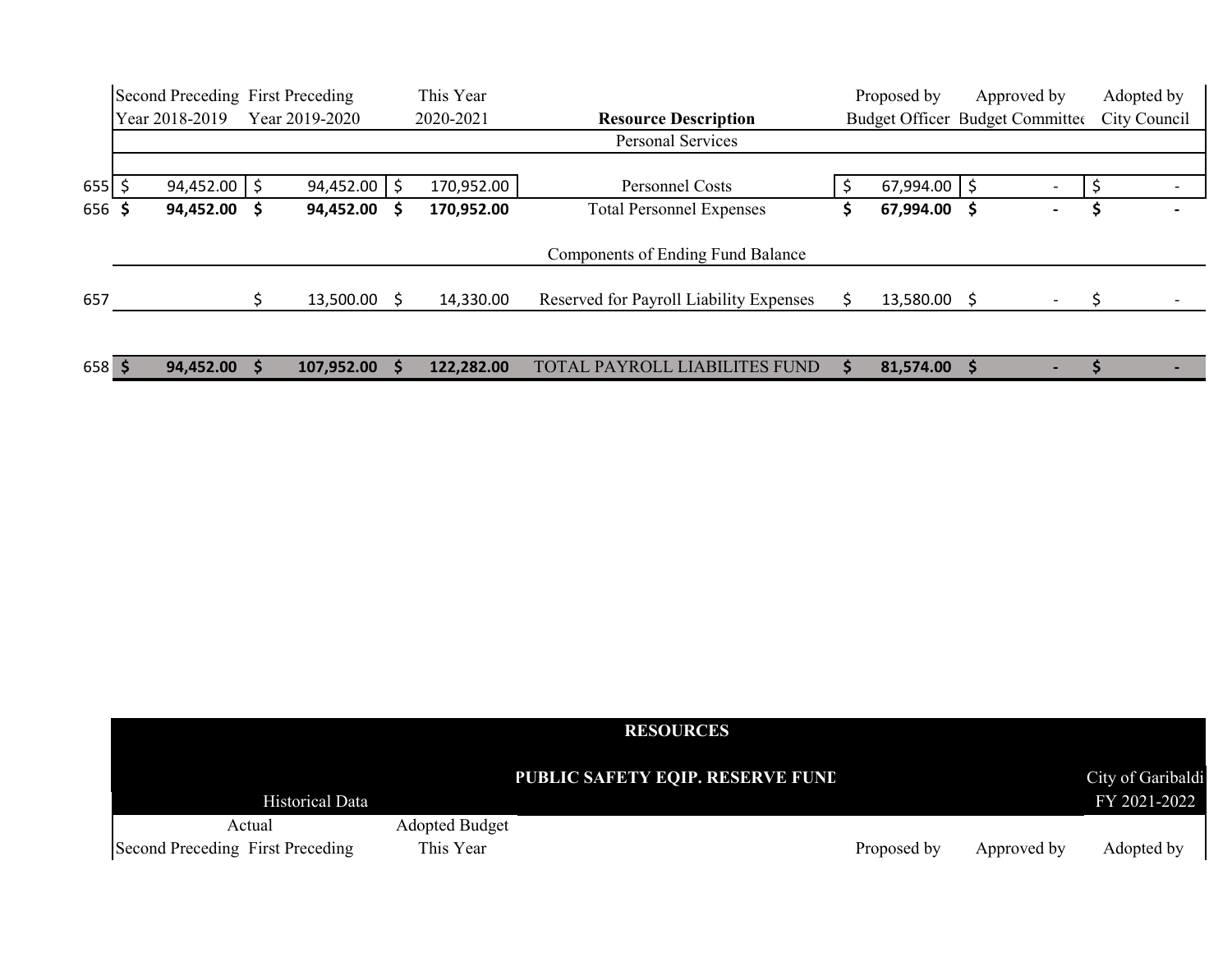|             |                     | Year 2018-2019  |                          | Year 2019-2020           | 2020-2021             | <b>Resource Description</b>          |     |                          | Budget Officer Budget Committee City Council |                   |
|-------------|---------------------|-----------------|--------------------------|--------------------------|-----------------------|--------------------------------------|-----|--------------------------|----------------------------------------------|-------------------|
|             |                     |                 |                          |                          |                       | <b>Beginning Fund Balance</b>        |     |                          |                                              |                   |
|             |                     |                 |                          |                          |                       |                                      |     |                          |                                              |                   |
| $659$ \$    |                     | $227,563.00$ \$ |                          | 267,833.00               | \$<br>308,103.00      | Dedicated to Fire                    | \$  | 316,326.00               |                                              |                   |
| 660 \$      |                     | 34,345.00       | $\zeta$                  | 92,245.00                | \$<br>100,145.00      | Dedicated to Police                  | \$  | 100,706.00               |                                              |                   |
| 661 \$      |                     | 261,908.00      | - \$                     | 360,078.00               | \$<br>408,248.00      | TOTAL BEGINNING FUND BALANCE         | \$  | 417,032.00               |                                              |                   |
|             |                     |                 |                          |                          |                       | Transfers In                         |     |                          |                                              |                   |
|             |                     |                 |                          |                          |                       |                                      |     |                          |                                              |                   |
| $662 \div$  |                     | 7,600.00 \$     |                          | 7,600.00                 | \$                    | from TRT Fund (Police)               | \$  | $\overline{\phantom{a}}$ |                                              |                   |
| $663 \div$  |                     | 38,000.00 \$    |                          | 38,000.00                | \$                    | from TRT Fund (Fire)                 | \$  | $\overline{\phantom{a}}$ |                                              |                   |
| 664 \$      |                     | 45,600.00       | $\zeta$                  | 45,600.00                | \$                    | <b>TOTAL TRANSFERS</b>               | \$  |                          |                                              |                   |
|             |                     |                 |                          |                          |                       |                                      |     |                          |                                              |                   |
|             |                     |                 |                          |                          |                       | <b>Total Receipts</b>                |     |                          |                                              |                   |
| $665$ \$    |                     |                 | \$                       | $\blacksquare$           |                       | Misc. Revenue (Fire)                 |     | 0                        |                                              |                   |
| 666 \$      |                     |                 | \$                       | $\overline{\phantom{a}}$ |                       | Surplus Sales (Fire)                 |     | 0                        |                                              |                   |
| 667         | $\ddot{\mathsf{S}}$ |                 | \$                       | $\overline{\phantom{a}}$ |                       | <b>GFFA</b> Donations (Fire)         |     | 0                        |                                              |                   |
| 668         | $\zeta$             | 50,000.00       | \$                       | $\overline{\phantom{a}}$ |                       | Misc. Revenue (Police)               |     | 0                        |                                              |                   |
| $669$ \$    |                     |                 | \$                       | $\overline{a}$           |                       | Surplus Sales (Police)               |     | 0                        |                                              |                   |
| 670 \$      |                     | 2,570.00        | $\overline{\mathcal{S}}$ | 2,570.00                 | \$<br>2,570.00        | <b>INTEREST</b>                      | \$  | 4,000.00                 |                                              |                   |
| 671         | Ś.                  | 2,270.00        | \$                       | 2,270.00                 | \$<br>4,607.00        | Fire interest                        |     | 3,400.00                 |                                              |                   |
| 672 \$      |                     | 300.00          | \$                       | 300.00                   | \$<br>813.00          | Police Interest                      | \$  | 600.00                   |                                              |                   |
| $673$ \$    |                     | $52,570.00$ \$  |                          | 2,570.00                 | \$<br>5,420.00        | <b>TOTAL RECEIPTS</b>                | \$  | 4,000.00                 |                                              |                   |
|             |                     |                 |                          |                          |                       |                                      |     |                          |                                              |                   |
| $674 \,$ \$ |                     | 360,078.00 \$   |                          | 408,248.00               | \$<br>413,668.00      | <b>TOTAL PSE RES. FUND RESOURCES</b> | \$. | 421,032.00               |                                              |                   |
|             |                     |                 |                          |                          |                       | <b>REQUIREMENTS</b>                  |     |                          |                                              |                   |
|             |                     |                 |                          |                          |                       |                                      |     |                          |                                              |                   |
|             |                     |                 |                          |                          |                       | PUBLIC SAFETY EQIP. RESERVE FUND     |     |                          |                                              | City of Garibaldi |
|             |                     |                 |                          | Historical Data          |                       |                                      |     |                          |                                              | FY 2021-2022      |
|             |                     |                 | Actual                   |                          | <b>Adopted Budget</b> |                                      |     |                          |                                              |                   |

Actual

Second Preceding First Preceding This Year Proposed by Approved by Approved by Approved by Approved by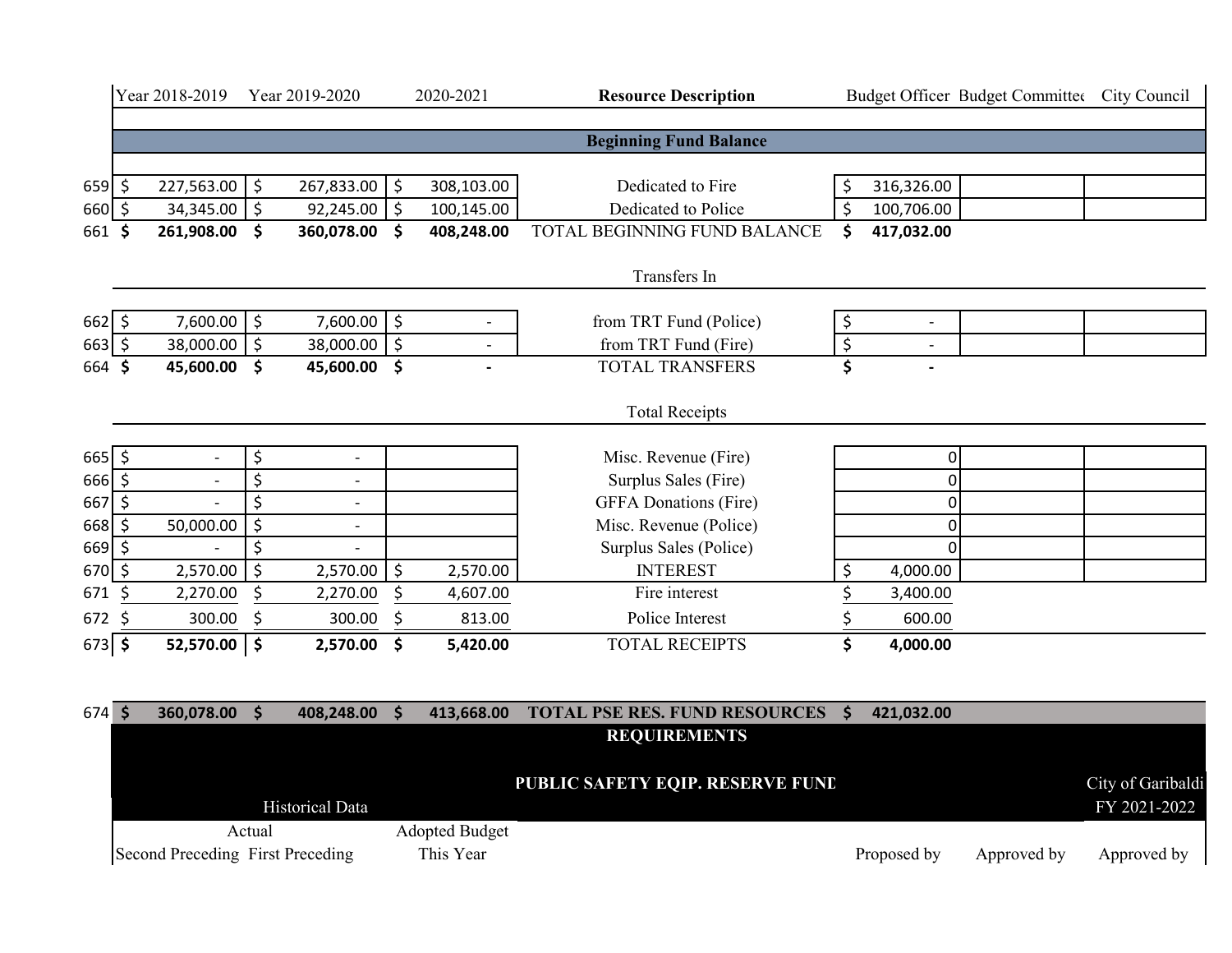|          | Year 2018-2019           |                     | Year 2019-2020           |    | 2020-2021  | <b>Requirements Description</b>       |    | Budget Officer Budget Committee |          |                          | City Council |  |
|----------|--------------------------|---------------------|--------------------------|----|------------|---------------------------------------|----|---------------------------------|----------|--------------------------|--------------|--|
|          |                          |                     |                          |    |            |                                       |    |                                 |          |                          |              |  |
|          |                          |                     |                          |    |            | <b>Capital Procurement Department</b> |    |                                 |          |                          |              |  |
|          |                          |                     |                          |    |            |                                       |    |                                 |          |                          |              |  |
|          |                          |                     |                          |    |            | Capital Outlay                        |    |                                 |          |                          |              |  |
| $675$ \$ | $30,000.00$   \$         |                     | $\overline{\phantom{a}}$ | \$ | 312,710.00 | Fire Equipment                        | \$ | 319,726.00                      | \$       |                          | \$           |  |
| $676$ \$ | $\overline{\phantom{a}}$ |                     | $\overline{\phantom{0}}$ | \$ | 100,958.00 | Police Equipment                      | \$ | 101,306.00                      | \$       | $\overline{\phantom{a}}$ |              |  |
| $677$ \$ | 30,000.00                | -\$                 |                          |    | 413,668.00 | <b>TOTAL CAPITAL OUTLAY</b>           | Ś  | 421,032.00                      | \$       |                          | \$           |  |
|          |                          |                     |                          |    |            |                                       |    |                                 |          |                          |              |  |
|          |                          |                     |                          |    |            | Component of Ending Fund Balance      |    |                                 |          |                          |              |  |
|          |                          |                     |                          |    |            |                                       |    |                                 |          |                          |              |  |
| $678$ \$ | $227,563.00$ \$          |                     | 267,833.00               | \$ |            | Reserved for Future Fire Expend.      | \$ | $\overline{\phantom{a}}$        | \$       |                          | Ś.           |  |
| $679$ \$ | $34,345.00$ \$           |                     | 92,245.00                | \$ |            | Reserved for Future Police Expend.    | \$ |                                 |          |                          |              |  |
| 680 \$   | 261,908.00               | $\ddot{\mathsf{s}}$ | 360,078.00               | \$ |            | <b>ENDING FUND BALANCE</b>            |    |                                 |          |                          | \$           |  |
|          |                          |                     |                          |    |            |                                       |    |                                 |          |                          |              |  |
|          |                          |                     |                          |    |            |                                       |    |                                 |          |                          |              |  |
| $681$ \$ | 291,908.00               | - \$                | 360,078.00               | Ŝ  | 413,668.00 | <b>TOTAL PSE RESERVE FUND</b>         | Ś. | 421,032.00                      | <b>S</b> |                          | \$           |  |

| <b>RESOURCES</b>                           |                             |                                        |             |             |                                   |  |  |  |  |  |
|--------------------------------------------|-----------------------------|----------------------------------------|-------------|-------------|-----------------------------------|--|--|--|--|--|
| Historical Data                            |                             | <b>PUBLIC WORKS EQIP. RESERVE FUND</b> |             |             | City of Garibaldi<br>FY 2021-2022 |  |  |  |  |  |
| Actual<br>Second Preceding First Preceding | Adopted Budget<br>This Year |                                        | Proposed by | Approved by | Adopted by                        |  |  |  |  |  |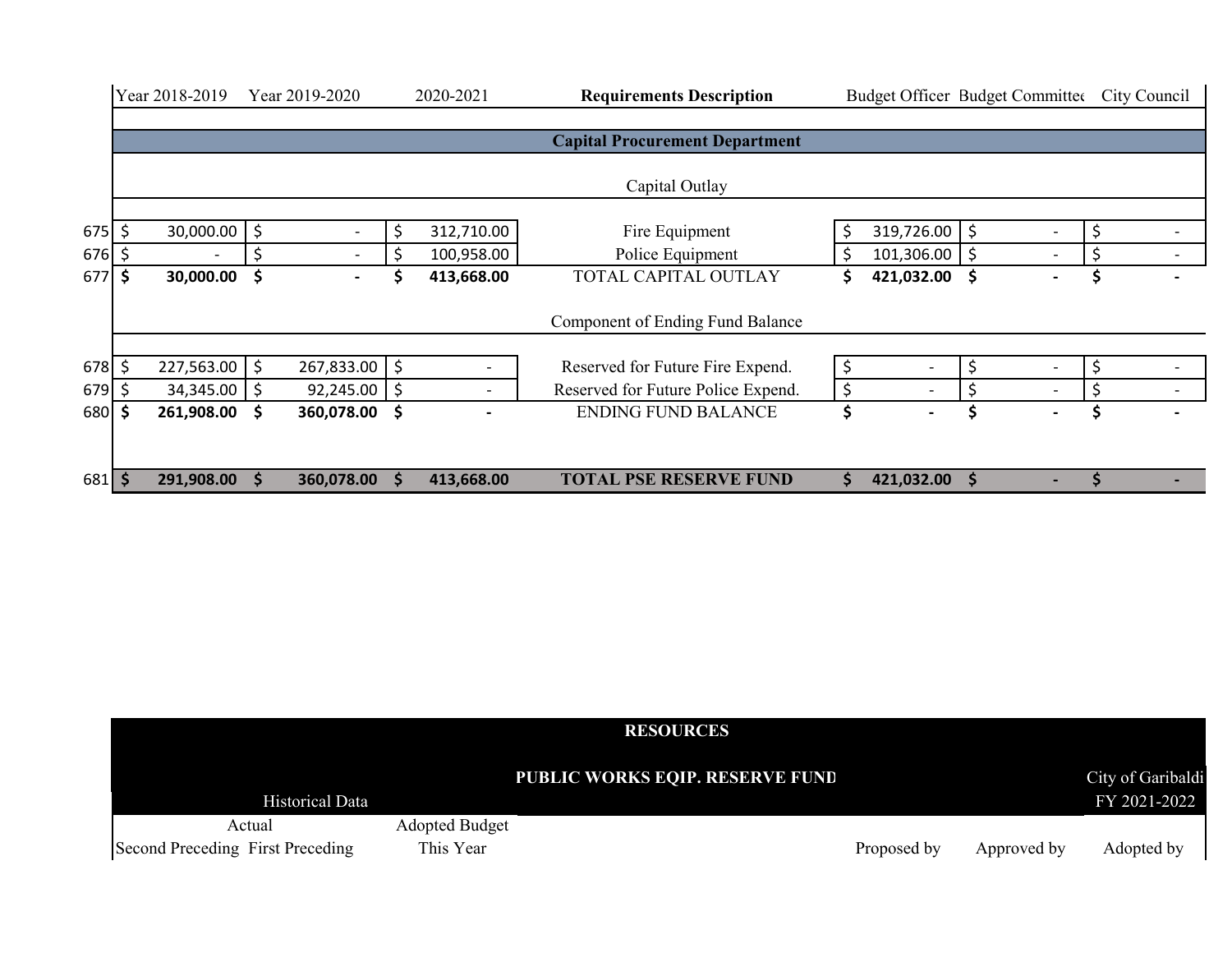|              | Year 2018-2019 |                     | Year 2019-2020           |         | 2020-2021  | <b>Resource Description</b>        |    |            | Budget Officer Budget Committee | City Council |
|--------------|----------------|---------------------|--------------------------|---------|------------|------------------------------------|----|------------|---------------------------------|--------------|
|              |                |                     |                          |         |            | <b>Beginning Fund Balance</b>      |    |            |                                 |              |
| 682 \$       | 227,955.00     | \$                  | 234,895.00 \$            |         | 241,835.00 |                                    | \$ | 248,953.00 |                                 |              |
|              |                |                     |                          |         |            | Transfers In                       |    |            |                                 |              |
| $683 \mid 5$ | 700.00         | $\ddot{\varsigma}$  | 700.00                   | $\zeta$ | 700.00     | from Street Fund                   | \$ | 700.00     |                                 |              |
| 684 \$       | 2,290.00       | $\zeta$             | 2,290.00                 | \$      | 2,290.00   | from Waste Fund                    | \$ | 2,290.00   |                                 |              |
| 685 \$       | 1,550.00       | $\zeta$             | 1,550.00                 | \$      | 1,550.00   | from Water Fund                    | \$ | 1,550.00   |                                 |              |
| 686\$        | 4,540.00       | \$                  | 4,540.00                 | \$      | 4,540.00   | <b>TOTAL TRANSFERS</b>             | \$ | 4,540.00   |                                 |              |
|              |                |                     |                          |         |            | <b>Total Receipts</b>              |    |            |                                 |              |
| 687 \$       |                | \$                  | $\overline{\phantom{a}}$ |         |            | Misc. Revenue                      |    |            |                                 |              |
| 688 \$       | 2,400.00       | \$                  | 2,400.00                 | \$      | 2,440.00   | Interest                           | \$ | 2,440.00   |                                 |              |
| 689 \$       |                | \$                  | $\blacksquare$           |         |            | Surplus Sales                      |    |            |                                 |              |
| 690\$        | 2,400.00       | \$                  | 2,400.00                 | \$      | 2,440.00   | TOTAL RECEIPTS                     | \$ | 2,440.00   |                                 |              |
|              |                |                     |                          |         |            |                                    |    |            |                                 |              |
| $691$ \$     | 234,895.00     | $\ddot{\bm{\zeta}}$ | 241,835.00 \$            |         | 248,815.00 | <b>TOTAL PWE RES. FUND REVENUE</b> | Ŝ. | 255,933.00 |                                 |              |
|              |                |                     |                          |         |            |                                    |    |            |                                 |              |
|              |                |                     |                          |         |            |                                    |    |            |                                 |              |
|              |                |                     |                          |         |            |                                    |    |            |                                 |              |

| <b>REQUIREMENTS</b>                        |                             |                                        |             |             |                                   |  |  |  |  |  |
|--------------------------------------------|-----------------------------|----------------------------------------|-------------|-------------|-----------------------------------|--|--|--|--|--|
| <b>Historical Data</b>                     |                             | <b>PUBLIC WORKS EQIP. RESERVE FUND</b> |             |             | City of Garibaldi<br>FY 2021-2022 |  |  |  |  |  |
| Actual<br>Second Preceding First Preceding | Adopted Budget<br>This Year |                                        | Proposed by | Approved by | Adopted by                        |  |  |  |  |  |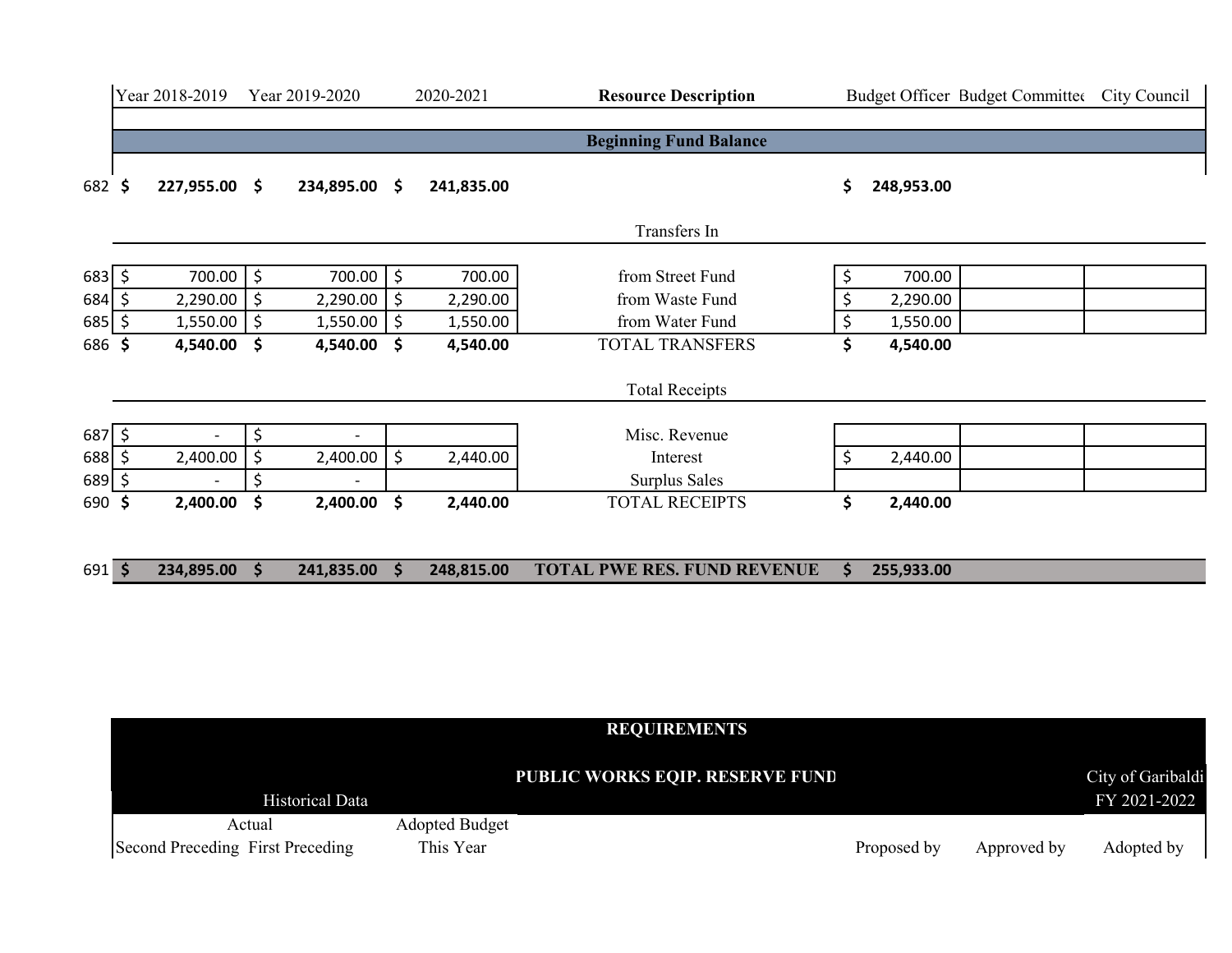|             |    | Year 2018-2019           |      | Year 2019-2020           |              | 2020-2021  | <b>Requirement Description</b>           |    |                          |    | Budget Officer Budget Committee | City Council |                          |
|-------------|----|--------------------------|------|--------------------------|--------------|------------|------------------------------------------|----|--------------------------|----|---------------------------------|--------------|--------------------------|
|             |    |                          |      |                          |              |            |                                          |    |                          |    |                                 |              |                          |
|             |    |                          |      |                          |              |            | <b>Capital Procurement Department</b>    |    |                          |    |                                 |              |                          |
|             |    |                          |      |                          |              |            | Capital Outlay                           |    |                          |    |                                 |              |                          |
| 692         |    | $\overline{\phantom{0}}$ | \$   | $\overline{\phantom{a}}$ | \$           | 248,815.00 | Equipment                                | \$ | $255,933.00$ \$          |    | $\overline{\phantom{a}}$        |              | -                        |
| $693 \,$ \$ |    | $\overline{\phantom{0}}$ | \$   | $\overline{\phantom{0}}$ | Ś            | 248,815.00 | TOTAL EQUIPMENT                          | Ś  | 255,933.00 \$            |    | $\blacksquare$                  | \$           |                          |
|             |    |                          |      |                          |              |            | <b>Components of Ending Fund Balance</b> |    |                          |    |                                 |              |                          |
| 694         | S. | 234,895.00 \$            |      | 241,835.00 \$            |              |            | Reserved for PW Equipment Purchases      | \$ |                          | Ś. | $\overline{\phantom{0}}$        |              | $\overline{\phantom{a}}$ |
| 695         | S  | 234,895.00 \$            |      | 241,835.00 \$            |              |            |                                          | \$ | $\overline{\phantom{a}}$ | \$ | $\overline{\phantom{0}}$        | \$           |                          |
|             |    |                          |      |                          |              |            |                                          |    |                          |    |                                 |              |                          |
| $696$ \$    |    | 234,895.00               | - \$ | 241,835.00               | <sup>S</sup> | 248,815.00 | <b>TOTAL PWE RESERVE FUND</b>            | \$ | 255,933.00 \$            |    |                                 |              |                          |

|                                  |                | <b>RESOURCES</b>         |             |             |                   |
|----------------------------------|----------------|--------------------------|-------------|-------------|-------------------|
|                                  |                | <b>GURA GENERAL FUND</b> |             |             | City of Garibaldi |
| Historical Data                  |                |                          |             |             | FY 2021-2022      |
| Actual                           | Adopted Budget |                          |             |             |                   |
| Second Preceding First Preceding | This Year      |                          | Proposed by | Approved by | Adopted by        |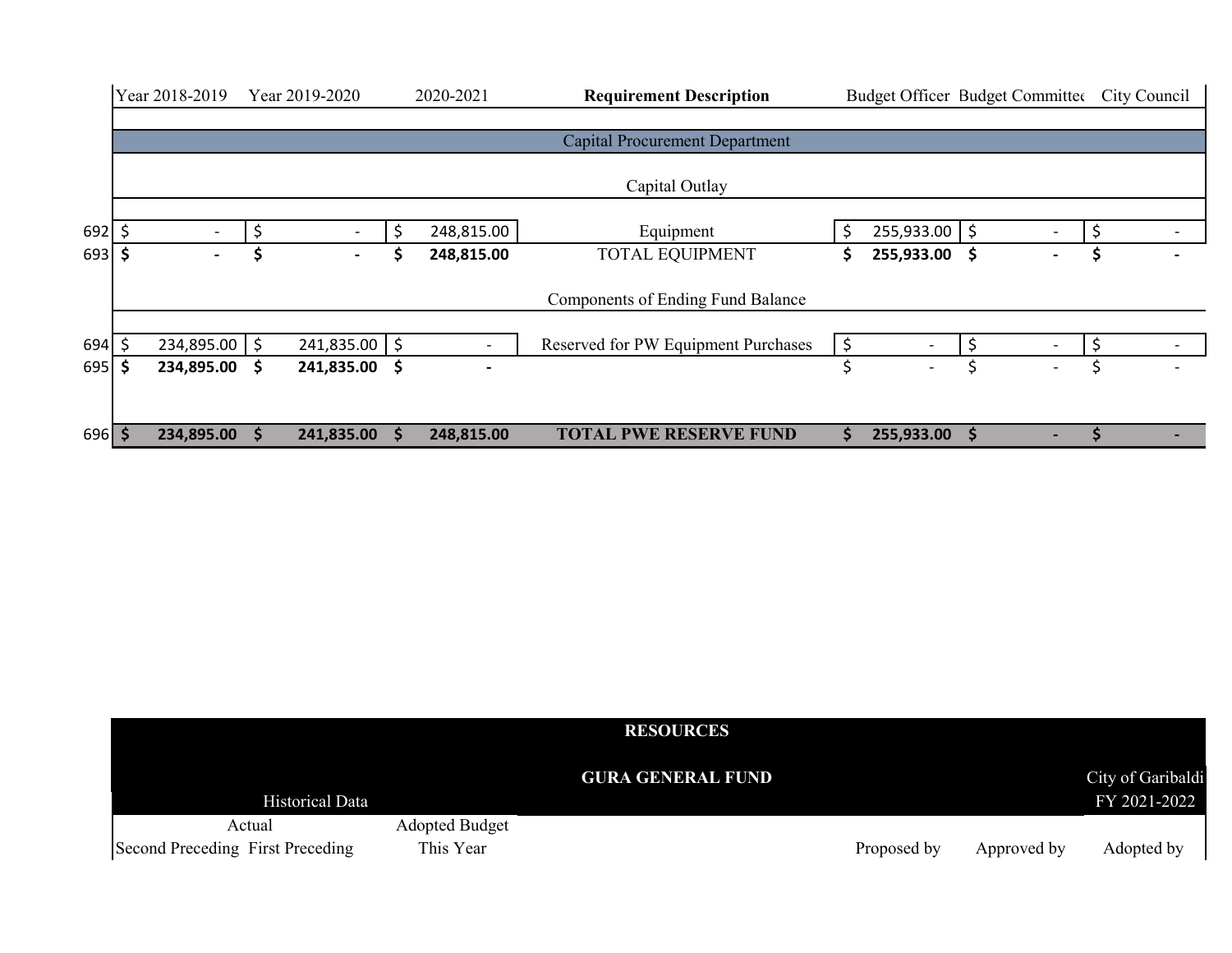|            | Year 2018-2019 |              | Year 2019-2020 |              | 2020-2021 | <b>Resource Description</b>   |    |                          | Budget Officer Budget Committee | City Council |
|------------|----------------|--------------|----------------|--------------|-----------|-------------------------------|----|--------------------------|---------------------------------|--------------|
|            |                |              |                |              |           |                               |    |                          |                                 |              |
|            |                |              |                |              |           | <b>Beginning Fund Balance</b> |    |                          |                                 |              |
|            |                |              |                |              |           |                               |    |                          |                                 |              |
| 697\$      | 40,873.00 \$   |              | 39,673.00 \$   |              | 36,173.00 |                               | \$ | 33,777.00                |                                 |              |
|            |                |              |                |              |           |                               |    |                          |                                 |              |
|            |                |              |                |              |           | <b>Total Receipts</b>         |    |                          |                                 |              |
| $698 \div$ | 800,000.00     | \$           | 800,000.00     | \$           |           | Loan Received                 | \$ | $\overline{\phantom{a}}$ |                                 |              |
| 699 \$     |                |              |                |              |           | <b>Grants Received</b>        |    | $\overline{\phantom{0}}$ |                                 |              |
| 700 \$     | 1,900.00       | \$           | 1,900.00       | \$           | 8,500.00  | Interest                      |    | 4,340.00                 |                                 |              |
| $701$ \$   |                |              |                |              |           | Miscellaneous                 |    |                          |                                 |              |
| 702 \$     | 801,900.00     | \$           | 801,900.00     | \$           | 8,500.00  | <b>TOTAL RECEIPTS</b>         | \$ | 4,340.00                 |                                 |              |
|            |                |              |                |              |           |                               |    |                          |                                 |              |
|            |                |              |                |              |           | Transfers In                  |    |                          |                                 |              |
|            |                |              |                |              |           |                               |    |                          |                                 |              |
| 703 \$     | 200,000.00 \$  |              | 200,000.00     | $\zeta$      |           | from Debt Service Fund        |    |                          |                                 |              |
| 704 \$     | 200,000.00 \$  |              | 200,000.00     | \$           |           | <b>TOTAL TRANSFERS</b>        |    |                          |                                 |              |
|            |                |              |                |              |           |                               |    |                          |                                 |              |
|            |                |              |                |              |           |                               |    |                          |                                 |              |
| 705S       | 1,042,773.00   | $\mathbf{s}$ | 1,041,573.00   | <sup>S</sup> | 44,673.00 | <b>TOTAL RESOURCES</b>        | S. | 38,117.00                |                                 |              |

| <b>REQUIREMENTS</b>              |                |                          |             |             |                                   |  |  |  |  |  |
|----------------------------------|----------------|--------------------------|-------------|-------------|-----------------------------------|--|--|--|--|--|
| Historical Data                  |                | <b>GURA GENERAL FUND</b> |             |             | City of Garibaldi<br>FY 2021-2022 |  |  |  |  |  |
| Actual                           | Adopted Budget |                          |             |             |                                   |  |  |  |  |  |
| Second Preceding First Preceding | This Year      |                          | Proposed by | Approved by | Adopted by                        |  |  |  |  |  |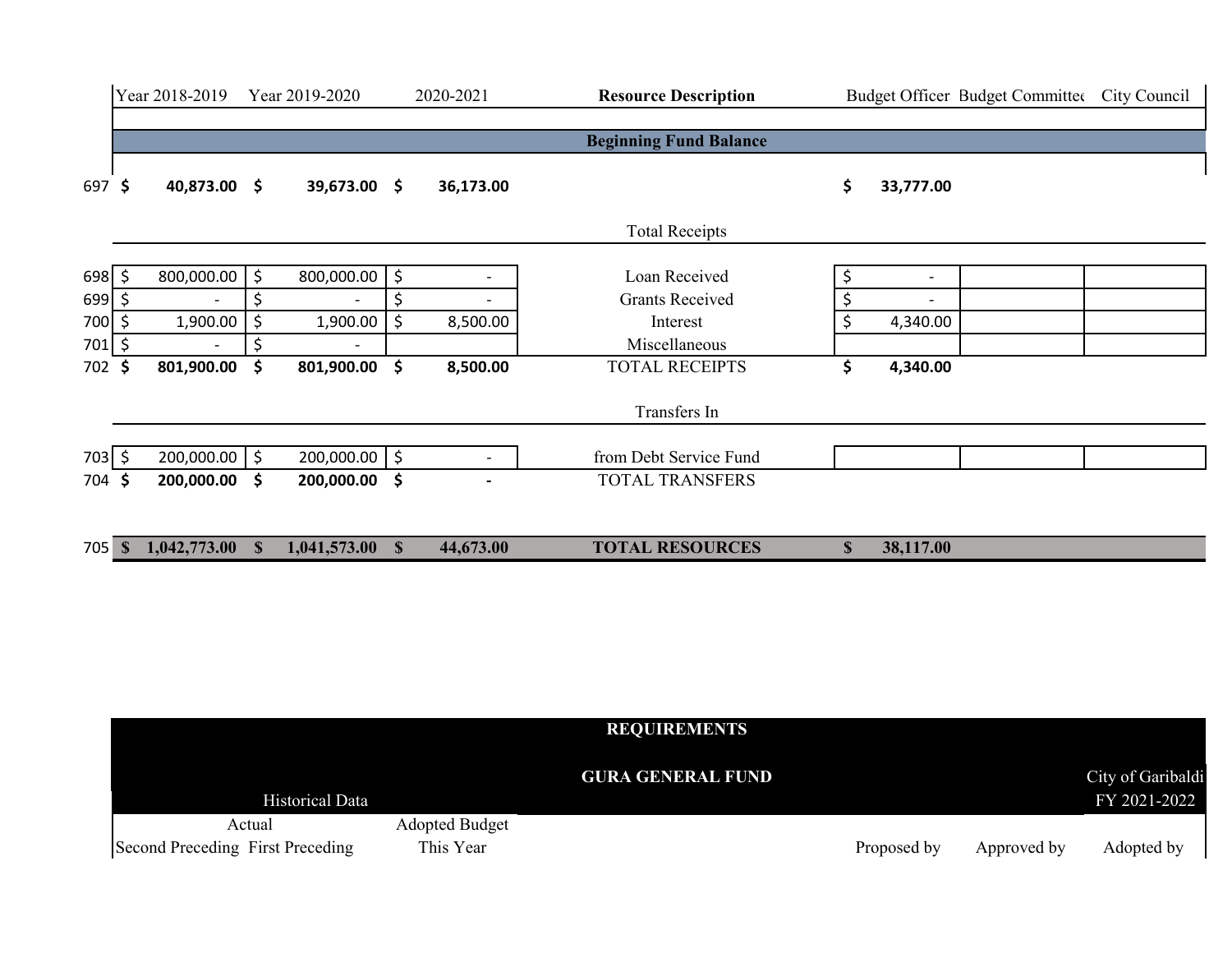|          | Year 2018-2019 |      | Year 2019-2020               | 2020-2021                      | <b>Requirements Description</b> |    |                          | Budget Officer Budget Committee | City Council |
|----------|----------------|------|------------------------------|--------------------------------|---------------------------------|----|--------------------------|---------------------------------|--------------|
|          |                |      |                              |                                |                                 |    |                          |                                 |              |
|          |                |      |                              |                                | <b>Materials &amp; Services</b> |    |                          |                                 |              |
|          |                |      |                              |                                |                                 |    |                          |                                 |              |
| 706 \$   | 50.00          | \$   | 50.00                        | \$<br>50.00                    | Dues, Licenses & Subsc.         |    | 50.00                    |                                 |              |
| 707 \$   | 200.00         | \$   | 150.00                       | \$<br>5.00                     | Bank Fees, Charges              |    | 5.00                     |                                 |              |
| 708 \$   | 300.00         | ا \$ | 300.00                       | \$<br>$\overline{\phantom{a}}$ | <b>Legal Notices</b>            |    | $\overline{\phantom{a}}$ |                                 |              |
| 709 \$   | $3,000.00$ \$  |      | 3,000.00                     | \$<br>$\overline{\phantom{a}}$ | Audit                           |    | $\overline{\phantom{a}}$ |                                 |              |
| 710 \$   | 3,550.00       | \$   | $3,500.00$ \$                | 55.00                          | TOTAL MATERIALS & SERVICES      | \$ | 55.00                    |                                 |              |
|          |                |      |                              |                                |                                 |    |                          |                                 |              |
|          |                |      |                              |                                | <b>Capital Outlay</b>           |    |                          |                                 |              |
|          |                |      |                              |                                |                                 |    |                          |                                 |              |
| 711 \$   |                |      |                              |                                | Garibaldi Plaza                 |    |                          |                                 |              |
| 712 \$   |                |      |                              |                                | Planning                        |    | $\overline{\phantom{a}}$ |                                 |              |
| 713 \$   | 800,000.00     | \$   | 800,000.00                   | \$                             | Pedestrian, Bike, Transit       |    | $\overline{\phantom{a}}$ | \$                              |              |
| $714$ \$ |                |      | $\qquad \qquad \blacksquare$ |                                | Public Parking                  |    |                          | \$                              |              |
| 715 \$   |                |      |                              |                                | Property Acquisition            |    | $\overline{\phantom{a}}$ | \$                              |              |
| 716 \$   | 800,000.00     | \$   | 800,000.00                   | \$                             | TOTAL CAPITAL OUTLAY            | Ś  | $\hbox{ }$               | $\blacksquare$                  | \$           |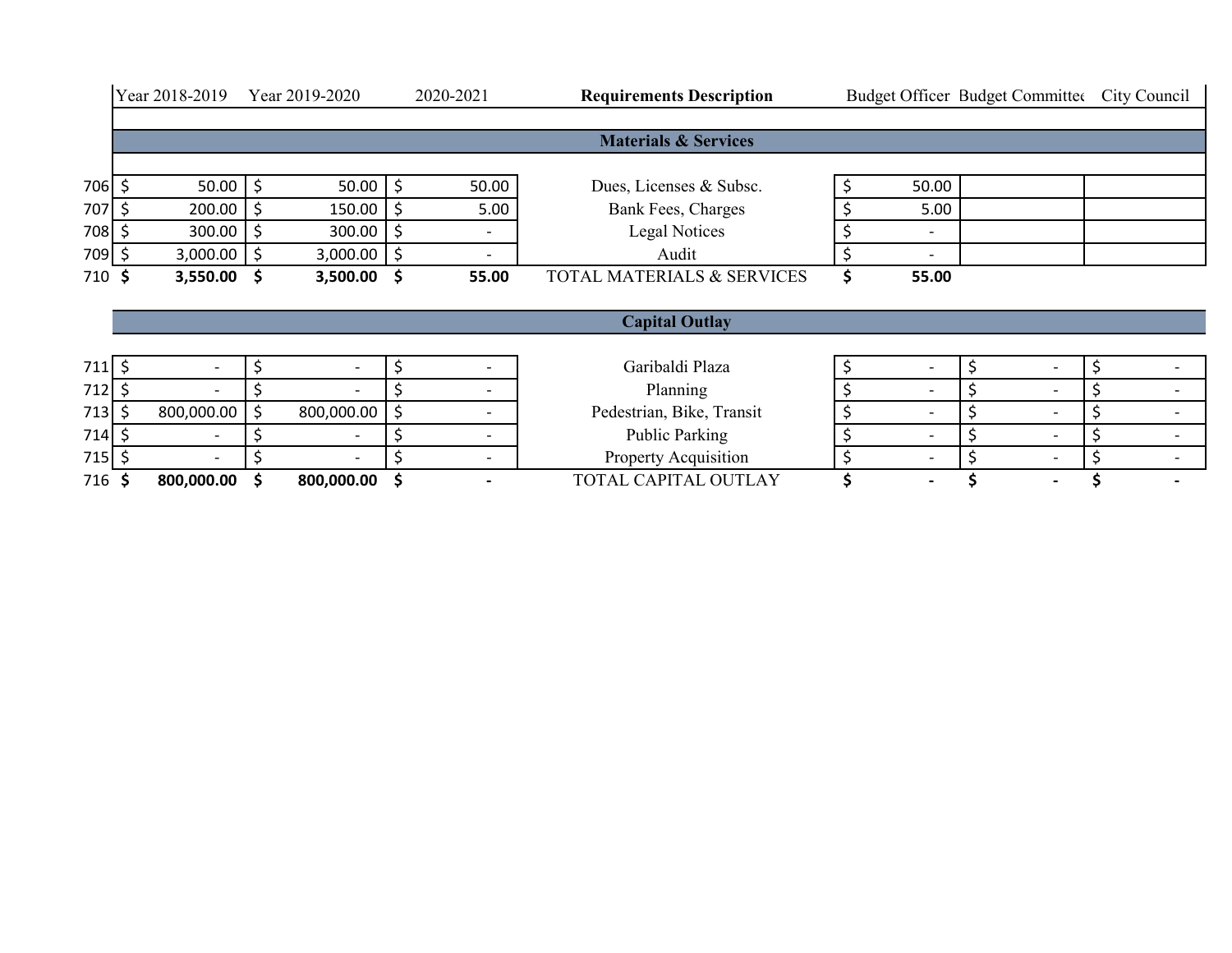|          |    |               |     |                   |                                | <b>Grant/Loan Program</b>                |    |                          |     |                          |                          |
|----------|----|---------------|-----|-------------------|--------------------------------|------------------------------------------|----|--------------------------|-----|--------------------------|--------------------------|
|          |    |               |     |                   |                                |                                          |    |                          |     |                          |                          |
| $717$ \$ |    |               |     |                   | \$<br>$\overline{\phantom{a}}$ | Urban Renewal Loans                      | \$ | $\overline{\phantom{0}}$ |     |                          | $\overline{\phantom{a}}$ |
| 718      | \$ | 170,000.00 \$ |     | 170,000.00 \$     | $\overline{\phantom{a}}$       | <b>Urban Renewal Grants</b>              | \$ | $\overline{\phantom{a}}$ |     | $\overline{\phantom{a}}$ | $\overline{\phantom{a}}$ |
| 719      | S  | 170,000.00    | \$  | 170,000.00 \$     |                                | <b>TOTAL GRANT/LOAN</b>                  | \$ | $\overline{\phantom{0}}$ | \$  | $\blacksquare$           | \$                       |
|          |    |               |     |                   |                                |                                          |    |                          |     |                          |                          |
|          |    |               |     |                   |                                |                                          |    |                          |     |                          |                          |
| 720 \$   |    | 973,550.00    | -\$ | 973,500.00 \$     | 55.00                          | <b>TOTAL REQUIREMENTS</b>                | Ś. | 55.00%                   |     | $\overline{\phantom{0}}$ |                          |
|          |    |               |     |                   |                                |                                          |    |                          |     |                          |                          |
|          |    |               |     |                   |                                | <b>GENERAL FUND CONTINGENCY</b>          |    |                          |     |                          |                          |
| $721$ \$ |    | $500.00$ \$   |     |                   | \$<br>$\overline{\phantom{a}}$ |                                          | \$ |                          | Ś   | $\overline{\phantom{a}}$ | \$                       |
|          |    |               |     |                   |                                |                                          |    |                          |     |                          |                          |
|          |    |               |     |                   |                                | <b>Components of Ending Fund Balance</b> |    |                          |     |                          |                          |
| 722 \$   |    | 68,723.00     | -\$ | 68,073.00 \$      | 44,618.00                      | Unassigned/Unappropriated                | \$ | 38,062.00                | -\$ | $\overline{\phantom{0}}$ |                          |
|          |    |               |     |                   |                                |                                          |    |                          |     |                          |                          |
|          |    |               |     |                   |                                |                                          |    |                          |     |                          |                          |
| 723      | S. | 1,042,773.00  | -S  | $1,041,573.00$ \$ | 44,673.00                      | <b>TOTAL GENERAL FUND</b>                |    | 38,117.00                |     |                          |                          |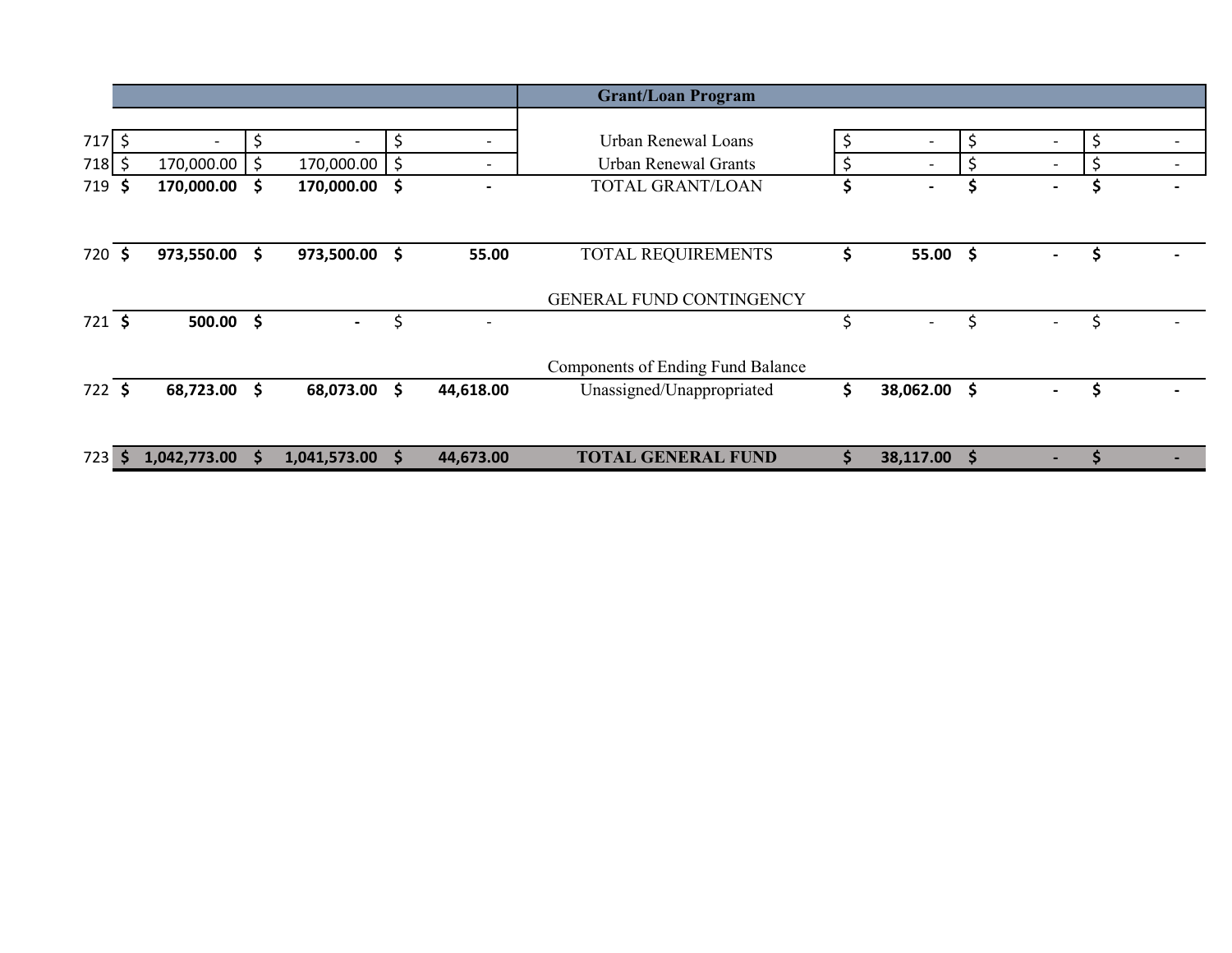|          |                                  |        |                 |                       | <b>RESOURCES</b>              |     |             |                                        |                                   |
|----------|----------------------------------|--------|-----------------|-----------------------|-------------------------------|-----|-------------|----------------------------------------|-----------------------------------|
|          |                                  |        | Historical Data |                       | <b>GURA DEBT FUND</b>         |     |             |                                        | City of Garibaldi<br>FY 2021-2022 |
|          |                                  | Actual |                 | <b>Adopted Budget</b> |                               |     |             |                                        |                                   |
|          | Second Preceding First Preceding |        |                 | This Year             |                               |     | Proposed by | Approved by                            | Adopted by                        |
|          | Year 2018-2019                   |        | Year 2019-2020  | 2020-2021             | <b>Resource Description</b>   |     |             | <b>Budget Officer Budget Committee</b> | City Council                      |
|          |                                  |        |                 |                       |                               |     |             |                                        |                                   |
|          |                                  |        |                 |                       | <b>Beginning Fund Balance</b> |     |             |                                        |                                   |
| 724 \$   | 210,170.00 \$                    |        | 305,443.00 \$   | 200,000.00            |                               | \$. | 327,649.00  |                                        |                                   |
|          |                                  |        |                 |                       | <b>Total Receipts</b>         |     |             |                                        |                                   |
|          |                                  |        |                 |                       |                               |     |             |                                        |                                   |
| $725$ \$ | 79,000.00                        | \$     | 106,237.00      | \$<br>110,000.00      | <b>Current Year's Taxes</b>   | \$  | 121,000.00  |                                        |                                   |
| 726      | \$<br>2,000.00                   | \$     | 2,000.00        | \$<br>2,500.00        | Prior Year's Taxes            |     | 2,500.00    |                                        |                                   |
| 727      | \$                               | \$     |                 |                       | Interest                      |     |             |                                        |                                   |
| $728$ \$ |                                  | \$     |                 |                       | Miscellaneous                 |     |             |                                        |                                   |
| 729 \$   | 81,000.00                        | \$     | 108,237.00      | \$<br>112,500.00      | <b>TOTAL RECEIPTS</b>         | \$  | 123,500.00  |                                        |                                   |
|          |                                  |        |                 |                       |                               |     |             |                                        |                                   |
| 730 \$   | 291,170.00 \$                    |        | 413,680.00      | \$<br>312,500.00      | <b>TOTAL RECEIPTS</b>         | \$  | 451,149.00  |                                        |                                   |